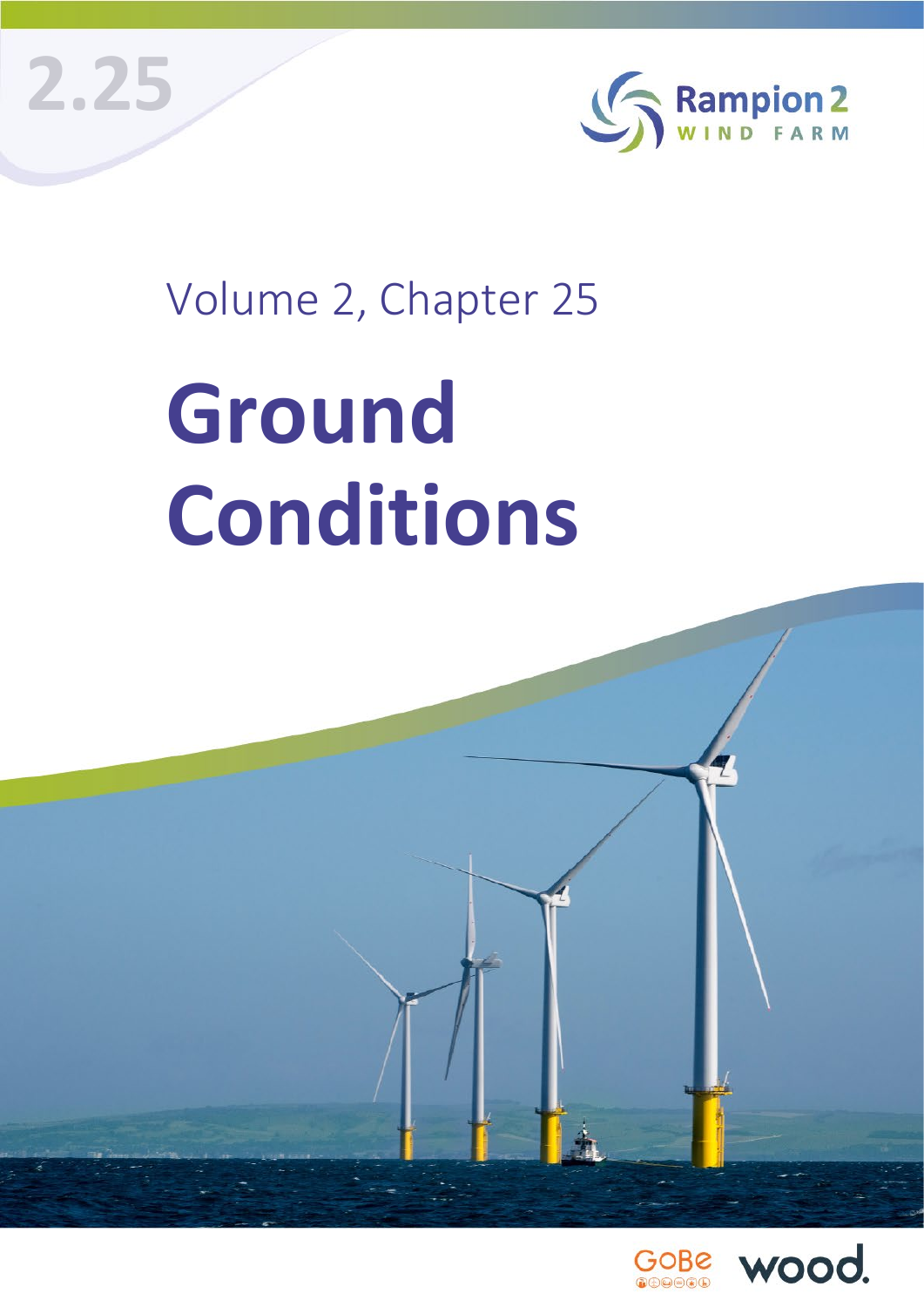wood.

## **Contents**

| 25.  | <b>Ground conditions</b>                                                                                                                                                                                                          | 4                                      |
|------|-----------------------------------------------------------------------------------------------------------------------------------------------------------------------------------------------------------------------------------|----------------------------------------|
| 25.1 | Introduction                                                                                                                                                                                                                      | 4                                      |
| 25.2 | Relevant legislation, policy, and other information and guidance<br>Introduction<br>Legislation and national planning policy<br>Local planning policy<br>Other relevant information and guidance                                  | 5<br>5<br>$\overline{5}$<br>9<br>10    |
| 25.3 | Consultation and engagement<br>Overview<br>Scoping opinion<br>Evidence Plan Process (EPP)<br>Informal consultation and further engagement                                                                                         | 10<br>10<br>11<br>15<br>16             |
| 25.4 | Scope of the assessment<br>Overview<br>Spatial scope and study area<br><b>Temporal scope</b><br><b>Potential receptors</b><br><b>Potential effects</b><br>Activities or impacts scoped out of assessment                          | 17<br>17<br>17<br>18<br>18<br>19<br>24 |
| 25.5 | Methodology for baseline data gathering<br>Overview<br>Desk study<br>Data limitations                                                                                                                                             | 26<br>26<br>26<br>27                   |
| 25.6 | <b>Baseline conditions</b><br>Overview<br><b>Current baseline</b><br><b>Future baseline</b>                                                                                                                                       | 27<br>27<br>27<br>29                   |
| 25.7 | <b>Basis for PEIR assessment</b><br>Maximum design scenario<br>Embedded environmental measures                                                                                                                                    | 30<br>30<br>33                         |
| 25.8 | Methodology for PEIR assessment<br>Introduction<br><b>Risk Assessment - Ground Conditions</b><br>Risk Assessment - Minerals Safeguarding                                                                                          | 42<br>42<br>42<br>51                   |
| 25.9 | <b>Preliminary assessment: Construction phase</b><br>Overview<br>GC-C-1 and GC-C-2 (Mobilisation of contamination from construction activities                                                                                    | 52<br>52                               |
|      | located on, or adjacent to landfills and other potentially contaminated sites)<br>GC-C-3 (Build-up of ground gases from construction activities located on, or<br>adjacent to landfills and other potentially contaminated sites) | 53<br>55                               |
|      | GC-C-4 (Damage to infrastructure from construction activities located on, or<br>adjacent to landfills and other potentially contaminated sites)                                                                                   | 55                                     |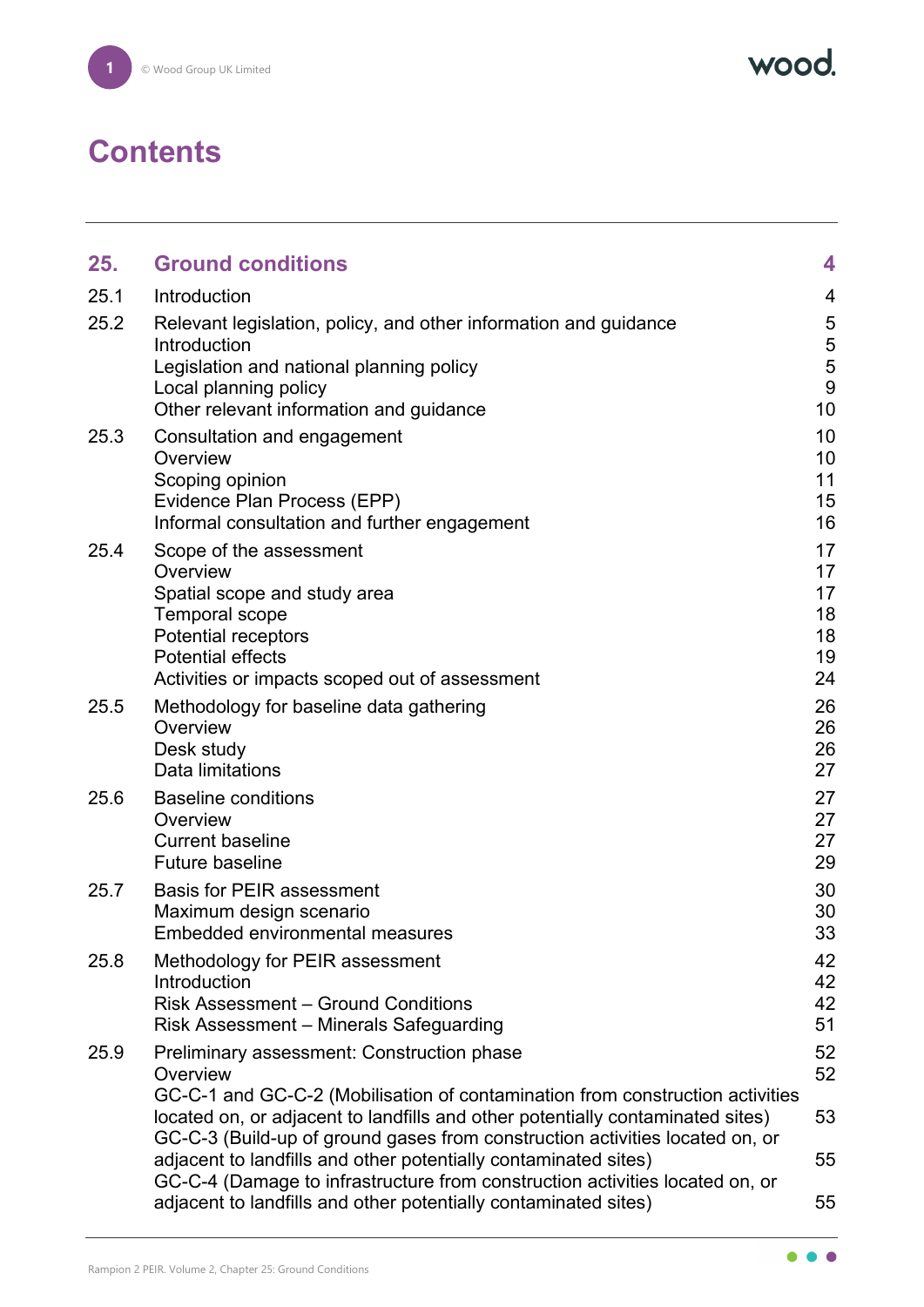

|       | GC-C-5 (Damage to geological sites from construction activities located near to<br>sites of geological importance)                                             | 56       |
|-------|----------------------------------------------------------------------------------------------------------------------------------------------------------------|----------|
|       | GC-C-6 (Damage to property and infrastructure from UXO encounter during<br>construction activities)                                                            | 56       |
|       | GC-C-7 (Accidental spillages and leaks impacting controlled waters during<br>construction activities)                                                          | 57       |
|       | GC-C-8 (Construction activities located within or near to minerals sites, preferred<br>areas or safeguarding areas)                                            | 57       |
| 25.10 | Preliminary assessment: Operation and maintenance phase<br>Overview                                                                                            | 60<br>60 |
|       | GC-O-1, GC-O-2 and GC-O-3 (Risks to human health and controlled waters from<br>presence of artificial ground, disturbed landfill or other excavated and reused |          |
|       | material)                                                                                                                                                      | 60       |
|       | GC-O-4 (Accidental spillages and leaks impacting controlled waters during<br>operation and maintenance activities)                                             | 61       |
|       | GC-O-5 (Permanent infrastructure located within or near to minerals sites,<br>preferred areas or safeguarding areas)                                           | 61       |
| 25.11 | Preliminary assessment: Decommissioning phase                                                                                                                  | 61       |
|       | Overview<br>GC-D-1, GC-D-2 and GC-D-3 (Risks to human health and controlled waters during                                                                      | 61       |
|       | decommissioning activities)                                                                                                                                    | 61       |
| 25.12 | Preliminary assessment: Cumulative effects                                                                                                                     | 71       |
|       | Approach<br>Cumulative effects assessment                                                                                                                      | 71<br>71 |
| 25.13 | Transboundary effects                                                                                                                                          | 74       |
| 25.14 | Inter-related effects                                                                                                                                          | 74       |
| 25.15 | Summary of residual effects                                                                                                                                    | 76       |
| 25.16 | Further work to be undertaken for ES                                                                                                                           | 82       |
|       | Introduction                                                                                                                                                   | 82       |
|       | <b>Baseline</b>                                                                                                                                                | 82       |
|       | Assessment                                                                                                                                                     | 82       |
|       | Consultation and engagement                                                                                                                                    | 82       |
| 25.17 | Glossary of terms and abbreviations                                                                                                                            | 83       |
| 25.18 | References                                                                                                                                                     | 87       |

| Table 25-1        | Legislation relevant to ground conditions                                         | 5  |
|-------------------|-----------------------------------------------------------------------------------|----|
| Table 25-2        | National planning policy relevant to ground conditions                            | 8  |
| <b>Table 25-3</b> | PINS Scoping Opinion responses - ground conditions                                | 11 |
| Table 25-4        | Receptors requiring assessment for ground conditions                              | 18 |
|                   | Table 25-5 Potential effects on ground conditions receptors scoped in for further |    |
|                   | assessment                                                                        | 20 |
|                   | Table 25-6 Potential effects on ground conditions receptors scoped out of further |    |
|                   | assessment                                                                        | 25 |
| Table 25-7        | Data sources used to inform the ground conditions PEIR assessment                 |    |
|                   |                                                                                   | 26 |

 $\bullet$   $\bullet$   $\bullet$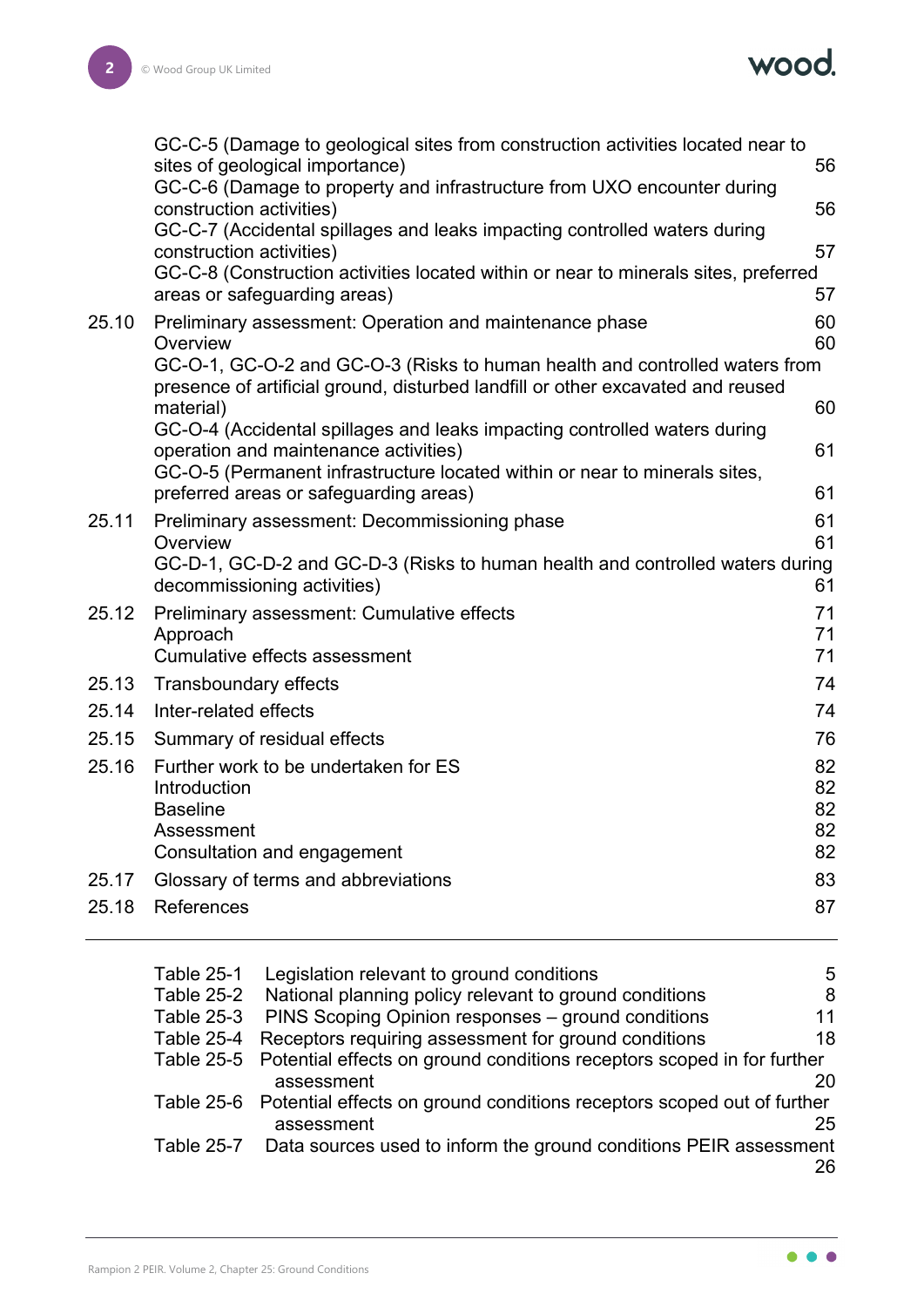

|                    | Table 25-8 Maximum assessment assumptions for impacts on ground conditions |    |
|--------------------|----------------------------------------------------------------------------|----|
|                    |                                                                            | 30 |
| <b>Table 25-9</b>  | Relevant ground conditions embedded environmental measures                 | 34 |
| <b>Table 25-10</b> | Likelihood classification of contaminant linkage being realised            | 43 |
| Table 25-11        | Classification of consequence                                              | 45 |
| Table 25-12        | <b>Risk matrix</b>                                                         | 48 |
| <b>Table 25-13</b> | <b>Risk definitions</b>                                                    | 48 |
| <b>Table 25-14</b> | Ground conditions significance evaluation matrix                           | 50 |
| Table 25-15        | Sensitivity criteria for minerals safeguarding                             | 51 |
| Table 25-16        | Evaluation of magnitude of effects for minerals safeguarding               | 51 |
| Table 25-17        | Minerals safeguarding significance evaluation matrix                       | 52 |
| <b>Table 25-18</b> | Summary of preliminary ground conditions assessment                        | 63 |
| Table 25-19        | Summary of preliminary minerals safeguarding assessment                    | 69 |
| <b>Table 25-20</b> | Developments to be considered as part of the CEA                           | 72 |
| <b>Table 25-21</b> | Inter-related effects assessment for ground conditions                     | 74 |
| <b>Table 25-22</b> | Summary of preliminary assessment of residual effects for ground           |    |
|                    | conditions                                                                 | 77 |
| Table 25-23        | Further consultation and engagement for ground conditions                  | 82 |
| <b>Table 25-24</b> | Glossary of terms and abbreviations                                        | 83 |
|                    |                                                                            |    |

#### **Figures, Volume 3**

| Figure 25.1     | <b>Ground Conditions Study Area</b>      |
|-----------------|------------------------------------------|
| Figure 25.2a-r  | Summary of ground conditions constraints |
| Figure $25.3$ : | <b>Summary of Minerals Baseline</b>      |
| Figure 25.4     | Ground conditions Zone of Influence      |

**Appendices, Volume 4** Phase 1 Geo-Environmental Desk Study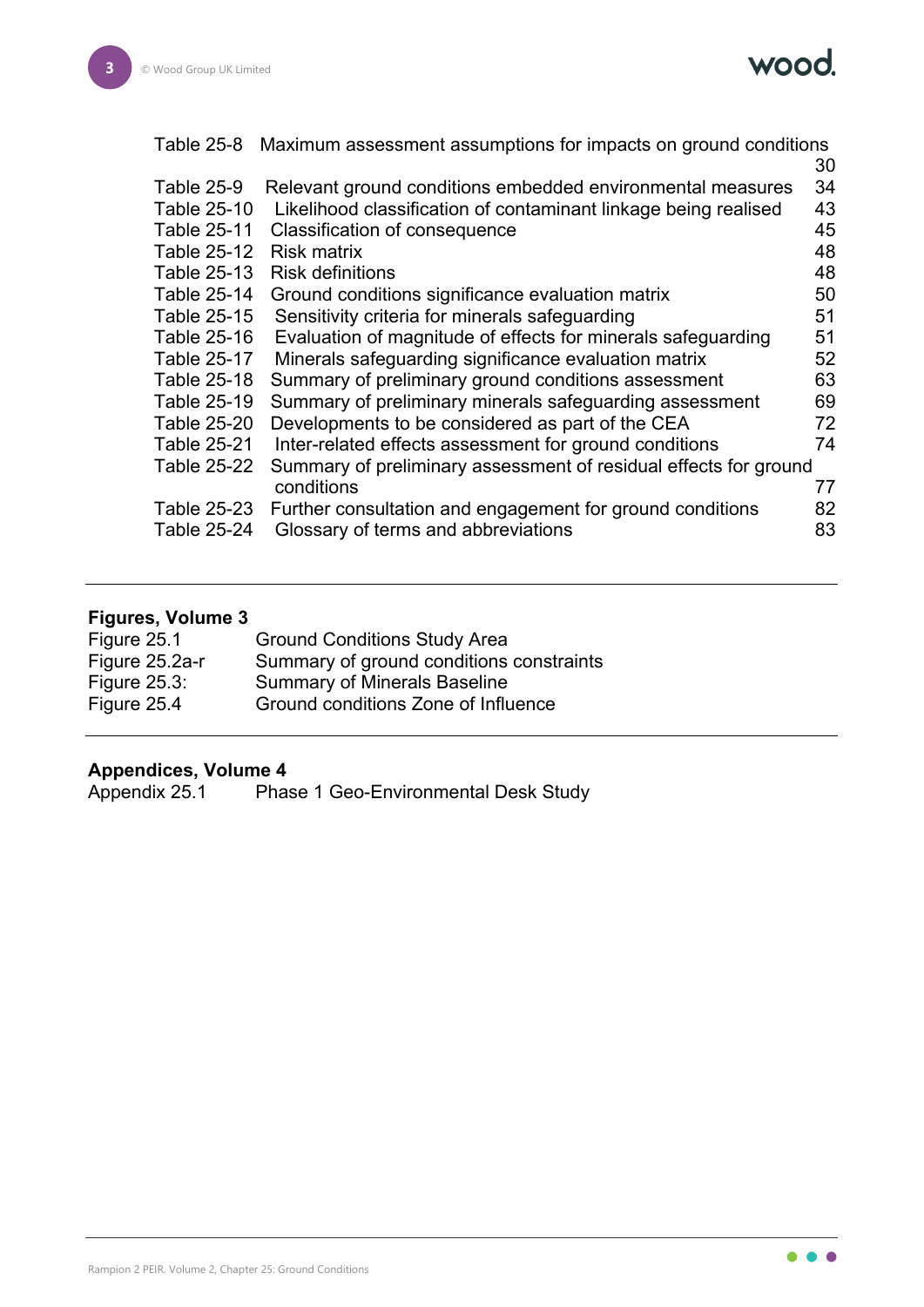## <span id="page-4-0"></span>**25. Ground conditions**

#### <span id="page-4-1"></span>**25.1 Introduction**

- 25.1.1 This chapter of the Preliminary Environmental Information Report (PEIR) presents the preliminary results of the assessment of the likely significant effects of Rampion 2 with respect to ground conditions including land contamination, geohazards, geodiversity and minerals safeguarding. It should be read in conjunction with the project description provided in **Chapter 4: The Proposed Development** and the relevant parts of the following chapters:
	- **Chapter 21: Soils and agriculture** for assessment of potentially significant effects with respect to soil resources and soil structure;
	- **Chapter 23: Terrestrial ecology and nature conservation** for assessment of impacts on designated sites (excluding sites designated for their geological importance which are addressed in this Chapter) including those that are dependent on the water environment; and
	- **Chapter 27: Water environment** for assessment of potentially significant effects with respect to groundwater and surface water levels, flows and interactions including flood risk receptors and effects of construction dewatering.
- 25.1.2 This chapter describes:
	- the legislation, planning policy and other documentation that has informed the assessment (**Section [25.2:](#page-5-0) Relevant legislation, policy and other information and guidance**);
	- the outcome of consultation engagement that has been undertaken to date, including how matters relating to ground conditions within the Scoping Opinion received in August 2020 have been addressed (**Section [25.3:](#page-10-1) Consultation and engagement**);
	- the scope of the assessment for ground conditions (**Section [25.4:](#page-17-0) Scope of the assessment**);
	- the methods used for the baseline data gathering (**Section [25.5:](#page-26-0) Methodology for baseline data gathering**);
	- the overall baseline (**Section [25.6:](#page-27-1) Baseline conditions**);
	- embedded environmental measures relevant to ground conditions and the relevant maximum design scenario (**Section [25.7:](#page-30-0) Basis for PEIR assessment**);
	- the assessment methods used for the PEIR (**Section [25.8:](#page-42-0) Methodology for PEIR assessment**);
	- the assessment of ground conditions effects (**Section [25.9](#page-52-0) - [25.11:](#page-61-2) Preliminary assessment** and **Section [25.12:](#page-71-0) Preliminary assessment: Cumulative effects**);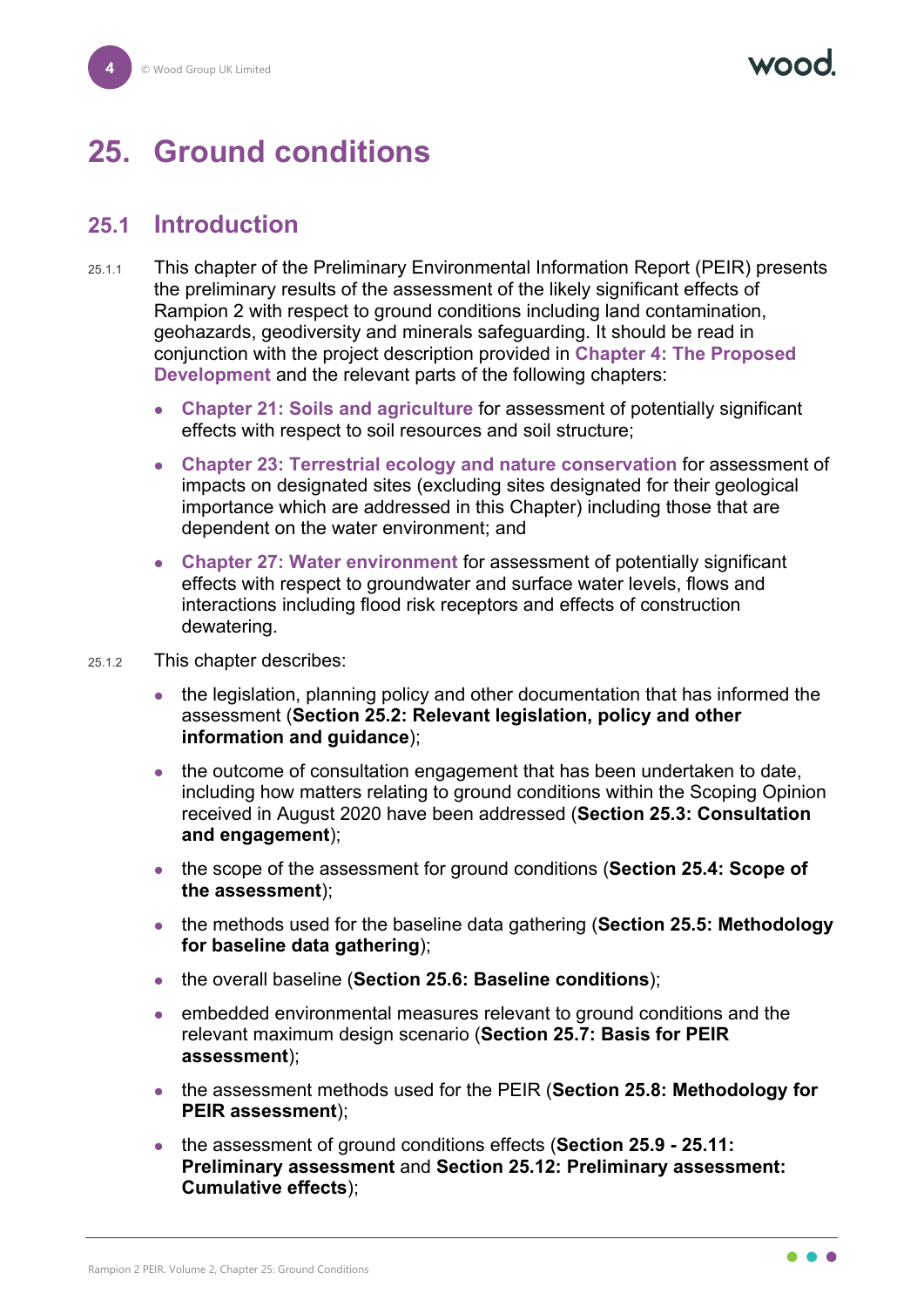- consideration of transboundary effects (**Section [25.13:](#page-74-0) Transboundary effects**);
- consideration of Inter-related effects (**Section [25.14:](#page-74-1) Inter-related effects**);
- a summary of residual effects for ground conditions (**Section [25.15:](#page-76-0) Summary of residual effects**);
- an outline of further work to be undertaken for the Environmental Statement (ES) (**Section [25.16:](#page-82-0) Further work to be undertaken for ES**);
- a glossary of terms and abbreviations is provided in **Section [25.17:](#page-83-0) Glossary of terms and abbreviations**; and
- a references list is provided in **Section [25.18:](#page-87-0) References**.
- 25.1.3 This chapter is supported by the following technical appendix:
	- **Appendix 25.1: Rampion 2 Phase 1 Geo-Environmental Desk Study, Volume 4.**

#### <span id="page-5-0"></span>**25.2 Relevant legislation, policy, and other information and guidance**

#### <span id="page-5-1"></span>**Introduction**

25.2.1 This section identifies the legislation, policy, and other documentation that has informed the assessment of effects with respect to ground conditions. Further information on policies relevant to the Environmental Impact Assessment (EIA) and their status is provided in **Chapter 2: Policy and legislative context** of this PEIR.

#### <span id="page-5-2"></span>**Legislation and national planning policy**

25.2.2 **[Table 25-1](#page-5-3)** lists the key legislation relevant to the assessment of the effects on ground conditions receptors.

#### <span id="page-5-3"></span>Table 25-1 Legislation relevant to ground conditions

| <b>Legislation description</b>                                                                                                                                                                                           | <b>Relevance to assessment</b>                                                                                                                                                                                                                                                 |  |
|--------------------------------------------------------------------------------------------------------------------------------------------------------------------------------------------------------------------------|--------------------------------------------------------------------------------------------------------------------------------------------------------------------------------------------------------------------------------------------------------------------------------|--|
| European Union Groundwater Directive (2006/118/EC), 2006                                                                                                                                                                 |                                                                                                                                                                                                                                                                                |  |
| The aim of the directive is to protect<br>groundwater against pollution caused by<br>dangerous substances. The directive<br>continues to have effect in England<br>following the end of the Brexit Transition<br>Period. | The potential for Rampion 2 to have an<br>effect on groundwater bodies through the<br>introduction of dangerous substances<br>during the construction and operation<br>phases requires assessment.<br>Appropriate embedded environmental<br>measures have been put in place as |  |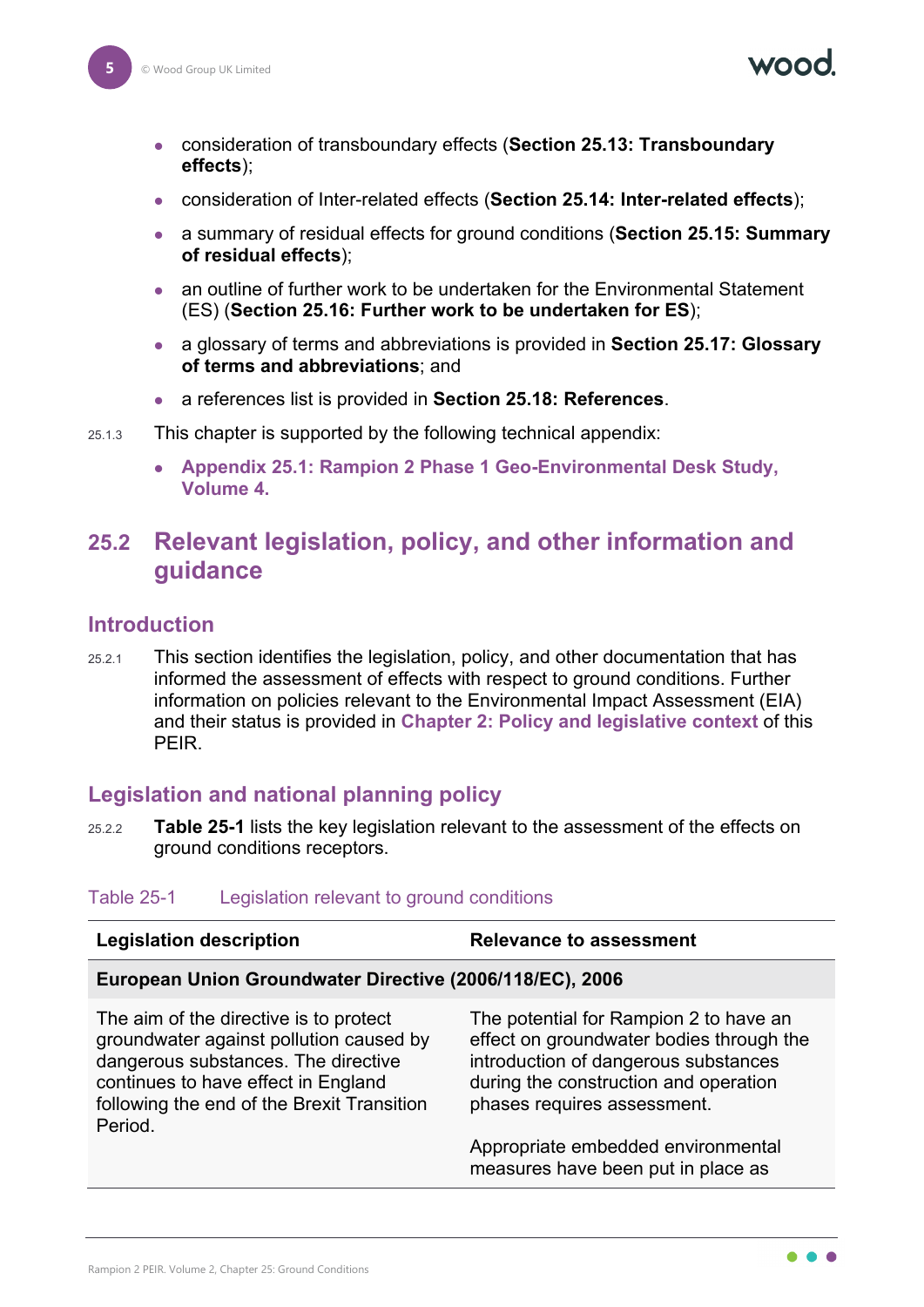#### **Legislation description Relevance to assessment**

detailed in **Section [25.7](#page-30-0)** of this chapter to help ensure the protection of groundwater.

#### **Water Resources Act 1991 as amended by the Water Act 2003**

The Water Resources Act 1991 states that it is an offence to cause or knowingly permit polluting, noxious, poisonous or any solid waste matter to enter controlled waters.

The Act was revised by the Water Act 2003, which provides the definition of and regulatory controls for the protection of water resources, including the quality standards expected for controlled waters.

#### **The Environmental Protection Act 1990**

Part 2 of the Act makes provision for the improved control of pollution arising from certain industrial and other processes. Part 2A of the Act provides the regulatory basis for the identification, designation, and remediation of contaminated land.

The 2003 Act sets out the definition of controlled waters which have been used to define the scope of receptors for the assessment in **Section [25.4](#page-17-0)**.

Appropriate embedded environmental measures have been put in place as detailed in **Section [25.7](#page-30-0)** of this chapter to help ensure the protection of controlled waters.

The potential for Rampion 2 to be built on land potentially affected by historical contamination requires assessment to ensure it is suitable for the proposed landuse and that, where necessary, remediation is carried out to ensure the land cannot be determined as Contaminated Land under the Act.

The approach to incorporating the requirements of the Act is outlined in **Section [25.8](#page-42-0)**.

#### **Environmental Damage (Prevention and Remediation) (England) Regulations 2015**

Regulations implementing the European Union (EU) directive on environmental liability setting out the principles for prevention and remedy of environmental damage.

Construction and operational activities for Rampion 2 have the potential to cause pollution and the regulations place emphasis on businesses to proactively implement pollution prevention measures so that damage to the environment does not arise.

Appropriate embedded environmental measures have been put in place as detailed in **Section [25.7](#page-30-0)** of this chapter to help ensure the prevention of pollution.

#### **Health and Safety at Work etc. Act 1974**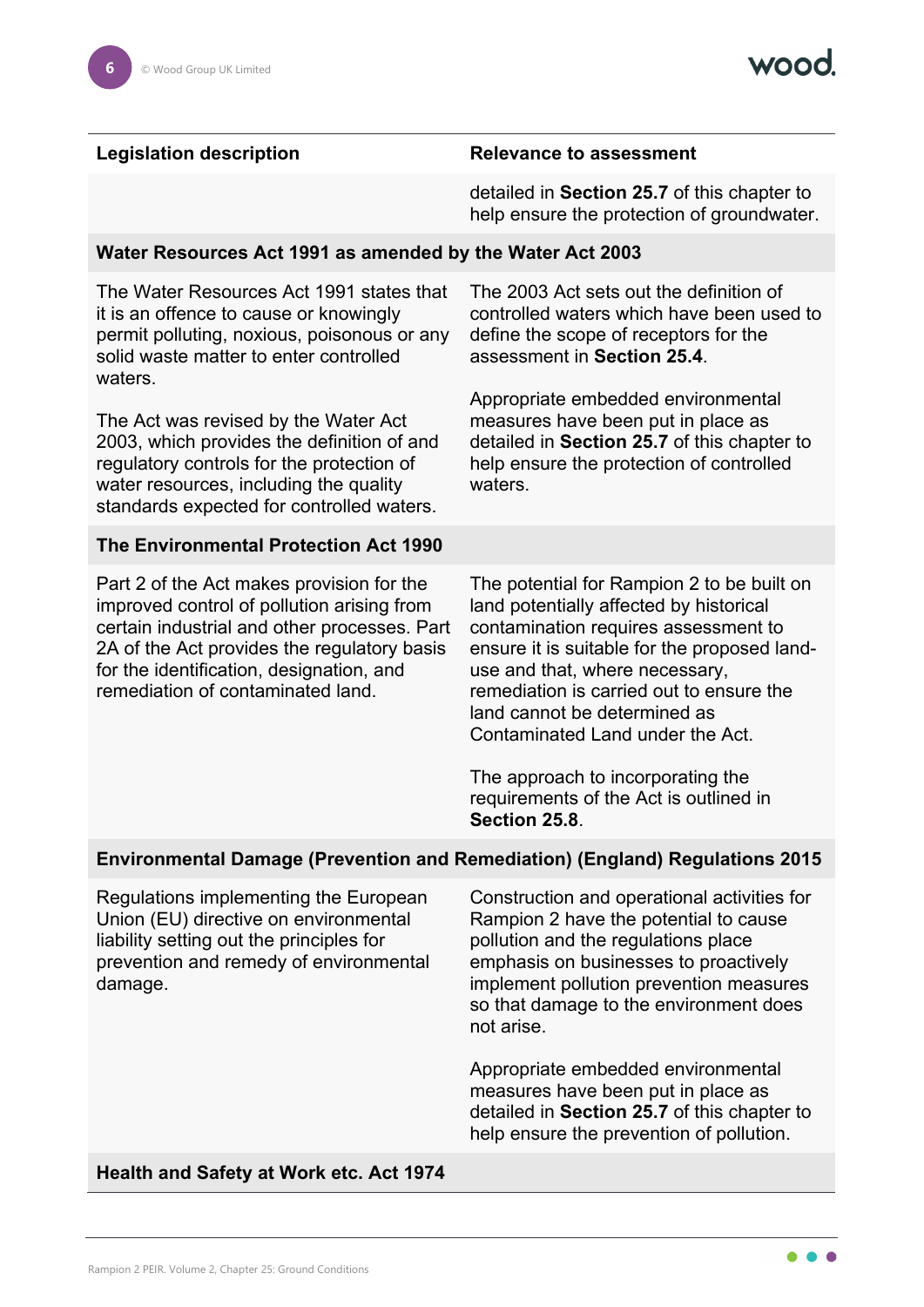The Health and Safety at Work etc. Act and regulations made under the Act places responsibilities upon employers to carry out a risk assessment for every work activity and to document it. Besides carrying out a risk assessment, employers also need to: make arrangements for implementing the health and safety measures identified as necessary by the risk assessment; appoint competent people to help them implement the arrangements; set up emergency procedures; provide clear information and training to employees; and work together with other employers sharing the same workplace.

#### **Legislation description Relevance to assessment**

Land contamination poses a hazard to groundworkers and potentially others in proximity to the construction work. Appropriate risk assessments must be carried out and arrangements made to protect the health and safety of workers directly involved in groundworks for Rampion 2 and other human receptors who could be affected.

The consideration of how the requirements of the Act relate to ground conditions effects in relation to the construction activities is addressed in **Section [25.4](#page-17-0)**.

#### **The Construction (Design and Management) Regulations 2015**

The Construction (Design and Management) Regulations (CDM) place specific duties on clients, designers and contractors, so that health and safety is considered throughout the life of a construction project from its inception to its subsequent final demolition and removal.

They include the requirement to appoint a Principal Designer and Principal Contractor to co-ordinate health and safety aspects during construction.

Under the CDM regulations, designers must avoid foreseeable risks so far as reasonably practicable by: eliminating hazards from the construction, cleaning, maintenance, and proposed use and demolition of a structure; reducing risks from any remaining hazard; and giving collective safety measures priority over individual measures.

Construction of Rampion 2 will fall under the requirements of the Regulations requiring consideration of health and safety to be incorporated into the design of the Rampion 2 components and at construction stage.

The consideration of how the requirements of the Act relate to ground conditions effects in relation to the construction activities is addressed in **Section [25.4](#page-17-0)**.

25.2.3 **[Table 25-2](#page-8-0)** lists the national planning policy relevant to the assessment of the effects on ground conditions receptors.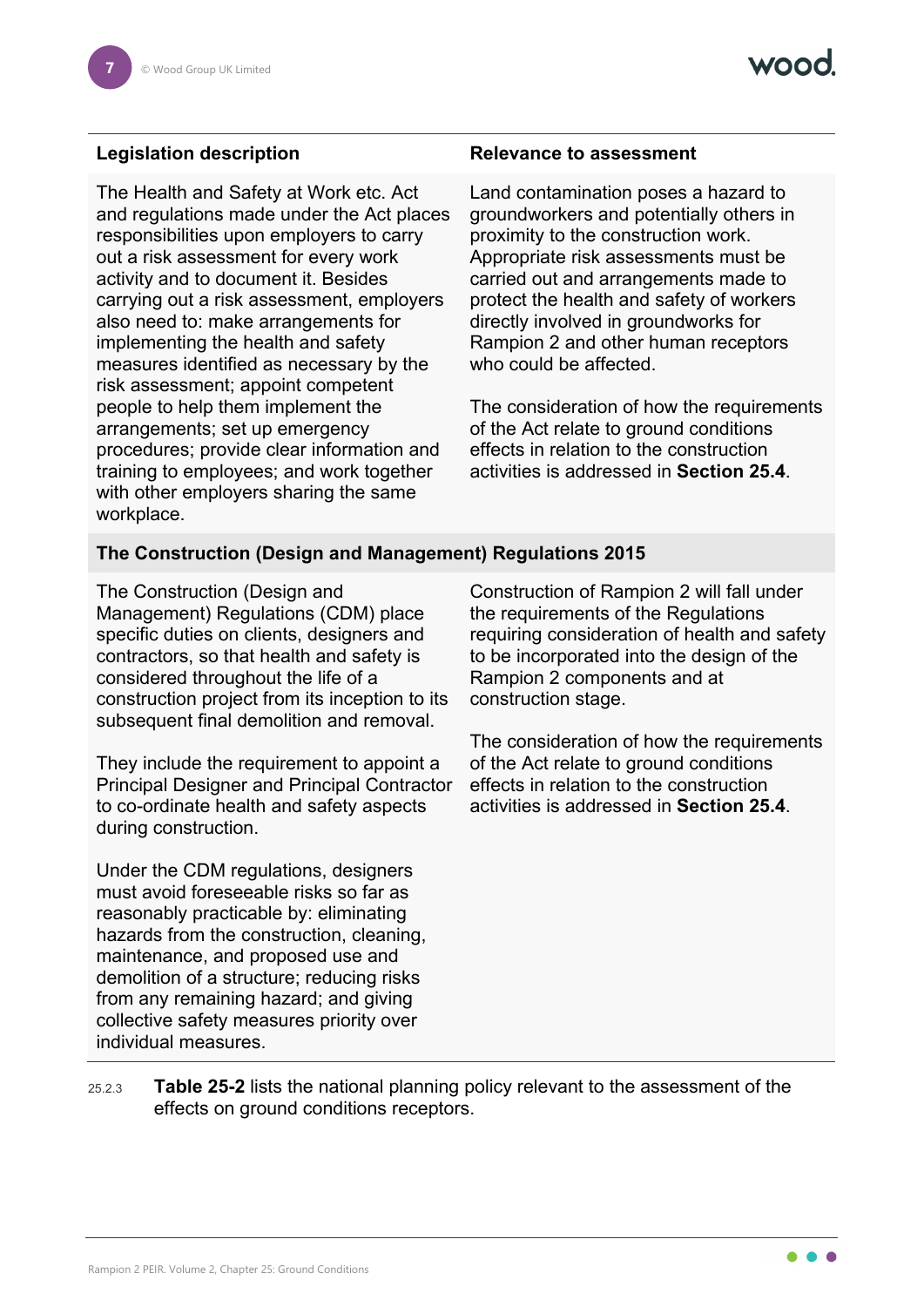#### **Overarching National Policy Statement (NPS) for Energy (EN-1) (Department for Energy and Climate Change, 2011a)**

<span id="page-8-0"></span>**Policy description Relevance to assessment** 

NPS EN-1 includes guidance on what matters are to be considered in the assessment of renewable energy projects including the potential effects in relation to geological conservation. With regard to paragraphs 5.3.3, the ES will need to demonstrate that effects on internationally, nationally, and locally designated sites of geological conservation importance have been identified.

With regard to paragraph 5.10.8, where development occurs on previously developed land, the ES will need to demonstrate consideration of the risk posed by land contamination.

With regard to paragraph 5.10.22, where development has an impact upon a Mineral Safeguarding Area, appropriate mitigation measures should be put in place to safeguard mineral resources.

Locally designated geological sites have been identified as part of the baseline as set out in **Section [25.6](#page-27-1)**, and this chapter considers the potential impact of Rampion 2 on geological sites in **Section [25.9](#page-52-0)**.

The scope of the ground conditions assessment set out in **Section [25.4](#page-17-0)** considers the risks from land contamination on and adjacent to the land required for Rampion 2.

This chapter considers the potential impact of Rampion 2 on minerals resources in **Section [25.9](#page-52-0)**.

#### **National Planning Policy Framework, (NPPF) (Ministry of Housing, Communities and Local Government, 2019)**

The NPPF sets out the Government's planning policies for England and how these should be applied. It provides a framework within which locally prepared plans for housing and other development can be produced. With regard to paragraphs 117, 178, 179, 180 and 204, the ES will need to demonstrate that:

- Rampion 2 makes effective use of land. including the use of suitable brownfield land, and provides an opportunity to remediate land affected by contamination.
- Rampion 2 site is suitable for the proposed use taking account of ground conditions arising from contamination.
- $\bullet$  If remediation is required, then, as a minimum, after remediation, the land should not be capable of being determined as

The approach to the assessment of potentially significant ground conditions effects, including effects on minerals safeguarding, is addressed in **Section [25.8](#page-42-0)** and includes reference to relevant legislation and guidance (including Part 2A of the Environmental Protection Act 1990 in the case of land contamination). The outputs of the assessment of likely significant effects are presented in **Section [25.9](#page-52-0)**. The consideration of embedded environmental measures including how Rampion 2 has been designed to reduce land quality effects is addressed in **Section [25.7](#page-30-0)** and includes measures to prevent land and soil

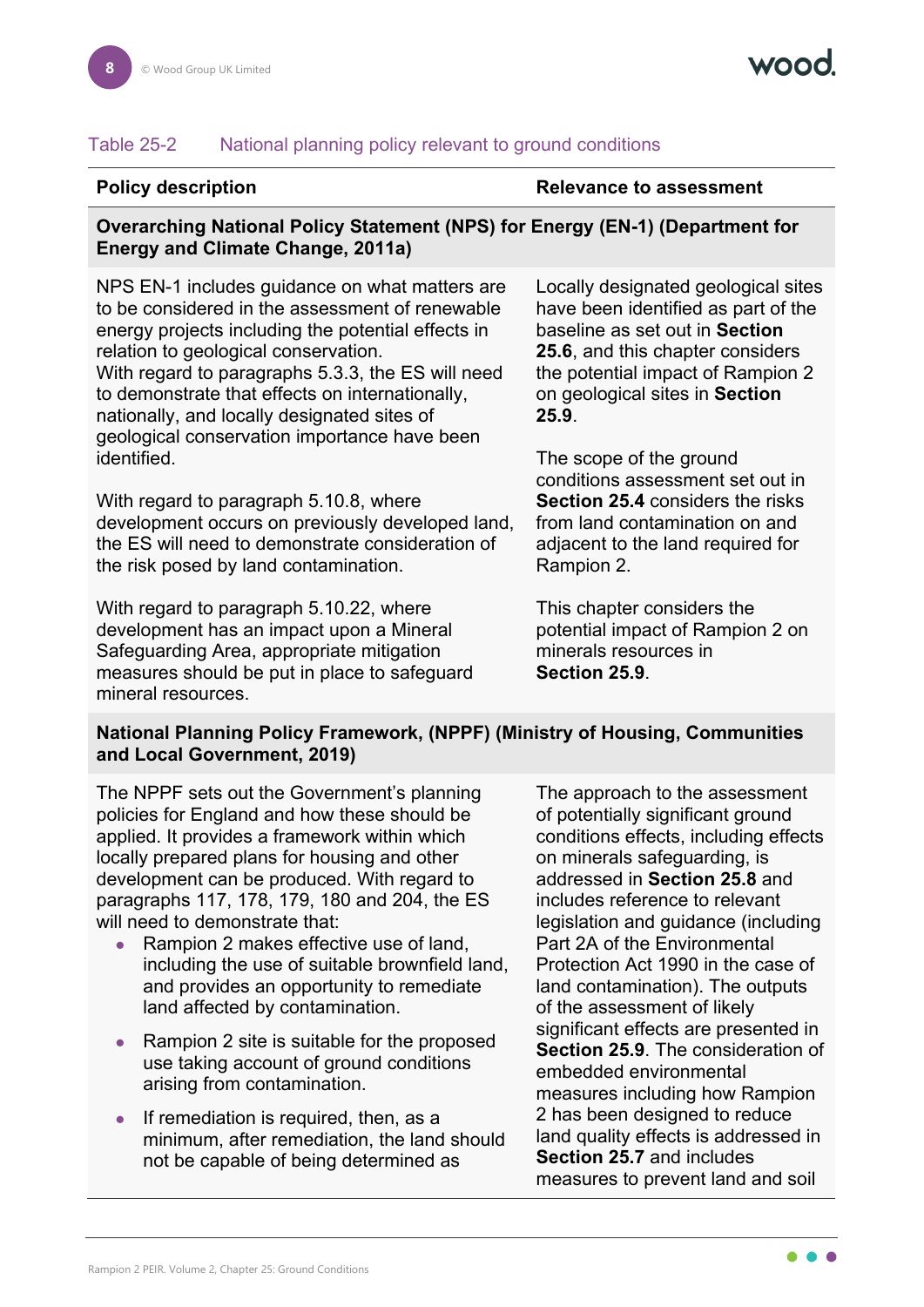VOOO

|                                                                                                                                      | <b>Policy description</b>                                                                                                                                                                                                                                                                                   | <b>Relevance to assessment</b>                                                                                                                                                |
|--------------------------------------------------------------------------------------------------------------------------------------|-------------------------------------------------------------------------------------------------------------------------------------------------------------------------------------------------------------------------------------------------------------------------------------------------------------|-------------------------------------------------------------------------------------------------------------------------------------------------------------------------------|
|                                                                                                                                      | contaminated land under Part 2A of the<br><b>Environmental Protection Act 1990.</b>                                                                                                                                                                                                                         | pollution during the construction<br>and operation and maintenance                                                                                                            |
| $\bullet$                                                                                                                            | Adequate site investigation information,<br>prepared by a competent person, is provided.                                                                                                                                                                                                                    | phases of Rampion 2.                                                                                                                                                          |
| $\bullet$                                                                                                                            | RED have met the requirement to secure a<br>safe development with respect to land<br>contamination.                                                                                                                                                                                                         |                                                                                                                                                                               |
| $\bullet$                                                                                                                            | Rampion 2 is appropriate for its location,<br>taking into account the likely effects<br>(including cumulative effects) of pollution on<br>health, living conditions and the natural<br>environment, as well as the sensitivity of the<br>site and wider area to impacts that could<br>arise from Rampion 2. |                                                                                                                                                                               |
|                                                                                                                                      | With respect to land, Rampion 2 will need to<br>demonstrate that the potential for migration of<br>contaminants to affect sensitive receptors<br>has been considered and there will be no<br>significant effects.                                                                                           |                                                                                                                                                                               |
| $\bullet$                                                                                                                            | With respect to minerals, Rampion 2 will<br>need to demonstrate that minerals resources<br>are not being needlessly sterilised.                                                                                                                                                                             |                                                                                                                                                                               |
| <b>National Policy Statement for Electricity Networks Infrastructure (EN-5)</b><br>(Department for Energy and Climate Change, 2011b) |                                                                                                                                                                                                                                                                                                             |                                                                                                                                                                               |
|                                                                                                                                      | With regard to paragraphs 2.4.1, the ES will need<br>to demonstrate that the impact of earth movement<br>or subsidence caused by flooding or drought has<br>been considered.                                                                                                                                | A review of potential geohazards<br>(such as earth movement or<br>subsidence) is included in the desk<br>study (Appendix 25.1, Volume 4).<br>The outputs of the assessment of |

<span id="page-9-0"></span>**Local planning policy**

25.2.4 The following local and regional planning authorities fall within the ground conditions study area and due regard has been given to their local planning

likely significant effects are presented in **Section [25.9](#page-52-0)**. The consideration of embedded environmental measures is addressed in **Section [25.7](#page-30-0)**

including how Rampion 2 has been

designed to take into account

effects of geohazards.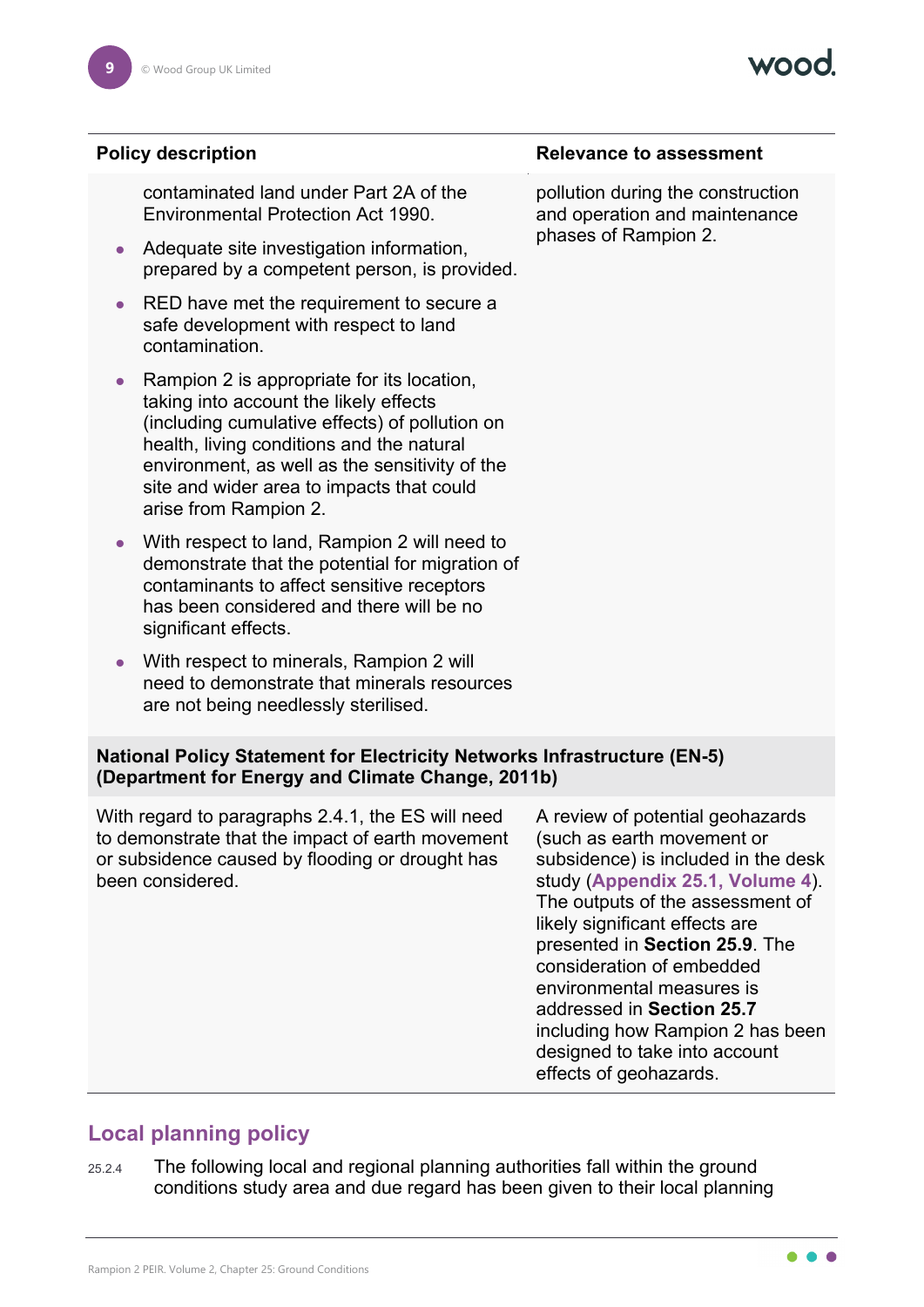policies, all of which refer to implementation of the requirements of the NPPF (Ministry of Housing, Communities and Local Government, 2019) in respect of the assessment of the effects on ground conditions receptors:

- West Sussex County Council (WSCC);
- Arun District Council;
- Horsham District Council; and
- **Mid Sussex District Council.**

#### <span id="page-10-0"></span>**Other relevant information and guidance**

- 25.2.5 A summary of other relevant information and guidance relevant to the assessment undertaken for ground conditions is provided here:
	- *The Environmental Protection Act 1990: Part 2A Contaminated Land Statutory Guidance* (Defra, 2012) sets out how local authorities should implement the Part 2A regime, including how they should go about deciding whether land is contaminated land in the legal sense of the term. It also elaborates on the remediation provisions of Part 2A, such as the goals of remediation, and how regulators should ensure that remediation requirements are reasonable.
	- The Environment Agency (2020) guidance document *Land Contamination Risk Management* (LCRM) dated October 2020 provides the technical framework for applying a risk management process when dealing with land affected by contamination.
	- The Contaminated Land: Applications in Real Environments (CL:AIRE) (2010) *Framework for Assessing the Sustainability of Soil and Groundwater Remediation* dated March 2010 provides a framework for assessing the sustainability of remediation and informing the decision-making process where remediation measures are required.
	- The CL:AIRE (2016) *CAR-SOIL: Control of Asbestos Regulations 2012, Interpretation for Managing and Working with Asbestos in Soil and Construction and Demolition Materials* provides interpretation and guidance to all involved in the management of asbestos in both soils and construction and demolition arisings in accordance with the Control of Asbestos Regulations 2012.
	- West Sussex County Council (2020a) *Minerals and Waste Safeguarding Guidance* dated March 2020 provides guidance on how the safeguarding of mineral resources and infrastructure associated with minerals supply and waste management will take place in West Sussex.

#### <span id="page-10-1"></span>**25.3 Consultation and engagement**

#### <span id="page-10-2"></span>**Overview**

25.3.1 This section describes the outcome of, and response to, the Scoping Opinion (Planning Inspectorate, 2020a) in relation to ground conditions assessment and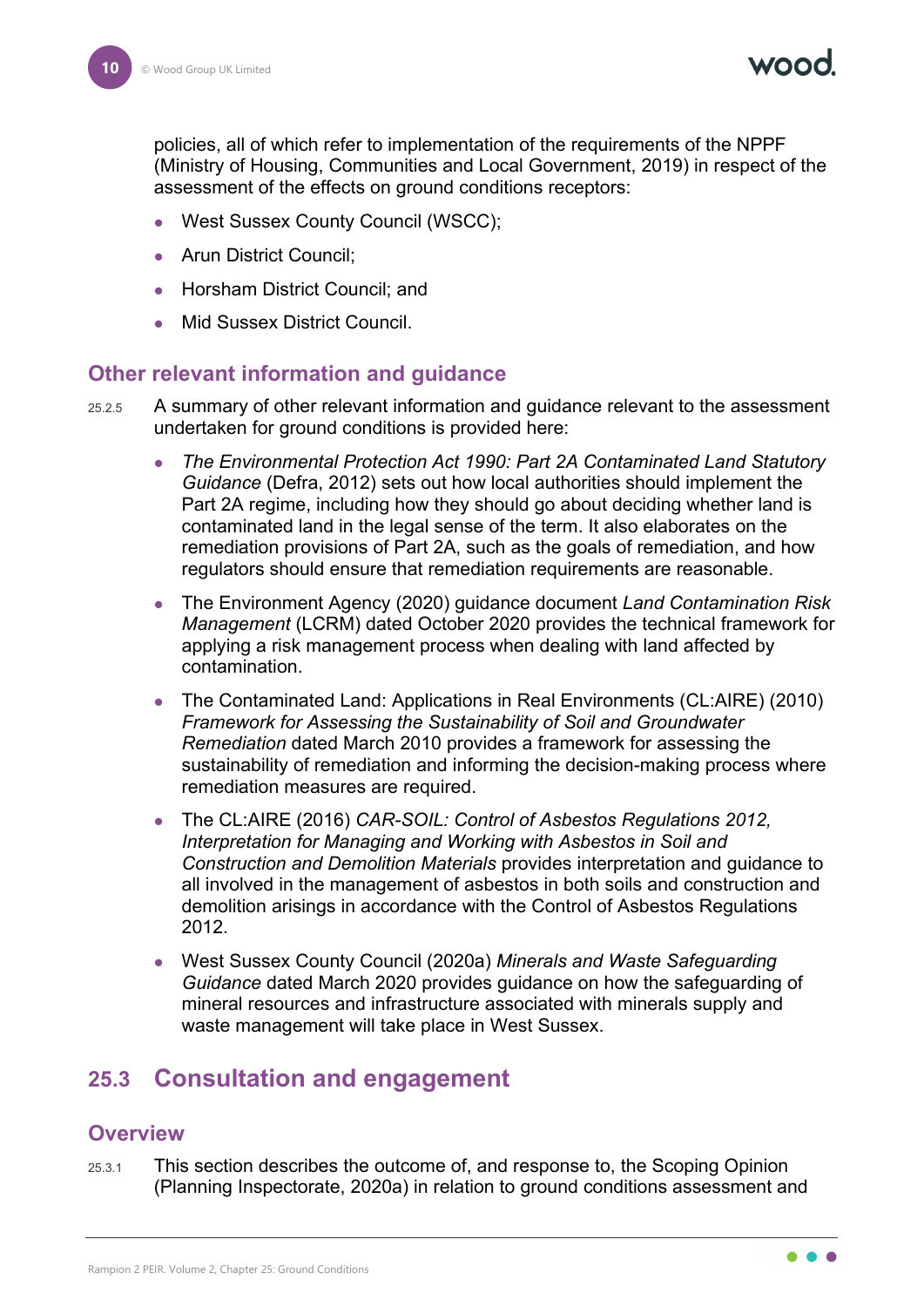provides details of the ongoing informal consultation that has been undertaken with stakeholders and individuals. An overview of engagement undertaken can be found in **Section 1.5** of **Chapter 1: Introduction**.

25.3.2 Given the restrictions which have been in place due to the COVID-19 pandemic, all consultation has taken the form of conference calls.

#### <span id="page-11-0"></span>**Scoping opinion**

- 25.3.3 Rampion Extension Development Limited (RED) submitted a Scoping Report (RED, 2020) and request for a Scoping Opinion to the Secretary of State (administered by the Planning Inspectorate (PINS)) on 2 July 2020. A Scoping Opinion was received on 11 August 2020 (Planning Inspectorate, 2020a). The Scoping Report set out the proposed ground conditions assessment methodologies, outline of the baseline data collected to date and proposed, and the scope of the assessment. **[Table 25-3](#page-11-1)** sets out the comments received in Section 5 of the PINS Scoping Opinion 'Aspect based scoping tables – Onshore' and how these have been addressed in this PEIR. A full list of the PINS Scoping Opinion comments and responses is provided in **Appendix 5.1: Response to the Scoping Opinion, Volume 4**. Regard has also been given to other stakeholder comments that were received in relation to the Scoping Report.
- 25.3.4 The information provided in the PEIR is preliminary and it has not been possible to address all the Scoping Opinion comments at this stage, however, all comments will be addressed within the ES.

| <b>PINS ID</b><br>number | <b>Scoping Opinion comment</b>                                                                                                                                                                                                                                                                                                                                                                                                                                                                                                                                                                                                                                                                                                                                                                                                                                                                                           | How this is addressed in<br>this PEIR                                                                                                                                                                                                                                                                                                                                                                                                                                                                              |
|--------------------------|--------------------------------------------------------------------------------------------------------------------------------------------------------------------------------------------------------------------------------------------------------------------------------------------------------------------------------------------------------------------------------------------------------------------------------------------------------------------------------------------------------------------------------------------------------------------------------------------------------------------------------------------------------------------------------------------------------------------------------------------------------------------------------------------------------------------------------------------------------------------------------------------------------------------------|--------------------------------------------------------------------------------------------------------------------------------------------------------------------------------------------------------------------------------------------------------------------------------------------------------------------------------------------------------------------------------------------------------------------------------------------------------------------------------------------------------------------|
| 5.7.1                    | In relation to construction activities located<br>on, or adjacent to landfills and other<br>potentially contaminated sites such as<br>industrial/waste management facilities and<br>fuel storage/distribution facilities (exposure<br>to contamination via direct contact,<br>inhalation and/or ingestion of soils and dusts<br>resulting in health effects) being scoped out:<br>"The Inspectorate considers that given the<br>nature of the development the conclusion is<br>reasonable and therefore agrees that these<br>matters can be scoped out of the<br>assessment. This is based on the<br>justification that any construction would be<br>subject to The Construction (Design and<br>Management) (CDM) Regulations 2015 and<br>safe working practices as part of normal<br>construction health and safety management<br>under the Health and Safety at Work Act<br>(1974) and regulations made under the Act. | Acknowledged agreement to<br>scope out effects from<br>exposure to contamination<br>via direct contact, inhalation<br>and/or ingestion of soils and<br>dusts resulting in health<br>effects during construction<br>activities on or adjacent to<br>landfills and other potentially<br>contaminated sites.<br>Additional detail on the<br>legislation and environmental<br>measures, including how they<br>will be employed and<br>secured, has been included<br>in Section 25.4 and will be<br>included in the ES. |

#### <span id="page-11-1"></span>Table 25-3 PINS Scoping Opinion responses – ground conditions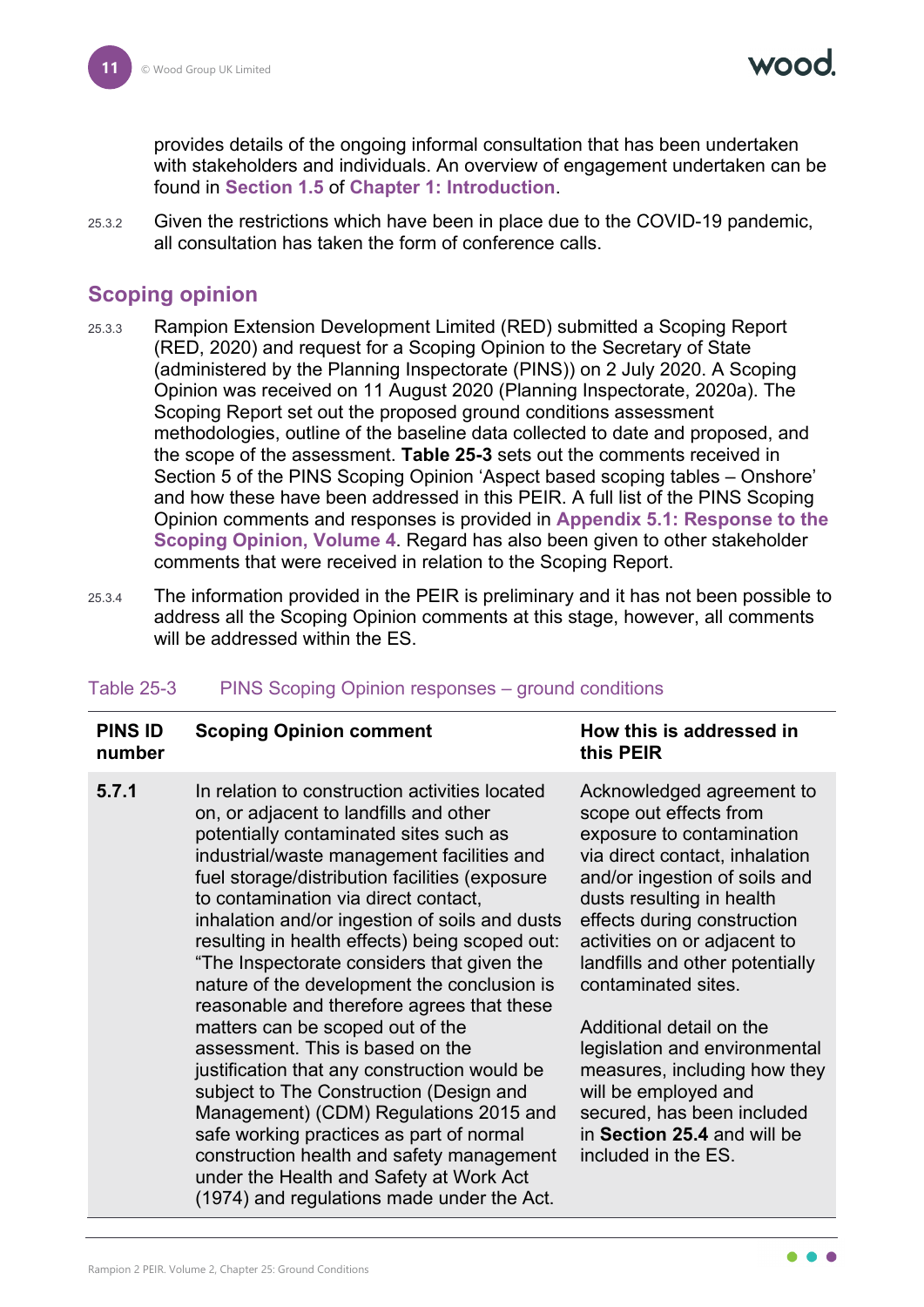wood.

 $\bullet$   $\bullet$ ●

| <b>PINS ID</b><br>number | <b>Scoping Opinion comment</b>                                                                                                                                                                                                                                                                                                                                                                                                                                                                                                                                                                                                                                                                                                                                                                                                                                                                                                                                                                                                                                                                                                                                                                                                                                                                                     | How this is addressed in<br>this PEIR                                                                                                                                                                                                                                                                                                                                                                  |
|--------------------------|--------------------------------------------------------------------------------------------------------------------------------------------------------------------------------------------------------------------------------------------------------------------------------------------------------------------------------------------------------------------------------------------------------------------------------------------------------------------------------------------------------------------------------------------------------------------------------------------------------------------------------------------------------------------------------------------------------------------------------------------------------------------------------------------------------------------------------------------------------------------------------------------------------------------------------------------------------------------------------------------------------------------------------------------------------------------------------------------------------------------------------------------------------------------------------------------------------------------------------------------------------------------------------------------------------------------|--------------------------------------------------------------------------------------------------------------------------------------------------------------------------------------------------------------------------------------------------------------------------------------------------------------------------------------------------------------------------------------------------------|
|                          | The Inspectorate agrees that, with the<br>implementation of measures to limit any<br>potential pollution incidents, any potential<br>impacts on ground conditions are unlikely to<br>result in significant effects and therefore<br>further assessment is not required.<br>However, the Inspectorate seeks<br>assurances as to the detail of such<br>measures that would be employed and how<br>they would be secured and therefore<br>considers that this detail should be<br>described within the ES."                                                                                                                                                                                                                                                                                                                                                                                                                                                                                                                                                                                                                                                                                                                                                                                                           |                                                                                                                                                                                                                                                                                                                                                                                                        |
| 5.7.2                    | In relation to construction vehicle and<br>equipment maintenance and storage of<br>fuels/oils for construction vehicles and<br>equipment (accidental spillages and leaks<br>resulting in ground contamination and risks<br>to human health) being scoped out:<br>"The Inspectorate considers that given the<br>nature of the development the conclusion is<br>reasonable and therefore agrees that these<br>matters can be scoped out of the<br>assessment. This is based on the<br>justification that any maintenance would be<br>subject to The Construction (Design and<br>Management) (CDM) Regulations 2015 and<br>safe working practices as part of normal<br>construction health and safety management<br>under the Health and Safety at Work Act<br>(1974) and regulations made under the Act.<br>The Inspectorate agrees that, with the<br>implementation of measures to limit any<br>potential pollution incidents, any potential<br>impacts on ground conditions are unlikely to<br>result in significant effects and therefore<br>further assessment is not required.<br>However, the Inspectorate seeks<br>assurances as to the detail of such<br>measures that would be employed and how<br>they would be secured and therefore<br>considers that this detail should be<br>described within the ES." | Acknowledged agreement to<br>scope out effects from<br>accidental spillages and leaks<br>resulting in ground<br>contamination and risks to<br>human health during<br>construction activities.<br>Additional detail on the<br>legislation and environmental<br>measures, including how they<br>will be employed and<br>secured, has been included<br>in Section 25.4 and will be<br>included in the ES. |
| 5.7.3                    | In relation to operational vehicle and<br>equipment maintenance and storage of                                                                                                                                                                                                                                                                                                                                                                                                                                                                                                                                                                                                                                                                                                                                                                                                                                                                                                                                                                                                                                                                                                                                                                                                                                     | Acknowledged agreement to<br>scope out effects from                                                                                                                                                                                                                                                                                                                                                    |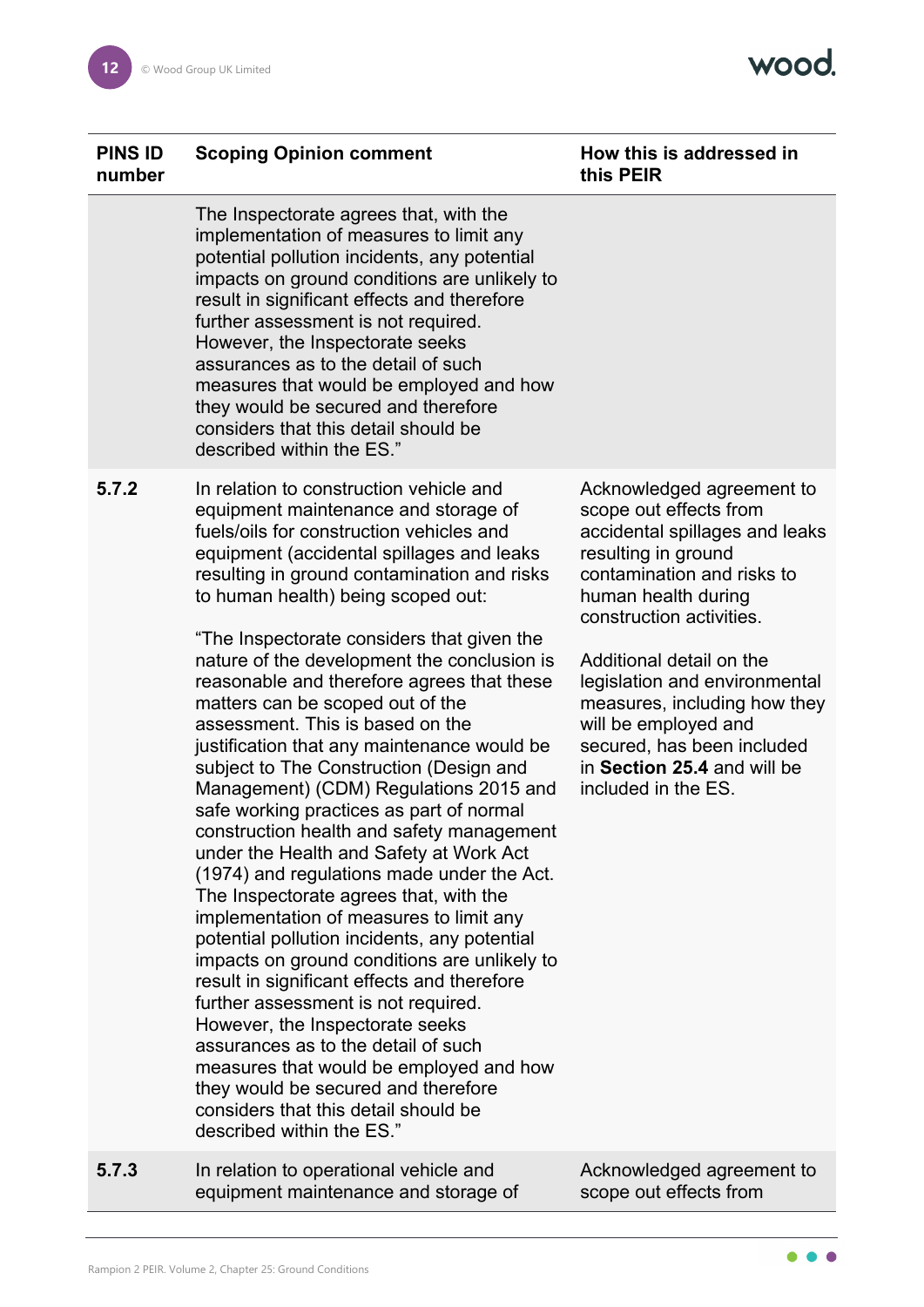wood.

| <b>PINS ID</b><br>number | <b>Scoping Opinion comment</b>                                                                                                                                                                                                                                                                                                                                                                                                                                                                                                          | How this is addressed in<br>this PEIR                                                                                                                                                                                                                                                                                                  |
|--------------------------|-----------------------------------------------------------------------------------------------------------------------------------------------------------------------------------------------------------------------------------------------------------------------------------------------------------------------------------------------------------------------------------------------------------------------------------------------------------------------------------------------------------------------------------------|----------------------------------------------------------------------------------------------------------------------------------------------------------------------------------------------------------------------------------------------------------------------------------------------------------------------------------------|
|                          | fuels/oils for operational vehicles and<br>equipment (accidental spillages and leaks<br>resulting in ground contamination and risks<br>to human health) being scoped out: "The<br>Inspectorate considers that given the nature<br>of the development the conclusion is<br>reasonable and therefore agrees that these<br>matters can be scoped out of the<br>assessment."                                                                                                                                                                | accidental spillages and leaks<br>resulting in ground<br>contamination and risks to<br>human health during<br>operational activities.                                                                                                                                                                                                  |
| 5.7.4                    | In relation to decommissioning activities<br>including removal and reinstatement of the<br>onshore substation (exposure to<br>contamination via direct contact, inhalation<br>and/or ingestion of soils and dusts resulting<br>in health effects) being scoped out: "The<br>Inspectorate considers that given the nature<br>of the development (and likely activities<br>during decommissioning) the conclusion is<br>reasonable and therefore agrees that these<br>matters can be scoped out of the<br>assessment."                    | Acknowledged agreement to<br>scope out effects from<br>exposure to contamination<br>via direct contact, inhalation<br>and/or ingestion of soils and<br>dusts resulting in health<br>effects during<br>decommissioning activities.                                                                                                      |
| 5.7.5                    | In relation to decommissioning activities<br>including removal and reinstatement of the<br>onshore substation (accidental spillages and<br>leaks resulting in ground contamination and<br>risks to human health) being scoped out:<br>"The Inspectorate considers that given the<br>nature of the development (and likely<br>activities during decommissioning) the<br>conclusion is reasonable and therefore<br>agrees that these matters can be scoped<br>out of the assessment."                                                     | Acknowledged agreement to<br>scope out effects from<br>accidental spillages and leaks<br>resulting in ground<br>contamination and risks to<br>human health during<br>decommissioning activities                                                                                                                                        |
| 5.7.6                    | The Inspectorate notes that the study area<br>proposed is provisional and will be reviewed<br>and amended in response to such matters<br>as refinement of the onshore components,<br>the identification of additional impact<br>pathways and in response, where<br>appropriate, to feedback from consultation.<br>The Inspectorate welcomes this approach to<br>refinement of the study area and<br>recommends that the ES should clearly<br>define the chosen study area and provide a<br>justification in support of its suitability. | The ES will present the<br>updated study area based on<br>final onshore cable corridor<br>and onshore substation<br>location using the criteria<br>presented in Section 25.4<br>The study area used for this<br>PEIR is shown on Figure<br>25.1, Volume 3 and is based<br>on these principles and the<br>latest onshore cable corridor |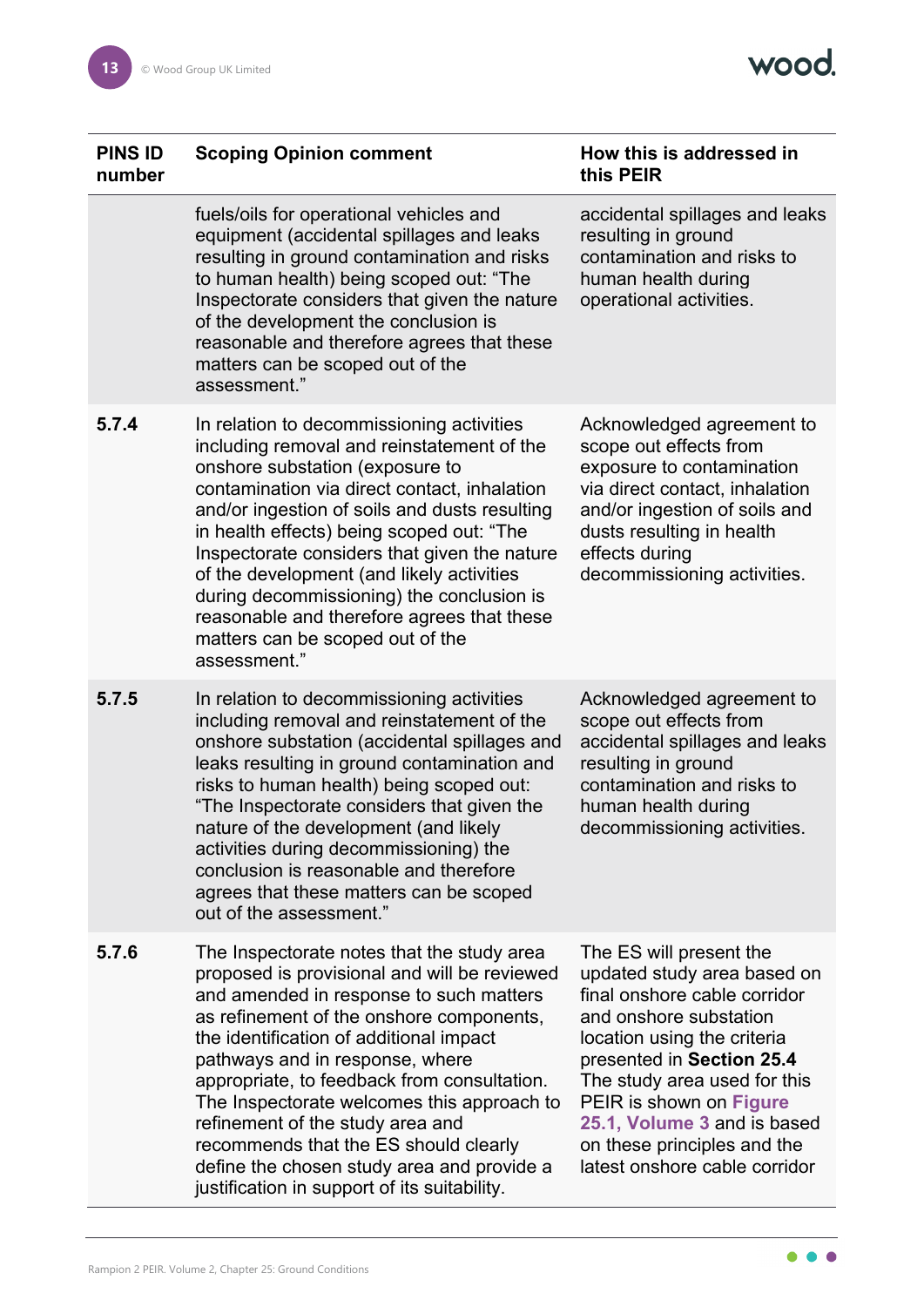wood.

| <b>PINS ID</b><br>number | <b>Scoping Opinion comment</b>                                                                                                                                                                                                                                                                                                                                                                                                                                                                                                                                                                                              | How this is addressed in<br>this PEIR                                                                                                                                                                                                                                                                                                                                                                                                                                                  |
|--------------------------|-----------------------------------------------------------------------------------------------------------------------------------------------------------------------------------------------------------------------------------------------------------------------------------------------------------------------------------------------------------------------------------------------------------------------------------------------------------------------------------------------------------------------------------------------------------------------------------------------------------------------------|----------------------------------------------------------------------------------------------------------------------------------------------------------------------------------------------------------------------------------------------------------------------------------------------------------------------------------------------------------------------------------------------------------------------------------------------------------------------------------------|
|                          |                                                                                                                                                                                                                                                                                                                                                                                                                                                                                                                                                                                                                             | and onshore substation<br>search areas.                                                                                                                                                                                                                                                                                                                                                                                                                                                |
| 5.7.7                    | Table 6.8.6 of the Scoping Report sets out<br>the data sources to be used to inform the<br>baseline assessment. Effort should be made<br>to agree the desk-based study area and<br>need for site surveys (as may be necessary<br>according to the desk study outcomes) with<br>relevant consultation bodies.                                                                                                                                                                                                                                                                                                                | Consultation was undertaken<br>with stakeholders as detailed<br>in paragraphs 25.3.6-<br>25.3.11 and included<br>discussion of the study area<br>and intention to carry out a<br>site inspection of key<br>locations prior to the ES to<br>support the desk study.<br>Further consultation will be<br>undertaken with stakeholders<br>prior to the ES as detailed in<br><b>Section 25.16.</b>                                                                                          |
| 5.7.8                    | The Inspectorate notes the reference to the<br>simple and detailed assessments which are<br>'analogous' to the stages of Land<br>Contamination Risk Management (LCRM).<br>The impact assessment should also include<br>detailed and site-specific assessments to<br>demonstrate that the risks to groundwater<br>are acceptable, particularly in those areas<br>identified as of greatest risk. Effort should be<br>made to agree the approach to the<br>assessment, including the simple and<br>detailed assessment methodology and site-<br>specific surveys, with the relevant<br>consultation bodies, including the EA. | The assessment presented in<br>the desk study which<br>supports this PEIR<br>(Appendix 25.1, Volume 4)<br>identifies where more<br>detailed site-specific<br>assessments are required.<br>Informal consultation was<br>undertaken with stakeholders<br>as detailed in paragraphs<br>25.3.6-25.3.11 and included<br>discussion of assessment<br>methodology. Further<br>consultation will be<br>undertaken with stakeholders<br>prior to the ES as detailed in<br><b>Section 25.16.</b> |
| 5.7.9                    | The Inspectorate notes that the term<br>Conceptual Site Model (CSM) is included<br>within the acronyms listed in the Scoping<br>Report. However, there is no reference to a<br>CSM within the Ground Condition section of<br>the Scoping Report. The Applicant should<br>seek to agree the scope of and coverage of<br>any CSM with the EA and other relevant<br>consultation bodies, as appropriate.                                                                                                                                                                                                                       | Reference to CSM in the<br>PEIR has been included in<br>this chapter.<br>Informal consultation was<br>undertaken with stakeholders<br>as detailed in paragraphs<br>25.3.6-25.3.11 and included<br>discussion of the scope of the<br>assessment, the baseline<br>data and the CSM. Further                                                                                                                                                                                              |
|                          |                                                                                                                                                                                                                                                                                                                                                                                                                                                                                                                                                                                                                             |                                                                                                                                                                                                                                                                                                                                                                                                                                                                                        |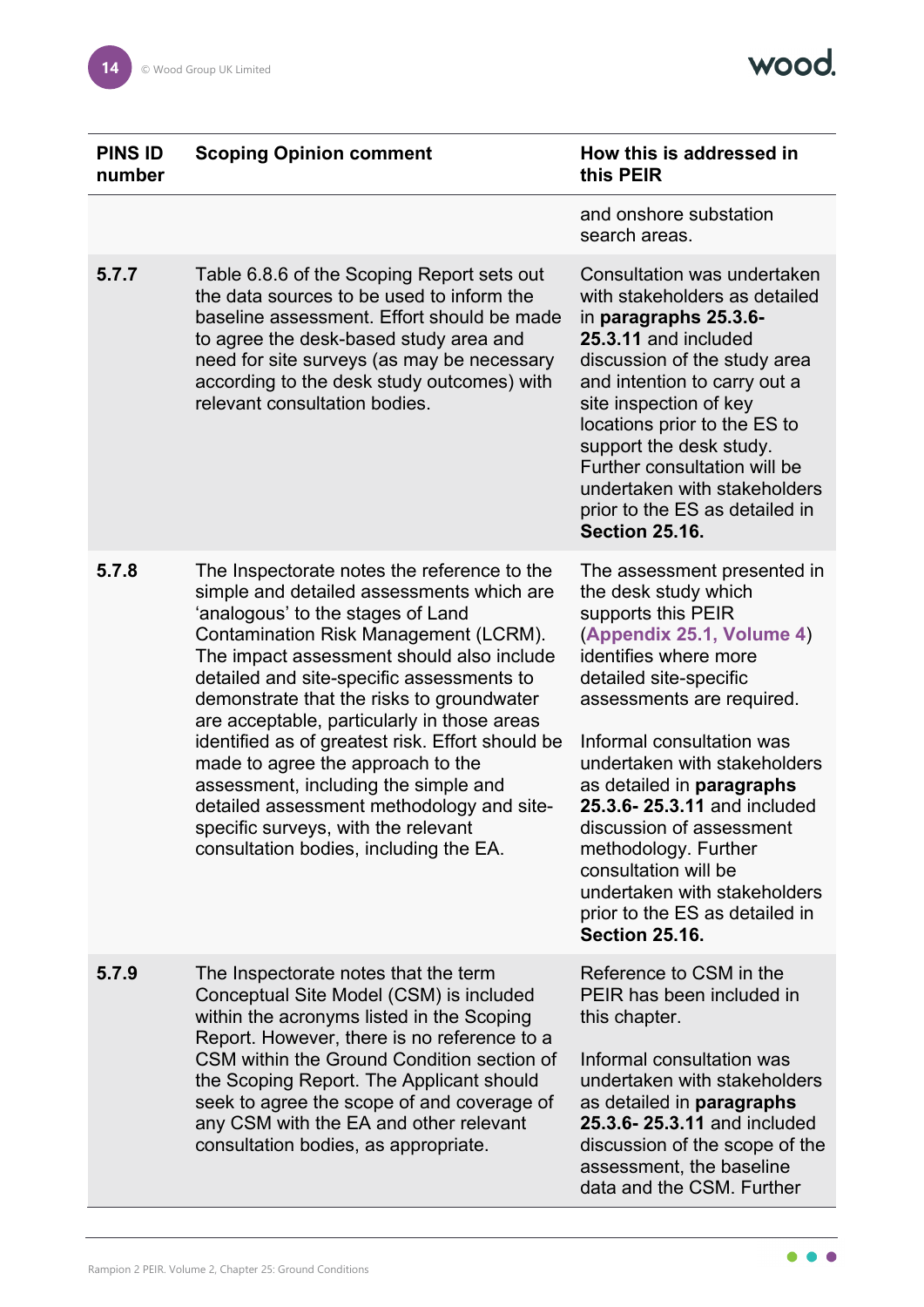| <b>PINS ID</b><br>number | <b>Scoping Opinion comment</b>                                                                                                                                                                                                                                                                                                                                                                                                                                                                                                                                                           | How this is addressed in<br>this PEIR                                                                                                                                                                                                                                                                                                                 |
|--------------------------|------------------------------------------------------------------------------------------------------------------------------------------------------------------------------------------------------------------------------------------------------------------------------------------------------------------------------------------------------------------------------------------------------------------------------------------------------------------------------------------------------------------------------------------------------------------------------------------|-------------------------------------------------------------------------------------------------------------------------------------------------------------------------------------------------------------------------------------------------------------------------------------------------------------------------------------------------------|
|                          |                                                                                                                                                                                                                                                                                                                                                                                                                                                                                                                                                                                          | consultation will be<br>undertaken with stakeholders<br>prior to the ES as detailed in<br><b>Section 25.16.</b>                                                                                                                                                                                                                                       |
| 5.7.10                   | The ES should include specific<br>consideration of any preferential pathways<br>for pollution and contaminants that may be<br>created as a result of the Proposed<br>Development.                                                                                                                                                                                                                                                                                                                                                                                                        | Consideration of preferential<br>pathway creation has been<br>included as part the<br>assessment of effects<br>presented in Section 25.9<br>and will also be included as<br>part of the ES.                                                                                                                                                           |
|                          | WSCC in its response to the scoping<br>consultation undertaken by PINS identified<br>that the Scoping Boundary passes through a<br>soft sand consultation area, a rare resource,<br>the potential for sterilisation of which need to<br>be firstly avoided where possible and<br>secondly assessed within the EIA. WSCC<br>noted that Chalk Quarries, Aggregate<br>Recycling Sites and allocated and permitted<br>waste sites should be considered in the<br>assessment. WSCC stated that the<br>assessment should take into account its<br>Minerals and Waste Safeguarding<br>Guidance. | Minerals safeguarding has<br>been added to the preliminary<br>assessment of Ground<br>Conditions.<br>Consideration of effects on<br>minerals safeguarding and on<br>minerals sites is presented in<br>Section 25.9.<br>Reference has been made to<br>the WSCC guidance as part<br>of the assessment (West<br><b>Sussex County Council,</b><br>2020a). |

#### <span id="page-15-0"></span>**Evidence Plan Process (EPP)**

- 25.3.5 The EPP has been set up to provide a formal, non-legally binding, independently chaired forum to agree the scope of the EIA and HRA, and the evidence required to support the DCO Application.
- <span id="page-15-1"></span>25.3.6 For ground conditions, further engagement has been undertaken via the EPP Expert Topic Group (ETG) 'Onshore Ecology, Hydrology and Nature Conservation' meeting held by conference call on 28 October 2020. The conference call as attended by the following stakeholders:
	- West Sussex County Council;
	- **Environment Agency;**
	- Sussex Ornithological Society;
	- South Downs National Park Authority;
	- Sussex Wildlife Trust;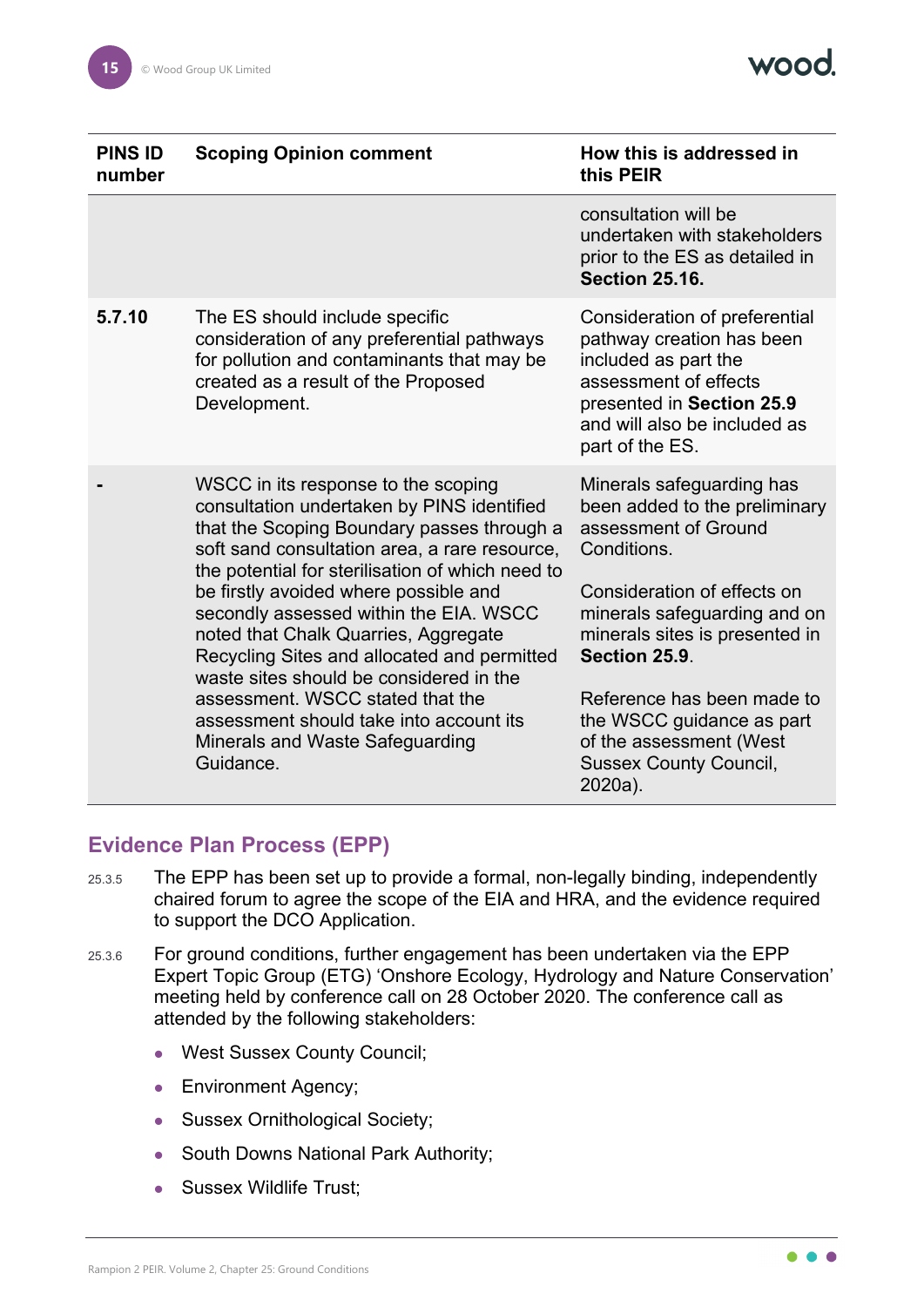- Royal Society for the Protection of Birds;
- Natural England; and
- Ouse and Adur Rivers Trust.
- 25.3.7 The ground conditions section of the first ETG meeting on 28 October 2020 covered the scope of the ground conditions assessment, the baseline data and supporting assessments to be used to undertake the assessment, proposed environmental measures and the assessment methodology. The engagement also presented the proposed approach to address the Scoping Opinion comments detailed in **[Table 25-3.](#page-11-1)**
- 25.3.8 No concerns were raised by the stakeholders in attendance at the ETG meeting on 28 October 2020 to the scope and assessment of ground conditions effects.
- 25.3.9 A second ETG meeting was held for Onshore Ecology, Hydrology and Nature Conservation on 23 March 2021 with the same key stakeholders as the meeting in October 2020.
- 25.3.10 The ground conditions section of the second ETG meeting on 23 March 2021 covered the scope of the ground conditions assessment (noting that the scope had been increased to include minerals safeguarding), the key potential sources of contamination identified from the baseline data, details of the ground conditions inputs to refinement of the design of the onshore elements of the Proposed Development and environmental measures and the preliminary findings of the PEIR (excluding minerals safeguarding).
- <span id="page-16-1"></span>25.3.11 No concerns were raised by the stakeholders in attendance at the ETG meeting on 23 March 2021 to the scope and assessment of ground conditions effects.

#### <span id="page-16-0"></span>**Informal consultation and further engagement**

25.3.12 Informal engagement has been ongoing with several prescribed and nonprescribed consultation bodies and local authorities*.*

#### Informal Consultation – January / February 2021

- 25.3.1 RED carried out an Informal Consultation exercise for a period of four weeks from 14 January 2021 to 11 February 2021. This Informal Consultation exercise aimed to engage with a range of stakeholders including the prescribed and nonprescribed consultation bodies, local authorities, Parish Councils and general public with a view to introducing the Proposed Development and seeking early feedback on the emerging designs.
- 25.3.2 There were no key themes emerging from Informal Consultation in January 2021 specifically relating to ground conditions.
- 25.3.3 Further detail about the results of the Informal Consultation exercise can be found in **Informal Consultation Analysis**.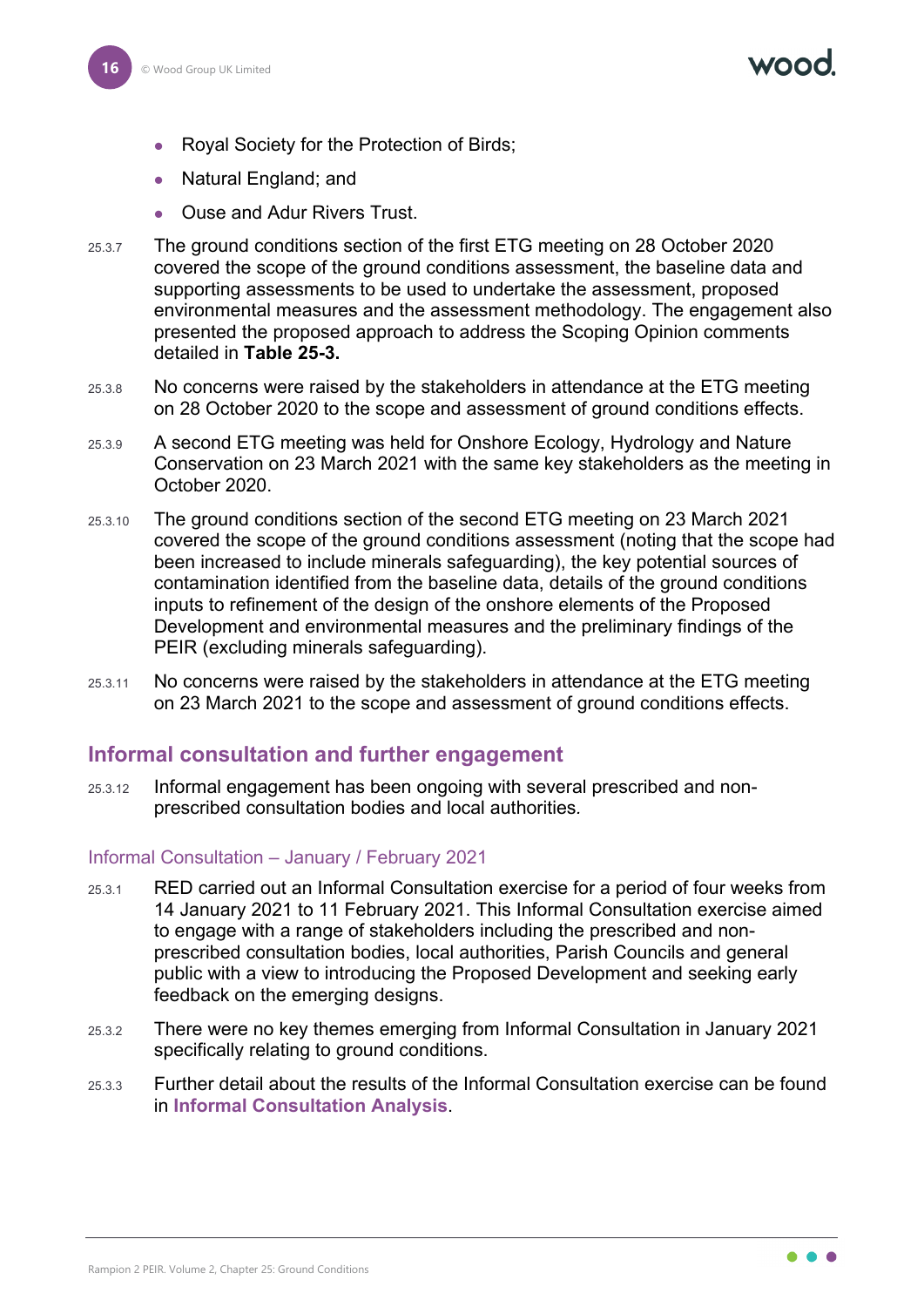### <span id="page-17-0"></span>**25.4 Scope of the assessment**

#### <span id="page-17-1"></span>**Overview**

25.4.1 This section sets out the scope of the PEIR assessment for ground conditions. This scope has been developed as the Rampion 2 design has evolved and responds to feedback received to date as set out in **Section [25.3](#page-10-1)**. As outlined in the Planning Inspectorate's (PINS) Advice Note Seven: Environmental Impact Assessment: Process, Preliminary Environmental Information and Environmental Statements (Version 7, Planning Inspectorate, 2020b), information presented in the PEIR is preliminary, therefore, this scope will be reviewed and may be refined as Rampion 2 evolves and as a result of ongoing consultation.

#### <span id="page-17-2"></span>**Spatial scope and study area**

- 25.4.2 At this stage of the EIA process, several options for the onshore cable corridor and onshore substation search areas are included within the onshore part of the PEIR Assessment Boundary. Therefore, the study area used in this PEIR to inform the ground conditions baseline (excluding the minerals safeguarding assessment) has been taken as the wider of either:
	- the onshore part of the PEIR Assessment Boundary comprising the area within which the onshore elements of the Proposed Development and associated onshore infrastructure will be located, including the temporary and permanent construction and operational work areas; or
	- a Zone of Influence (ZOI) 250m from the edge of the onshore cable corridor presented at PEIR stage; or
	- a ZOI 500m around the boundary of the land required for the onshore substation search areas presented at PEIR stage.
- 25.4.3 The minerals safeguarding assessment uses a ZOI 250m from the edge of the onshore part of the PEIR Assessment Boundary.
- 25.4.4 Using these assumptions, the ground conditions study area for the PEIR assessment is shown on **Figure 25.1, Volume 3**.
- 25.4.5 The rationale for the ZOI used to define the study area is informed by considering:
	- the spatial extent (taking into account contaminant degradation, dilution and dispersion in the environment) at which significant ground conditions effects have the potential to be realised through potentially active contaminant linkages;
	- the spatial extent from which off-site sources of contamination have the potential to lead to significant effects on receptors within the onshore elements of the Proposed Development;
	- the spatial extent from which geohazards such as compressible and collapsible ground have the potential to lead to significant effects on receptors within the onshore elements of the Proposed Development; and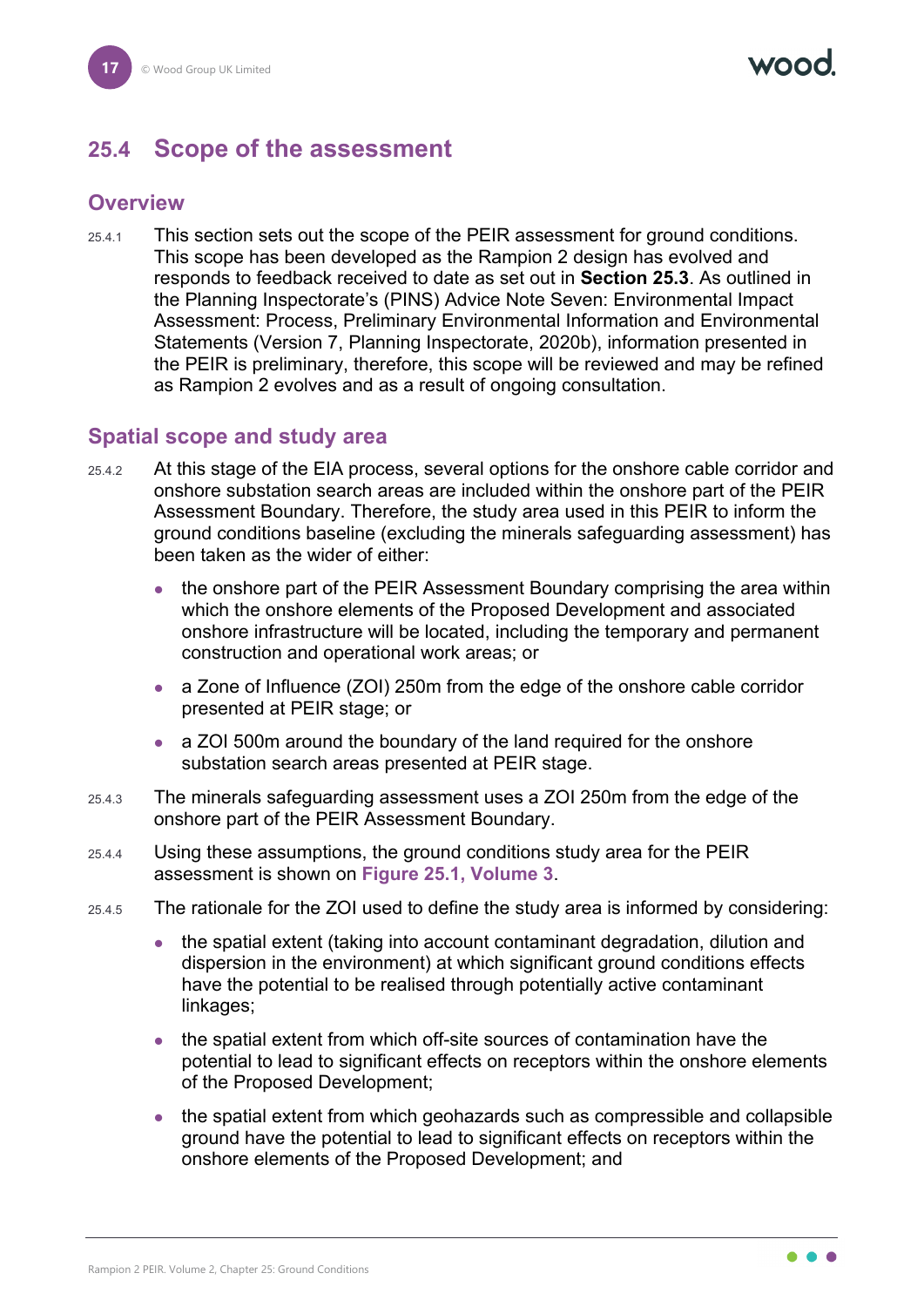- the spatial extent from which minerals sites/resources could be affected by the onshore elements of the Proposed Development or vice versa.
- 25.4.6 The study area will continue to be reviewed and amended in response to such matters as refinement of the onshore components, the identification of additional impact pathways and in response, where appropriate, to feedback from consultation.

#### <span id="page-18-0"></span>**Temporal scope**

25.4.7 The temporal scope of the assessment of ground conditions is the entire lifetime of Rampion 2 which therefore, covers the construction, operation and maintenance, and decommissioning phases.

#### <span id="page-18-1"></span>**Potential receptors**

25.4.8 The spatial and temporal scope of the assessment enables the identification of receptors that may experience a change as a result of Rampion 2. The receptors identified that may experience significant effects for ground conditions are outlined in **[Table 25-4](#page-18-2)**.

| Receptor<br>group    | <b>Receptors included within group</b>                                                                                                                                                                                                                                                                                      |
|----------------------|-----------------------------------------------------------------------------------------------------------------------------------------------------------------------------------------------------------------------------------------------------------------------------------------------------------------------------|
| <b>Human Health</b>  | Construction / operational workers.<br>Residential.<br>$\bullet$<br>Commercial / industrial.<br>$\bullet$<br>Public open space.<br>$\bullet$<br>Land and property (including land used for allotments,<br>$\bullet$<br>agriculture (crops and livestock), existing and future structures,<br>utilities and infrastructure). |
| Controlled<br>Waters | Groundwater in superficial deposits.<br>$\bullet$<br>Groundwater in bedrock.<br>$\bullet$<br>Surface waters (for example, reservoirs, streams, rivers, lakes<br>$\bullet$<br>and ponds).                                                                                                                                    |
| Geodiversity         | Geological Sites of Special Scientific Interest (SSSI).<br>$\bullet$<br>Regionally Important Geological Sites (RIGS).<br>$\bullet$<br>Locally Important Geological Sites (LIGS).<br>$\bullet$                                                                                                                               |

#### <span id="page-18-2"></span>Table 25-4 Receptors requiring assessment for ground conditions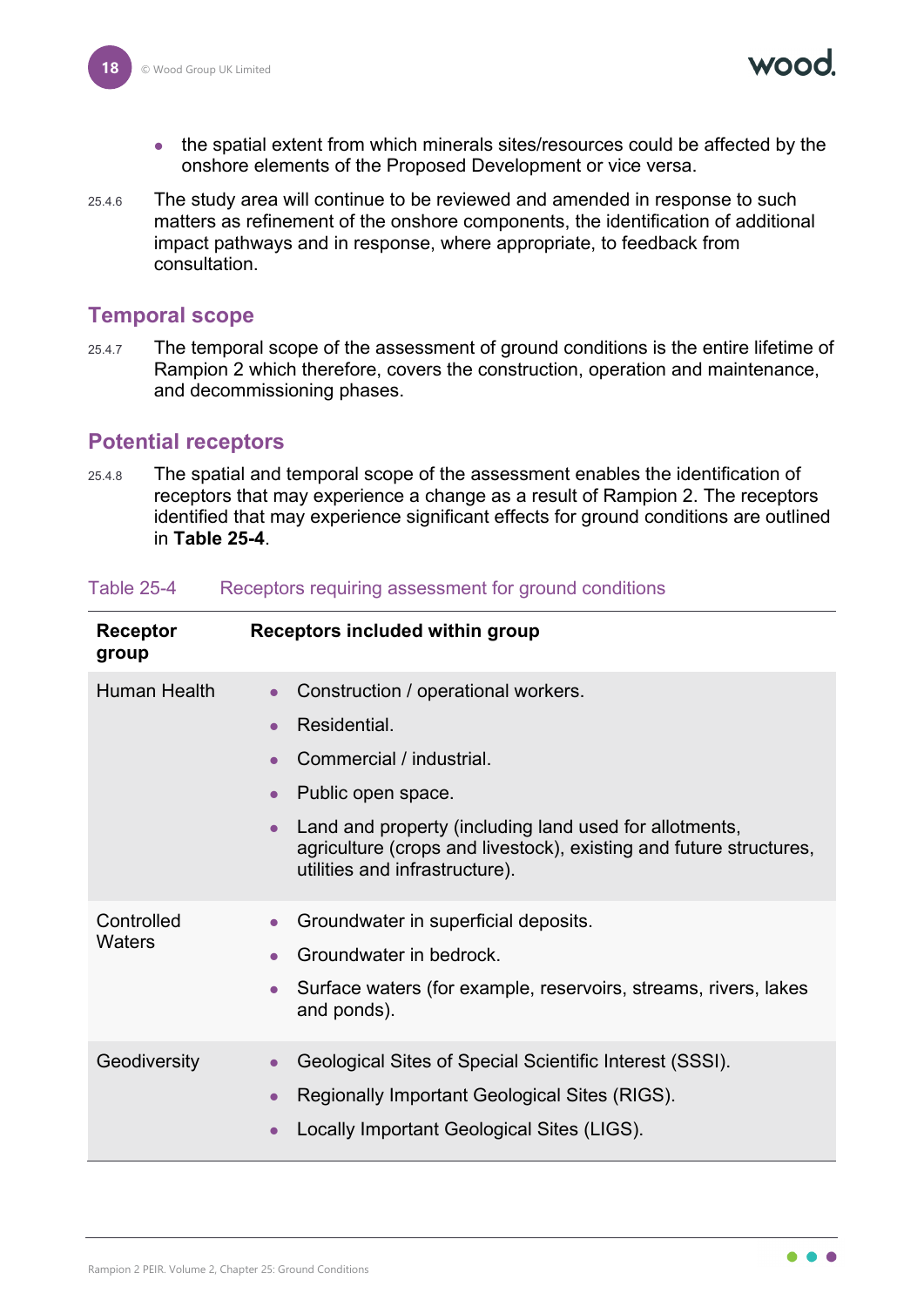vood

| Receptor<br>group           | Receptors included within group                                                                                                          |
|-----------------------------|------------------------------------------------------------------------------------------------------------------------------------------|
| Mineral<br><b>Resources</b> | • Mineral sites with valid planning permissions for minerals<br>extraction, and which have not been exhausted by previous<br>extraction. |
|                             | Sites designated as preferred areas for mineral extraction in<br>$\bullet$<br>local planning authority (LPA) local plans.                |
|                             | Minerals safeguarding areas (MSAs) and minerals/minerals<br>$\bullet$<br>infrastructure consultation areas (MCAs) in LPA local plans.    |

25.4.9 The list of receptors will be kept under review during the EIA as more detailed information is obtained during baseline surveys and other forms of data collection by other aspects and will be reflected in the final ES.

#### <span id="page-19-0"></span>**Potential effects**

25.4.10 Potential effects on ground conditions receptors that have been scoped in for assessment are summarised in **[Table 25-5](#page-20-0)**. Each potential effect has been given a linkage reference in the final column of the table to allow ease of referencing within the ground conditions chapter.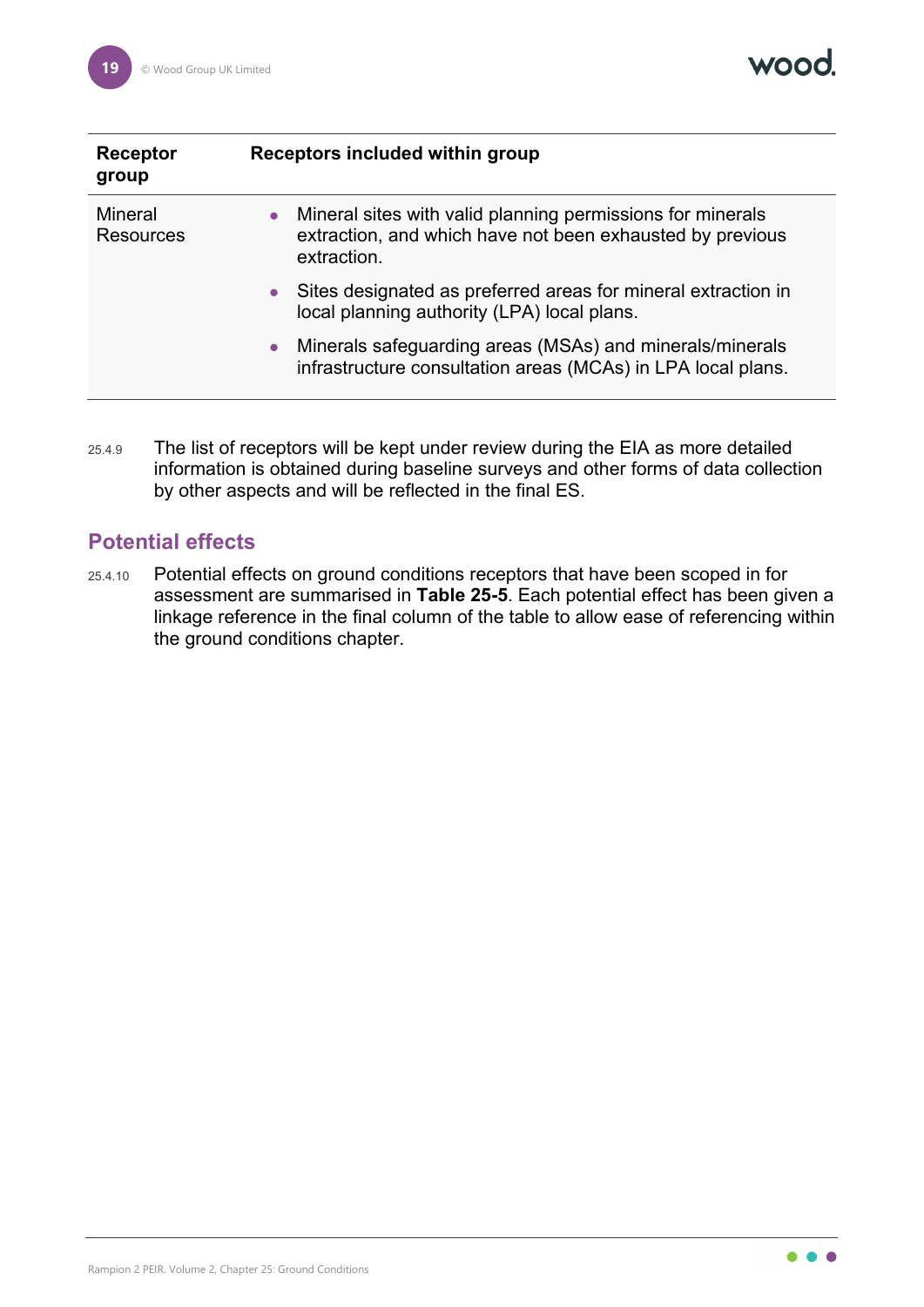#### Table 25-5 Potential effects on ground conditions receptors scoped in for further assessment

<span id="page-20-0"></span>

| <b>Activity and impact</b>                                                                                                                                                                                                      | <b>Potential effect</b>                                                                                                                                                                                       | Receptor                                                                                                                        | Linkage<br><b>Reference</b> |
|---------------------------------------------------------------------------------------------------------------------------------------------------------------------------------------------------------------------------------|---------------------------------------------------------------------------------------------------------------------------------------------------------------------------------------------------------------|---------------------------------------------------------------------------------------------------------------------------------|-----------------------------|
| <b>Construction</b>                                                                                                                                                                                                             |                                                                                                                                                                                                               |                                                                                                                                 |                             |
| <b>Construction activities</b><br>located on, or adjacent<br>to landfills and other<br>potentially<br>contaminated sites such<br>as industrial/waste<br>management facilities<br>and fuel<br>storage/distribution<br>facilities | Mobilisation of contamination via numerous<br>pathways (including groundwater, surface<br>water, preferential pathway creation and<br>leaching from soil) resulting in<br>contamination of controlled waters. | Controlled waters receptors (groundwater<br>and surface waters)                                                                 | $GC-C-1$                    |
|                                                                                                                                                                                                                                 | Mobilisation of contamination via numerous<br>pathways (including groundwater, surface<br>water, leaching from soil, migration of<br>vapours and windblown dusts) resulting in<br>health effects.             | Human health receptors (residential,<br>agricultural land, commercial/industrial and<br>public open space)                      | $GC-C-2$                    |
|                                                                                                                                                                                                                                 | Build-up of gases in confined spaces in<br>existing or newly constructed infrastructure<br>on and adjacent to the land required for the<br>Proposed Development.                                              | Human health receptors (residential,<br>commercial/industrial land) and property<br>(including existing and new infrastructure) | $GC-C-3$                    |
|                                                                                                                                                                                                                                 | Damage to newly constructed infrastructure<br>from aggressive ground conditions (such<br>as sulphate attack on concrete) and<br>geohazards including unstable ground<br>conditions.                           | Human health receptors, land and property<br>(including existing and new infrastructure)                                        | $GC-C-4$                    |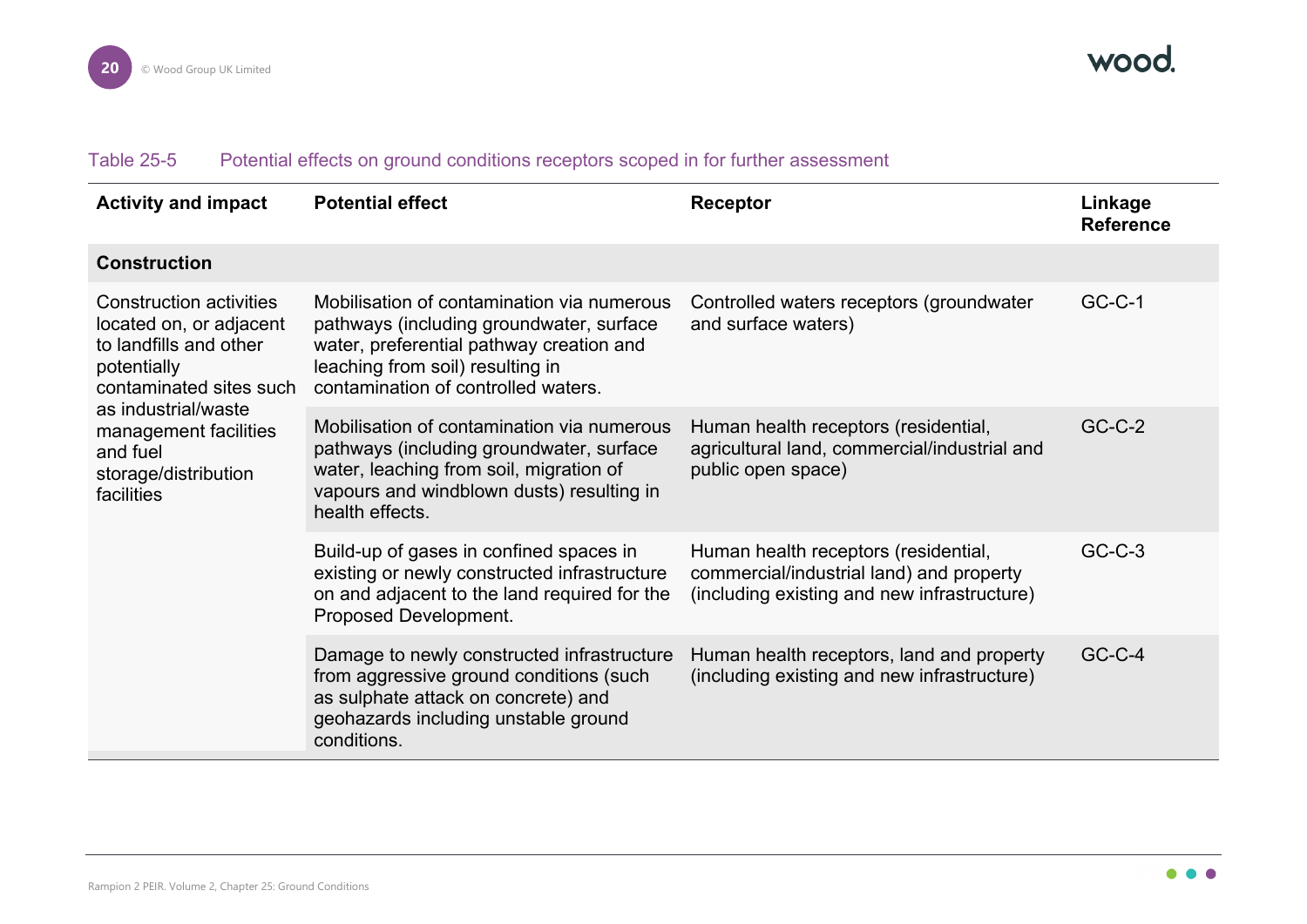

| <b>Activity and impact</b>                                                                                                             | <b>Potential effect</b>                                                                                                                                                                                                                                                                                                                     | <b>Receptor</b>                                                                                                                                                                                                                                                                                                   | Linkage<br><b>Reference</b> |
|----------------------------------------------------------------------------------------------------------------------------------------|---------------------------------------------------------------------------------------------------------------------------------------------------------------------------------------------------------------------------------------------------------------------------------------------------------------------------------------------|-------------------------------------------------------------------------------------------------------------------------------------------------------------------------------------------------------------------------------------------------------------------------------------------------------------------|-----------------------------|
| <b>Construction activities</b><br>located near to sites of<br>geological importance                                                    | Damage to or detrimental impact on sites<br>of geological importance.                                                                                                                                                                                                                                                                       | Sites of geological importance (SSSIs, RIGS<br>or LIGS)                                                                                                                                                                                                                                                           | <b>GC-C-5</b>               |
| <b>Unexploded Ordnance</b><br>(UXO) encounter during<br>construction activities                                                        | Damage to existing property or<br>infrastructure in vicinity of construction<br>works or disruption to local communities.                                                                                                                                                                                                                   | Human health receptors and property<br>(including existing and new infrastructure)                                                                                                                                                                                                                                | $GC-C-6$                    |
| <b>Construction vehicle</b><br>and equipment<br>maintenance and<br>storage of fuels/oils for<br>construction vehicles<br>and equipment | Accidental spillages and leaks resulting in<br>ground contamination and risks to<br>controlled waters during construction. This<br>includes the potential for leakage of<br>bentonite during Horizontal Directional<br>Drilling (HDD).                                                                                                      | Controlled waters receptors (groundwater<br>and surface waters)                                                                                                                                                                                                                                                   | $GC-C-7$                    |
| <b>Construction activities</b><br>located within or near to<br>minerals sites, preferred<br>areas or safeguarding<br>areas.            | The viability of the operation of an ongoing<br>mineral extraction site is reduced either<br>through temporary/permanent sterilisation<br>of a minerals resource or temporary<br>reversal of previous sterilisation allowing<br>access to unworked minerals for a limited<br>period prior to the Proposed Development<br>being constructed. | Mineral sites with valid planning permissions<br>for minerals extraction, and which have not<br>been exhausted by previous extraction.<br>Sites designated as preferred areas for<br>mineral extraction in LPA local plans.<br>Minerals safeguarding areas and minerals<br>consultation areas in LPA local plans. | <b>GC-C-8</b>               |
| <b>Operation</b>                                                                                                                       |                                                                                                                                                                                                                                                                                                                                             |                                                                                                                                                                                                                                                                                                                   |                             |
| Presence of significant<br>quantities of artificial<br>ground, disturbed                                                               | Mobilisation of landfill leachate, which, if<br>not properly managed, could accumulate<br>and/or migrate to controlled waters.                                                                                                                                                                                                              | Controlled waters receptors (groundwater<br>and surface waters)                                                                                                                                                                                                                                                   | GC-O-1                      |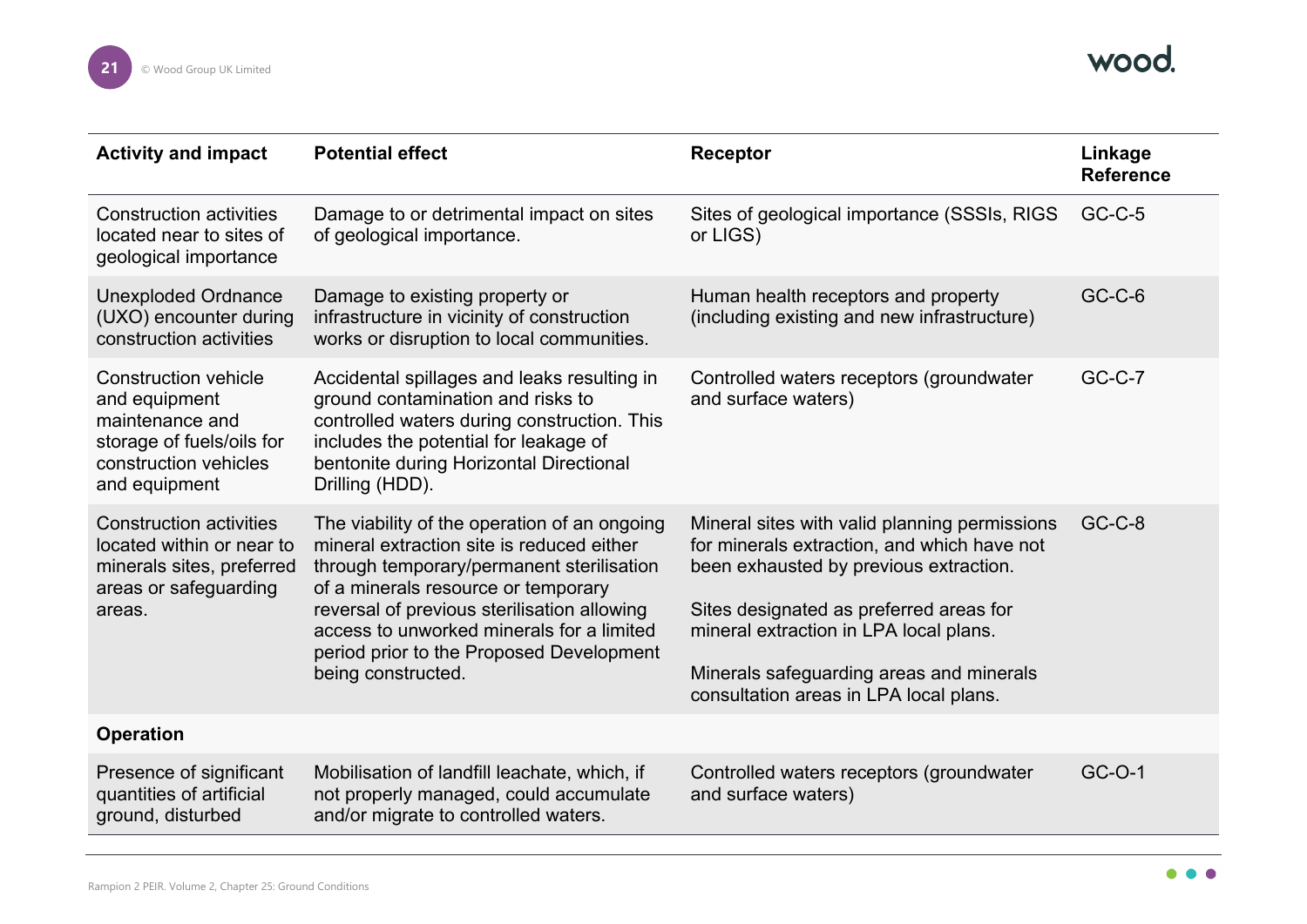| <b>Activity and impact</b>                                                                                                 | <b>Potential effect</b>                                                                                                                                    | Receptor                                                                                                                                                                                                                                                                                                          | Linkage<br><b>Reference</b> |
|----------------------------------------------------------------------------------------------------------------------------|------------------------------------------------------------------------------------------------------------------------------------------------------------|-------------------------------------------------------------------------------------------------------------------------------------------------------------------------------------------------------------------------------------------------------------------------------------------------------------------|-----------------------------|
| landfill material or<br>excavated and re-used<br>material beneath<br>permanent<br>infrastructure                           | Damage to infrastructure from aggressive<br>ground conditions and geohazards<br>including unstable ground conditions and<br>settlement.                    | Land and property (including existing and<br>new infrastructure)                                                                                                                                                                                                                                                  | GC-O-2                      |
|                                                                                                                            | Build-up of ground gases in confined<br>spaces in existing or newly constructed<br>infrastructure on and adjacent to the<br>Proposed Development boundary. | Human health receptors (residential,<br>commercial/industrial) and land and property<br>(including existing and new infrastructure)                                                                                                                                                                               | $GC-O-3$                    |
| Operational vehicle and<br>equipment maintenance<br>and storage of fuels/oils<br>for operational vehicles<br>and equipment | Accidental spillages and leaks resulting in<br>ground and/or controlled waters<br>contamination.                                                           | Controlled waters receptors (groundwater in<br>superficial deposits and surface waters)                                                                                                                                                                                                                           | GC-O-4                      |
| Permanent<br>infrastructure located<br>within or near to<br>minerals sites, preferred<br>areas or safeguarding<br>areas.   | The viability of the operation of an ongoing<br>mineral extraction site is reduced or results<br>in permanent sterilisation of a minerals<br>resource.     | Mineral sites with valid planning permissions<br>for minerals extraction, and which have not<br>been exhausted by previous extraction.<br>Sites designated as preferred areas for<br>mineral extraction in LPA local plans.<br>Minerals safeguarding areas and minerals<br>consultation areas in LPA local plans. | GC-O-5                      |
| <b>Decommissioning</b>                                                                                                     |                                                                                                                                                            |                                                                                                                                                                                                                                                                                                                   |                             |
| Decommissioning<br>activities including                                                                                    | Mobilisation of contamination via numerous<br>pathways (including groundwater, surface                                                                     | Controlled waters receptors (groundwater<br>and surface waters)                                                                                                                                                                                                                                                   | GC-D1                       |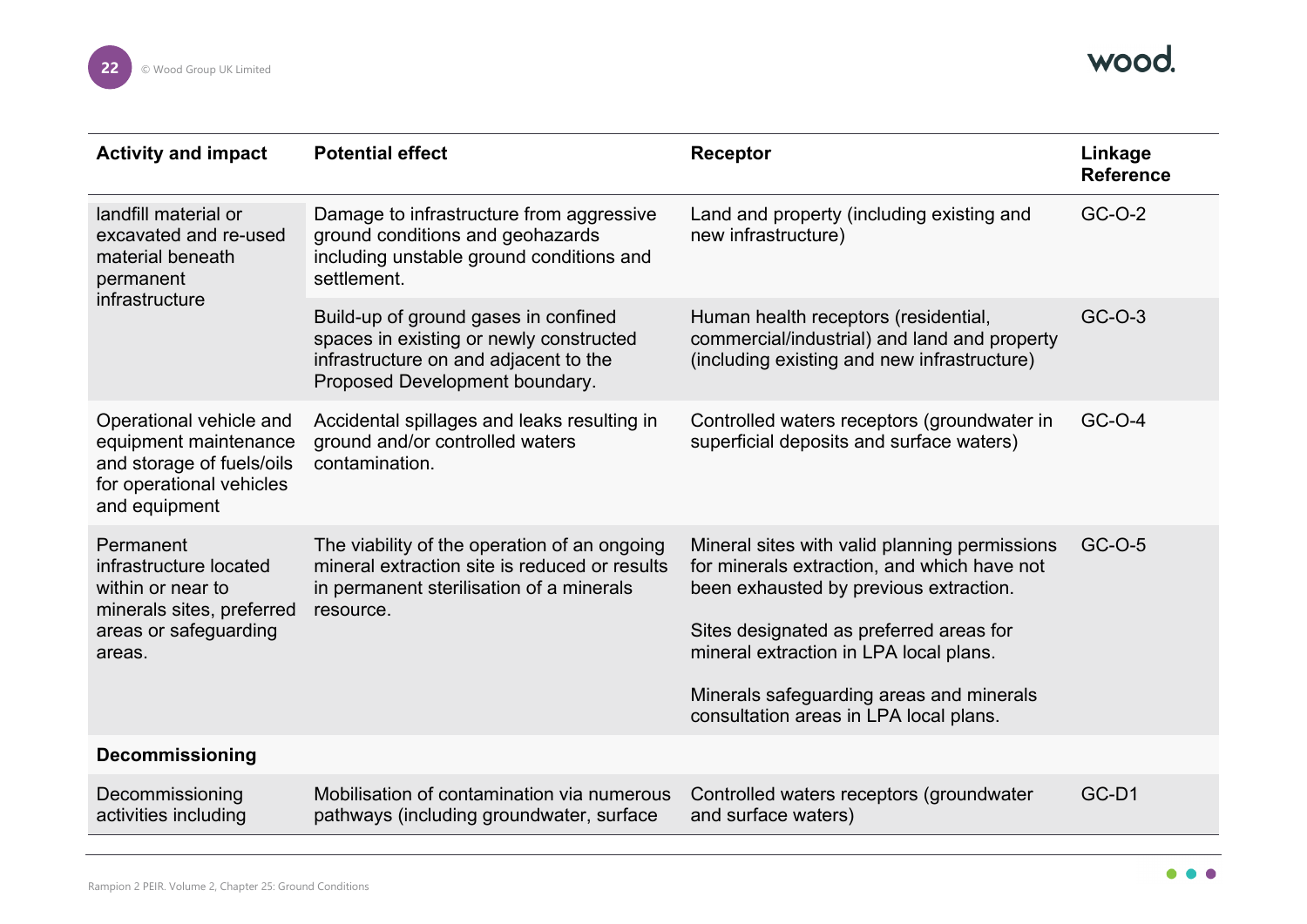

| <b>Activity and impact</b>                                | <b>Potential effect</b>                                                                                                                                                                           | Receptor                                                                                                   | Linkage<br><b>Reference</b> |
|-----------------------------------------------------------|---------------------------------------------------------------------------------------------------------------------------------------------------------------------------------------------------|------------------------------------------------------------------------------------------------------------|-----------------------------|
| removal and<br>reinstatement of the<br>onshore substation | water and leaching from soil) resulting in<br>contamination of controlled waters.                                                                                                                 |                                                                                                            |                             |
|                                                           | Mobilisation of contamination via numerous<br>pathways (including groundwater, surface<br>water, leaching from soil, migration of<br>vapours and windblown dusts) resulting in<br>health effects. | Human health receptors (residential,<br>agricultural land, commercial/industrial and<br>public open space) | $GC-D-2$                    |
|                                                           | Accidental spillages and leaks resulting in<br>ground contamination and risks to<br>controlled waters during decommissioning.                                                                     | Controlled waters receptors (groundwater<br>and surface waters)                                            | $GC-D-3$                    |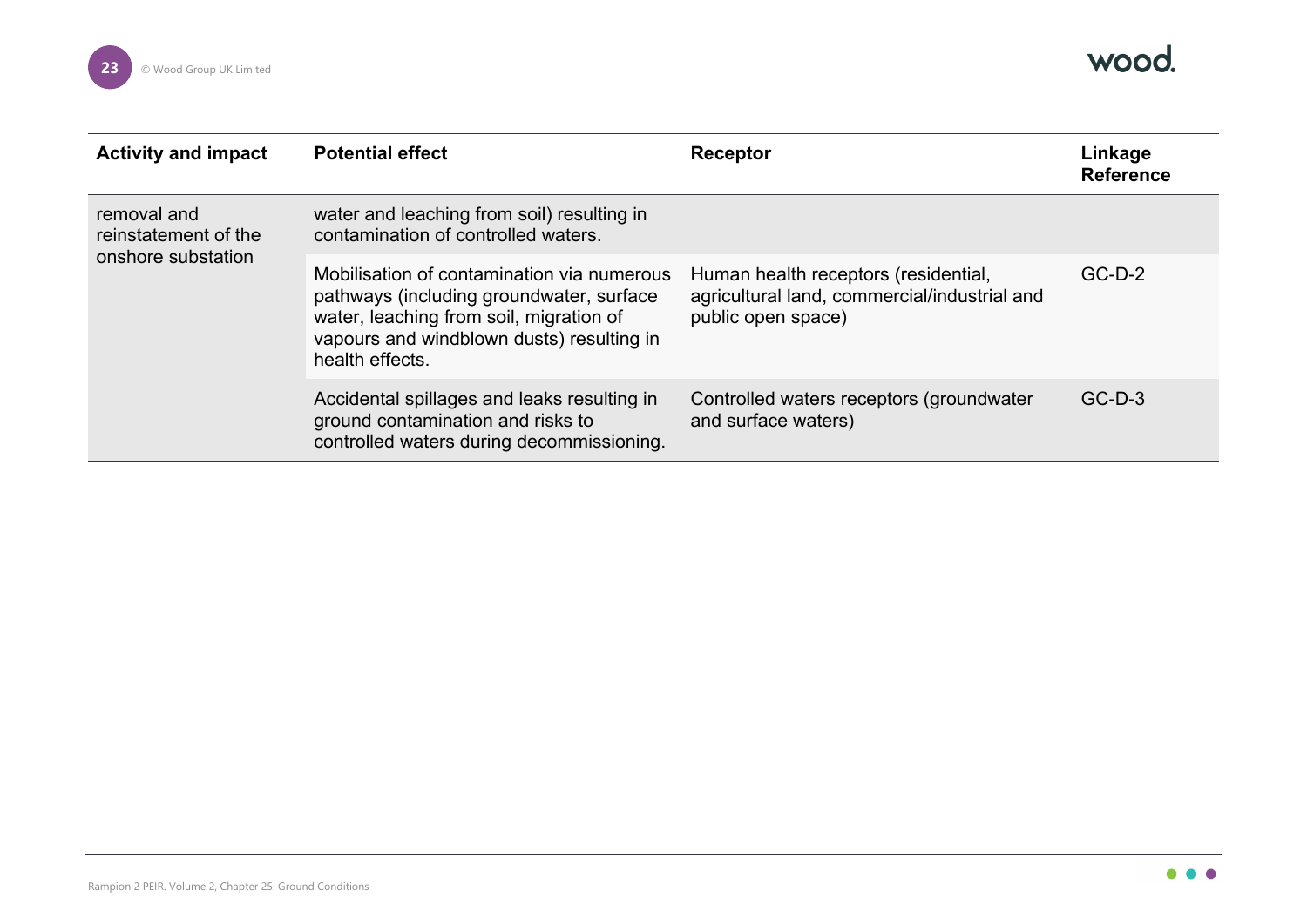#### <span id="page-24-0"></span>**Activities or impacts scoped out of assessment**

- 25.4.11 A number of potential effects have been scoped out from further assessment, resulting from a conclusion of no likely significant effect. These conclusions have been made based on the knowledge of the baseline environment, the nature of planned works and the wealth of evidence on the potential for impact from such projects more widely. The conclusions follow (in a site-based context) existing best practice. Each scoped out activity or impact is considered in turn below and an indication given of whether the scope has evolved since Scoping.
- 25.4.12 Construction work for the construction or decommissioning of Rampion 2 must comply with the law. Construction workers will therefore be subject to The Construction (Design and Management) (CDM) Regulations 2015 and safe working practices as part of normal construction health and safety management under the Health and Safety at Work Act (1974) and regulations made under the Act. These legal obligations include the requirement for risk assessments and method statements for all construction related activities and the use of appropriate working methods, training and Personal Protective Equipment (PPE).
- 25.4.13 In addition to these legal obligations, **Section [25.7](#page-30-0)** outlines the embedded environmental measures that have been designed to reduce ground condition effects and include measures to prevent pollution incidents that could result in harm to construction workers. These measures include good and standard construction practices and actions that would be undertaken to meet existing legislative requirements under CDM and the Health and Safety at Work Act.
- 25.4.14 Taking into account compliance with the law and the commitment to implementing the environmental measures, there will be no significant adverse effects on construction workers as a result of Rampion 2 and, as agreed by PINS (PINS Scoping Response IDs 5.7.1 to 5.7.5 presented in **[Table 25-3](#page-11-1)**), the effects in **[Table 25-6](#page-25-0)** have been scoped out of this assessment.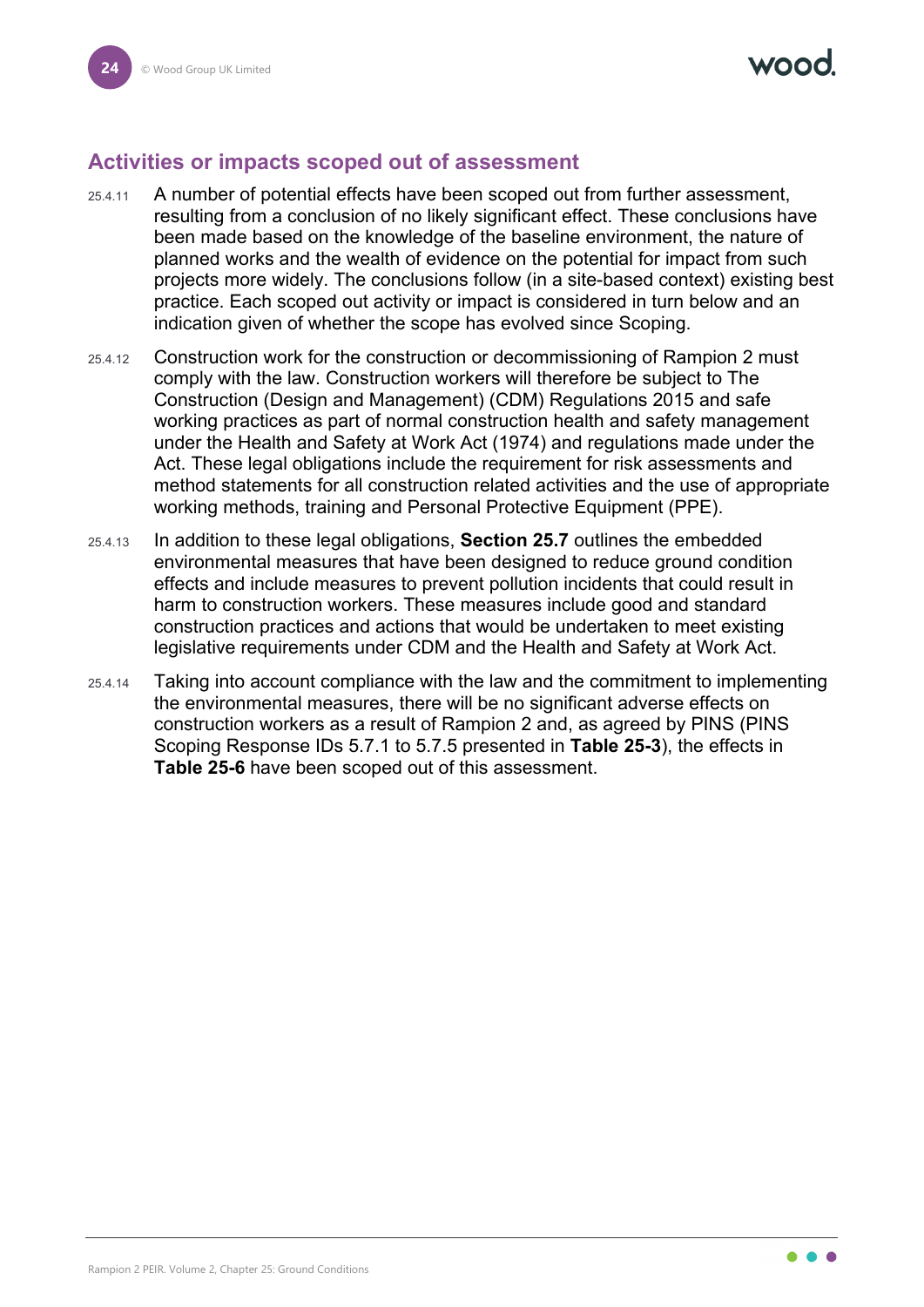#### Table 25-6 Potential effects on ground conditions receptors scoped out of further assessment

<span id="page-25-0"></span>

| <b>Activity and impact</b>                                                                                                                                                                             | <b>Effect</b>                                                                                      | Receptor                                                        |
|--------------------------------------------------------------------------------------------------------------------------------------------------------------------------------------------------------|----------------------------------------------------------------------------------------------------|-----------------------------------------------------------------|
| <b>Construction</b>                                                                                                                                                                                    |                                                                                                    |                                                                 |
| Construction activities located on, or adjacent to landfills<br>and other potentially contaminated sites such as<br>industrial/waste management facilities and fuel<br>storage/distribution facilities | Exposure to contamination via direct<br>contact, inhalation and/or ingestion of<br>soils and dusts | Human health receptors<br>(construction workers)                |
| Construction vehicle and equipment maintenance and<br>storage of fuels/oils for construction vehicles and<br>equipment                                                                                 | Accidental spillages and leaks resulting in<br>ground contamination and risks to human<br>health   | Human health receptors<br>(construction workers)                |
| <b>Operation</b>                                                                                                                                                                                       |                                                                                                    |                                                                 |
| Operational vehicle and equipment maintenance and<br>storage of fuels/oils for operational vehicles and<br>equipment                                                                                   | Accidental spillages and leaks resulting in<br>ground contamination and risks to human<br>health.  | Human health receptors<br>(construction/operational<br>workers) |
| <b>Decommissioning</b>                                                                                                                                                                                 |                                                                                                    |                                                                 |
| Decommissioning activities including removal and<br>reinstatement of the onshore substation                                                                                                            | Exposure to contamination via direct<br>contact, inhalation and/or ingestion of<br>soils and dusts | Human health receptors<br>(construction workers)                |
|                                                                                                                                                                                                        | Accidental spillages and leaks resulting in<br>ground contamination and risks to human<br>health   | Human health receptors<br>(construction workers)                |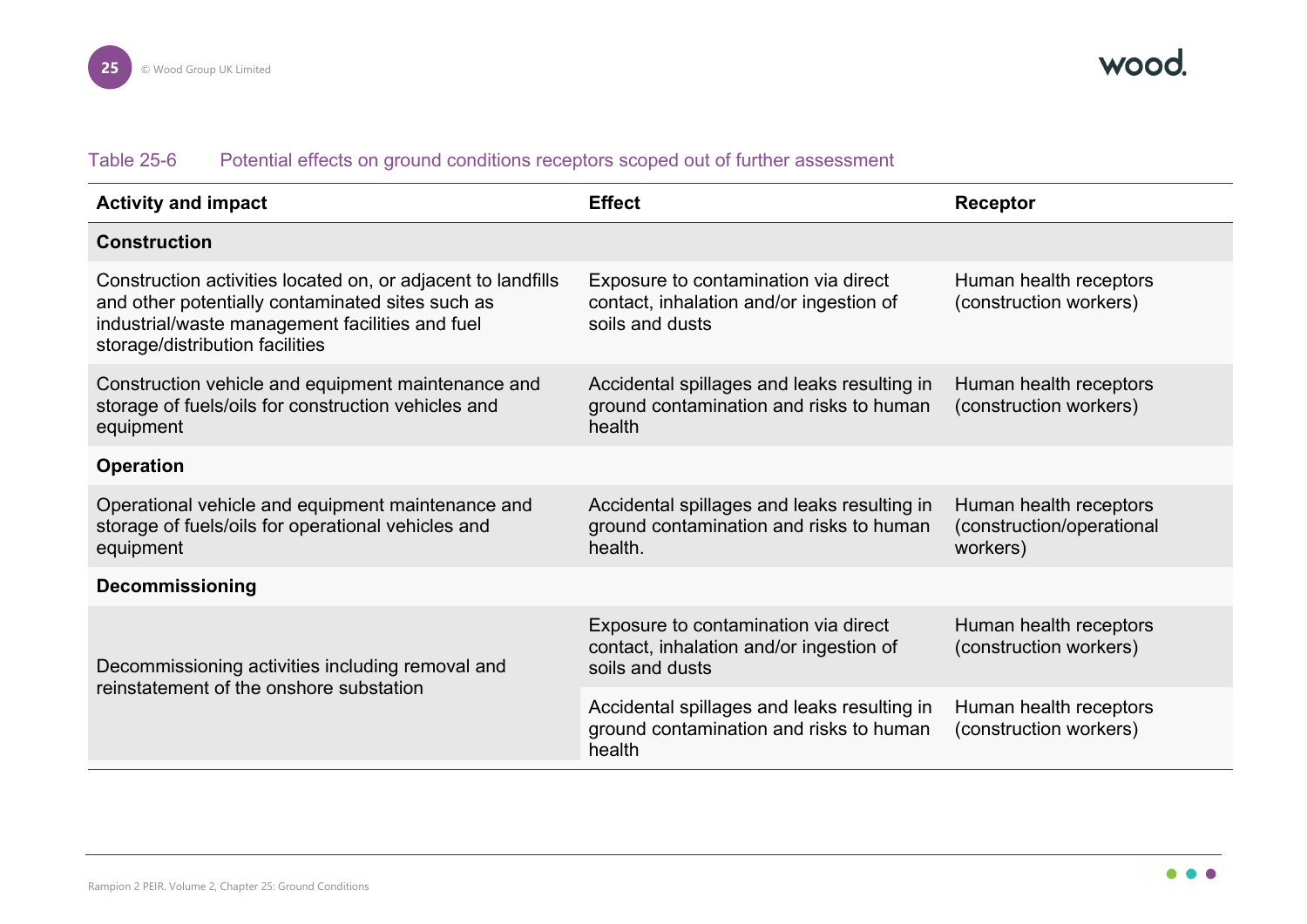VOOL

## <span id="page-26-0"></span>**25.5 Methodology for baseline data gathering**

#### <span id="page-26-1"></span>**Overview**

25.5.1 Baseline data collection has been undertaken to obtain information over the study areas described in **Section [25.4:](#page-17-0) Scope of the assessment**. The current baseline conditions presented in **Section [25.6:](#page-27-1) Baseline conditions** sets out data currently available for the study area/s.

#### <span id="page-26-2"></span>**Desk study**

25.5.2 The data sources that have been collected and used to inform this ground conditions assessment are summarised in **[Table 25-7](#page-26-3)**.

| <b>Source</b>                                | <b>Date</b>      | <b>Summary</b>                                                                                                                                                                                                                                     | <b>Coverage of study</b><br>area |
|----------------------------------------------|------------------|----------------------------------------------------------------------------------------------------------------------------------------------------------------------------------------------------------------------------------------------------|----------------------------------|
| Groundsure                                   | November<br>2020 | <b>Environmental and GIS data</b><br>including information on<br>geohazards,<br>1:10,000 and 1:50,000 historical<br>mapping                                                                                                                        | Full coverage of<br>study area   |
| Gov.uk open<br>data                          | November<br>2020 | <b>Rivers shapefile</b><br>Source Protection Zones (SPZs)<br><b>Historical and Authorised landfills</b><br>shapefiles<br><b>Environmental Pollution incidents</b><br>(database)<br>Consented discharge data                                        | Full coverage of<br>study area   |
| MAGIC.gov.uk<br>website                      | November<br>2020 | <b>Designated sites</b><br>Aquifer designations and<br>groundwater vulnerability<br>Geological SSSIs information.                                                                                                                                  | Full coverage of<br>study area   |
| Ordnance<br>Survey                           | November<br>2020 | 1:50,000 and 1:25,000 mapping                                                                                                                                                                                                                      | Full coverage of<br>study area   |
| <b>British</b><br>Geological<br>Survey (BGS) | November<br>2020 | <b>On-line Geoindex</b><br>1:50,000 digital geology<br><b>Borehole Record Viewer (offers</b><br>access to the National Geoscience<br>Data Centre collection of onshore<br>scanned boreholes, shafts and well<br>records)<br>Minerals resource data | Full coverage of<br>study area   |

#### <span id="page-26-3"></span>Table 25-7 Data sources used to inform the ground conditions PEIR assessment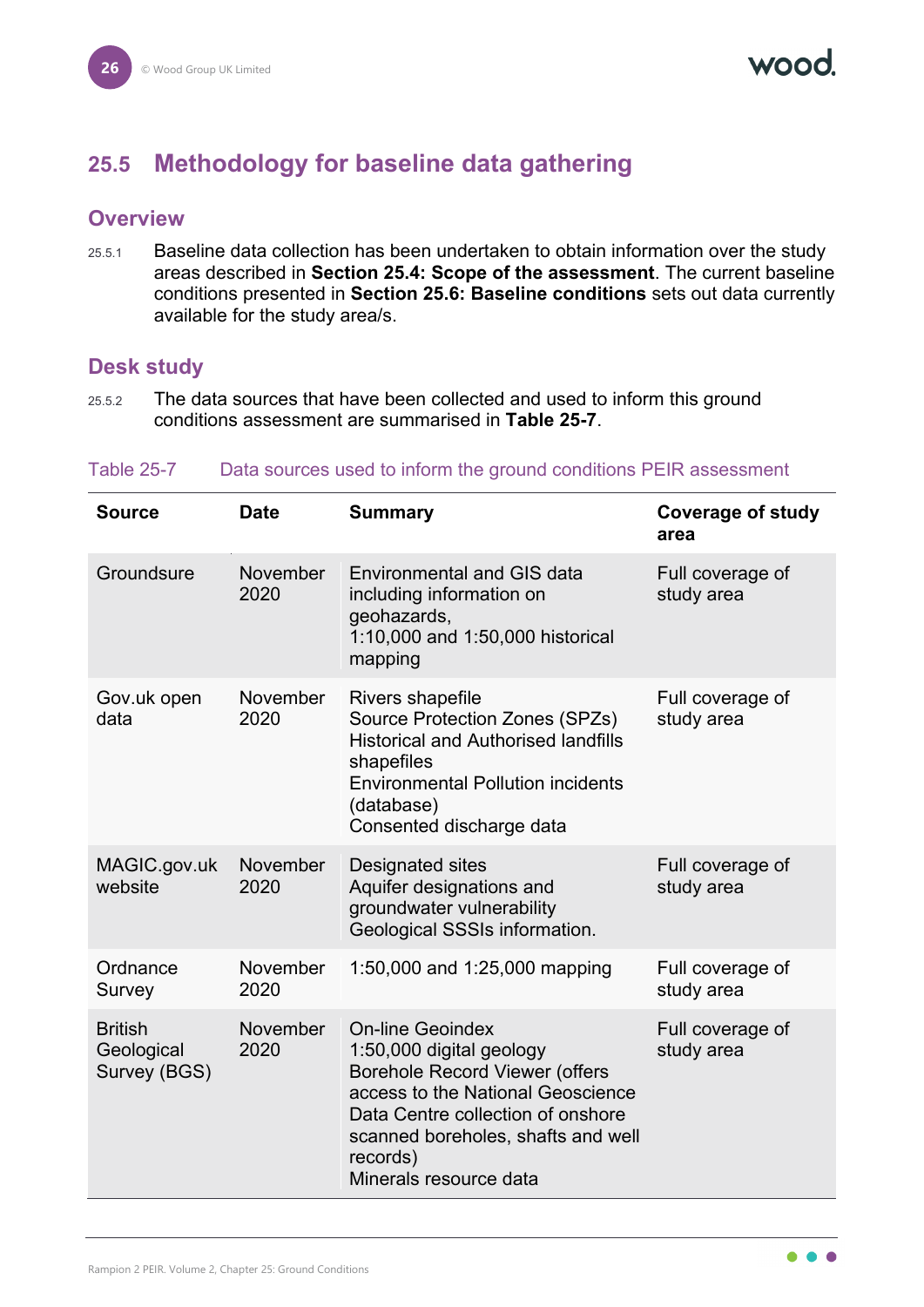

| <b>Source</b>                                                                                                  | <b>Date</b>      | <b>Summary</b>                                                                                                                                                                                                                      | <b>Coverage of study</b><br>area |
|----------------------------------------------------------------------------------------------------------------|------------------|-------------------------------------------------------------------------------------------------------------------------------------------------------------------------------------------------------------------------------------|----------------------------------|
| <b>Zetica Limited</b>                                                                                          | <b>July 2020</b> | Unexploded Ordnance (UXO)<br>mapping                                                                                                                                                                                                | Full coverage of<br>study area   |
| <b>Sussex</b><br>Geodiversity<br>Partnership /<br><b>Sussex</b><br><b>Biodiversity</b><br><b>Record Centre</b> | <b>July 2020</b> | Information on geological SSSIs,<br><b>RIGS and LIGS</b>                                                                                                                                                                            | Full coverage of<br>study area   |
| Natural<br>England                                                                                             | <b>July 2020</b> | <b>Geological SSSI citations</b>                                                                                                                                                                                                    | Full coverage of<br>study area   |
| Local<br>authorities                                                                                           | <b>July 2020</b> | Environmental site register data<br>Contaminated land register data<br>Landfills data<br>Information on geological SSSIs,<br><b>RIGS and LIGS</b><br>Information on mineral resources<br>and local plan<br>designations/allocations | Full coverage of<br>study area   |

#### <span id="page-27-0"></span>**Data limitations**

25.5.3 At this stage of the EIA, no site surveys have been undertaken and the description of baseline conditions is based on the desk study data described above. This is not considered to affect the robustness of the PEIR assessment. It is noted that, as outlined in **Section [25.16,](#page-82-0)** site surveys (comprising a site walkover of the onshore substation search areas and key points along the onshore temporary cable corridor) are proposed to be undertaken prior to ES to inform the baseline conditions.

#### <span id="page-27-1"></span>**25.6 Baseline conditions**

#### <span id="page-27-2"></span>**Overview**

25.6.1 The information from the data sources outlined in **Section [25.5](#page-26-0)** has been used to develop a Conceptual Site Model (CSM) from which the ground conditions assessment can be undertaken. The CSM identifies the sources, receptors, and potentially active pathways within the study area.

#### <span id="page-27-3"></span>**Current baseline**

25.6.2 The current baseline conditions and CSM are presented in the Phase 1 desk study report that accompanies this chapter as **Appendix 25.1, Volume 4** and a summary is outlined in the following section.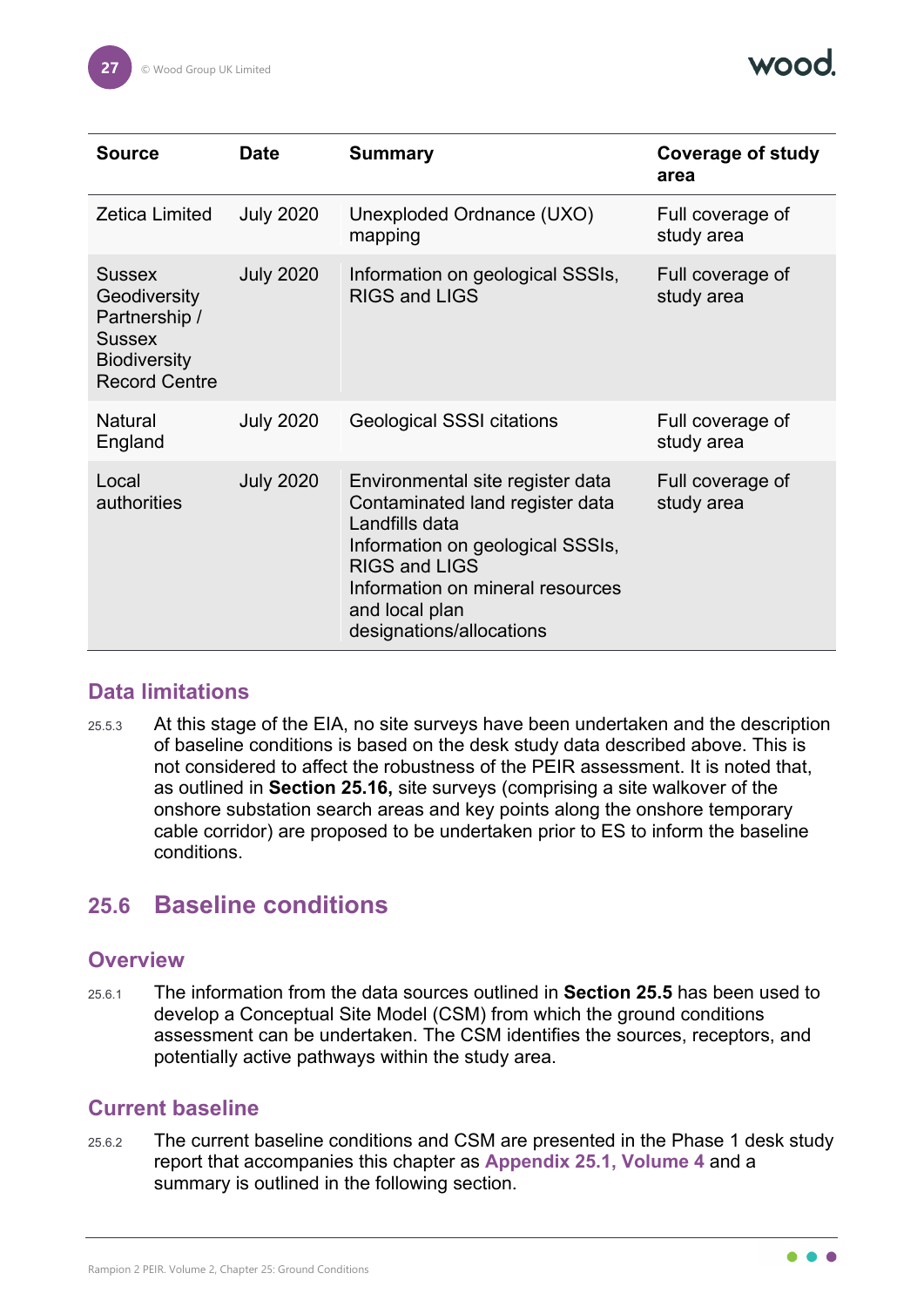nan

- 25.6.3 Superficial deposits are present in the study area, predominantly beneath the landfall location, around Arundel and along the course of the River Arun and River Adur. The deposits comprise alluvium, head deposits (brickearth, silt and blown sands) with clay with flints, and river terrace deposits in some locations. A plan showing the superficial deposits in the study area is presented on **Graphic 4-5** and **Graphic 4-6** of the desk study (**Appendix 25.1, Volume 4**).
- 25.6.4 Underlying the superficial deposits at the landfall location and around Arundel the solid geology comprises predominantly Chalk overlain by a narrow band of Lambeth Group and Thames Group (London Clay Formation) just to the south of Arundel.
- 25.6.5 As the onshore temporary cable corridor runs northeastwards, the solid geology comprises a narrow band of the Gault Formation and the Upper and Lower Greensand Formations, with much of the solid geology comprising Weald Clay as shown on **Graphic 4-7** and **Graphic 4-8** of the desk study (**Appendix 25.1, Volume 4**).
- 25.6.6 Groundwater is likely to be present in the permeable strata of the superficial deposits, Lambeth Group and Greensand Formations, which the Environment Agency classifies as Secondary (A) Aquifers. The main hydrogeological unit is the Chalk, which the Environment Agency classifies as a Principal Aquifer. The Weald Clay is classified as Unproductive Strata. Environment Agency data also indicates that there are a number of existing groundwater abstractions and source protection zones (SPZs) to the northeast of Arundel. A more detailed description of the groundwater and surface water baseline is included in **Chapter 27: Water environment**.
- 25.6.7 Numerous ponds and streams are indicated by Ordnance Survey (OS) mapping to be present within the study area, which crosses two rivers (the River Arun and the River Adur). In addition, there are anticipated to be numerous drainage ditches present on the agricultural land along the onshore temporary cable corridor.
- 25.6.8 The general land use within the study area is agricultural (arable and improved grassland), with a number of towns, villages and commercial areas connected by roads. The existing Bolney substation operated by National Grid (including the immediately adjacent Rampion 1 onshore substation) and a sewage treatment works to the south of the village of Partridge Green are also present in the study area.
- 25.6.9 Environment Agency information indicates that there are a number of historical landfills within the study area, predominantly to the south of Arundel. An authorised landfill (Windmill Quarry, operated by Biffa Waste Services Ltd) is also shown to be present to the northeast of the village of Washington, West Sussex as shown on **Figure 25.2a-r, Volume 3** of this chapter and **Figure 25.1.2a-r** of the desk study (**Appendix 25.1, Volume 4**).
- 25.6.10 There are no geological SSSIs located within the study area. One LIGS (Rock Common Sand Quarry) is present within the study area as shown on **Figure 25.2a-r, Volume 3** of this chapter and **Figure 25.1.2a-r** of the desk study (**Appendix 25.1, Volume 4**).
- 25.6.11 The majority of the study area is classified as having a low unexploded ordnance (UXO) hazard with two areas of moderate UXO hazard identified around the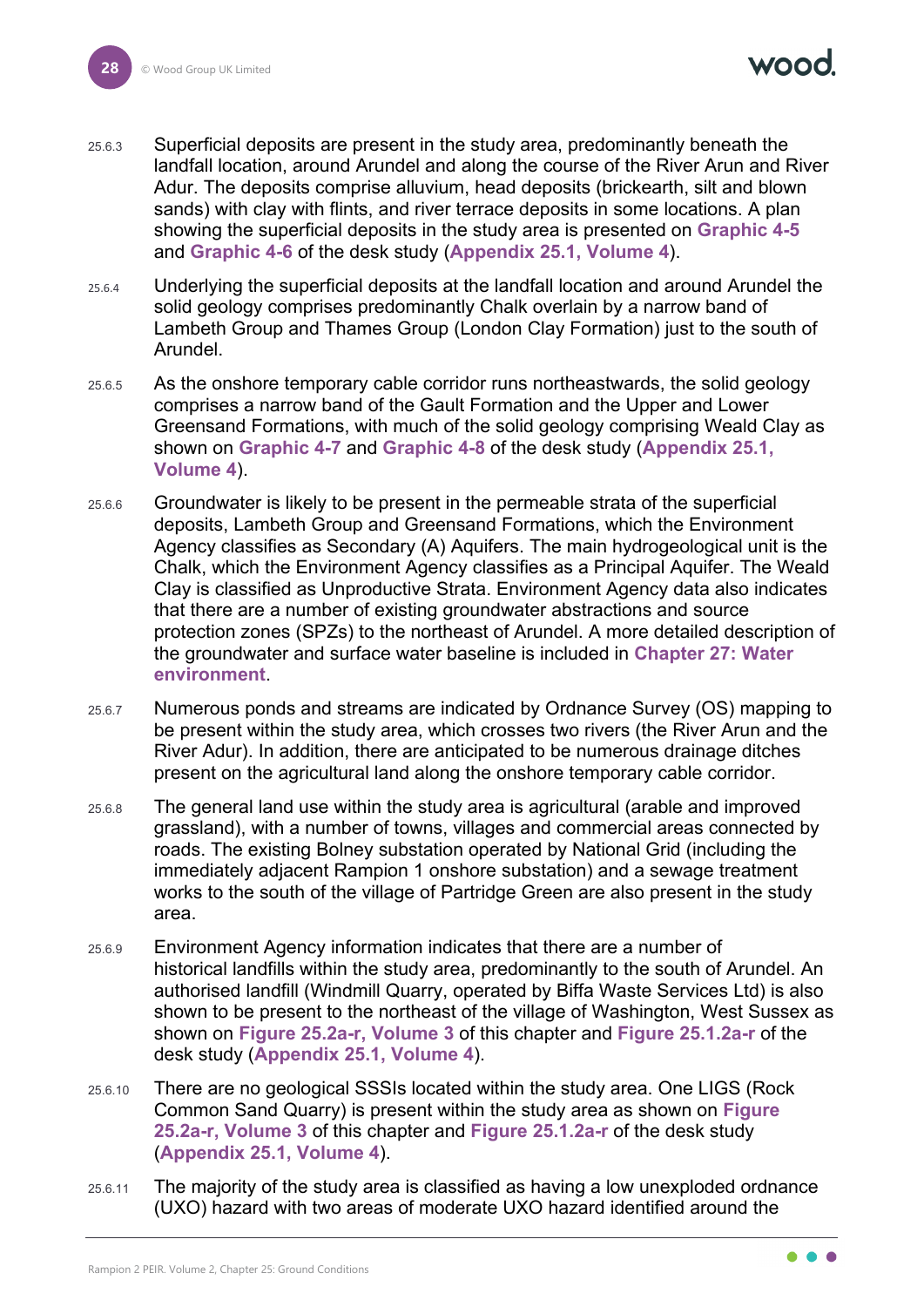landfall location and the town of Arundel as detailed in Appendix B of the desk study (**Appendix 25.1, Volume 4**).

- 25.6.12 Based on the desk study, potential sources of contamination that may be present in the vicinity of the onshore cable corridor and onshore substation search areas that required further assessment were anticipated to include:
	- the historical and authorised landfills;
	- infilled former ponds, quarries and railway lines;
	- commercial/industrial properties at Oakendene Industrial estate;
	- the Crossbush Service Station at Arundel;
	- historical petroleum tanks associated with a vehicle showroom and former service station near Washington, West Sussex; and
	- a sewage treatment works at Partridge Green.
- 25.6.13 Based on the review of development plan policies and allocations the following potential minerals resources have been identified within the study area:
	- MSA for soft sand (including potential silica sand);
	- MSA for brick clay;
	- MSA for building stone;
	- MSA for chalk;
	- minerals infrastructure consultation area associated with Rock Common Sand Quarry;
	- minerals infrastructure consultation areas at Storrington and associated with Washington Chalk Quarry; and
	- proposed strategic mineral site allocations at Ham Farm, Steyning and Chantry Lane Extension, Storrington.
- 25.6.14 A figure summarising the ground conditions baseline is presented as **Figure 25.2a-r, Volume 3**. The baseline with respect to minerals is summarised on **Figure 25.3, Volume 3**.

#### <span id="page-29-0"></span>**Future baseline**

- 25.6.15 With the exception of minerals safeguarding, in the absence of Rampion 2, there is unlikely to be a change in the baseline conditions over the lifetime of the Proposed Development. This is because the geology and ground conditions are unlikely to be altered over time without a significant change of land use.
- 25.6.16 With respect to land contamination, this is managed in England by Part 2A of the Environmental Protection Act and the Town and Country Planning Act 1990. Part 2A requires local authorities to identify potentially contamination land in their area and ensure potential risks from historical contamination are assessed and mitigated accordingly. For future developments, The Town and Country Planning Act requires the consideration of the potential for contamination to be present and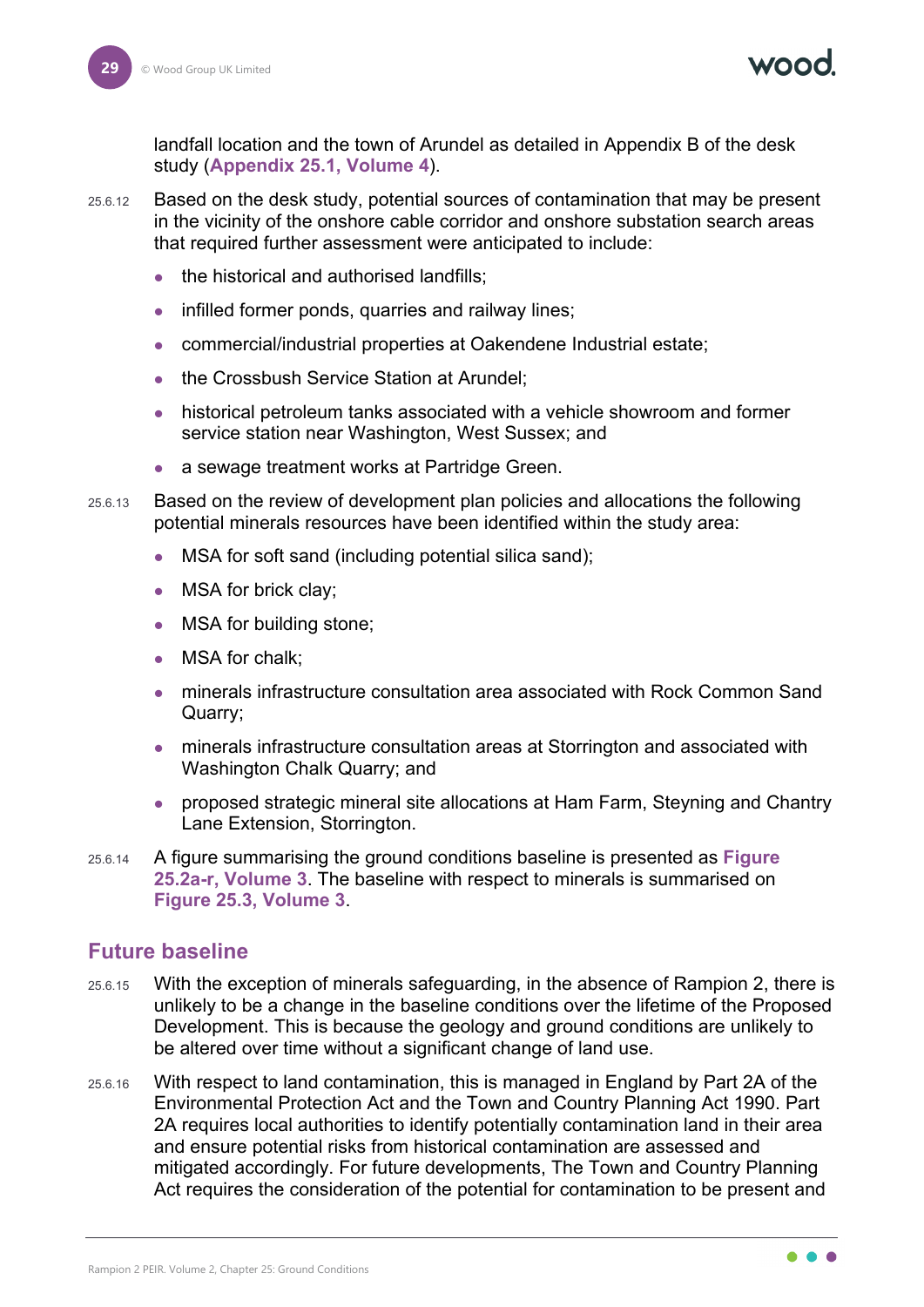ensure a site is suitable for the proposed end use. Therefore, it is reasonable to conclude that in the absence of Rampion 2 there would not be a change in ground conditions over time within the study area.

- 25.6.17 However, over the lifetime of the Proposed Development, the minerals safeguarding baseline may change. Extraction at several of the currently active minerals sites in the study area will have ceased and the sites will be restored or be in the process of being restored. For example, the planning permission for Rock Common Quarry requires minerals extraction to cease in December 2020 and the site to be restored by December 2022. The planning permission for Sandgate Park Quarry requires the site to be restored over an 11-year period. A current application is seeking permission to extend the period for mineral extraction at Washington Sand Pit to December 2021 with restoration using inert fill by 2028.
- 25.6.18 Consideration has been given to the timing of extraction when assessing the effect of Rampion 2 on minerals safeguarding.

#### <span id="page-30-0"></span>**25.7 Basis for PEIR assessment**

#### <span id="page-30-1"></span>**Maximum design scenario**

- 25.7.1 Assessing using a parameter-based design envelope approach means that the assessment considers a maximum design scenario whilst allowing the flexibility to make improvements in the future in ways that cannot be predicted at the time of submission of the Development Consent Order (DCO) Application. The assessment of the maximum adverse scenario for each receptor establishes the maximum potential adverse impact and as a result impacts of greater adverse significance would not arise should any other development scenario (as described in **Chapter 4: The Proposed Development**) to that assessed within this Chapter be taken forward in the final scheme design.
- 25.7.2 The maximum assessment assumptions that have been identified to be relevant to ground conditions are outlined in **[Table 25-8](#page-30-2)** below and are in line with the Project Design Envelope (**Chapter 4**).

| <b>Project phase and</b><br>activity/impact | <b>Maximum assessment</b><br>assumptions                                                                                                                                                          | <b>Justification</b>                                                                                                                                                                                                                                                                               |
|---------------------------------------------|---------------------------------------------------------------------------------------------------------------------------------------------------------------------------------------------------|----------------------------------------------------------------------------------------------------------------------------------------------------------------------------------------------------------------------------------------------------------------------------------------------------|
| <b>Construction</b>                         | Onshore cable corridor:<br>Up to 50m wide<br>$\bullet$<br>onshore cable corridor<br>located within the<br>onshore part of the<br><b>PEIR Assessment</b><br>Boundary with<br>approximate length of | The onshore temporary<br>construction corridor and<br>potential temporary construction<br>compounds represent the areas<br>where construction works may<br>result in ground condition effects,<br>for example from spills or leaks<br>from construction equipment or<br>minerals sterilisation and |

#### <span id="page-30-2"></span>Table 25-8 Maximum assessment assumptions for impacts on ground conditions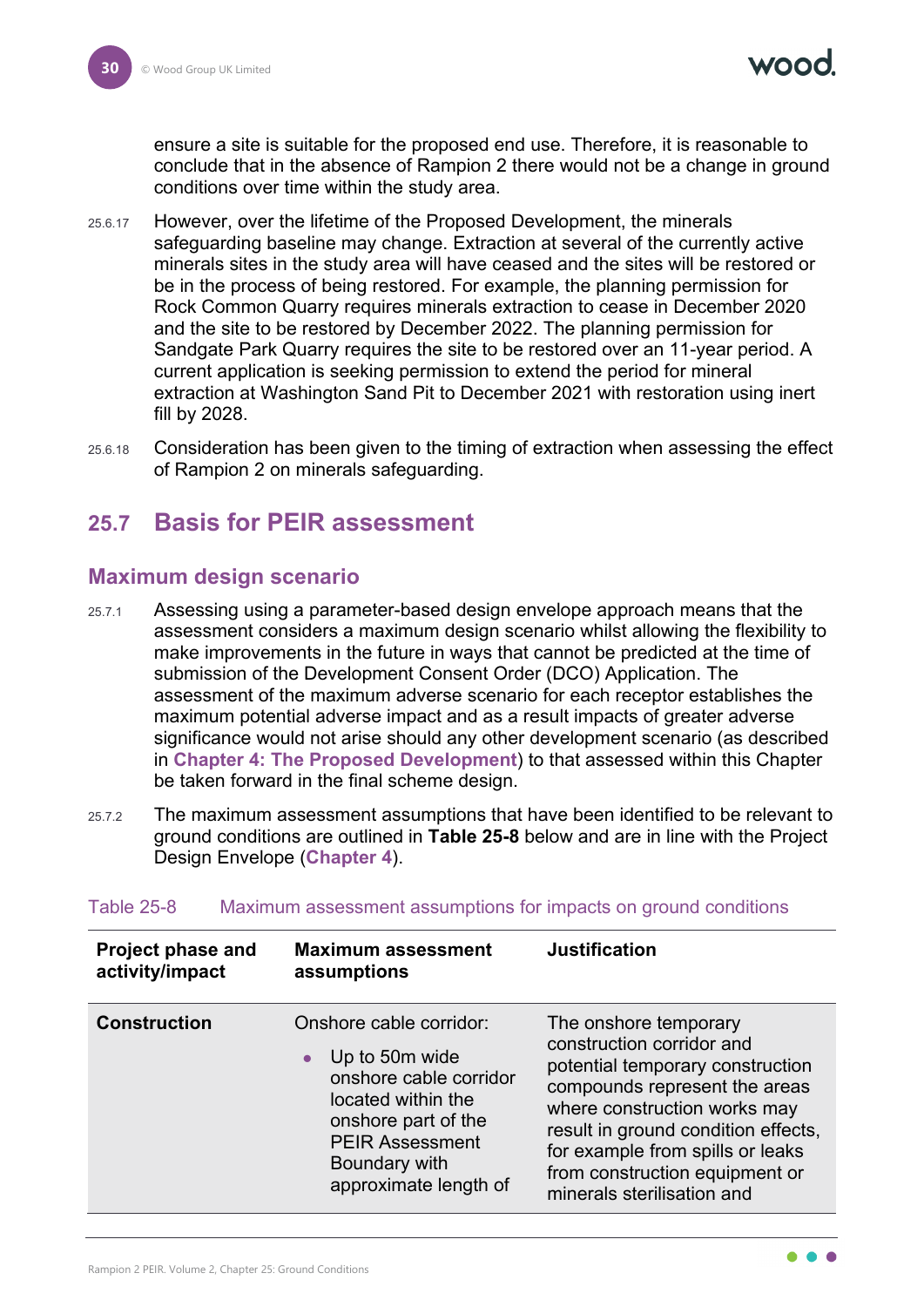wood.

| <b>Project phase and</b><br>activity/impact | <b>Maximum assessment</b><br>assumptions                                                                                                                                                                                                                                                                                                                                                                                                                                                                                                                                                                                         | <b>Justification</b>                                                                                                                                                                                                                                                                                                                                                                                                                                   |
|---------------------------------------------|----------------------------------------------------------------------------------------------------------------------------------------------------------------------------------------------------------------------------------------------------------------------------------------------------------------------------------------------------------------------------------------------------------------------------------------------------------------------------------------------------------------------------------------------------------------------------------------------------------------------------------|--------------------------------------------------------------------------------------------------------------------------------------------------------------------------------------------------------------------------------------------------------------------------------------------------------------------------------------------------------------------------------------------------------------------------------------------------------|
|                                             | 36km. Width widened in<br>locations where there is<br>a technical necessity,<br>such as HDD sites.<br>Up to 4 trenches, with<br>$\bullet$<br>burial depth target of<br>1.2m to top of duct.<br>Temporary construction<br>compounds:<br>Up to four temporary<br>construction compound<br>locations (each<br>approximately 4<br>hectares (ha) in size.<br>Temporary construction<br>$\bullet$<br>compound use duration<br>of up to three years six<br>months.<br>Onshore substation:<br>Up to 5.9 ha onshore<br>substation with<br>associated structures<br>and infrastructure.<br>Up to 2.5ha additional<br>temporary works area. | provides for worst-case<br>assessment to allow for micro<br>siting of onshore cable corridor<br>within the onshore part of the<br><b>PEIR Assessment Boundary.</b><br>The design assumptions for<br>construction activities such as<br>volumes of potentially<br>contaminating substances and<br>frequency of refuelling activities<br>are reasonable maximum<br>assumptions from which to<br>assess the risk of soil or<br>groundwater contamination. |
| <b>Operation and</b><br>maintenance         | Onshore cable corridor:<br>All permanent onshore<br>cable elements will be<br>below ground.<br>Cables are not oil-filled.<br>Minimal maintenance<br>required (periodic<br>testing at joint boxes<br>every 2 to 5 years).<br>Onshore substation:<br>5.9ha onshore<br>substation with                                                                                                                                                                                                                                                                                                                                              | This area represents the<br>permanent infrastructure that<br>could result in ground condition<br>effects during operation and<br>maintenance of Rampion 2, For<br>example, from potential<br>contamination due to spills or<br>leaks from operational equipment<br>or from minerals sterilisation.                                                                                                                                                     |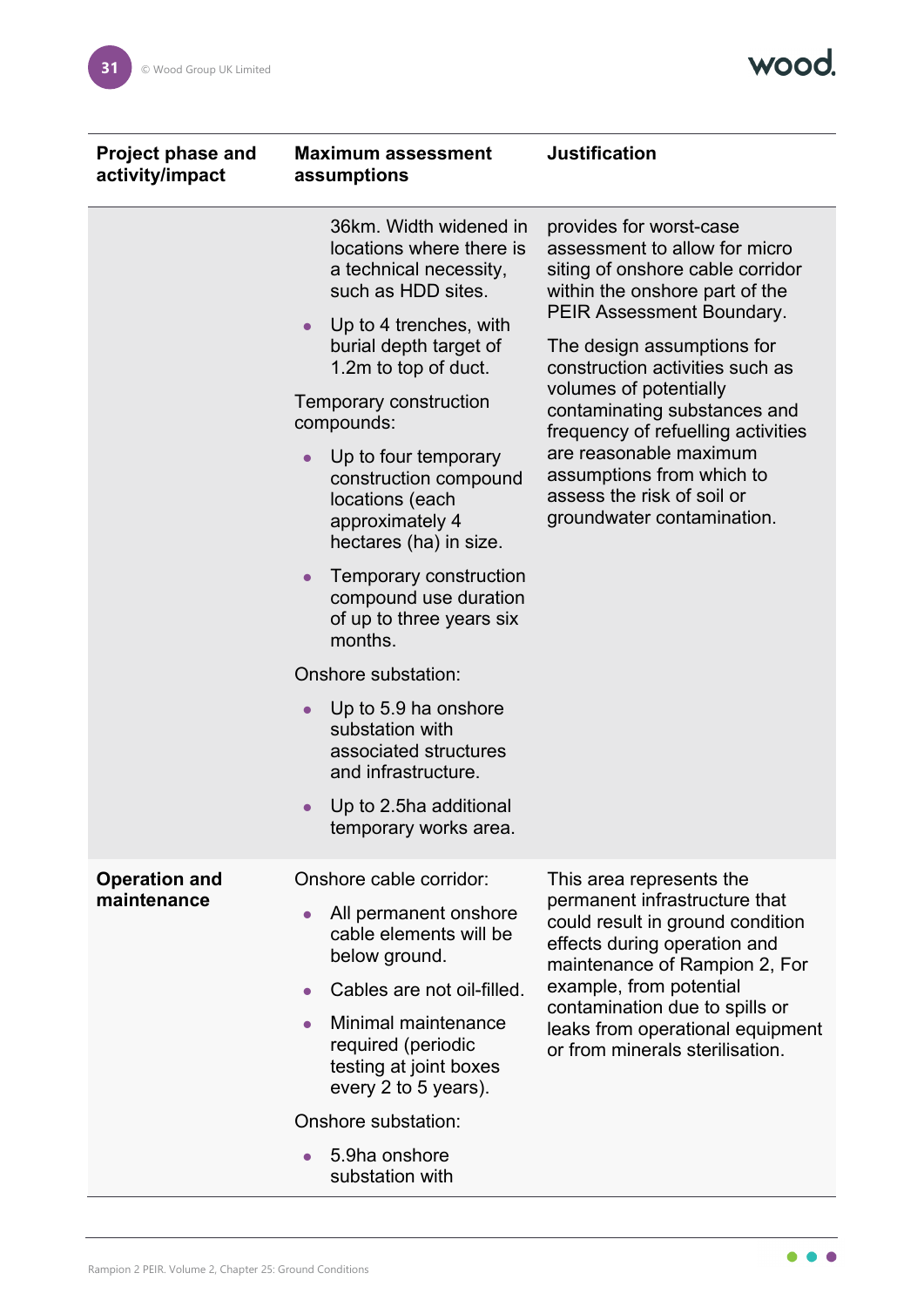wood.

| <b>Project phase and</b><br>activity/impact | <b>Maximum assessment</b><br>assumptions                                                                                                                                                                                                             | <b>Justification</b>                                                                                                                                                                                                                                                                                                                                                                                                                                                                                                                                                                                                                                                                                                                                                                                                                                                                                                                                                                                                                                |
|---------------------------------------------|------------------------------------------------------------------------------------------------------------------------------------------------------------------------------------------------------------------------------------------------------|-----------------------------------------------------------------------------------------------------------------------------------------------------------------------------------------------------------------------------------------------------------------------------------------------------------------------------------------------------------------------------------------------------------------------------------------------------------------------------------------------------------------------------------------------------------------------------------------------------------------------------------------------------------------------------------------------------------------------------------------------------------------------------------------------------------------------------------------------------------------------------------------------------------------------------------------------------------------------------------------------------------------------------------------------------|
|                                             | associated structures<br>and infrastructure.<br>2.5ha additional<br>$\bullet$<br>temporary works area.<br>Around 30 year<br>operational lifetime.                                                                                                    |                                                                                                                                                                                                                                                                                                                                                                                                                                                                                                                                                                                                                                                                                                                                                                                                                                                                                                                                                                                                                                                     |
| <b>Decommissioning</b>                      | Onshore substation:<br>If fully decommissioned<br>$\bullet$<br>and returned to<br>baseline condition,<br>assessment<br>assumptions as per<br>construction phase.<br>Onshore cable corridor:<br>Left in-situ with ends<br>cuts, sealed and<br>buried. | Onsite disassembly of equipment<br>and demolition of structures<br>would have greatest potential for<br>soil or groundwater contamination<br>due to spills, leaks and waste<br>generated.<br>A decommissioning plan will be<br>provided, as secured through the<br>measures in Table 25-9. The<br>detail and scope of the<br>decommissioning will be<br>determined by the relevant<br>legislation and guidance at the<br>time along with the proposed<br>end-use for the land. As such, for<br>the purposes of a maximum<br>design scenario, impacts no<br>greater than those identified for<br>the construction phase are<br>expected for the<br>decommissioning phase.<br>It is anticipated that the onshore<br>cables will be left in-situ with ends<br>cuts, sealed and buried to<br>minimise effects associated with<br>removal.<br>The removal of infrastructure or<br>easements associated with the<br>cables which will remain in-situ<br>could lead to the opening up of<br>minerals which have been<br>sterilised by that infrastructure. |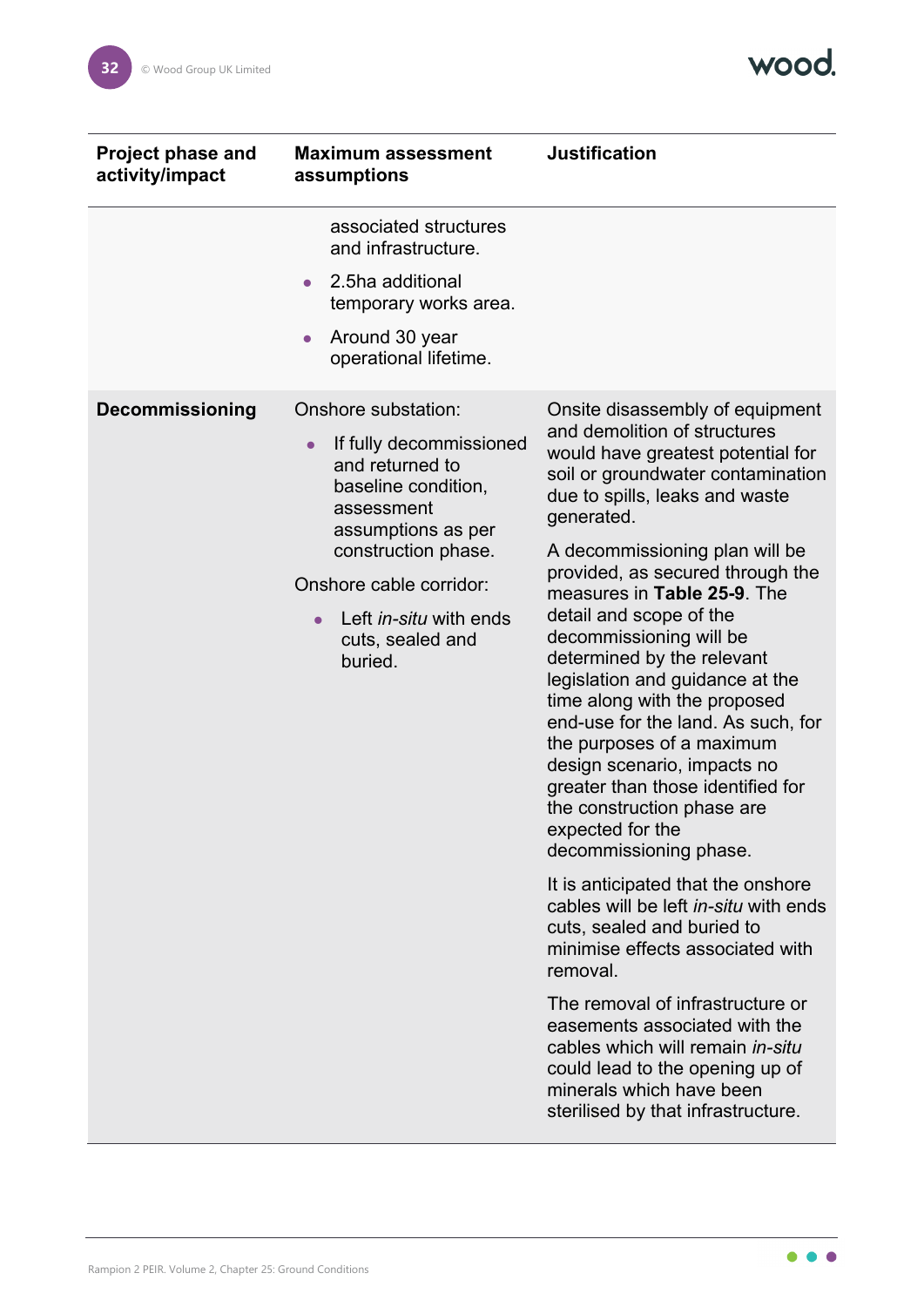- 25.7.3 The assessment of effects in this PEIR takes into consideration the optionality that exists for flexibility at this stage of the design of the Proposed Development (as outlined in **Chapter 5: Approach to the EIA**). For example, this PEIR considers the effects that could result from construction on or adjacent to land affected by contamination which would arise from taking forward either one of the two onshore substation search areas or from selection of a specific 50m onshore temporary construction corridor within the larger 100m corridor currently assessed for flexibility at this stage.
- 25.7.4 Therefore, effects that are more significant than those presented in this PEIR are not predicted to occur should any other development scenario within the project design envelope be taken forward in the final design of the Proposed Development.

#### <span id="page-33-0"></span>**Embedded environmental measures**

- 25.7.5 As part of the Rampion 2 design process, several embedded environmental measures have been adopted to reduce the potential for impacts on ground conditions. These embedded environmental measures will evolve over the development process as the EIA progresses and in response to consultation. They will be fed iteratively into the assessment process.
- 25.7.6 These measures typically include those that have been identified as good or standard practice and include actions that would be undertaken to meet existing legislative requirements. As there is a commitment to implementing these embedded environmental measures, and to various standard sectoral practices and procedures, they are considered inherently part of the design of Rampion 2 and are set out in this PEIR.
- 25.7.7 **[Table 25-9](#page-34-0)** sets out the relevant embedded environmental measures within the design and how these affect the ground conditions assessment.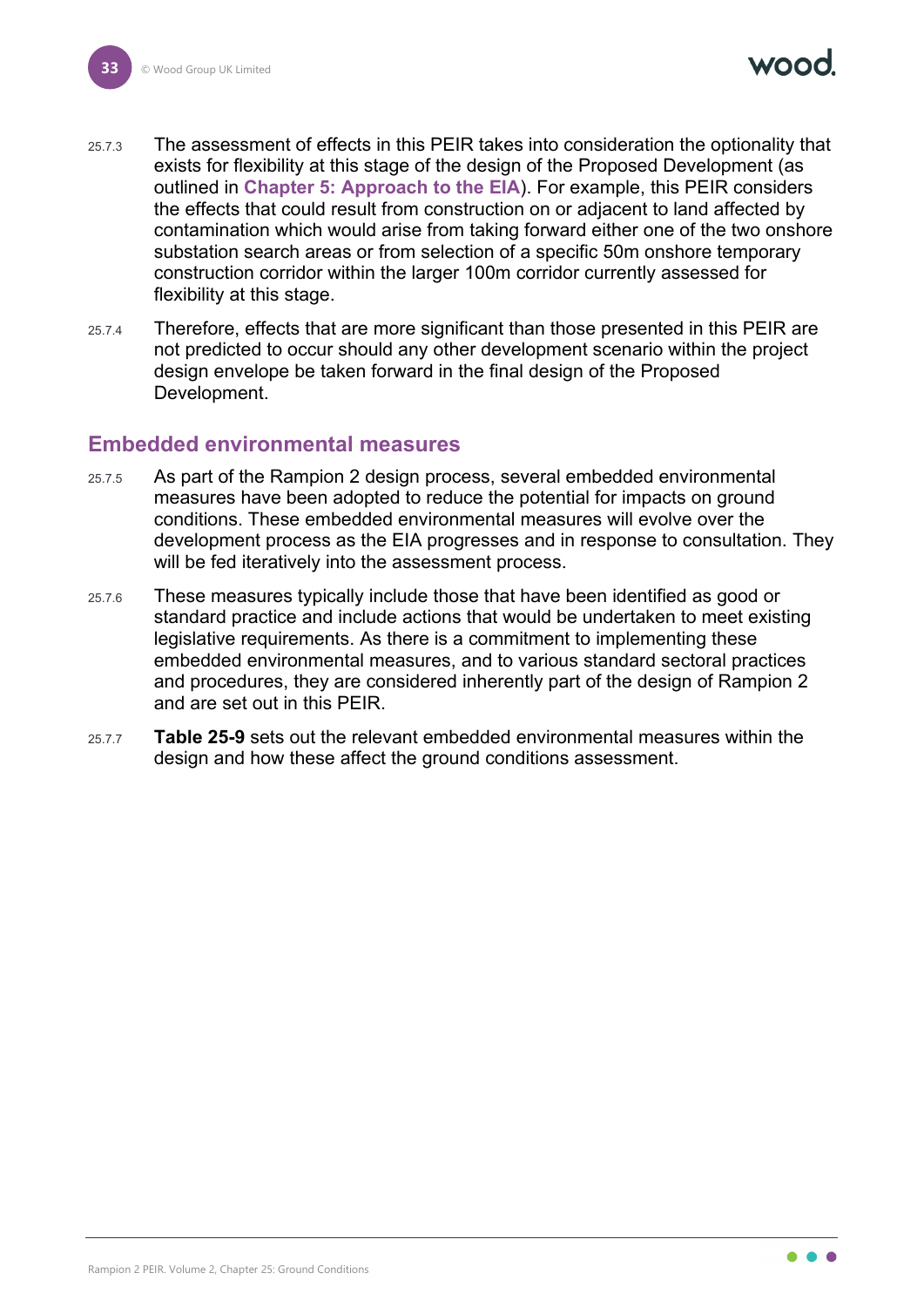| Table 25-9 |  | Relevant ground conditions embedded environmental measures |  |  |
|------------|--|------------------------------------------------------------|--|--|
|------------|--|------------------------------------------------------------|--|--|

<span id="page-34-0"></span>

| ID    | <b>Environmental measure proposed</b>                                                                                                                                                                                                                                                                                                                                                                                                                                                                                                                                | <b>Project phase</b><br>measure<br>introduced   | How the<br>environmental<br>measures will be<br>secured | <b>Relevance to ground</b><br>conditions<br>assessment                                                                                                  |
|-------|----------------------------------------------------------------------------------------------------------------------------------------------------------------------------------------------------------------------------------------------------------------------------------------------------------------------------------------------------------------------------------------------------------------------------------------------------------------------------------------------------------------------------------------------------------------------|-------------------------------------------------|---------------------------------------------------------|---------------------------------------------------------------------------------------------------------------------------------------------------------|
| $C-5$ | Main rivers, watercourses, railways and roads that form part<br>of the Strategic Highways Network will be crossed by<br>Horizontal Directional Drill (HDD) or other trenchless<br>technology where this represents the best environment<br>solution and is financially and technically feasible (see C-17).                                                                                                                                                                                                                                                          | Scoping -<br>updated at PEIR                    | DCO works plans<br>and order limits                     | Minimises potential for<br>pollution of controlled<br>waters receptors during<br>construction.                                                          |
| $C-6$ | Where practical, sensitive sites will be avoided by the<br>temporary and permanent onshore project footprint including<br>SSSIs, Local Nature Reserves, Local Wildlife Sites, ancient<br>woodland, areas of consented development, areas of historic<br>and authorised landfills and other known areas of potential<br>contamination, National Trust Land, Listed Buildings,<br>Scheduled Monuments and mineral resources (including<br>existing mineral sites, mineral sites allocated in development<br>plans and mineral safeguarding areas).                     | $Scoping -$<br>updated at PEIR and order limits | DCO works plans                                         | Minimises potential to<br>damage geologically<br>important sites and<br>minimises interaction<br>with land potentially<br>affected by<br>contamination. |
| $C-8$ | During both construction and operation, vehicle maintenance<br>and refuelling of machinery will be undertaken within<br>designated areas where spillages can be easily contained,<br>and machinery will be routinely checked to ensure it is in<br>good working condition. These areas at risk of spillage or<br>containing hazardous materials, such as vehicle maintenance<br>areas and hazardous substance stores (including fuel, oils<br>and chemicals) will comply with industry good practice, be<br>bunded, have appropriate containment and segregation and | $Scoping -$<br>updated at PEIR                  | Outline COCP and<br>DCO requirement                     | Minimises potential for<br>pollution from leaks and<br>spills during<br>construction.                                                                   |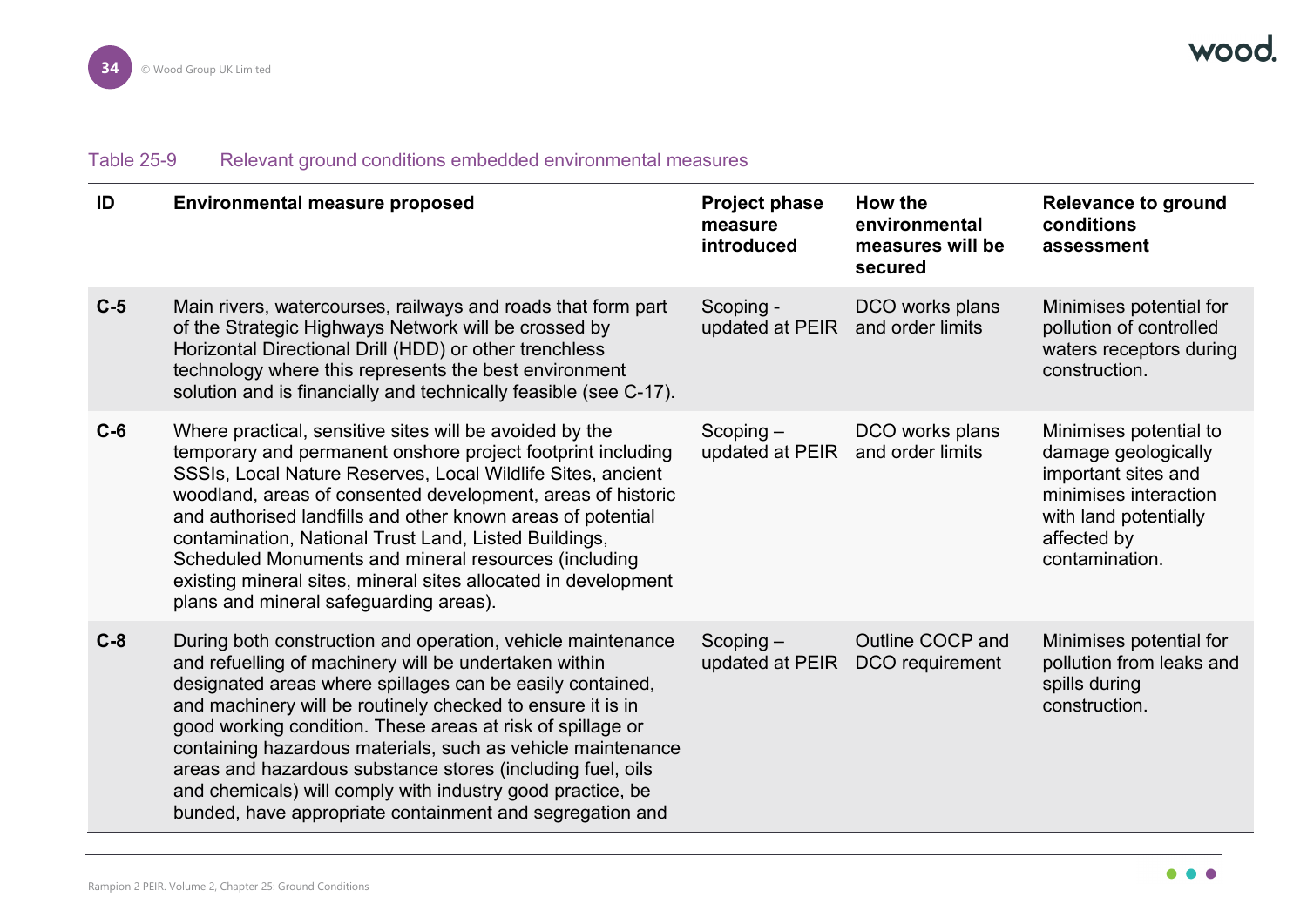| ID     | <b>Environmental measure proposed</b>                                                                                                                                                                                                                                                                                                                                                                                                                                                      | <b>Project phase</b><br>measure<br><b>introduced</b> | How the<br>environmental<br>measures will be<br>secured | <b>Relevance to ground</b><br>conditions<br>assessment                                                                                                                                                                     |
|--------|--------------------------------------------------------------------------------------------------------------------------------------------------------------------------------------------------------------------------------------------------------------------------------------------------------------------------------------------------------------------------------------------------------------------------------------------------------------------------------------------|------------------------------------------------------|---------------------------------------------------------|----------------------------------------------------------------------------------------------------------------------------------------------------------------------------------------------------------------------------|
|        | will be risk assessed and carefully sited to minimise the risk of<br>hazardous substances entering the drainage system, or the<br>local watercourses, or sensitive land based receptors. Where<br>feasible, such areas will be sited at least 10m from a<br>watercourse and away from areas at risk of flooding.<br>Additionally, the bunded areas will have impermeable bases<br>to limit the potential for migration of contaminants into<br>groundwater following any leakage/spillage. |                                                      |                                                         |                                                                                                                                                                                                                            |
| $C-14$ | Potential risks to human health from any unexpected ground<br>contamination will be avoided by the use of Personal<br>Protective Equipment (PPE) and by adopting appropriate<br>working practices.                                                                                                                                                                                                                                                                                         | Scoping                                              | Outline COCP and<br>DCO requirement                     | Minimises risks to<br>construction workers<br>during construction.                                                                                                                                                         |
| $C-15$ | Contamination, if found, will be subject to appropriate risk<br>assessment and if necessary, either removed, treated and/or<br>mitigated as part of the Proposed Development.                                                                                                                                                                                                                                                                                                              | Scoping                                              | Outline COCP and<br>DCO requirement                     | Minimises risks to<br>human health and<br>controlled waters during<br>construction. Embeds<br>best practice land<br>contamination guidance<br>into construction of the<br>onshore elements of the<br>Proposed Development. |
| $C-17$ | Where trenchless techniques are not required or are not<br>practical, watercourses may be crossed by open cut<br>techniques (with flows overpumped around the working area).                                                                                                                                                                                                                                                                                                               | $Scoping -$<br>updated at PEIR                       | Outline COCP and<br>DCO requirement                     | Minimises potential for<br>pollution of controlled                                                                                                                                                                         |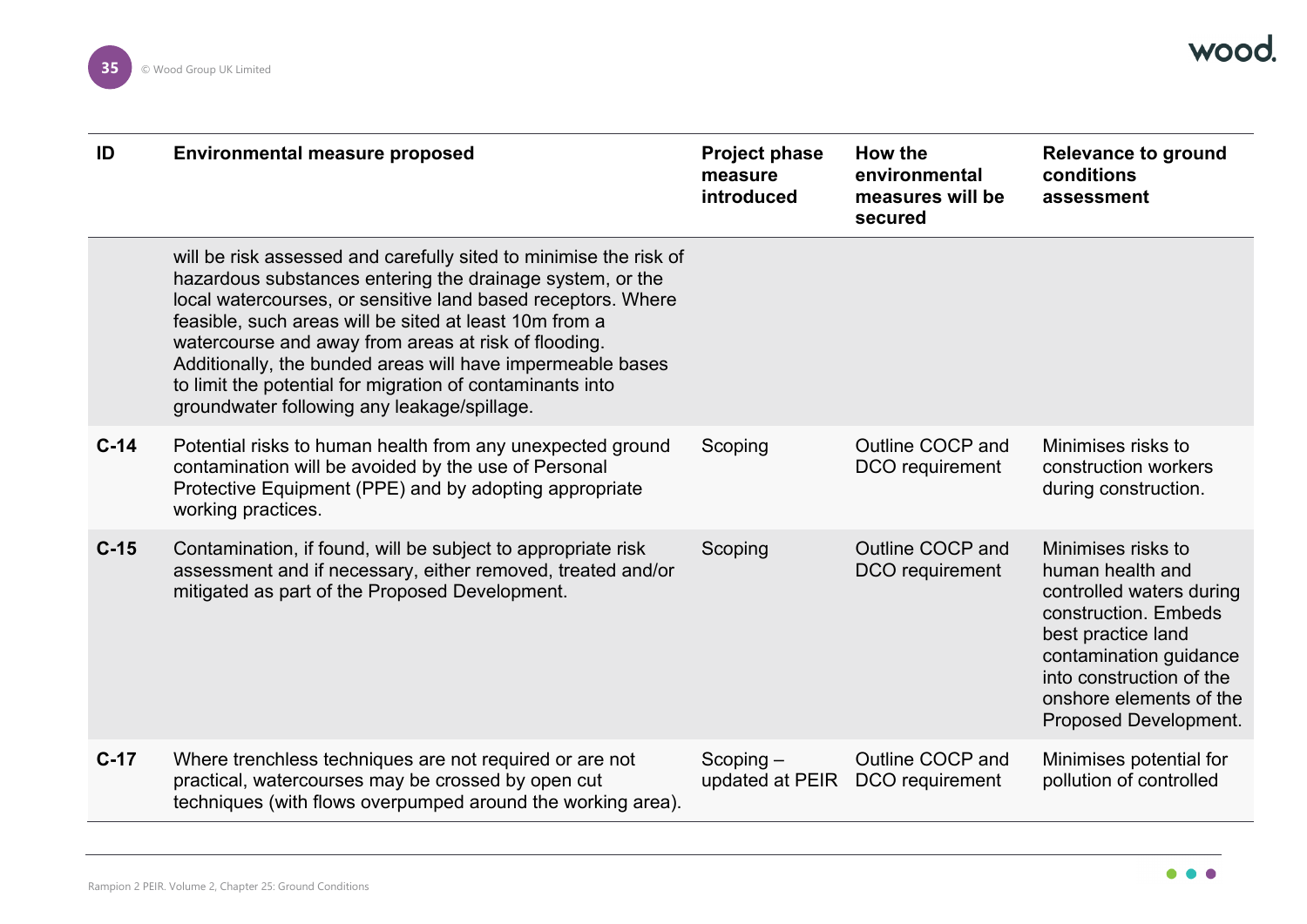| ID     | <b>Environmental measure proposed</b>                                                                                                                                                                                                                                                                                                        | <b>Project phase</b><br>measure<br>introduced | How the<br>environmental<br>measures will be<br>secured | <b>Relevance to ground</b><br>conditions<br>assessment                                         |
|--------|----------------------------------------------------------------------------------------------------------------------------------------------------------------------------------------------------------------------------------------------------------------------------------------------------------------------------------------------|-----------------------------------------------|---------------------------------------------------------|------------------------------------------------------------------------------------------------|
|        | Appropriate environmental permits or land drainage consents<br>will be applied for works from the Environment Agency (e.g.<br>for Main Rivers, works on or near sea defences/flood defence<br>structures or in a flood plain) or from the Lead Local Flood<br>Authority (LLFA) (for Ordinary Watercourse crossings) (see<br>commitment C-5). |                                               |                                                         | waters receptors during<br>construction.                                                       |
| $C-23$ | Where possible, micrositing will be undertaken during detailed<br>design to avoid ponds.                                                                                                                                                                                                                                                     | Scoping                                       | Outline COCP and<br>DCO requirement                     | Minimises potential for<br>pollution of controlled<br>waters receptors during<br>construction. |
| $C-24$ | Best practice air quality management measures will be<br>applied as described in Institute of Air Quality Management<br>(IAQM) (2014) guidance on the Assessment of Dust from<br>Demolition and Construction 2014, version 1.1.                                                                                                              | $Scoping -$<br>updated at PEIR                | Outline COCP and<br>DCO requirement                     | Minimises risks to<br>human health receptors<br>during construction.                           |
| $C-25$ | All aspects of the construction work will be in accordance with<br>the Construction (Design and Management) Regulations<br>2015.                                                                                                                                                                                                             | Scoping                                       | Outline COCP and<br>DCO requirement                     | Minimises risks to<br>human health receptors<br>during construction.                           |
| $C-31$ | Any disposal off-site of excavated material will be undertaken<br>in consultation with the landowner/occupier and in<br>accordance with the Waste Management Regulations.                                                                                                                                                                    | Scoping                                       | Outline COCP and<br>DCO requirement                     | Minimises risks of<br>inappropriate reuse of<br>materials during<br>construction.              |
| $C-33$ | An Outline COCP will be adopted to minimise temporary<br>disturbance to residential properties, recreational users and                                                                                                                                                                                                                       | Scoping                                       | Outline COCP and<br>DCO requirement                     | Minimises risks to<br>human health and                                                         |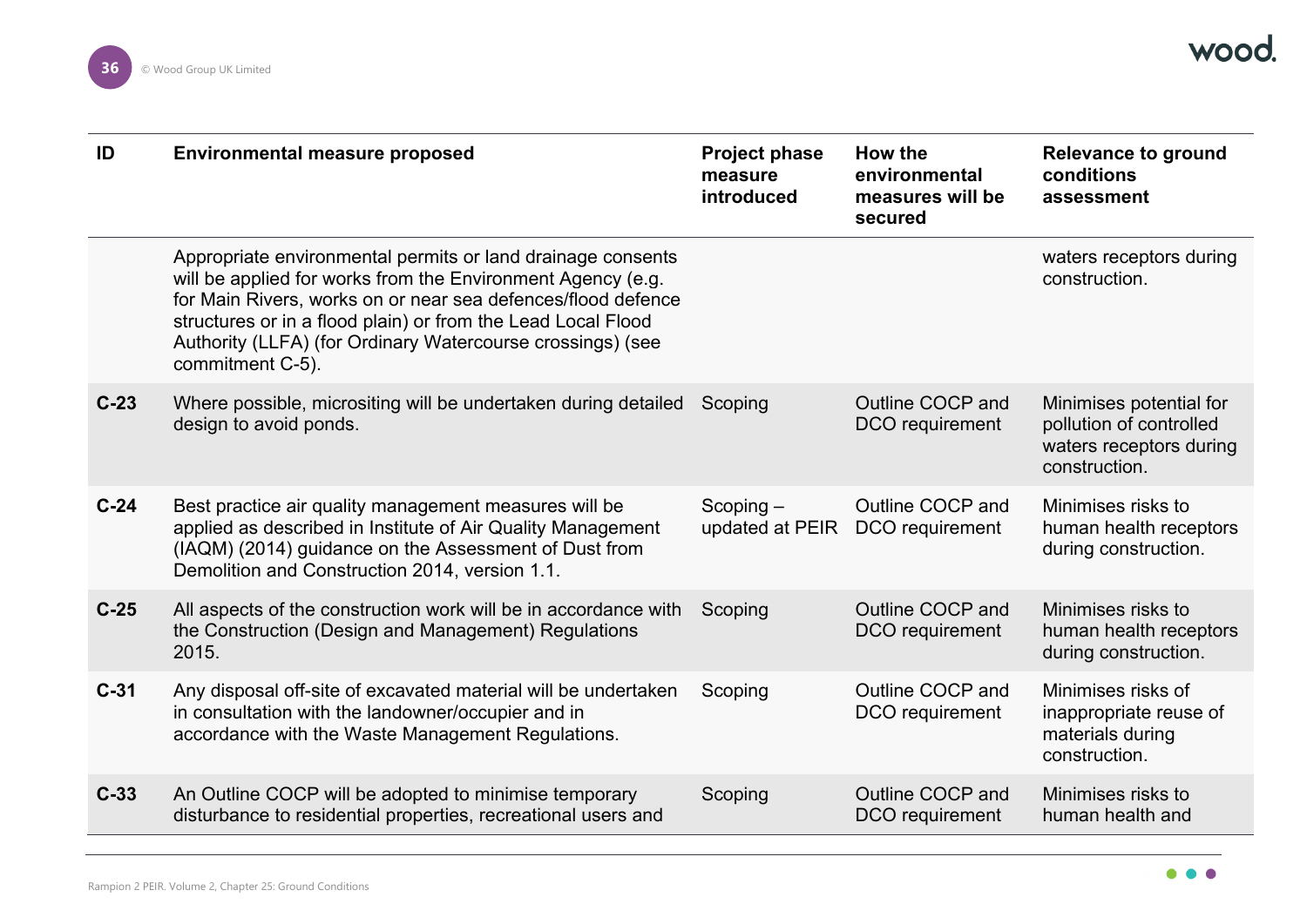| ID     | <b>Environmental measure proposed</b>                                                                                                                                                                                                                                                                                                                                                                                                                                                                                                                                                                                                                                                 | <b>Project phase</b><br>measure<br><b>introduced</b> | How the<br>environmental<br>measures will be<br>secured | <b>Relevance to ground</b><br>conditions<br>assessment                            |
|--------|---------------------------------------------------------------------------------------------------------------------------------------------------------------------------------------------------------------------------------------------------------------------------------------------------------------------------------------------------------------------------------------------------------------------------------------------------------------------------------------------------------------------------------------------------------------------------------------------------------------------------------------------------------------------------------------|------------------------------------------------------|---------------------------------------------------------|-----------------------------------------------------------------------------------|
|        | existing land users. It will provide details of measures to<br>protect environmental receptors.                                                                                                                                                                                                                                                                                                                                                                                                                                                                                                                                                                                       |                                                      |                                                         | controlled waters<br>receptors during<br>construction.                            |
| $C-69$ | Construction strategies will be implemented that will seek to<br>maximise the reuse of excavated clean materials from the<br>onshore cable construction corridor where practicable and<br>feasible. Prior to construction, an Outline Materials<br>Management Plan (MMP) will be developed that outlines<br>where excavated non-waste materials will be reused in line<br>with the CL:AIRE (2011) Definition of Waste Code of Practice<br>(DoWCoP). The MMP will include a declaration by a Qualified<br>Person that the MMP has been completed in accordance with<br>the DoWCoP and that best practice is being followed.                                                            | $Scoping -$<br>updated at PEIR                       | Outline COCP and<br>DCO requirement                     | Minimises risks of<br>inappropriate reuse of<br>materials during<br>construction. |
| $C-70$ | An emergency response plan in accordance with 'Unexploded<br>ordnance, A guide for the construction industry CIRIA C681'<br>(CIRIA, 2009) will be developed prior to construction. Site<br>inductions, toolbox talks and appropriate training on the risks<br>from unexploded ordnance (UXO) will also be undertaken as<br>part of the construction approach for Rampion 2. In areas with<br>a moderate UXO hazard level and above, a detailed UXO<br>desk study will be undertaken prior to construction to identify<br>where additional mitigation such as non-intrusive geophysical<br>clearance or supervision by an explosive ordnance clearance<br>(EOC) operative is required. | $Scoping -$<br>updated at PEIR                       | Outline COCP and<br>DCO requirement                     | Minimises risks from<br>UXO encounter during<br>construction.                     |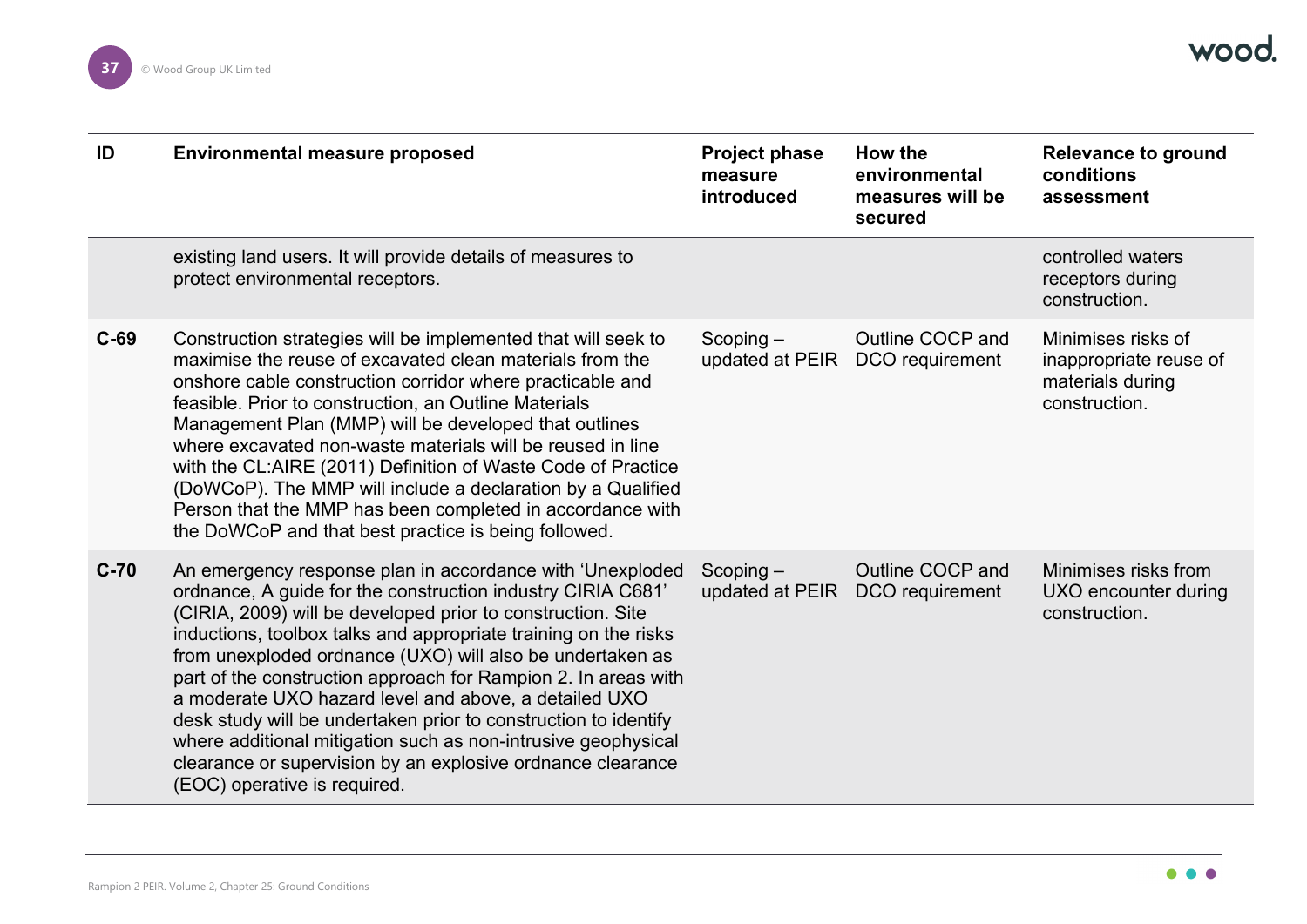| ID     | <b>Environmental measure proposed</b>                                                                                                                                                                                                                                                                                                                                                                                                                                     | <b>Project phase</b><br>measure<br>introduced | How the<br>environmental<br>measures will be<br>secured | <b>Relevance to ground</b><br>conditions<br>assessment                                                                                                                                                                     |
|--------|---------------------------------------------------------------------------------------------------------------------------------------------------------------------------------------------------------------------------------------------------------------------------------------------------------------------------------------------------------------------------------------------------------------------------------------------------------------------------|-----------------------------------------------|---------------------------------------------------------|----------------------------------------------------------------------------------------------------------------------------------------------------------------------------------------------------------------------------|
| $C-71$ | RED will ensure that the land used for the Proposed<br>Development is suitable for the proposed use with respect to<br>the potential for soil and groundwater contamination and, that<br>where necessary, risk-based remediation is undertaken in line<br>with Environment Agency (2020) guidance (Land<br>Contamination: Risk Management). The precise design of any<br>remediation strategy will be confirmed in the detailed design<br>after consent has been granted. | $Scoping -$<br>updated at PEIR                | DCO and UK<br>legislative<br>requirement                | Minimises risks to<br>human health and<br>controlled waters during<br>construction. Embeds<br>best practice land<br>contamination guidance<br>into construction of the<br>onshore elements of the<br>Proposed Development. |
| $C-72$ | Prior to construction, an unexpected contamination protocol<br>will be developed in line with Environment Agency (2020)<br>guidance (LCRM) to minimise the potential risks to human<br>health and controlled waters from any unexpected ground<br>contamination. The protocol will take into account the<br>requirements for risk assessment, the use of Personal<br>Protective Equipment (PPE) and adoption of best practice<br>methods during construction.             | $Scoping -$<br>updated at PEIR                | Outline COCP and<br>DCO requirement                     | Minimises risks to<br>human health and<br>controlled waters during<br>construction. Embeds<br>best practice land<br>contamination guidance<br>into construction of the<br>onshore elements of the<br>Proposed Development. |
| $C-76$ | In line with good practice, Pollution Prevention Plans (PPPs)<br>developed to detail how ground and surface waters will be<br>protected in construction and operation. These will include<br>information on the use and storage of any fuels, oils and other<br>chemicals (in line with C-8 and C-167) and pollution incidence<br>response planning. These will also include measures for the<br>protection of licenced and private abstractions. This could              | $Scoping -$<br>updated at PEIR                | Outline COCP and<br>DCO requirement                     | Minimises potential for<br>pollution of controlled<br>waters receptors during<br>construction.                                                                                                                             |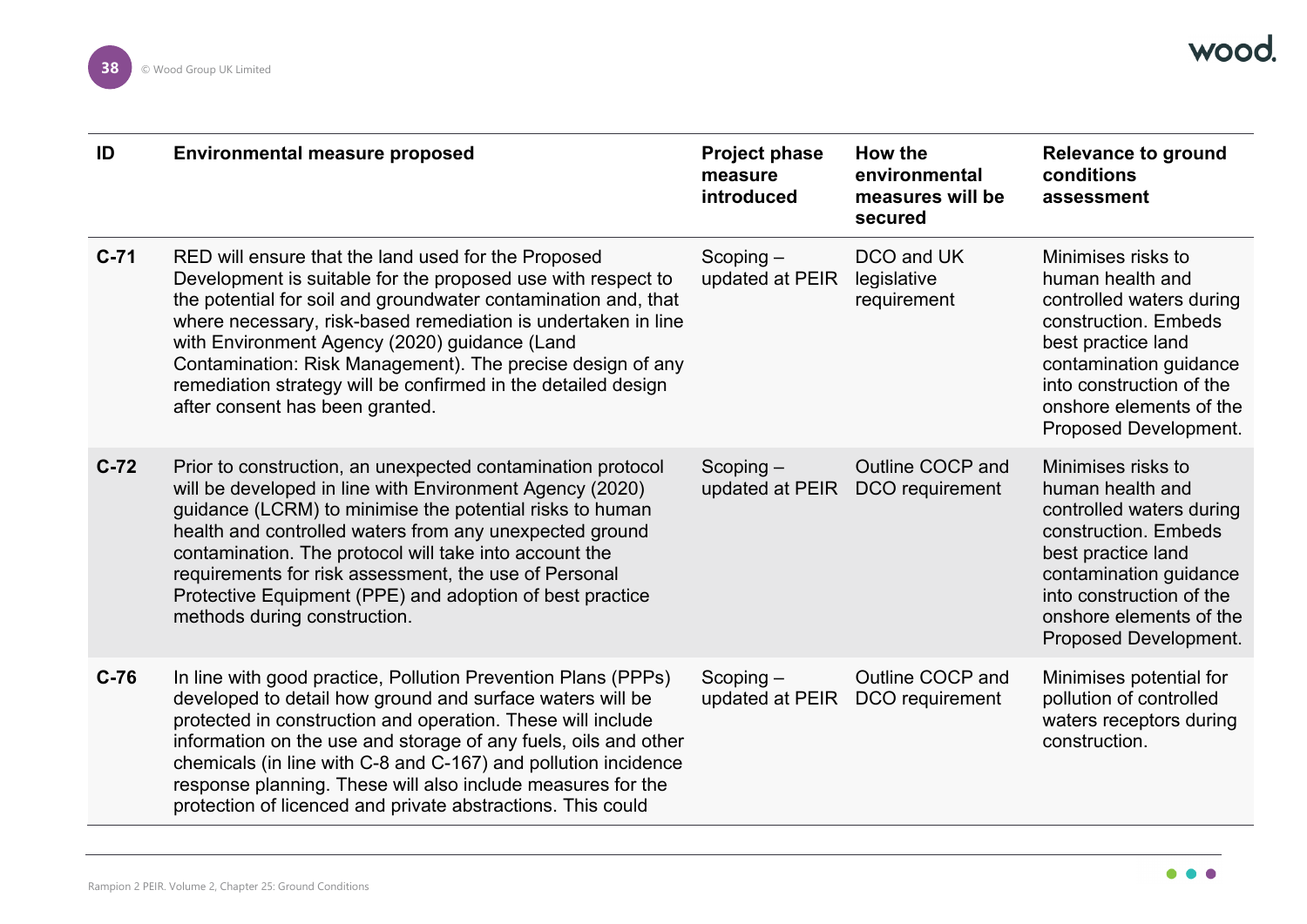| ID      | <b>Environmental measure proposed</b>                                                                                                                                                                                                                                                                                                                                                                                                                                                                       | <b>Project phase</b><br>measure<br>introduced | How the<br>environmental<br>measures will be<br>secured                     | <b>Relevance to ground</b><br>conditions<br>assessment                                                                   |
|---------|-------------------------------------------------------------------------------------------------------------------------------------------------------------------------------------------------------------------------------------------------------------------------------------------------------------------------------------------------------------------------------------------------------------------------------------------------------------------------------------------------------------|-----------------------------------------------|-----------------------------------------------------------------------------|--------------------------------------------------------------------------------------------------------------------------|
|         | include a monitoring regime associated with critical or very<br>near receptors.                                                                                                                                                                                                                                                                                                                                                                                                                             |                                               |                                                                             |                                                                                                                          |
| $C-116$ | The basis of the structural design for the proposed onshore<br>cable corridor and onshore substation infrastructure will be<br>completed in general accordance with design standards to<br>minimise the risk of structural or geotechnical instability. The<br>structural design of onshore substation buildings will give due<br>consideration to minimum design requirements for ambient<br>design temperatures, wind pressures and snow loads,<br>including climate change allowances where appropriate. | <b>PEIR</b>                                   | Embedded in design<br>of Proposed<br>Development and<br><b>Outline COCP</b> | Minimises risks from<br>geohazards (such as<br>earth movement or<br>subsidence) during<br>construction and<br>operation. |
| $C-137$ | All proposed onshore infrastructure and construction activities PEIR<br>will be sited outside of the inner Source Protection Zones<br>(SPZ1) for the Southern Water Warningcamp and Burpham<br>borehole public water supplies. Construction activities will<br>also be steered as far as practicable outside of their<br>respective SPZ2s, and there will be no drilling activities or<br>storage of hazardous materials including chemicals, oils and<br>fuels within any SPZ.                             |                                               | Outline COCP and<br>DCO requirement                                         | Minimises potential for<br>pollution of controlled<br>waters receptors during<br>construction.                           |
| $C-142$ | If water being pumped from excavations is suspected to be<br>contaminated, appropriate measures will be taken in<br>accordance with Environment Agency guidance and the<br>Environmental Permitting Regulations to prevent uncontrolled<br>or unauthorised releases of this water to ground or to the<br>water environment.                                                                                                                                                                                 | <b>PEIR</b>                                   | Outline COCP and<br>DCO requirement                                         | Minimises potential for<br>pollution of controlled<br>waters receptors during<br>construction.                           |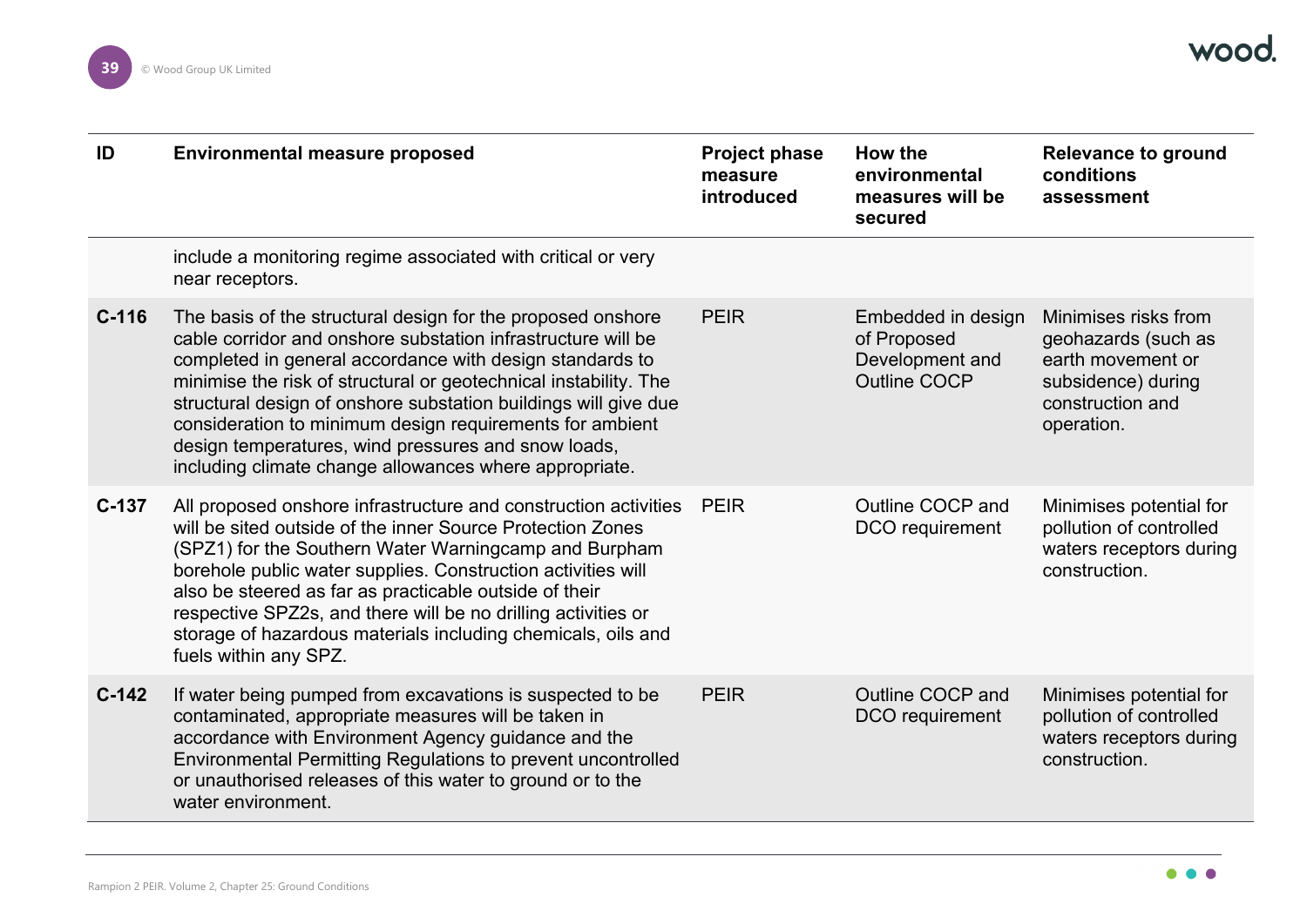| ID      | <b>Environmental measure proposed</b>                                                                                                                                                                                                                                                                                                                                                                                                                                                                                                                      | <b>Project phase</b><br>measure<br>introduced | How the<br>environmental<br>measures will be<br>secured | <b>Relevance to ground</b><br>conditions<br>assessment                                                                                                                              |
|---------|------------------------------------------------------------------------------------------------------------------------------------------------------------------------------------------------------------------------------------------------------------------------------------------------------------------------------------------------------------------------------------------------------------------------------------------------------------------------------------------------------------------------------------------------------------|-----------------------------------------------|---------------------------------------------------------|-------------------------------------------------------------------------------------------------------------------------------------------------------------------------------------|
| $C-143$ | Any temporary onsite storage of excavated materials<br>suspected or confirmed to be contaminated will be on<br>impermeable sheeting, covered over and with adequate<br>leachate/ runoff drainage to prevent migration of<br>contaminants from the stockpile. Materials will be segregated<br>where possible to prevent cross-contamination occurring.<br>Such materials will only be reused if they are confirmed as<br>suitable for use in line with the requirements of the Outline<br>Materials Management Plan (C-69).                                 | <b>PEIR</b>                                   | Outline COCP and<br>DCO requirement                     | Minimises potential for<br>pollution of controlled<br>waters receptors during<br>construction.<br>Minimises risks of<br>inappropriate reuse of<br>materials during<br>construction. |
| $C-149$ | In areas where there is a potential for hydrocarbon residues<br>from run-off/ isolated leakages surface water drainage<br>measures will be provided to capture hydrocarbons prior to<br>discharge, such as hydrocarbon interceptors.                                                                                                                                                                                                                                                                                                                       | <b>PEIR</b>                                   | Outline COCP and<br>DCO requirement                     | Minimises potential for<br>pollution of controlled<br>waters receptors during<br>construction.                                                                                      |
| $C-150$ | Plant and machinery used during the construction and<br>operation phases will be maintained to minimise the risks of<br>oils leaks or similar, in line with C-8. Maintenance and<br>refuelling of machinery will be undertaken off-site or within<br>designated areas of hardstanding. In these designated areas<br>contingency plans will be implemented to ensure that the risk<br>of spillages is minimised. Placing a drip tray beneath a plant<br>and machinery during refuelling and the availability of spill kits<br>will contain small spillages. | <b>PEIR</b>                                   | Outline COCP and<br>DCO requirement                     | Minimises potential for<br>pollution from leaks and<br>spills during<br>construction.                                                                                               |
| $C-151$ | Contractors will be made aware of their statutory<br>responsibility not to "cause or knowingly permit water                                                                                                                                                                                                                                                                                                                                                                                                                                                | <b>PEIR</b>                                   | Outline COCP and<br>DCO requirement                     | Minimises potential for<br>pollution from leaks and                                                                                                                                 |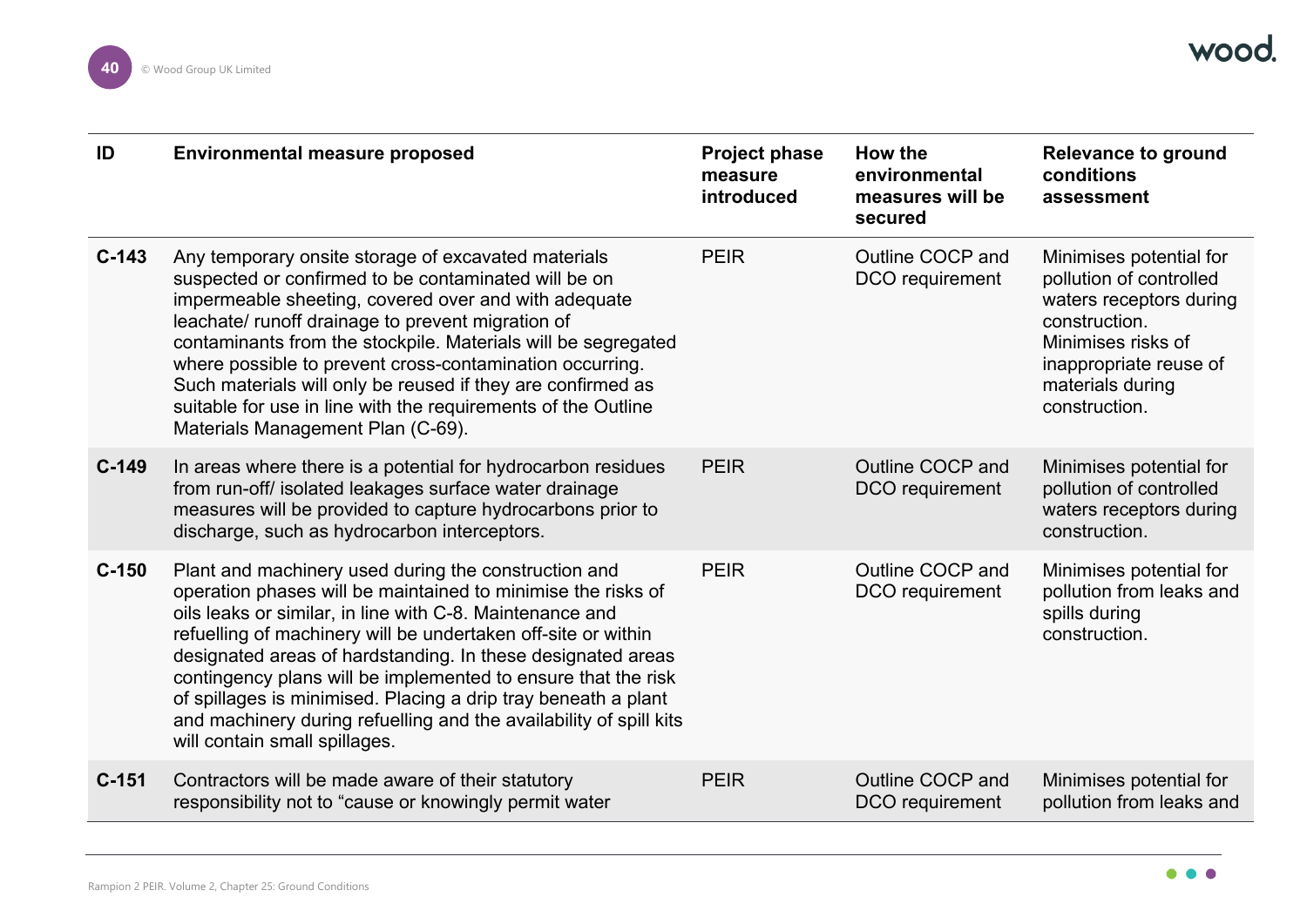| ID      | <b>Environmental measure proposed</b>                                                                                                                                                                                                                                                                                                                                                                                                                                                                                                                                                                                                                                                                                                                                                                                          | <b>Project phase</b><br>measure<br>introduced | How the<br>environmental<br>measures will be<br>secured | <b>Relevance to ground</b><br>conditions<br>assessment                                     |
|---------|--------------------------------------------------------------------------------------------------------------------------------------------------------------------------------------------------------------------------------------------------------------------------------------------------------------------------------------------------------------------------------------------------------------------------------------------------------------------------------------------------------------------------------------------------------------------------------------------------------------------------------------------------------------------------------------------------------------------------------------------------------------------------------------------------------------------------------|-----------------------------------------------|---------------------------------------------------------|--------------------------------------------------------------------------------------------|
|         | pollution". A Pollution Prevention Plan (PPP) and Pollution<br>Incident Response Plan (PIRP) will be prepared for the<br>Proposed Development, the latter in line with Pollution<br>Prevention Guideline 21 (GPP 21, 2009), and all contractors<br>will be briefed on these plans, with copies made available on<br>site.                                                                                                                                                                                                                                                                                                                                                                                                                                                                                                      |                                               |                                                         | spills during<br>construction.                                                             |
| $C-153$ | An Operations and Maintenance Plan Plan will be developed<br>with a Pollution Incident Control Plan (PICP) for<br>implementation during the operational phase.                                                                                                                                                                                                                                                                                                                                                                                                                                                                                                                                                                                                                                                                 | <b>PEIR</b>                                   | Outline COCP and<br>DCO requirement                     | Minimises potential for<br>pollution from leaks and<br>spills during operational<br>phase. |
| $C-167$ | Any tanks and associated pipe work containing oils, fuels and<br>chemicals will be double skinned and provided with leak<br>detection equipment. There will be a bunded capacity of<br>100% of the maximum tank volume for non-hazardous fluids.<br>For hazardous chemicals, fuels or oils bund capacity will be<br>the larger of 110% of the largest tank volume for single tank<br>bunds, (or, in the case of multi tank bunds, 110% of the<br>largest tank capacity or 25% of the combined tank capacity,<br>whichever it is the largest). Fuel storage will be in accordance<br>with the Control of Pollution (Oil Storage) (England)<br>Regulations 2001 and Pollution Prevention Guidelines<br>(PPGs). All stores of fuel will be located at least 20m from any<br>watercourses and away from areas at risk of flooding. | <b>PEIR</b>                                   | Outline COCP and<br>DCO requirement                     | Minimises potential for<br>pollution from leaks and<br>spills during<br>construction.      |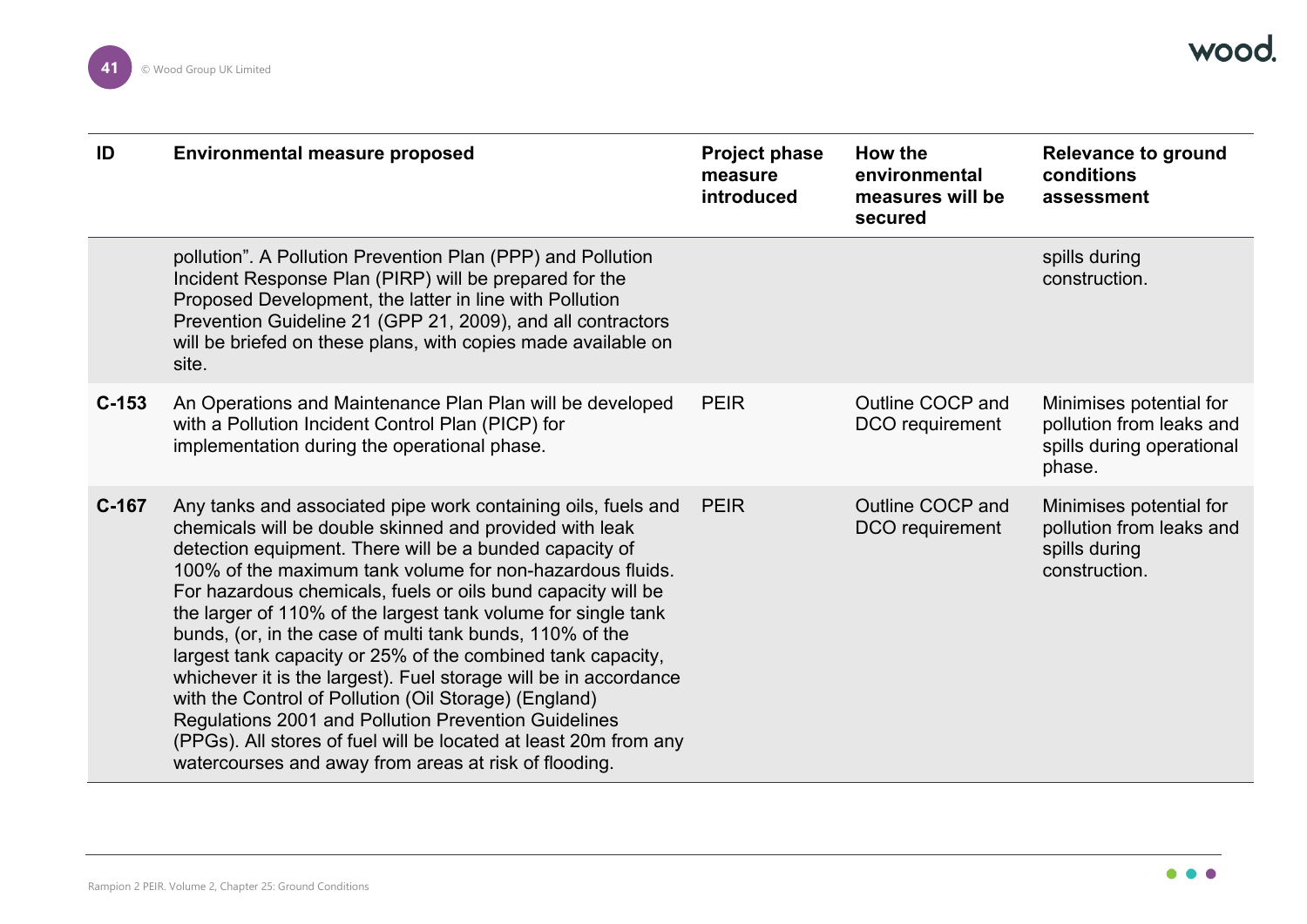# **25.8 Methodology for PEIR assessment**

## **Introduction**

- 25.8.1 The project-wide generic approach to assessment is set out in **Chapter 5: Approach to the EIA**. Excluding minerals safeguarding, the assessment methodology for ground conditions for the PEIR is consistent with that provided in in the Scoping Report (RED, 2020) and no changes have been made since the scoping phase. For minerals safeguarding, the need for this assessment was identified through the consultation response from WSCC and the assessment methodology has been introduced into this chapter since Scoping.
- 25.8.2 The assessment and management of ground conditions (not including the minerals assessment) is usually based on the risk presented by the presence of a hazard (for example, contamination) for a given circumstance, i.e. the probability and consequence of an event occurring. However, EIA seeks to identify the magnitude of a change in status from baseline (impact) caused by the Proposed Development and the consequences of those changes (effects).
- 25.8.3 Consequently, for the ground conditions assessment (excluding minerals safeguarding), the impact and its effect have been defined as a change in risk and the magnitude of the change in risk from baseline, through construction to postdevelopment conditions.
- 25.8.4 The methodology that is proposed for assessing these risks is set out in **paragraph [25.8.7](#page-42-0)** onwards and is supported by a desk study (**Appendix 25.1, Volume 4**) which sets out the baseline and post-development risks identified for Rampion 2 using this methodology.
- 25.8.5 For the minerals assessment, the methodology is based on the proximity of the onshore elements of the Proposed Development to identified minerals resources, and the impact that the onshore elements of the Proposed Development would have on the ability to extract economically viable resources. The effect is determined by considering the sensitivity of the minerals resources, based on the likelihood of extraction occurring, and the magnitude of change from the level of impact that the onshore elements of the Proposed Development will have.
- 25.8.6 The methodology for the minerals safeguarding assessment is set out **paragraph [25.8.16](#page-51-0)** onwards.

## **Risk Assessment – Ground Conditions**

- <span id="page-42-0"></span>25.8.7 The process of managing land contamination, as set out in the Environment Agency (2020) guidance LCRM, is based on risk assessment. The assessment of risks from contaminated land is based upon the identification and subsequent assessment of a contaminant linkage. A contaminant linkage requires the presence of:
	- a source of contamination;
	- a receptor capable of being adversely affected by the contamination; and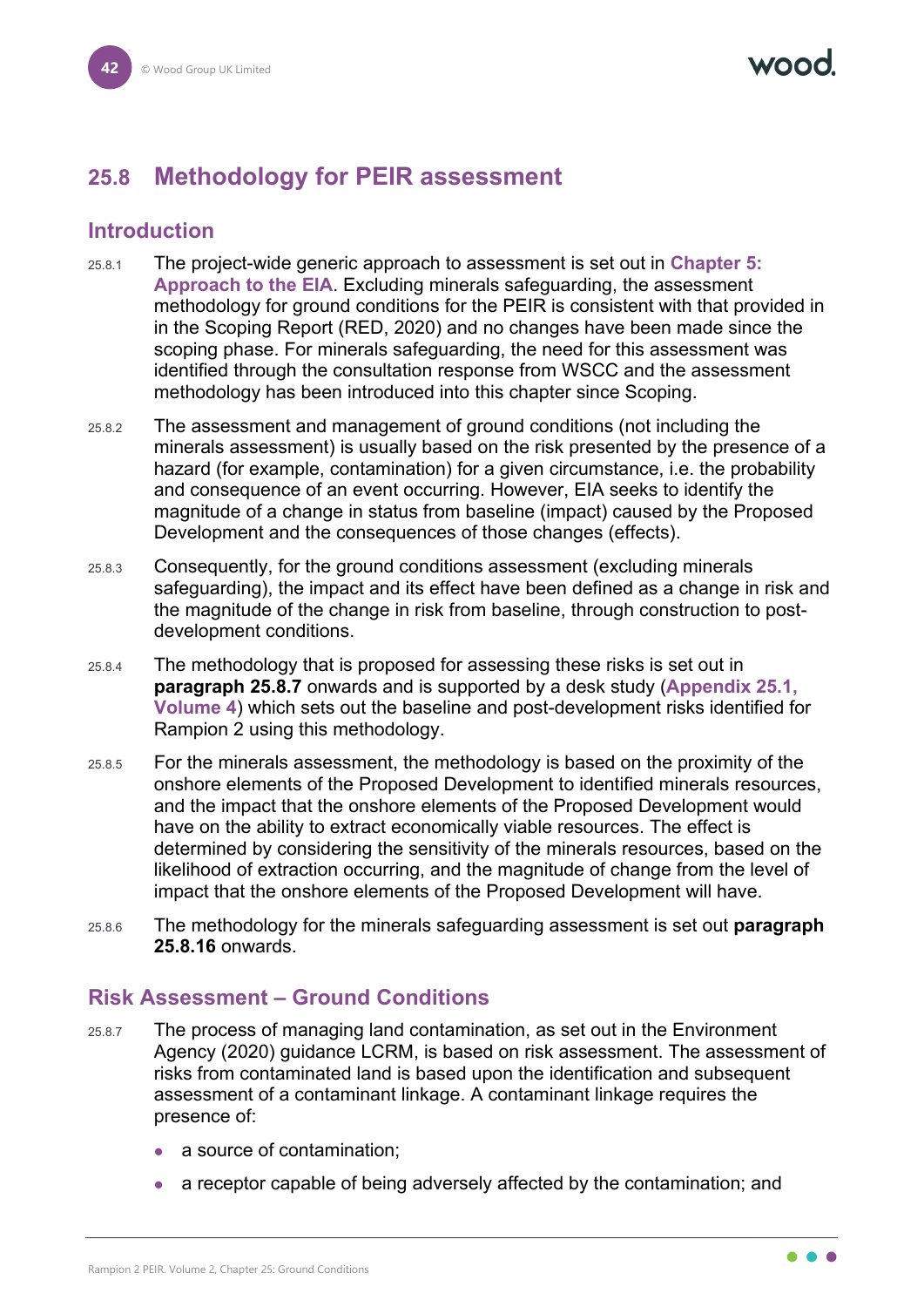- an active pathway capable of exposing a receptor to the contaminant.
- 25.8.8 The risk assessment aims to assess the significance of each potential contaminant linkage. The key to the classification is that the designation of risk is based upon the consideration of both of the following:
	- the magnitude of the potential consequence (severity). It takes into account both the potential severity of the hazard and the sensitivity of the receptor; and
	- the magnitude of probability (likelihood). It takes into account both the presence of the hazard and receptor and the integrity of the pathway.
- 25.8.9 The definitions for the qualitative risk assessment have been taken from *Guidance for the Safe Development of Housing on Land Affected by Contamination Annex 4* (NHBC et al., 2008).
- 25.8.10 The likelihood classifications for the contaminant linkages being realised is presented in **[Table 25-10](#page-43-0)**.

| <b>Classification</b>     | <b>Definition</b>                                                                                                                                                                                                                                                                               | <b>Examples</b>                                                                                                                                                                                                                                                                                                                                                                                                                                    |
|---------------------------|-------------------------------------------------------------------------------------------------------------------------------------------------------------------------------------------------------------------------------------------------------------------------------------------------|----------------------------------------------------------------------------------------------------------------------------------------------------------------------------------------------------------------------------------------------------------------------------------------------------------------------------------------------------------------------------------------------------------------------------------------------------|
| <b>High</b><br>Likelihood | There is a contaminant linkage<br>and an event would appear very<br>likely in the short-term and<br>almost inevitable over the long-<br>term, or there is evidence at the<br>receptor of harm or pollution                                                                                      | a) Elevated concentrations of toxic<br>contaminants are present in soils in<br>the top 0.5m in a residential garden.<br>b) Ground/groundwater<br>contamination could be present from<br>chemical works, containing a<br>number of Underground Storage<br>Tanks (USTs).                                                                                                                                                                             |
| <b>Likely</b>             | There is a contaminant linkage<br>and all the elements are present<br>and in the right place, which<br>means that it is probable that an<br>event will occur. Circumstances<br>are such that an event is not<br>inevitable, but possible in the<br>short-term and likely over the<br>long-term. | a) Elevated concentrations of toxic<br>contaminants are present in soils at<br>depths of 0.5-1.0m in a residential<br>garden, or the top 0.5m in public<br>open space.<br>b) Ground/groundwater<br>contamination could be present from<br>an industrial site containing a UST<br>present between 1970 and 1990.<br>The tank is known to be single skin.<br>There is no evidence of leakage<br>although there are no records of<br>integrity tests. |
| Low<br>Likelihood         | There is a contaminant linkage<br>and circumstances are possible<br>under which an event could<br>occur. However, it is by no<br>means certain that even over a<br>long period such an event would                                                                                              | a) Elevated concentrations of toxic<br>contaminants are present in soils at<br>depths >1m in a residential garden,<br>or 0.5-1.0m in public open space.                                                                                                                                                                                                                                                                                            |

#### <span id="page-43-0"></span>Table 25-10 Likelihood classification of contaminant linkage being realised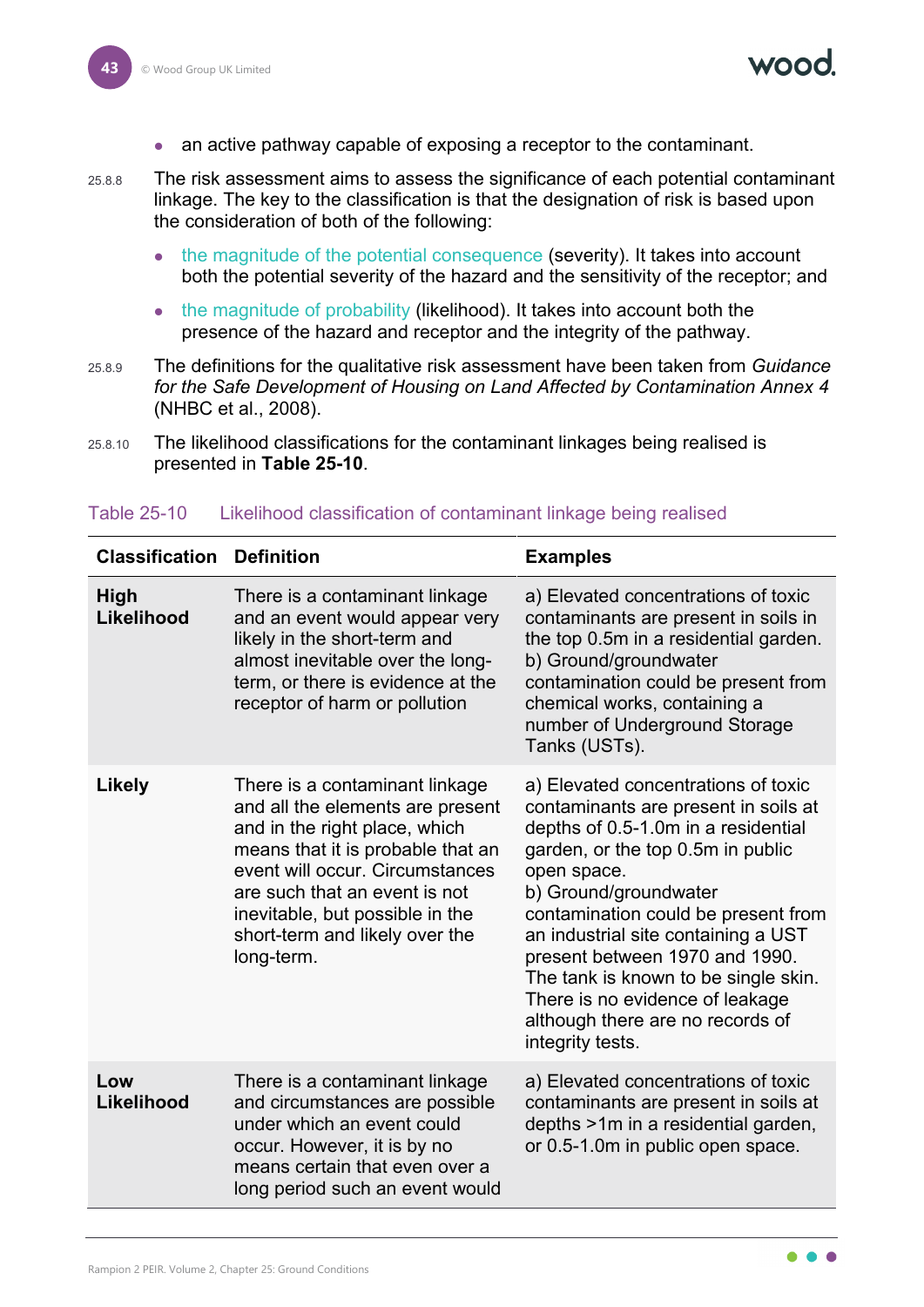wood.

| <b>Classification</b> | <b>Definition</b>                                                                                                                                  | <b>Examples</b>                                                                                                                                                                                                                                                           |
|-----------------------|----------------------------------------------------------------------------------------------------------------------------------------------------|---------------------------------------------------------------------------------------------------------------------------------------------------------------------------------------------------------------------------------------------------------------------------|
|                       | take place and is less likely in<br>the shorter term.                                                                                              | b) Ground/groundwater<br>contamination could be present on a<br>light industrial unit constructed in the<br>1990s containing a UST in operation<br>over the last 10 years - the tank is<br>double skinned but there is no<br>integrity testing or evidence of<br>leakage. |
| <b>Unlikely</b>       | There is a contaminant linkage,<br>but circumstances are such that<br>it is improbable that an event<br>would occur even in the very<br>long-term. | a) Elevated concentrations of toxic<br>contaminants are present below<br>hardstanding.<br>b) Light industrial unit <10 years old<br>containing a double skinned UST<br>with annual integrity testing results<br>available.                                                |

25.8.11 The magnitude of the potential consequence of a contaminant linkage gives an indication of the sensitivity of a given receptor to a particular source or contaminant of concern under consideration. It is based on full exposure *via* the linkage being examined. The classification of consequence is presented in **[Table](#page-45-0) [25-11.](#page-45-0)**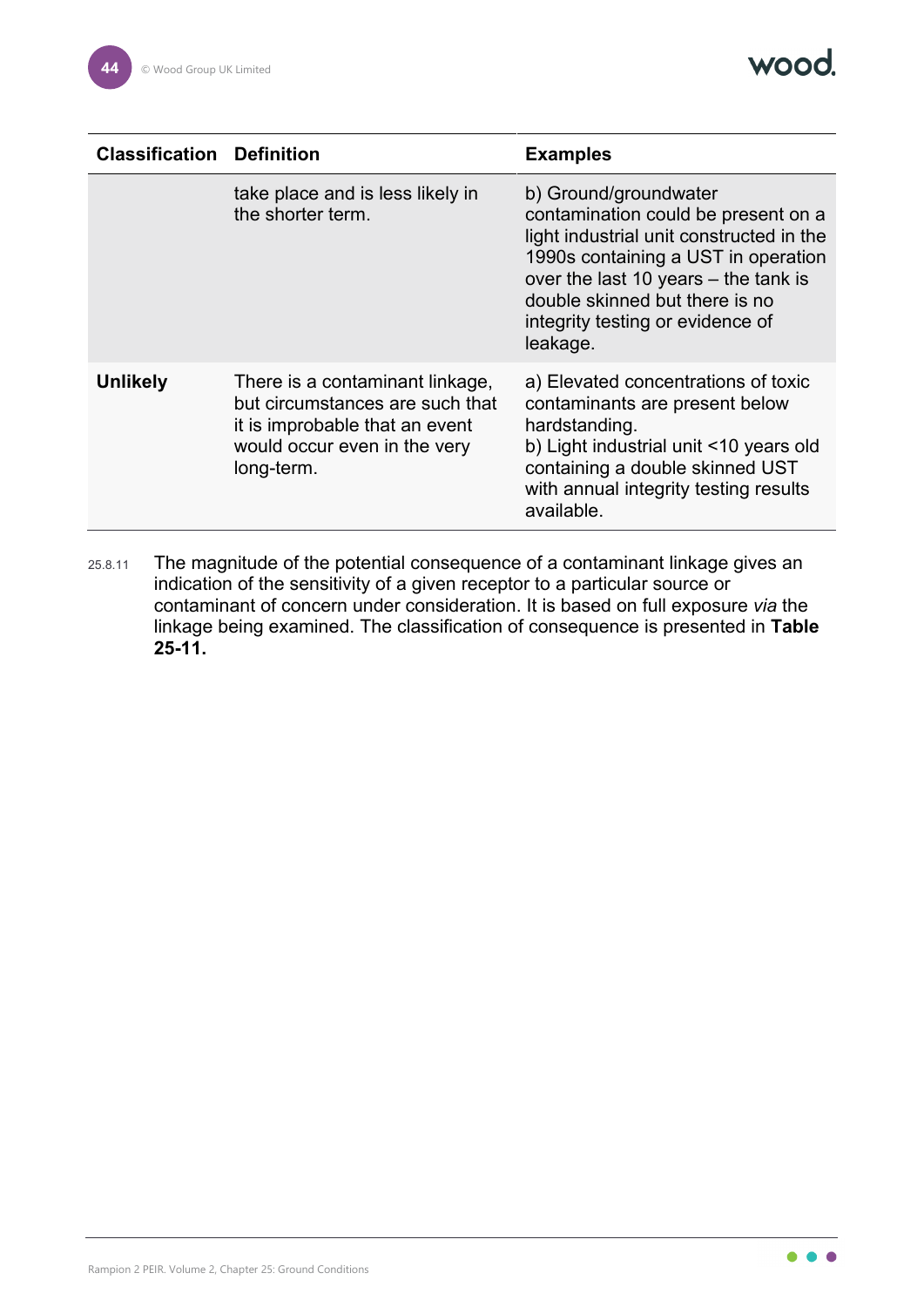## Table 25-11 Classification of consequence

<span id="page-45-0"></span>

| <b>Classification</b> | <b>Human</b><br><b>Health</b>                                                                                                                                                                                                         | <b>Controlled Water</b>                                                                                                                                                                                                                                                                                       | Geodiversity                                                                                                                                                                                                                                 | <b>Property /</b><br><b>Structures/</b><br><b>Crops and</b><br>animals | <b>Examples</b>                                                                                                                                                                                                                                                                                                                                                                                                                                                                                                                                                                                                                                                                               |
|-----------------------|---------------------------------------------------------------------------------------------------------------------------------------------------------------------------------------------------------------------------------------|---------------------------------------------------------------------------------------------------------------------------------------------------------------------------------------------------------------------------------------------------------------------------------------------------------------|----------------------------------------------------------------------------------------------------------------------------------------------------------------------------------------------------------------------------------------------|------------------------------------------------------------------------|-----------------------------------------------------------------------------------------------------------------------------------------------------------------------------------------------------------------------------------------------------------------------------------------------------------------------------------------------------------------------------------------------------------------------------------------------------------------------------------------------------------------------------------------------------------------------------------------------------------------------------------------------------------------------------------------------|
| <b>Severe</b>         | <b>Highly</b><br>elevated<br>concentrations<br>likely to result<br>in "significant<br>harm" to<br>human health<br>as defined by<br>the<br>Environmental<br><b>Protection Act</b><br>(EPA) 1990,<br>Part 2A, if<br>exposure<br>occurs. | <b>Equivalent to</b><br><b>Environment Agency</b><br>Category 1 pollution<br>incident including<br>persistent and/or<br>extensive effects on<br>water quality; leading to<br>closure of a potable<br>abstraction point; major<br>impact on amenity value<br>or major damage to<br>agriculture or<br>commerce. | Major damage to a<br>geodiversity site,<br>which is likely to<br>result in a substantial<br>adverse change in its<br>functioning or harm<br>to a site of special<br>interest that<br>endangers the long-<br>term maintenance of<br>the site. | Catastrophic<br>damage to<br>crops,<br>buildings or<br>property.       | Significant harm to humans is<br>defined in the Contaminated Land<br>Statutory Guidance as death, life<br>threatening diseases (for example,<br>cancers), other diseases likely to<br>have serious impacts on health,<br>serious injury, birth defects, and<br>impairment of reproductive<br>functions.<br>Major fish kill in surface water from<br>large spillage of contaminants from<br>site.<br>Highly elevated concentrations of<br>Hazardous or priority substances<br>present in groundwater close to<br>small potable abstraction (high<br>sensitivity).<br>Explosion, causing building collapse<br>(can also equate to immediate<br>human health risk if buildings are<br>occupied). |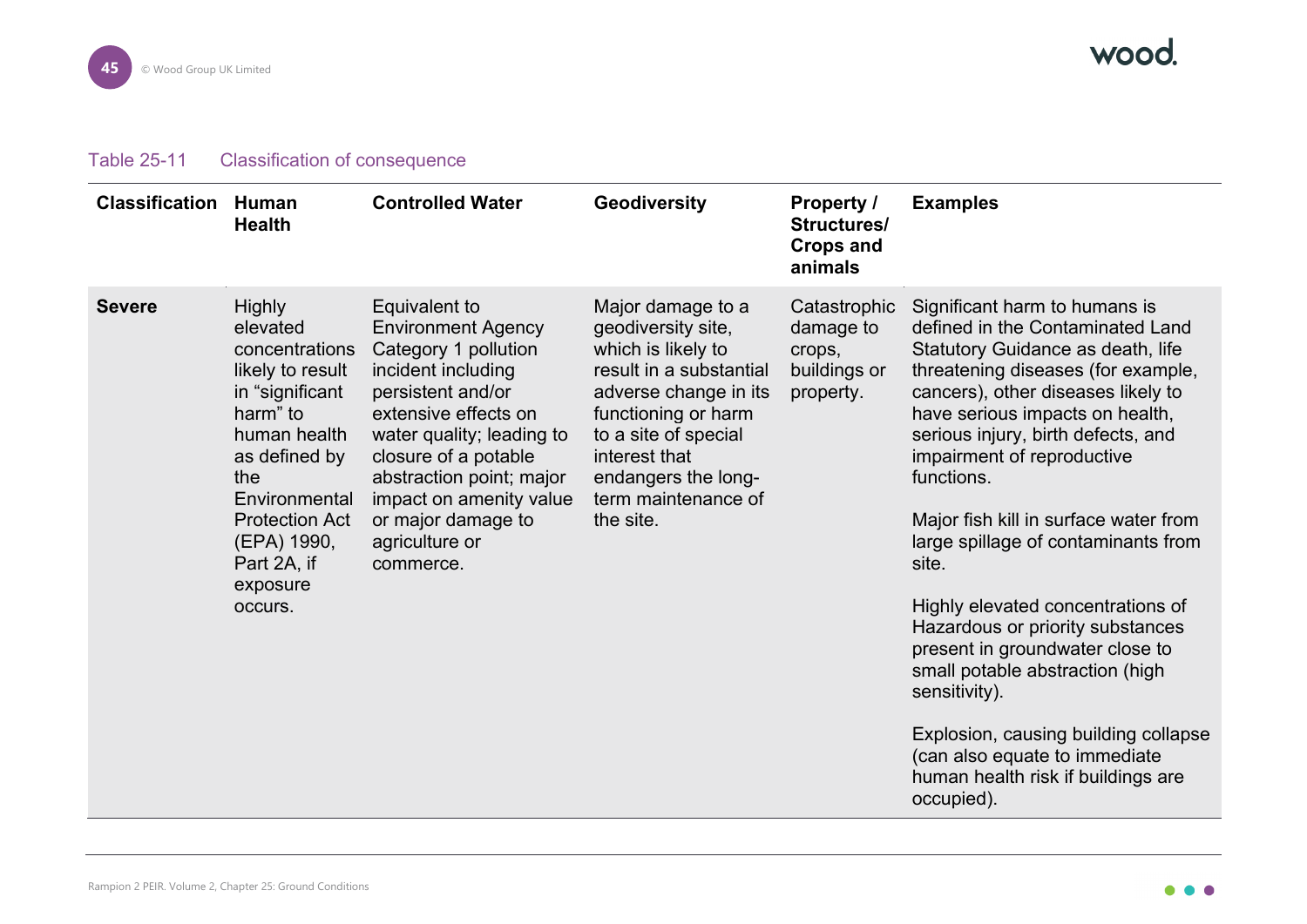| <b>Classification</b> | Human<br><b>Health</b>                                                                                                                                                    | <b>Controlled Water</b>                                                                                                                                                                                                                                               | Geodiversity                                                                                                                                                                                                                                 | <b>Property /</b><br>Structures/<br><b>Crops and</b><br>animals  | <b>Examples</b>                                                                                                                                                                                                                                                                                                                                                                                                                                                                                   |
|-----------------------|---------------------------------------------------------------------------------------------------------------------------------------------------------------------------|-----------------------------------------------------------------------------------------------------------------------------------------------------------------------------------------------------------------------------------------------------------------------|----------------------------------------------------------------------------------------------------------------------------------------------------------------------------------------------------------------------------------------------|------------------------------------------------------------------|---------------------------------------------------------------------------------------------------------------------------------------------------------------------------------------------------------------------------------------------------------------------------------------------------------------------------------------------------------------------------------------------------------------------------------------------------------------------------------------------------|
| <b>Medium</b>         | Elevated<br>concentrations<br>which could<br>result in<br>"significant<br>harm" to<br>human health<br>as defined by<br>the EPA 1990,<br>Part 2A if<br>exposure<br>occurs. | Equivalent to<br><b>Environment Agency</b><br>Category 2 pollution<br>incident including<br>significant effect on<br>water quality; notification<br>required to abstractors;<br>reduction in amenity<br>value or significant<br>damage to agriculture or<br>commerce. | Significant damage to<br>a geodiversity site,<br>which may result in a<br>substantial adverse<br>change in its<br>functioning or harm<br>to a site of special<br>interest that may<br>endanger the long-<br>term maintenance of<br>the site. | Significant<br>damage to<br>crops,<br>buildings or<br>property.  | Significant harm to humans is<br>defined in the Contaminated Land<br>Statutory Guidance as death, life<br>threatening diseases (for example,<br>cancers), other diseases likely to<br>have serious impacts on health,<br>serious injury, birth defects, and<br>impairment of reproductive<br>functions.<br>Damage to building rendering it<br>unsafe to occupy, for example,<br>foundation damage resulting in<br>instability.<br>Ingress of contaminants through<br>plastic potable water pipes. |
| <b>Mild</b>           | Exposure to<br>human health<br>unlikely to<br>lead to<br>"significant<br>harm".                                                                                           | Equivalent to<br><b>Environment Agency</b><br>Category 3 pollution<br>incident including<br>minimal or short-lived<br>effect on water quality;<br>marginal effect on<br>amenity value,                                                                                | Minor or short-lived<br>damage to a<br>geodiversity site,<br>which is unlikely to<br>result in a substantial<br>adverse change in its<br>functioning or harm<br>to a site of special<br>interest that would                                  | <b>Minor</b><br>damage to<br>crops,<br>buildings or<br>property. | Exposure could lead to slight short-<br>term effects (for example, mild skin<br>rash).<br>Surface spalling of concrete.                                                                                                                                                                                                                                                                                                                                                                           |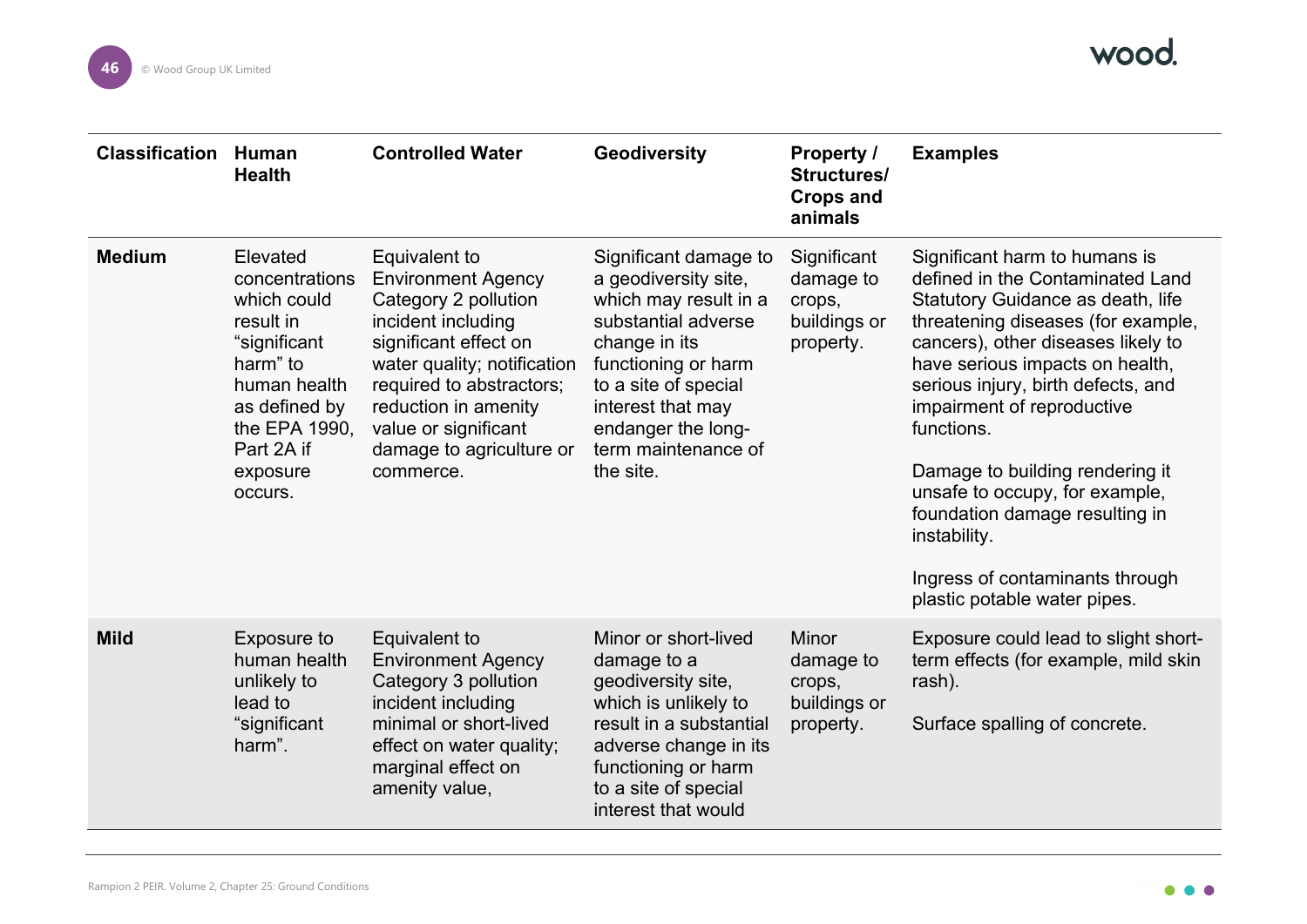

| <b>Classification</b> | Human<br><b>Health</b>                          | <b>Controlled Water</b>                                                                                            | Geodiversity                                                                                                                                 | <b>Property /</b><br>Structures/<br><b>Crops and</b><br>animals   | <b>Examples</b>                                                              |
|-----------------------|-------------------------------------------------|--------------------------------------------------------------------------------------------------------------------|----------------------------------------------------------------------------------------------------------------------------------------------|-------------------------------------------------------------------|------------------------------------------------------------------------------|
|                       |                                                 | agriculture or<br>commerce.                                                                                        | endanger the long-<br>term maintenance of<br>the site.                                                                                       |                                                                   |                                                                              |
| <b>Minor</b>          | <b>No</b><br>measurable<br>effects on<br>humans | Equivalent to<br>insubstantial pollution<br>incident with no<br>observed effect on water<br>quality or ecosystems. | Equivalent to<br>insubstantial pollution<br>incident with no<br>observed effect on a<br>geodiversity site or<br>site of special<br>interest. | Repairable<br>effects of<br>damage to<br>buildings,<br>structures | The loss of plants in a landscaping<br>scheme.<br>Discoloration of concrete. |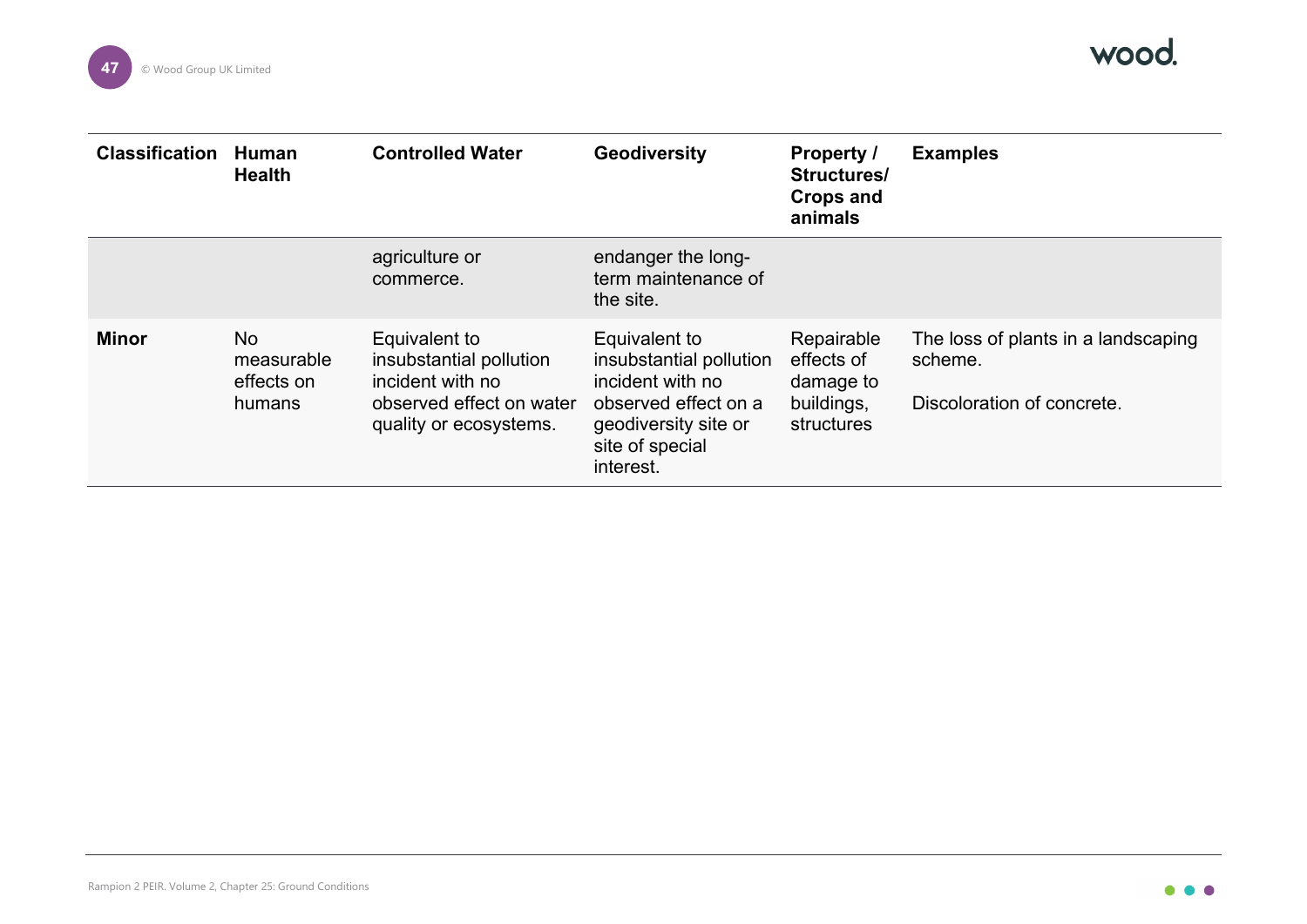wood.

## 25.8.12 The risk matrix to link the likelihood and consequence is shown in **[Table 25-12](#page-48-0)**.

<span id="page-48-0"></span>

|  |  | <b>Table 25-12</b> |  | <b>Risk matrix</b> |
|--|--|--------------------|--|--------------------|
|--|--|--------------------|--|--------------------|

| Likelihood<br><b>Potential</b><br>Consequence | <b>Unlikely</b>             | Low                         | <b>Likely</b>               | High                  |
|-----------------------------------------------|-----------------------------|-----------------------------|-----------------------------|-----------------------|
| <b>Severe</b>                                 | Moderate/Low<br><b>Risk</b> | <b>Moderate Risk</b>        | <b>High Risk</b>            | <b>Very High Risk</b> |
| <b>Medium</b>                                 | <b>Low Risk</b>             | Moderate/Low<br><b>Risk</b> | <b>Moderate Risk</b>        | <b>High Risk</b>      |
| <b>Mild</b>                                   | Very Low Risk               | <b>Low Risk</b>             | Moderate/Low<br><b>Risk</b> | <b>Moderate Risk</b>  |
| <b>Minor</b>                                  | <b>Very Low Risk</b>        | <b>Very Low Risk</b>        | Low Risk                    | <b>Low Risk</b>       |

25.8.13 The overall risk definitions are summarised in **[Table 25-13](#page-48-1)**.

| <b>Risk</b>      | <b>Definition</b>                                                                                                                                                                                                                                                                                                                                                                                                                                                                |
|------------------|----------------------------------------------------------------------------------------------------------------------------------------------------------------------------------------------------------------------------------------------------------------------------------------------------------------------------------------------------------------------------------------------------------------------------------------------------------------------------------|
| <b>Very High</b> | There is a high probability that severe harm could arise to a<br>designated receptor from an identified hazard at the site without<br>remediation action OR there is evidence that severe harm to a<br>designated receptor is already occurring. Realisation of that risk is<br>likely to present a substantial liability to the site owner/or occupier.<br>Investigation is required as a matter of urgency and remediation<br>works likely to follow in the short-term.        |
| <b>High</b>      | Harm is likely to arise to a designated receptor from an identified<br>hazard at the site without remediation action. Realisation of the risk<br>is likely to present a substantial liability to the site owner/or<br>occupier. Investigation is required as a matter of urgency to clarify<br>the risk. Remediation works may be necessary in the short-term<br>and are likely over the longer term.                                                                            |
| <b>Moderate</b>  | It is possible that harm could arise to a designated receptor from<br>an identified hazard. However, it is either relatively unlikely that any<br>such harm would be severe, and if any harm were to occur it is<br>more likely that the harm would be relatively mild. Further<br>investigative work is normally required to clarify the risk and to<br>determine the potential liability to site owner/occupier. Some<br>remediation works may be required in the longer term. |

#### <span id="page-48-1"></span>Table 25-13 Risk definitions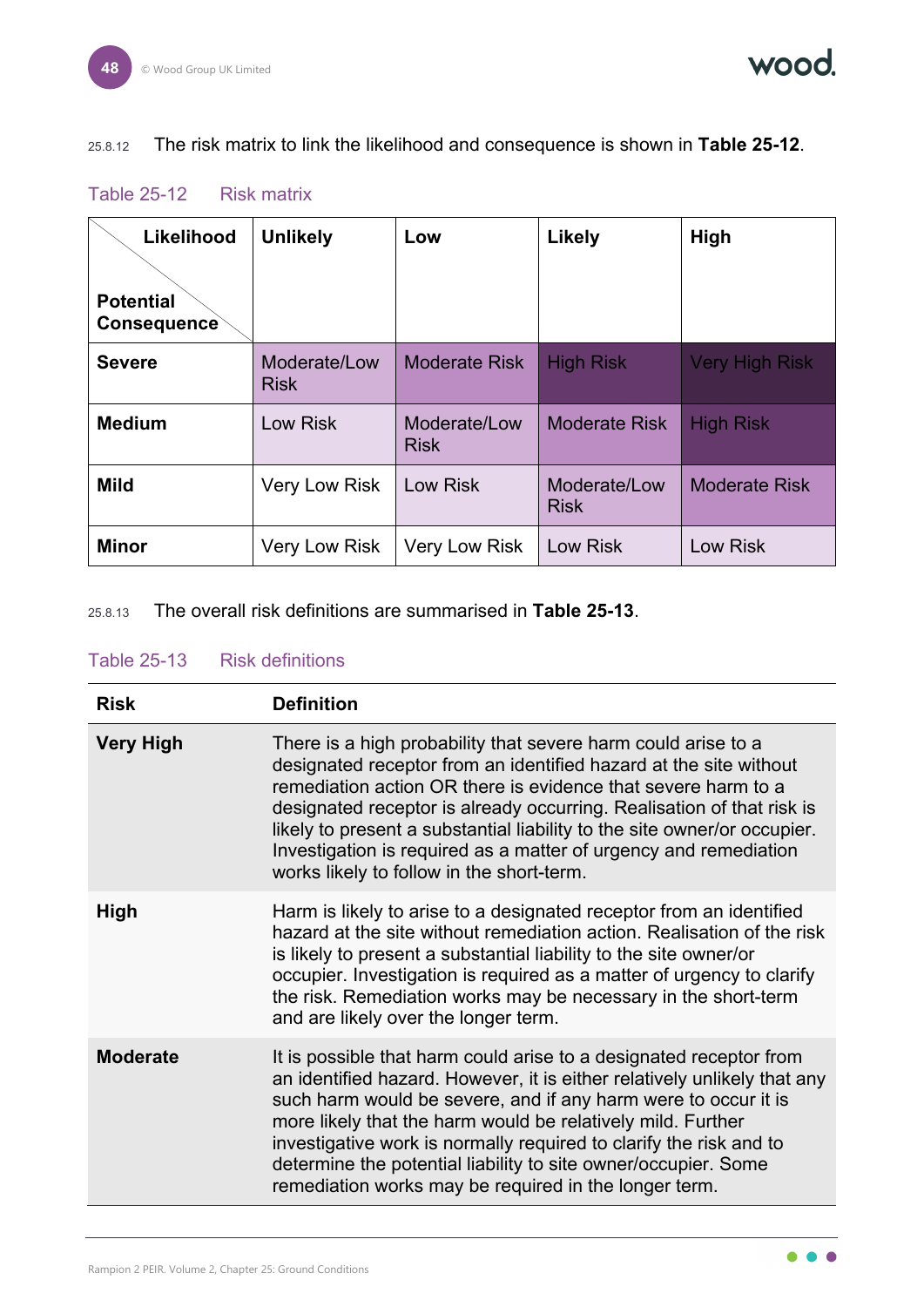vood

| <b>Risk</b>     | <b>Definition</b>                                                                                                                                                                                                                                                                                                                                                                                                                                              |
|-----------------|----------------------------------------------------------------------------------------------------------------------------------------------------------------------------------------------------------------------------------------------------------------------------------------------------------------------------------------------------------------------------------------------------------------------------------------------------------------|
| Low             | It is possible that harm could arise to a designated receptor from<br>identified hazard, but it is likely at worst that this harm if realised<br>would normally be mild. It is unlikely that the site owner/or occupier<br>would face substantial liabilities from such a risk. Further<br>investigative work (which is likely to be limited) to clarify the risk<br>may be required. Any subsequent remediation works are likely to<br>be relatively limited. |
| <b>Very Low</b> | It is a low possibility that harm could arise to a designated receptor,<br>but it is likely at worst, that this harm if realised would normally be<br>mild or minor.                                                                                                                                                                                                                                                                                           |

#### Significance evaluation methodology

- 25.8.14 To use risk assessment as the basis for the evaluation of the significance of effects, it is necessary to evaluate the change in risk from baseline conditions to those during and following the Proposed Development. In order to define the baseline risk the initial assessment and classification of risk is carried out for the study area in its pre-development state. A separate assessment of risk is then conducted for the site post-development (including environmental measures inherently embedded in the development) to enable an evaluation of the change in risk due to the Proposed Development.
- 25.8.15 **[Table 25-14](#page-50-0)** uses the risk classification pre- and post-development as the basis for a significance evaluation matrix for the purposes of EIA.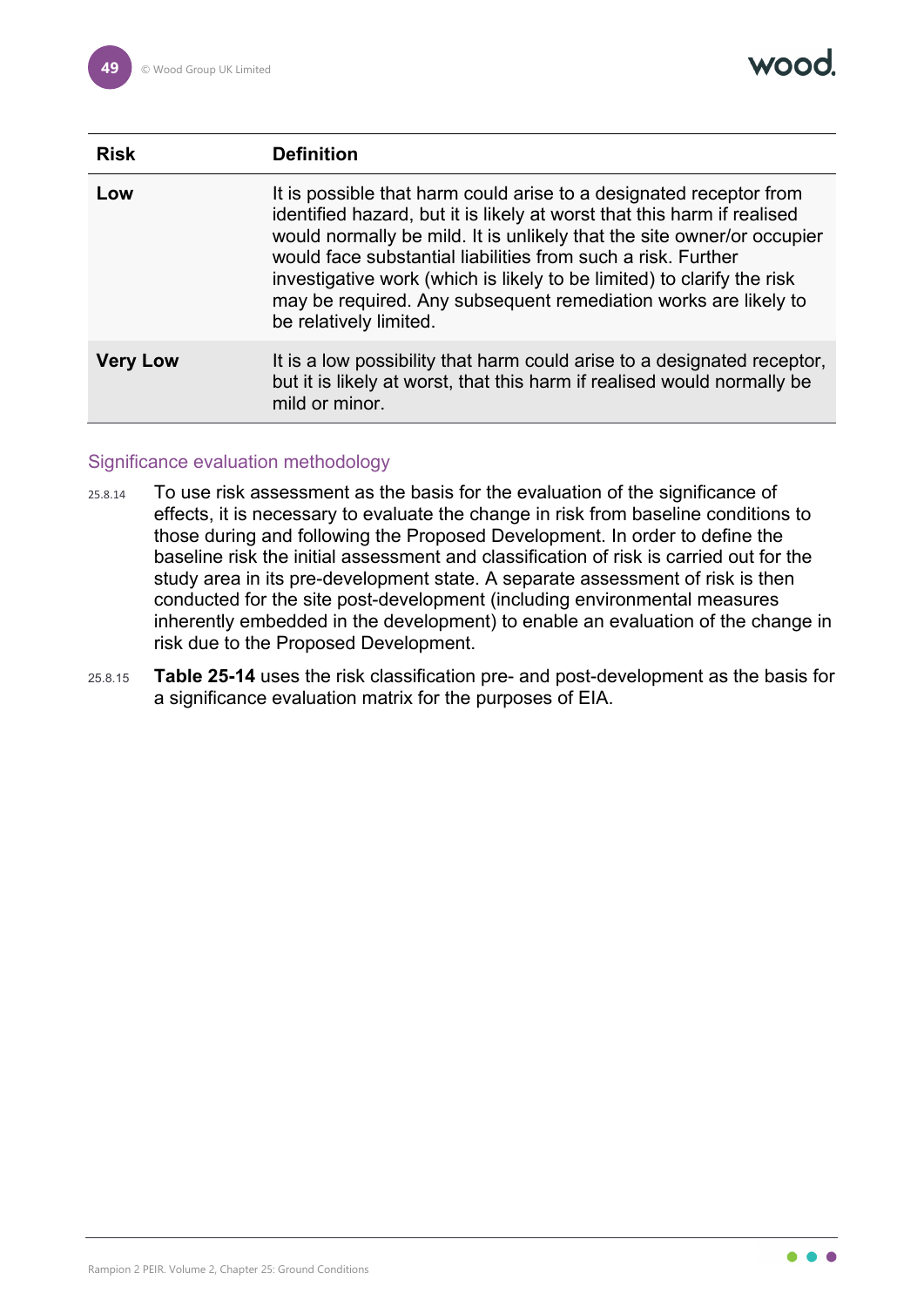



<span id="page-50-0"></span>

|                                            |                                                   |                       | Risk Post-development (including embedded environmental measures)                                                                                                            |                                                           |                                                           |                                                          |                                                           |                                                          |  |
|--------------------------------------------|---------------------------------------------------|-----------------------|------------------------------------------------------------------------------------------------------------------------------------------------------------------------------|-----------------------------------------------------------|-----------------------------------------------------------|----------------------------------------------------------|-----------------------------------------------------------|----------------------------------------------------------|--|
|                                            |                                                   |                       | <b>Very Low</b>                                                                                                                                                              | Low                                                       | <b>Moderate / Low</b>                                     | <b>Moderate</b>                                          | High                                                      | <b>Very High</b>                                         |  |
| Existing Receptors<br>Risk Pre-development |                                                   | <b>Very High</b>      | <b>Major Positive</b><br>(Significant)                                                                                                                                       | <b>Major Positive</b><br>(Significant)                    | <b>Moderate Positive</b><br>(Potentially<br>Significant)  | <b>Moderate Positive</b><br>(Potentially<br>Significant) | <b>Minor Positive</b><br>(Not Significant)                | Negligible<br>(Not Significant)                          |  |
|                                            |                                                   | <b>High</b>           | <b>Major Positive</b><br>(Significant)                                                                                                                                       | <b>Moderate Positive</b><br>(Potentially<br>Significant)  | <b>Moderate Positive</b><br>(Potentially<br>Significant)  | <b>Minor Positive</b><br>(Not Significant)               | Negligible<br>(Not Significant)                           | <b>Minor Negative</b><br>(Not Significant)               |  |
|                                            |                                                   | <b>Moderate</b>       | <b>Moderate Positive</b><br>(Potentially<br>Significant)                                                                                                                     | <b>Moderate Positive</b><br>(Potentially)<br>Significant) | <b>Minor Positive</b><br>(Not Significant)                | Negligible<br>(Not Significant)                          | <b>Minor Negative</b><br>(Not Significant)                | <b>Moderate Negative</b><br>(Potentially<br>Significant) |  |
|                                            |                                                   | <b>Moderate / Low</b> | <b>Moderate Positive</b><br>(Potentially<br>Significant)                                                                                                                     | <b>Minor Positive</b><br>(Not Significant)                | Negligible<br>(Not Significant)                           | <b>Minor Negative</b><br>(Not Significant)               | <b>Moderate Negative</b><br>(Potentially)<br>Significant) | <b>Moderate Negative</b><br>(Potentially<br>Significant) |  |
|                                            |                                                   | Low                   | <b>Minor Positive</b><br>(Not Significant)                                                                                                                                   | Negligible<br>(Not Significant)                           | <b>Minor Negative</b><br>(Not Significant)                | <b>Moderate Negative</b><br>(Potentially<br>Significant) | <b>Moderate Negative</b><br>(Potentially)<br>Significant) | <b>Major Negative</b><br>(Significant)                   |  |
|                                            |                                                   | <b>Very Low</b>       | Negligible<br>(Not Significant)                                                                                                                                              | <b>Minor Negative</b><br>(Not Significant)                | <b>Moderate Negative</b><br>(Potentially<br>Significant)  | <b>Moderate Negative</b><br>(Potentially<br>Significant) | <b>Major Negative</b><br>(Significant)                    | <b>Major Negative</b><br>(Significant)                   |  |
|                                            | No Receptor<br>Present Pre-<br>development<br>N/A |                       | <b>Minor Negative</b><br>(Not Significant)                                                                                                                                   | <b>Moderate Negative</b><br>(Potentially<br>Significant)  | <b>Moderate Negative</b><br>(Potentially)<br>Significant) | <b>Major Negative</b><br>(Significant)                   | <b>Major Negative</b><br>(Significant)                    | <b>Major Negative</b><br>(Significant)                   |  |
|                                            | development to proceed.                           |                       | Risks that remain at moderate, high or very high post-development are unlikely to be considered acceptable and further environmental measures will be required to enable the |                                                           |                                                           |                                                          |                                                           |                                                          |  |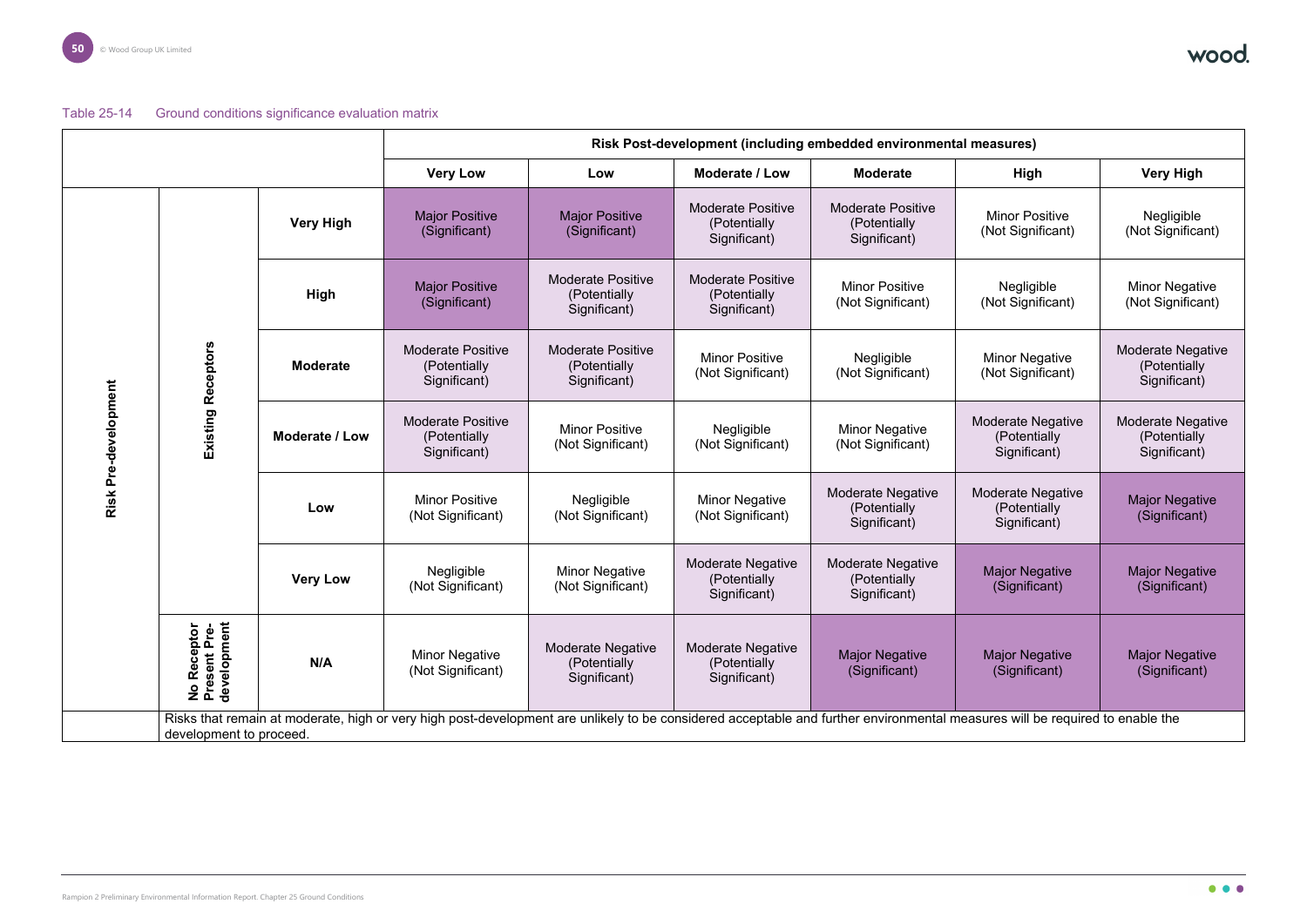# **Risk Assessment – Minerals Safeguarding**

- <span id="page-51-0"></span>25.8.16 There is no established methodology for assessing the environmental effects of a development on mineral safeguarding. The methodology used in this assessment has, therefore, been developed based on the generic approach guidance detailed in **Chapter 5: Approach to the EIA**.
- 25.8.17 A summary of the receptor sensitivity criteria is presented in **[Table 25-15](#page-51-1)** and the criteria for evaluation of magnitude of effects is summarised in **[Table 25-16](#page-51-2)**.

| <b>Sensitivity</b> | <b>Planning Designation</b>                                                          |
|--------------------|--------------------------------------------------------------------------------------|
| <b>High</b>        | Existing minerals sites.<br>Allocated minerals sites.                                |
| <b>Medium</b>      | Minerals safeguarding areas.<br>Minerals/minerals infrastructure consultation areas. |
| Low                | No mineral resources identified.                                                     |
| <b>Negligible</b>  | No mineral resources identified.                                                     |

## <span id="page-51-1"></span>Table 25-15 Sensitivity criteria for minerals safeguarding

## <span id="page-51-2"></span>Table 25-16 Evaluation of magnitude of effects for minerals safeguarding

| <b>Magnitude</b> | <b>Criteria</b>                                                                                                                                                                                                            |  |  |  |
|------------------|----------------------------------------------------------------------------------------------------------------------------------------------------------------------------------------------------------------------------|--|--|--|
| <b>High</b>      | Development permanently prevents viable exploitation of a<br>resource.                                                                                                                                                     |  |  |  |
|                  | Development directly and negatively affects the operation of an<br>ongoing mineral extraction site to the extent that its viability is<br>clearly and demonstrably reduced.                                                |  |  |  |
| <b>Medium</b>    | Development has permanent effects that will sterilise a significant<br>proportion of a mineral deposit (excluding those under ongoing<br>extraction).                                                                      |  |  |  |
|                  | Development has temporary effects that sterilise a significant<br>proportion of a mineral deposit (excluding those under ongoing<br>extraction) but which would be expected to be reversed in the short<br>to medium term. |  |  |  |
| Low              | Development permanently affects a minor proportion of a mineral<br>deposit, to an extent that is unlikely to significantly affect its overall<br>viability or quality.                                                     |  |  |  |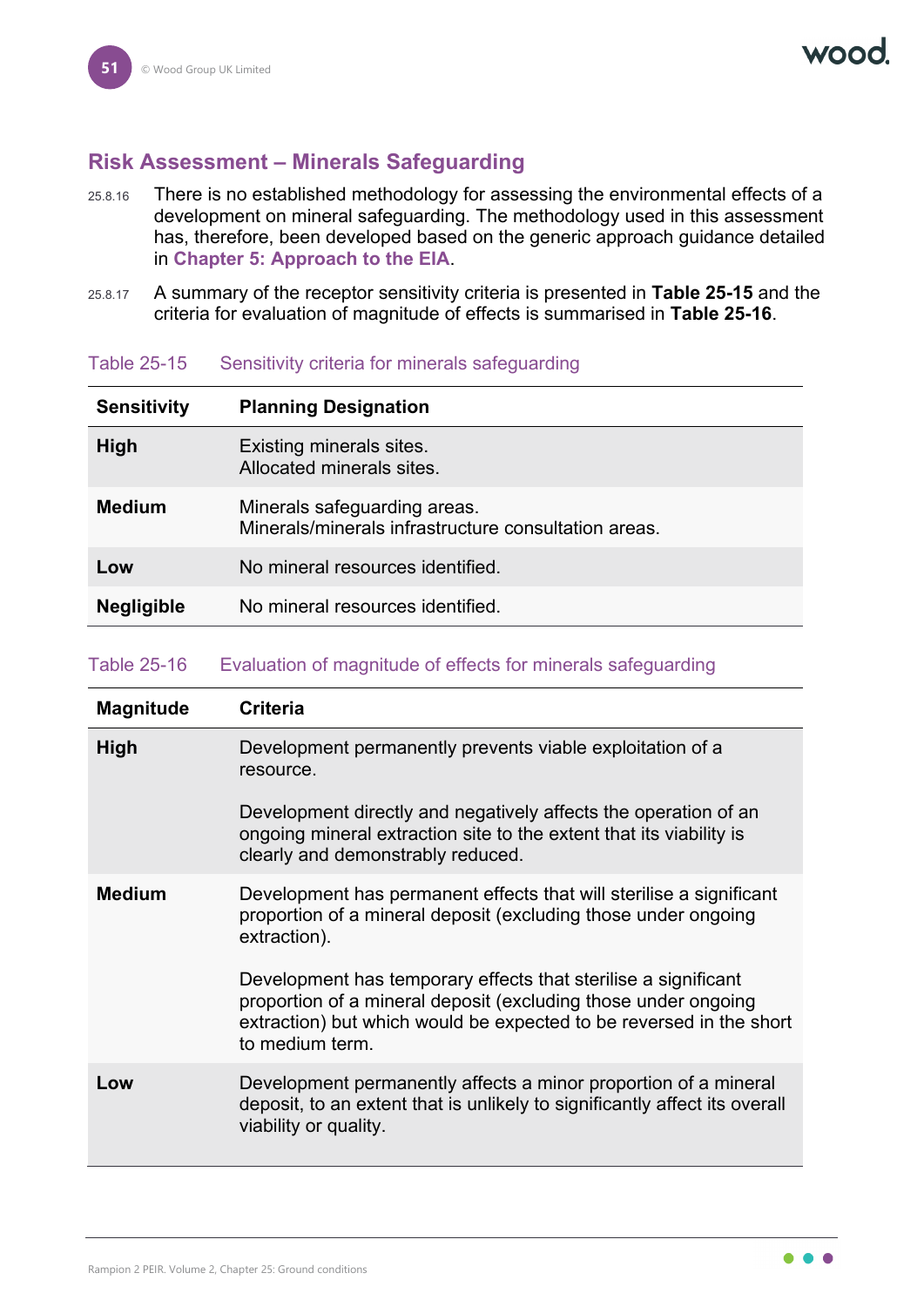| <b>Magnitude</b>  | Criteria                                                                                                                                                                                                |
|-------------------|---------------------------------------------------------------------------------------------------------------------------------------------------------------------------------------------------------|
|                   | Development has temporary effects that sterilise minor parts of a<br>mineral deposit (excluding those under ongoing extraction), which<br>would be expected to be reversed in the short to medium term, |
| <b>Negligible</b> | Development has no permanent or temporary effects on mineral<br>deposits that would affect the ability to extract the deposits, their<br>viability or their quality.                                    |

25.8.18 **[Table 25-17](#page-52-0)** combines the sensitivity and magnitude of minerals safeguarding effects as the basis for a significance evaluation matrix for the purposes of EIA.

<span id="page-52-1"></span><span id="page-52-0"></span>Table 25-17 Minerals safeguarding significance evaluation matrix

| <b>Magnitude</b><br><b>Sensitivity</b> | <b>Negligible</b> | Low        | <b>Medium</b>          | <b>High</b>                   |
|----------------------------------------|-------------------|------------|------------------------|-------------------------------|
| High                                   | Minor             | Moderate   | Major<br>(significant) | <b>Major</b><br>(significant) |
| <b>Medium</b>                          | Negligible        | Minor      | Moderate               | Major<br>(significant)        |
| Low                                    | Negligible        | Negligible | Minor                  | Moderate                      |
| <b>Negligible</b>                      | Negligible        | Negligible | Negligible             | Minor                         |

## **25.9 Preliminary assessment: Construction phase**

### **Overview**

- 25.9.1 The following section details the preliminary assessment of ground condition effects for the construction phase of Rampion 2 and a summary of the assessment is presented in **[Table 25-18](#page-63-0)** for ground conditions and **[Table 25-19](#page-69-0)** for minerals safeguarding.
- 25.9.2 A figure summarising the ground conditions baseline on which this assessment is based is presented as **Figure 25.2a-r, Volume 3.** A figure summarising the minerals safeguarding baseline is presented as **Figure 25.3, Volume 3**.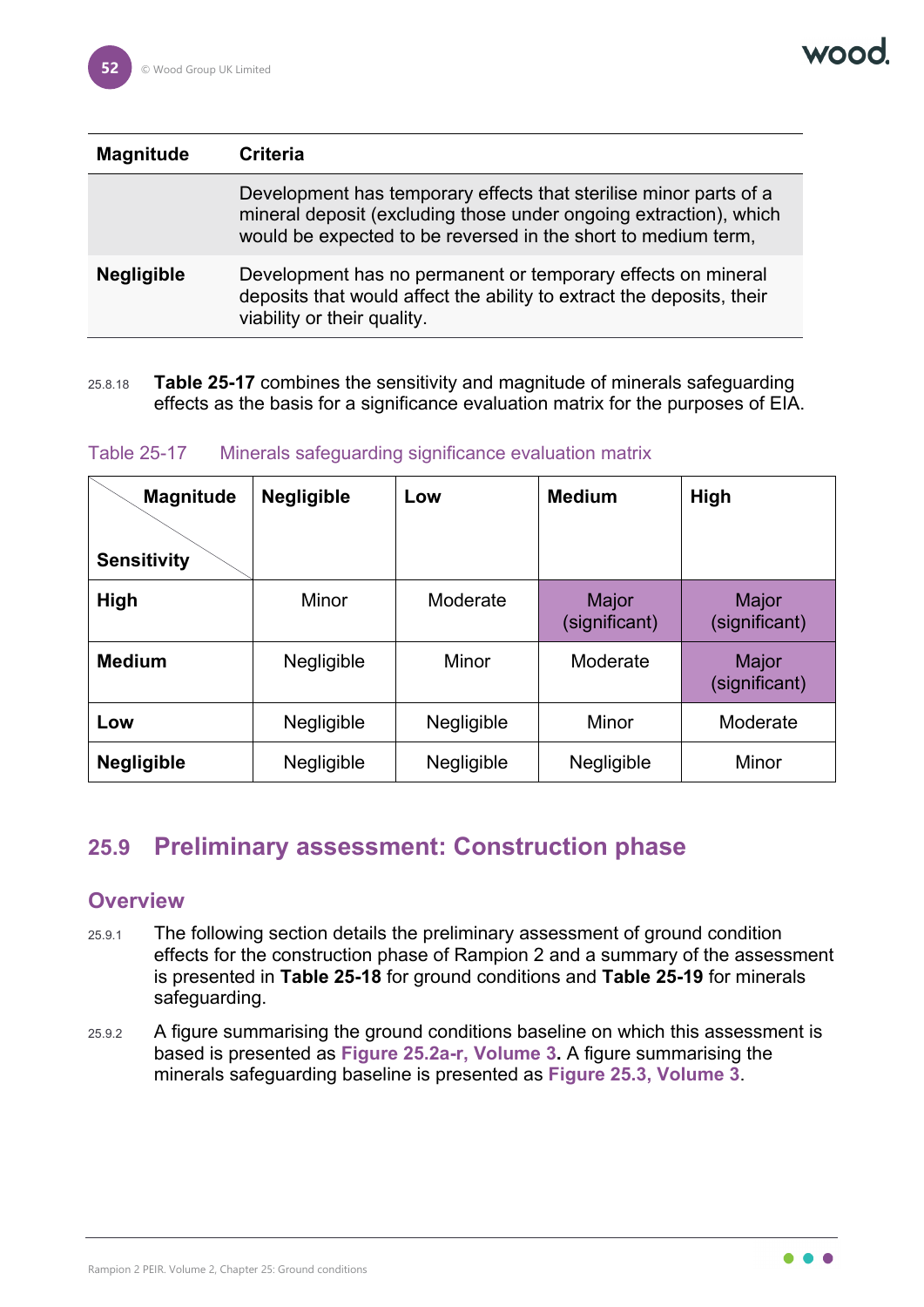## **GC-C-1 and GC-C-2 (Mobilisation of contamination from construction activities located on, or adjacent to landfills and other potentially contaminated sites)**

- 25.9.3 Most of the onshore cable corridor and onshore substation search areas are located on agricultural land or adjacent to existing highways where there is not anticipated to be a significant risk from the presence of land contamination. However, the following potential sources of contamination that have the potential to impact on controlled waters and human health receptors have been identified in the desk study (**Appendix 25.1, Volume 4**):
	- To the south of the River Arun a former sewage treatment works was present between 1974 and 1992. The treatment works is no longer present and is outside the onshore part of the PEIR Assessment Boundary, immediately adjacent to an existing access track to be used for access onto the onshore cable corridor. Accordingly, no physical works that interact with the former treatment works are anticipated.
	- Just north of the River Arun, a historical landfill (known as Brookbarn Farm) is present within the study area. The landfill operated between c.1970 and c.1975 and is believed to have received only inert waste based on Environment Agency data. Two other areas of landfill are also shown in the same area (Old Mead Road and Ferry Road North) with the waste types accepted including inert, industrial, commercial and household wastes. The location of the landfills is shown on **Figure 25.2a-r, Volume 3.** The temporary onshore cable corridor passes through the eastern-most part of the permitted boundary of Brookbarn Farm. Therefore, there is risk from encountering land affected by contamination in this section of the cable corridor.
	- Several areas of infilled land have been identified including ponds, former quarries and railway lines. Whilst these are not marked as landfills, made ground used to infill these areas has the potential to be contaminated. However, it is noted that most of these areas are currently in agricultural use and, as shown on **Figure 25.2a-r, Volume 3**, most of these areas are also on the edge or outside of the onshore cable corridor. Therefore, the risk from encountering land affected by contamination in the shallow soils where the cable trench will pass is considered to be low.
	- Near the village of Washington, West Sussex, the onshore cable corridor passes along the A283 immediately adjacent to, but outside the boundary of, an authorised landfill known as Windmill Quarry, which is known from Environment Agency data to have taken household, commercial and industrial waste. The landfill operates under an Environment Agency environmental permit, which includes control measures to prevent pollution from landfill leachate and ground gas. However, no physical works for Rampion 2 will take place within the boundary of the landfill.
	- The Wineham Lane North onshore substation search area is adjacent to the existing National Grid Bolney substation and the Rampion 1 onshore substation. The Rampion 1 onshore substation was built with the benefit of planning permission, which requires the site to be suitable for use in respect of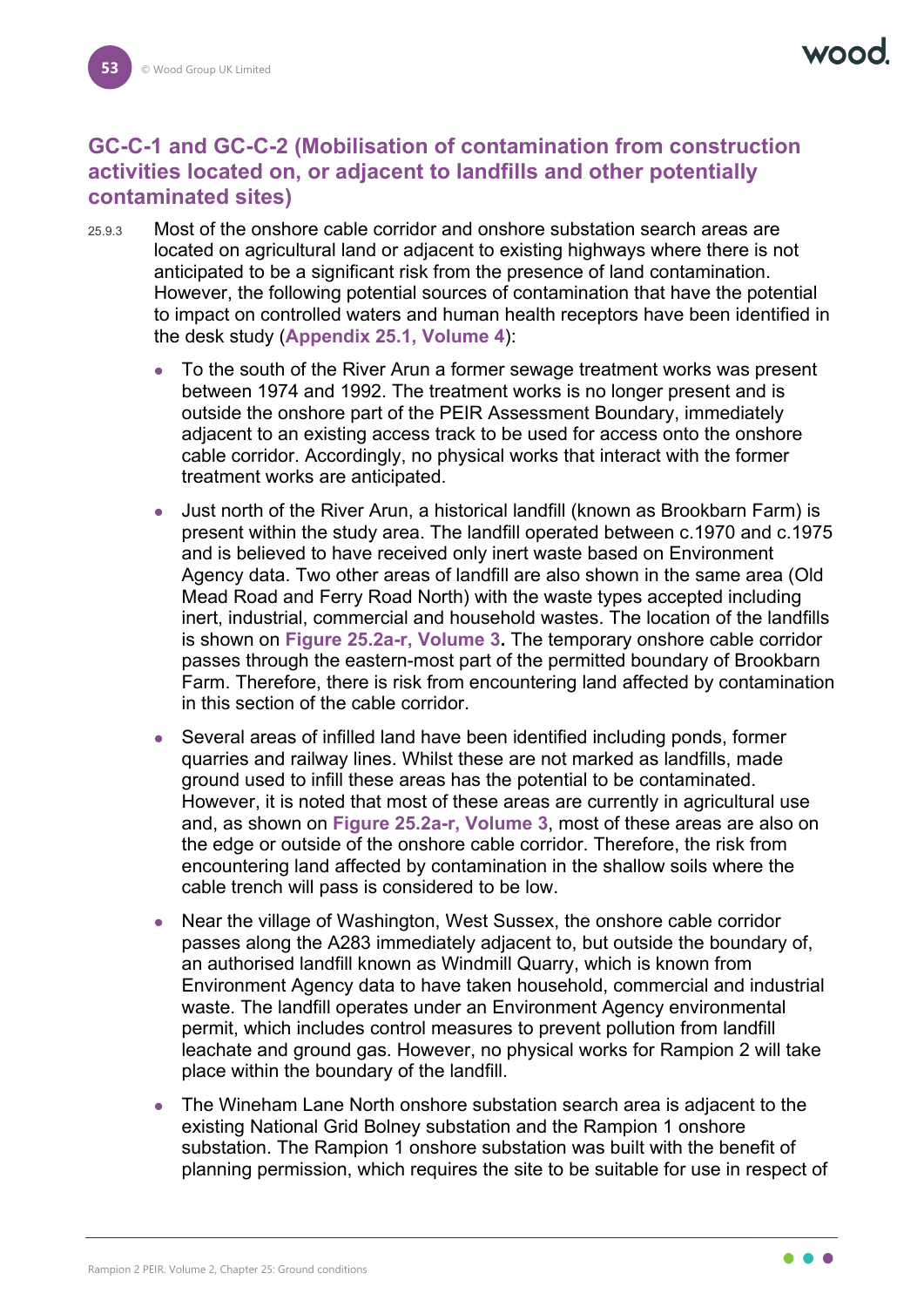VOOC

land contamination. Therefore, the risk of contamination from the Rampion 1 onshore substation is considered to be low.

- The Bolney Road / Kent Street onshore substation search area is immediately adjacent to a small industrial estate (Oakendene Estates) with businesses including a vehicle repair workshop and scrap metal dealership. Whilst these potential sources of contamination are outside of the land required for this onshore substation search area, a worst-case scenario has been considered in which contamination from the industrial estate extends into the onshore substation search area.
- A petrol filling station is located near Warningcamp and historical petroleum tanks have been identified associated with a historical service station to the south of Washington and a vehicle showroom north of Washington, West Sussex. However, it is noted that all these potential sources are outside of the onshore cable corridor. Nevertheless, a worst-case scenario has been considered in which contamination from these sites extends onto the onshore cable corridor.
- 25.9.4 It is noted that except for the Brookbarn Farm historical landfill and areas of infilled/made ground, none of these potential sources of contamination would be directly affected by Rampion 2. On this basis, the potential for mobilisation of contamination to controlled waters or human health receptors during the construction phase where the onshore cable corridor does not pass through these potential sources of contamination is considered to be unlikely and the consequences mild at worst. Therefore, there would be no change from the current baseline risk and the effect would be **negligible,** which is **Not Significant** in EIA terms.
- 25.9.5 In the case of the areas where the onshore cable corridor passes through the potential sources of contamination (such as the Brookbarn Farm historical landfills and areas of infilled/made ground) the desk study (**Appendix 25.1, Volume 4**) indicates that for human health receptors, whilst the baseline likelihood is unlikely, the worst-case outcome would be severe which represents a moderate/low risk. In the case of controlled waters, the worst-case outcome is considered to be medium with a baseline likelihood of likely which represents a moderate risk.
- 25.9.6 The Rampion 2 embedded environmental measures in **[Table 25-9](#page-34-0)** include control measures for encountering unexpected contamination (C-14, C-15 and C-72) and for management of potentially contaminated soils excavated during trenching to prevent generation of dusts and leaching of contamination (C-24 and C-143).
- 25.9.7 Consequently, whilst the likelihood of encountering contamination during construction increases, they only do so by one order of likelihood (that is to a low likelihood in the case of human health receptors and to a high likelihood in the case of controlled waters). Therefore, the risks to controlled waters and human health receptors from the onshore cable corridor passing through potential sources of contamination during construction are considered to be moderate and, therefore, the effect is **minor negative,** which is **Not Significant** in EIA terms.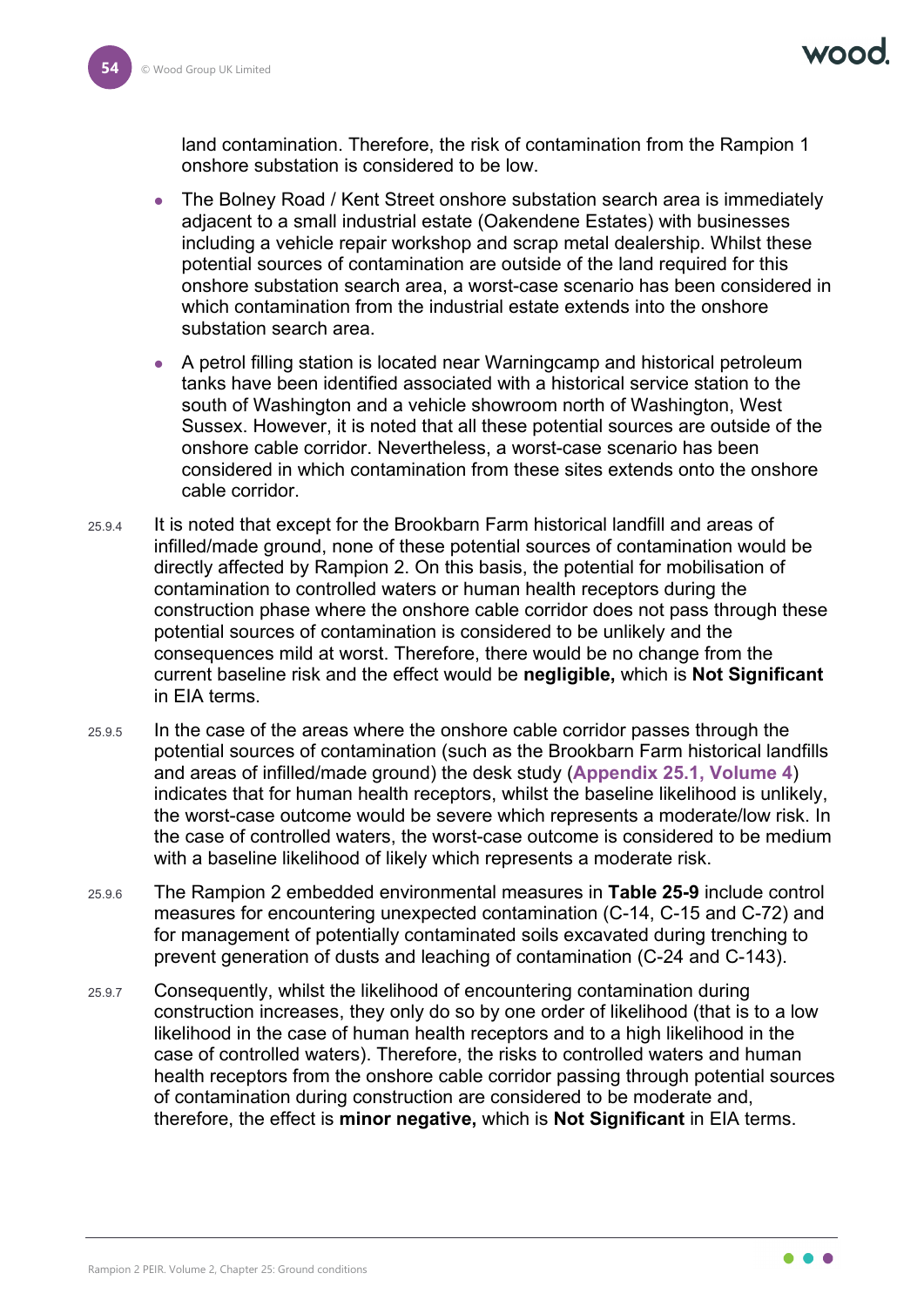## **GC-C-3 (Build-up of ground gases from construction activities located on, or adjacent to landfills and other potentially contaminated sites)**

- 25.9.8 With the exception of the potential sources of contamination identified in the desk study, none of the proposed Rampion 2 infrastructure would be constructed on ground that is likely to generate ground gasses that could build up in the onshore cable corridor trenches or onshore substation infrastructure.
- 25.9.9 It is also noted that the onshore cable corridor will be backfilled with the existing ground material under a MMP and only where that material is suitable for use (C-69 and C-143, **[Table 25-9](#page-34-0)**). Material which is not suitable for use will be disposed offsite in line with the Waste Management Regulations (C-31). Therefore, any change to the potential for ground gas migration will be negligible from the baseline condition.
- 25.9.10 In the case of the potential sources of contamination in the desk study, such as the Brookbarn Farm historical landfills and areas of infilled/made ground, the onshore cable corridor passes through a number of these areas and, therefore, a worstcase consequence from the build-up of gases (that is a gas explosion) of severe has been assigned.
- 25.9.11 However, the desk study information suggests that the historical landfill was backfilled using inert material, which would have a low potential for ground gas generation, and the areas of infilled/made ground are limited in extent. Therefore, the baseline likelihood is considered to be unlikely representing a moderate/low risk.
- 25.9.12 The Rampion 2 embedded environmental measures in **[Table 25-9](#page-34-0)** include for management of unexpected ground contamination and as such measures would be in place to amend the design of the onshore cable corridor (for example through installation of an impermeable lining) should ground gas be encountered during construction through the historical landfill.
- 25.9.13 Based on the above, the likelihood of Rampion 2 creating a preferential pathway for ground gas migration to human health receptors remains unlikely. Accordingly, the construction risk would be moderate/low and, therefore, the effect is **negligible,** which is **Not Significant** in EIA terms.

## **GC-C-4 (Damage to infrastructure from construction activities located on, or adjacent to landfills and other potentially contaminated sites)**

- 25.9.14 The desk study data (**Appendix 25.1, Volume 4**) indicates a number of areas within the study area where geohazards such as aggressive ground conditions, compressible ground and clay shrinkage may be present.
- 25.9.15 In a number of locations, the onshore cable corridor passes within 100m of existing residential and commercial properties and the consequence of a ground failure as a result of Rampion 2 would therefore be a medium consequence.
- 25.9.16 Rampion 2 includes commitments to the design of infrastructure in general accordance with design standards (C-116, **[Table 25-9](#page-34-0)**) which would take into account the potential for geohazards including aggressive ground conditions and the effect on dewatering and appropriate measures such as sulphate resistant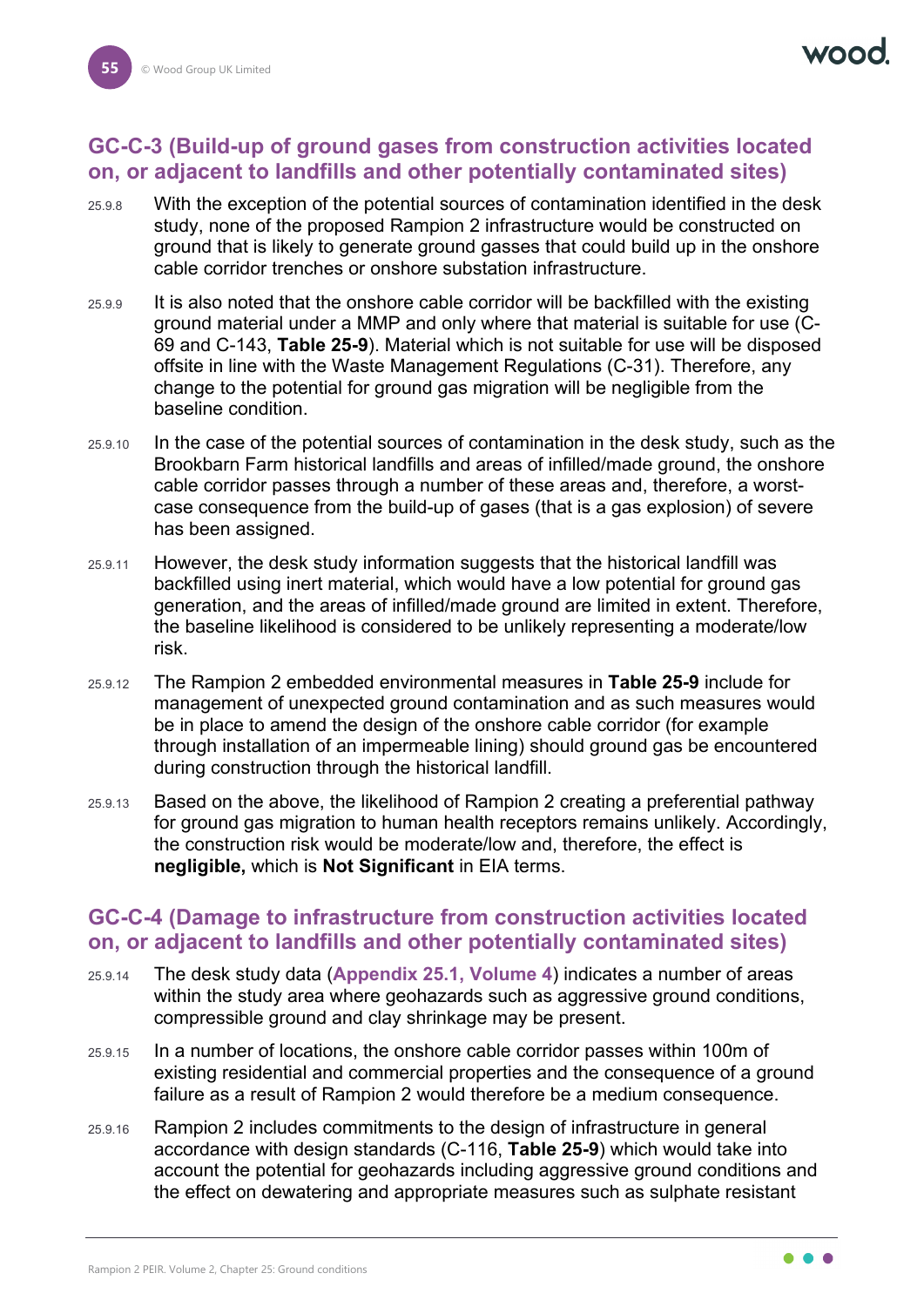concrete or cut-off trenches would be implemented as part of the construction methodology. The design standards would also take into account the requirement for climate change resilience (for example the design of infrastructure to tolerate earth movement or subsidence which might be caused by flooding or drought).

- 25.9.17 In addition, it is noted that none of the proposed infrastructure for Rampion 2 such as joint bays or the onshore substation are proposed to be built on potentially contaminated sites and, therefore, the likelihood of damage to infrastructure from the presence of ground contamination is unlikely.
- 25.9.18 Accordingly, the baseline and construction risk would be low and, therefore, the effect is **negligible,** which is **Not Significant** in EIA terms.

## **GC-C-5 (Damage to geological sites from construction activities located near to sites of geological importance)**

- 25.9.19 The desk study (**Appendix 25.1, Volume 4**) indicates that there is one LIGS within the study area as shown on **Figure 25.2a-r, Volume 3**. Rock Common Sand Quarry at Washington, West Sussex, lies immediately adjacent to but outside the onshore cable corridor and onshore part of the PEIR Assessment Boundary.
- 25.9.20 In line with the Rampion 2 environmental measure C-6, **[Table 25-9](#page-34-0)**, the design of the onshore cable corridor has been chosen to avoid direct interaction with sites of natural importance (which includes LIGS).
- 25.9.21 Whilst the consequence of damage to a LIGS would be medium, damage to, or detrimental impact will only occur where Rampion 2 is built directly on or through such a site. Given the onshore cable corridor for Rampion 2 avoids Rock Common Sand Quarry, the likelihood is unlikely that a detrimental impact will occur and accordingly the risk would be low.
- 25.9.22 Given that there would be no change from the current baseline risk during the construction phase the effect of Rampion 2 on the LIGS is **negligible,** which is **Not Significant** in EIA terms.

## **GC-C-6 (Damage to property and infrastructure from UXO encounter during construction activities)**

- 25.9.23 The majority of the study area is classified as having a low UXO hazard with two areas of moderate UXO hazard identified around the landfall location and the town of Arundel. These hazard levels represent a likelihood of low.
- 25.9.24 Given the potential for UXO to cause significant damage to buildings or property, the consequences of a UXO encounter are considered to be severe, which presents a moderate risk.
- 25.9.25 Whilst intrusive construction activities would increase the likelihood of a UXO encounter, in line with the Rampion 2 environmental measure C-70, **[Table 25-9](#page-34-0)**, a detailed UXO assessment will be undertaken as part of the design and UXO awareness included as part of the Outline COCP. Accordingly, the construction phase likelihood is considered to be low, which presents a moderate risk.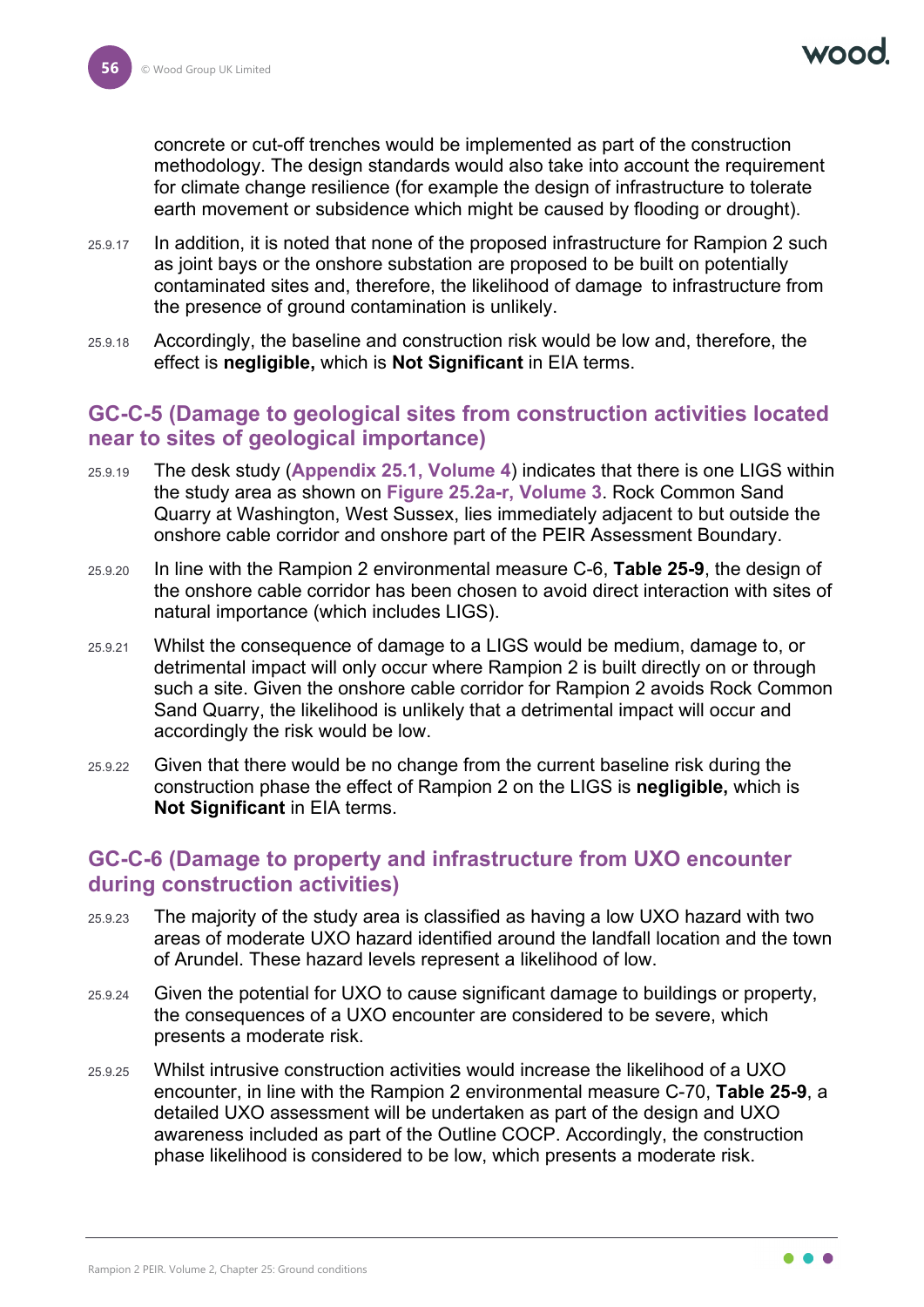25.9.26 Based on a baseline moderate risk and a moderate construction phase risk, at this stage of Rampion 2 the effect is considered to be **negligible,** which is **Not Significant** in EIA terms.

## **GC-C-7 (Accidental spillages and leaks impacting controlled waters during construction activities)**

- 25.9.27 The construction activities for Rampion 2 include the setup of temporary construction compounds to facilitate the onshore cable corridor construction and construction works on the onshore substation location itself. All these construction activities, regardless of the location of the temporary construction compounds, will require the storage of fuels including the refuelling of plant and machinery, which have the potential to cause fuel losses either as a result of loss of bulk containment or from minor leaks/spills.
- 25.9.28 In addition, the HDD crossings will require the use of drilling fluids to be stored at the HDD site with the potential for a release from loss of bulk containment.
- 25.9.29 The Rampion 2 commitments detailed in **[Table 25-9](#page-34-0)** include a number of measures to limit the potential for accidental spillages and leaks during construction (C-8, C-76, C-149, C-150, C-151 and C-167, **[Table 25-9](#page-34-0)**), incorporating requirements for secondary containment of bulk fuel storage in line with best practice containment guidance, locating of bulk storage and refuelling activities on an impermeable surface and development of incident response plans to promptly deal with incidents.
- 25.9.30 The drilling fluids used during HDD are bentonite-based muds which are not classified as environmentally hazardous and, therefore, a loss of containment would be mild at worst.
- 25.9.31 In addition, the Rampion 2 environmental measures C-8, C-76, C-149, C-150, C-151 and C-167, **[Table 25-9](#page-34-0)** include measures to reduce the severity of a spillage, for example through citing of fuel storage on an impermeable surface, not storing hazardous materials within a SPZ or immediately adjacent to surface water receptors.
- 25.9.32 Consequently, whilst the consequence of a spillage could be mild, such a spillage both at baseline and with these measures in place would be unlikely, which represents a very low risk.
- 25.9.33 Therefore, the effect of Rampion 2 would be **negligible**, which is **Not Significant** in EIA terms.

## **GC-C-8 (Construction activities located within or near to minerals sites, preferred areas or safeguarding areas)**

#### Building Stone

25.9.34 The northern end of the onshore part of the PEIR Assessment Boundary falls within a building stone MSA. Information is not currently available from the BGS to determine the exact area of the MSA affected, although it will involve two thin strips of the MSA which extend east away from Cowfold.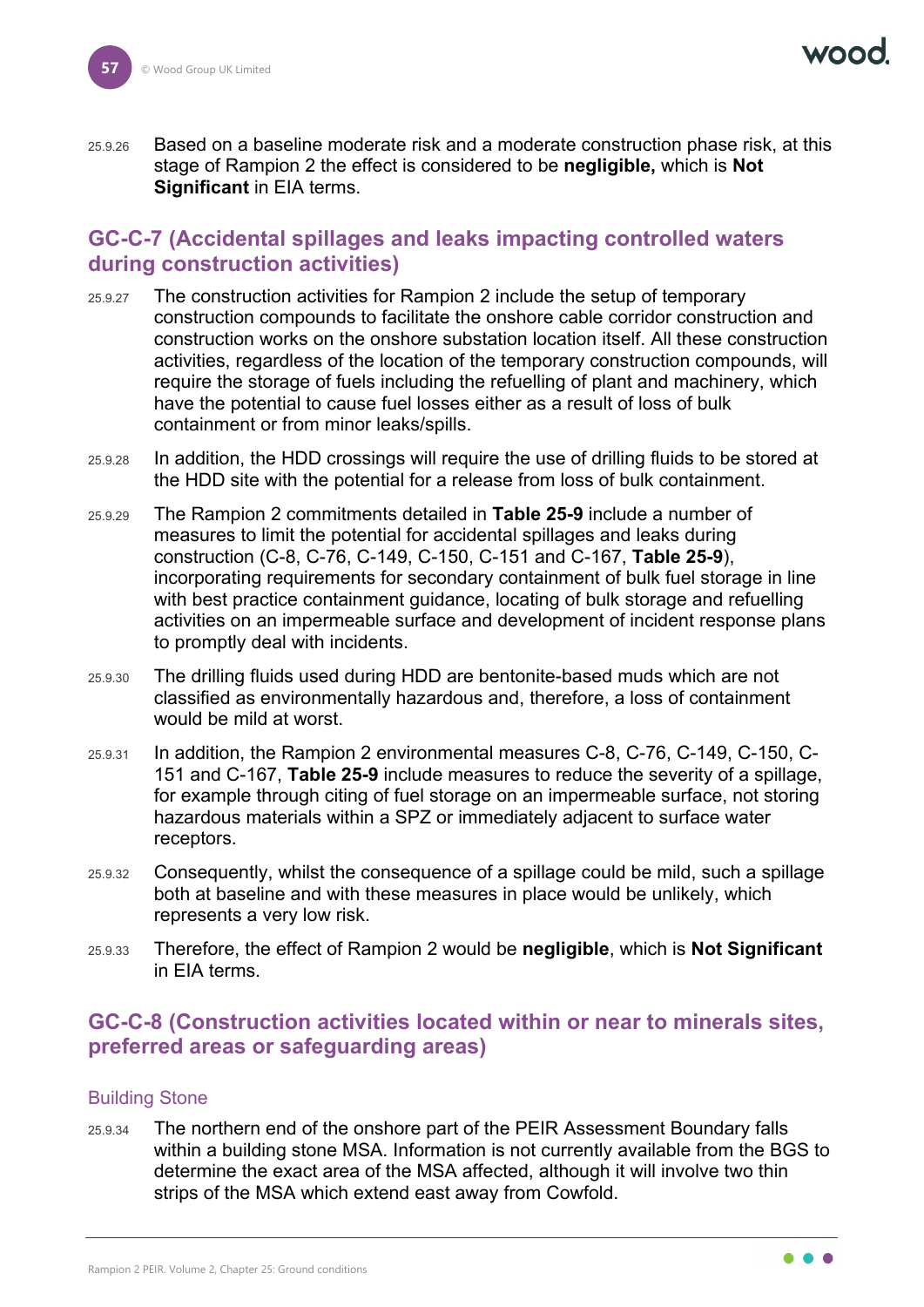- 25.9.35 The West Sussex County Council (2020a) Minerals and Waste Safeguarding Guidance advises that, due to the extent of the safeguarded resource and the low level of demand, it should be considered whether a proposal may lead to sterilisation of building stone resources that are important for the repair of historic buildings.
- 25.9.36 No existing building stone quarries exist in the area of the MSA or within proximity of the onshore part of the PEIR Assessment Boundary and the Joint Minerals Local Plan identifies that there are only four active building stone quarries in the county.
- 25.9.37 The magnitude of effect is therefore considered to be **low**. The sensitivity of the building stone resource is **medium** and therefore the effect of Rampion 2 will be **minor negative**, which is **Not Significant** in EIA terms.

#### Brick Clay

- 25.9.38 A section of the onshore part of the PEIR Assessment Boundary lies within the brick clay MSA (see **Figure 25.3, Volume 3**). Information in the West Sussex County Council (2018) Joint Minerals Local Plan indicates that three of the active brickworks have more than 25 years of clay reserves and one has 24 years. The brickworks at West Hoathly had less than ten years reserves but the Joint Minerals Local Plan identifies a strategic mineral site allocation for this brickworks.
- 25.9.39 With the extensive resource available, the fact that less than 1% of the MSA will be affected and there is a relatively healthy landbank position/ allocated site, the magnitude of effect is considered to be **negligible.** The sensitivity of the brick clay resource is **medium** and therefore the effect of Rampion 2 will be **negligible**, which is **Not Significant** in EIA terms.

#### Soft Sand

- 25.9.40 The onshore cable corridor passes through a soft sand MSA (see **Figure 25.3, Volume 3**). In its response to the Scoping consultation, WSCC states that soft sand is a rare resource, the potential for sterilisation of which need to be firstly avoided where possible and secondly assessed within the EIA.
- 25.9.41 As the MSA runs perpendicular to the southwest to northwest alignment of the onshore cable corridor it is not possible to avoid the MSA. The onshore cable corridor will interact with approximately 14ha of land within the MSA which is less than 0.5% of the total MSA. This area consists of a thin strip of land running mainly alongside the southern side A283, from the junction with The Hollow in the west to the Sussex Timber Company sawmill in the east.
- 25.9.42 In the western half of this area, the extent of the MSA within the onshore cable corridor is unlikely to be sufficient to allow a viable extraction site to be developed. A more likely location for a viable extraction site will be to the north of the A283, adjacent to the existing Rock Common Quarry. The buffer provided by the A283 and the temporary nature of construction works on the onshore cable corridor will mean that mineral resources in this area adjacent to Rock Common Quarry will not be sterilised.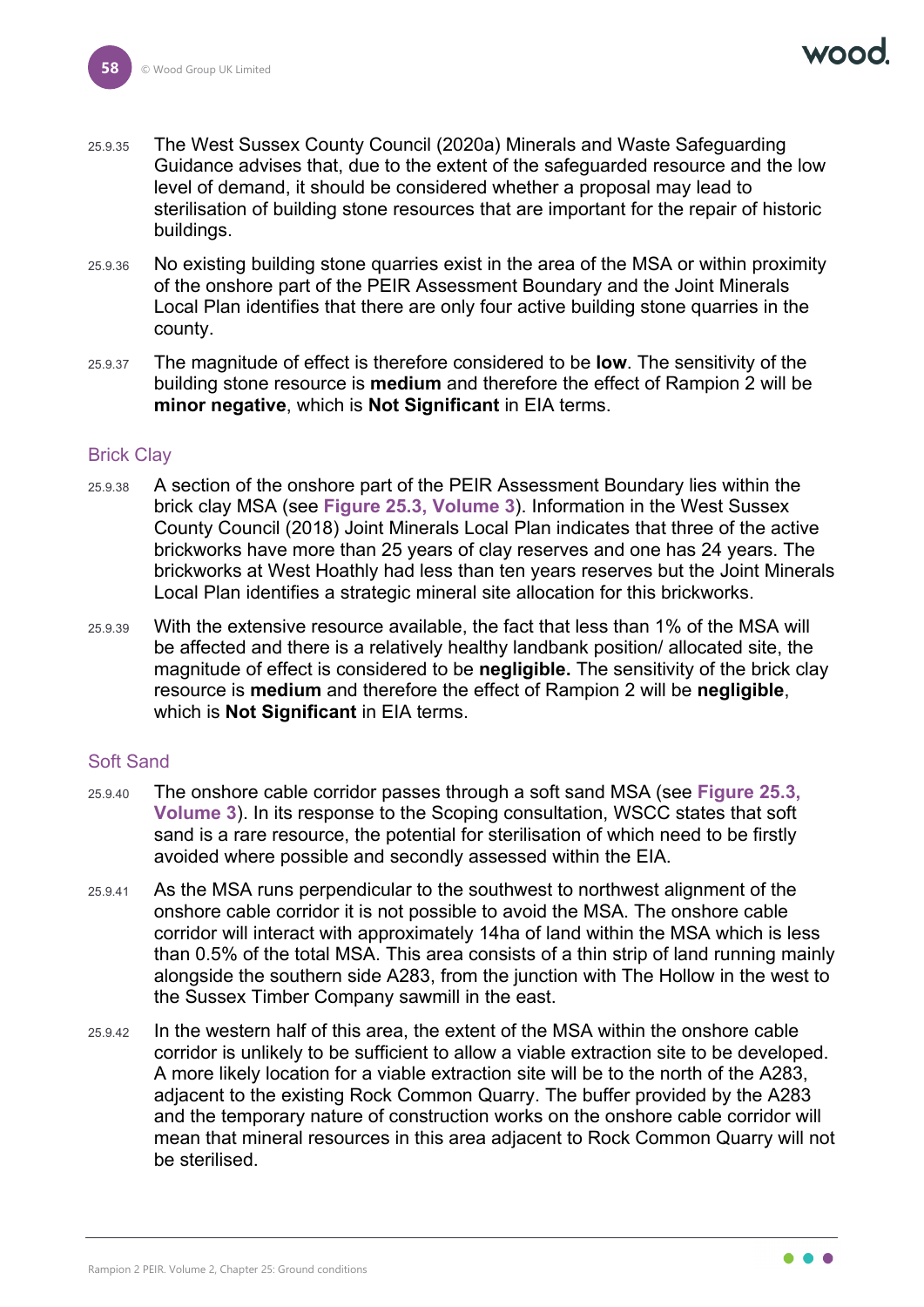- 25.9.43 In the eastern half of this area there is potentially more scope for a viable extraction site, although the proximity to the A283 and the need for a buffer between any minerals extraction and the highway, the proximity of buildings at Lower Chancton Farm (including residential properties) and the Sussex Timber company mean that the actual land which will be sterilised will only be approximately 6ha which represents an even smaller proportion of the MSA.
- 25.9.44 It is acknowledged that the soft sands in West Sussex have the potential to be defined as silica sands in the broadest sense and are likely to be capable of being used in virtually all specialist end uses. Although sand/sandstone deposits are widely distributed in the UK, only a small proportion of these possess the necessary physical and chemical properties to be considered as potential sources of silica sand. However, the extent of the potential sterilisation will only affect a very minor proportion of the soft sand deposit covered by the safeguarding area and the magnitude of effect is therefore considered to be **low**.
- 25.9.45 The sensitivity of the soft sand resource is **medium** and therefore the effect of Rampion 2 will be **minor negative**, which is **Not Significant** in EIA terms

#### **Chalk**

- 25.9.46 The chalk MSA is tightly defined around existing sites, the closest of which is Washington Chalk Quarry (see **Figure 25.3, Volume 3**).
- 25.9.47 Given the closest point of the onshore cable corridor is over 500m to the north of the quarry, there will be **no effect** on the viability of their operations.

#### Minerals Consultation Areas

- 25.9.48 There are a number of active mineral sites around Storrington in close proximity to the onshore cable corridor which coincide with the minerals infrastructure MCAs (see **Figure 25.3, Volume 3**), including:
	- Rock Common Quarry (where minerals extraction is expected to cease in December 2020);
	- Washington Sand Pit (where minerals extraction ceased in December 2019 although an application to extend this to December 2021 is under consideration by the LPA);
	- Sandgate Park Quarry;
	- Chantry Sand Pit; and
	- Washington Chalk Quarry.
- 25.9.49 It is considered that these sites are sufficiently distant from the onshore cable corridor (in the case of Sandgate Park Quarry, Chantry Sand Pit and Washington Chalk Pit) or only close to access points for the onshore cable corridor (in the case of Washington Sand Pit) such that there would be **no effect** on the viability of their operations.
- 25.9.50 Rock Common Quarry lies immediately adjacent to the onshore cable corridor. However, the areas of the quarry which lie closest to the onshore cable corridor have all been previously worked and are now largely restored to woodland. If any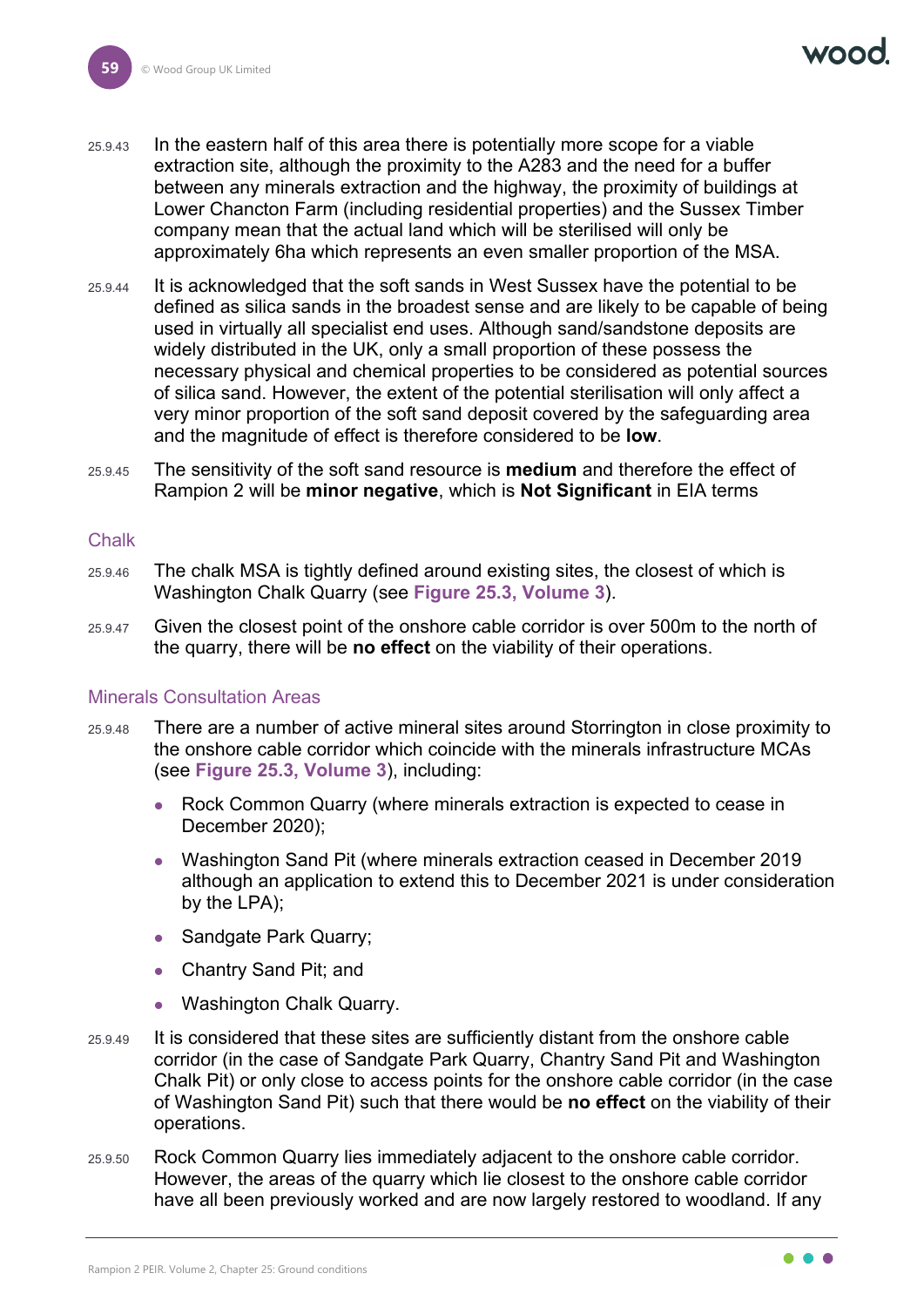future extraction was to occur at the quarry, this will therefore take place in the northern parts of the quarry, further away from the onshore cable corridor.

25.9.51 The magnitude of effect on the Rock Common MCA is therefore considered to be **negligible**. The sensitivity of the MCA is **high** and therefore the effect of Rampion 2 will be **minor negative**, which is **Not Significant** in EIA terms

#### Allocated Minerals Sites

- 25.9.52 There are two proposed strategic minerals site allocations in proximity to the onshore cable corridor (see **Figure 25.3, Volume 3**), namely:
	- Ham Farm, Steyning; and
	- Chantry Lane Extension.
- 25.9.53 However, it is considered that these proposed allocations are sufficiently distant from the onshore cable corridor (both over 500m away) such that there will be **no effect** on their future viability.

## **25.10 Preliminary assessment: Operation and maintenance phase**

#### **Overview**

25.10.1 The following section details the preliminary assessment of ground condition effects for the operation and maintenance phase of Rampion 2 and a summary of the assessment is presented in **[Table 25-18](#page-63-0)** for ground conditions and **[Table](#page-69-0) [25-19](#page-69-0)** for minerals safeguarding.

## **GC-O-1, GC-O-2 and GC-O-3 (Risks to human health and controlled waters from presence of artificial ground, disturbed landfill or other excavated and reused material)**

- 25.10.2 Rampion 2 includes commitments during the construction phase for the development of a MMP for the reuse of soils within the onshore cable corridor (C-69) and for dealing with potentially contaminated soils requiring disposal as opposed to reuse (C-31).
- 25.10.3 In addition, the design of Rampion 2, as detailed in embedded environmental measure C-71, **[Table 25-9](#page-34-0)**, will ensure that the land required for the construction will be suitable for the proposed use in line with LCRM guidance (Environment Agency, 2020).
- 25.10.4 Accordingly, the potential for land contamination risk to increase during the operation and maintenance phase from inappropriate reuse of materials generating a build-up of ground gas or landfill leachate or from aggressive ground conditions is not likely. On this basis, the effects of Rampion 2 on controlled waters and human health receptors during the operation and maintenance phase are considered to be **negligible,** which is **Not Significant** in EIA terms.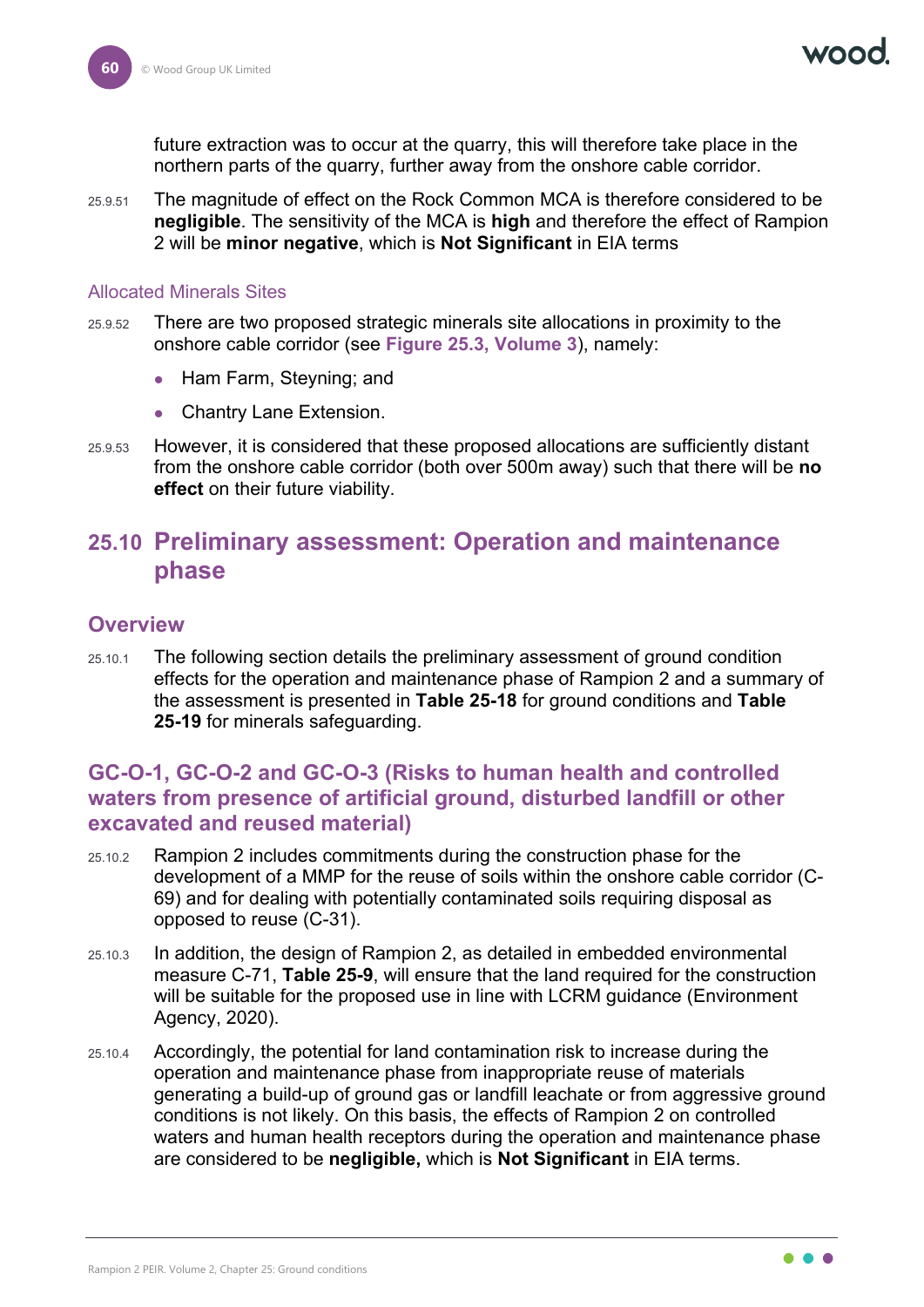## **GC-O-4 (Accidental spillages and leaks impacting controlled waters during operation and maintenance activities)**

- 25.10.5 During the operation and maintenance phase, activities which could give rise to accidental spillages and leaks will be limited to those taking place at the onshore substation.
- 25.10.6 It can reasonably be expected that whilst the impact of any individual spillage/leak would be similar to that during the construction phase, the likelihood of a spillage/leak will be significantly reduced owing the absence of large-scale construction vehicles and storage of associated fuels/liquids.
- 25.10.7 As detailed in environmental measure C-153, **[Table 25-9,](#page-34-0)** the operational management of the onshore substation facilities will include environmental measures to prevent spillages of oils and other substances through development of a PICP which will incorporate, for example, the use of hardstanding, spill kits and the presence of operational controls.
- 25.10.8 In addition, it is noted that the cables within the onshore cable corridor will not be oil filled and, therefore, there is no risk of leaks/spillages from damaged cables that would result in pollution of controlled waters.
- 25.10.9 Therefore, the consequence of an operational spill is considered to be mild, the likelihood is considered to be unlikely, which presents a very low risk. On this basis, the effects of Rampion 2 during operation and maintenance are considered to be **negligible,** which is **Not Significant** in EIA terms.

## **GC-O-5 (Permanent infrastructure located within or near to minerals sites, preferred areas or safeguarding areas)**

25.10.10 The likely significant effects for minerals safeguarding only occur where land is temporarily or permanently taken for the onshore elements of the Proposed Development. Therefore, the potential for significant mineral safeguarding effects to occur following completion of the construction activities (i.e. in the operation and maintenance phase) is considered to have been taken into account in the construction phase assessment.

# **25.11 Preliminary assessment: Decommissioning phase**

### **Overview**

25.11.1 The following section details the preliminary assessment of ground condition effects for the decommissioning phase of Rampion 2 and a summary of the assessment is presented in **[Table 25-18](#page-63-0)**.

## **GC-D-1, GC-D-2 and GC-D-3 (Risks to human health and controlled waters during decommissioning activities)**

25.11.2 Onsite disassembly of equipment and demolition of structures would have greatest potential for soil or groundwater contamination due to spills, leaks and waste generated.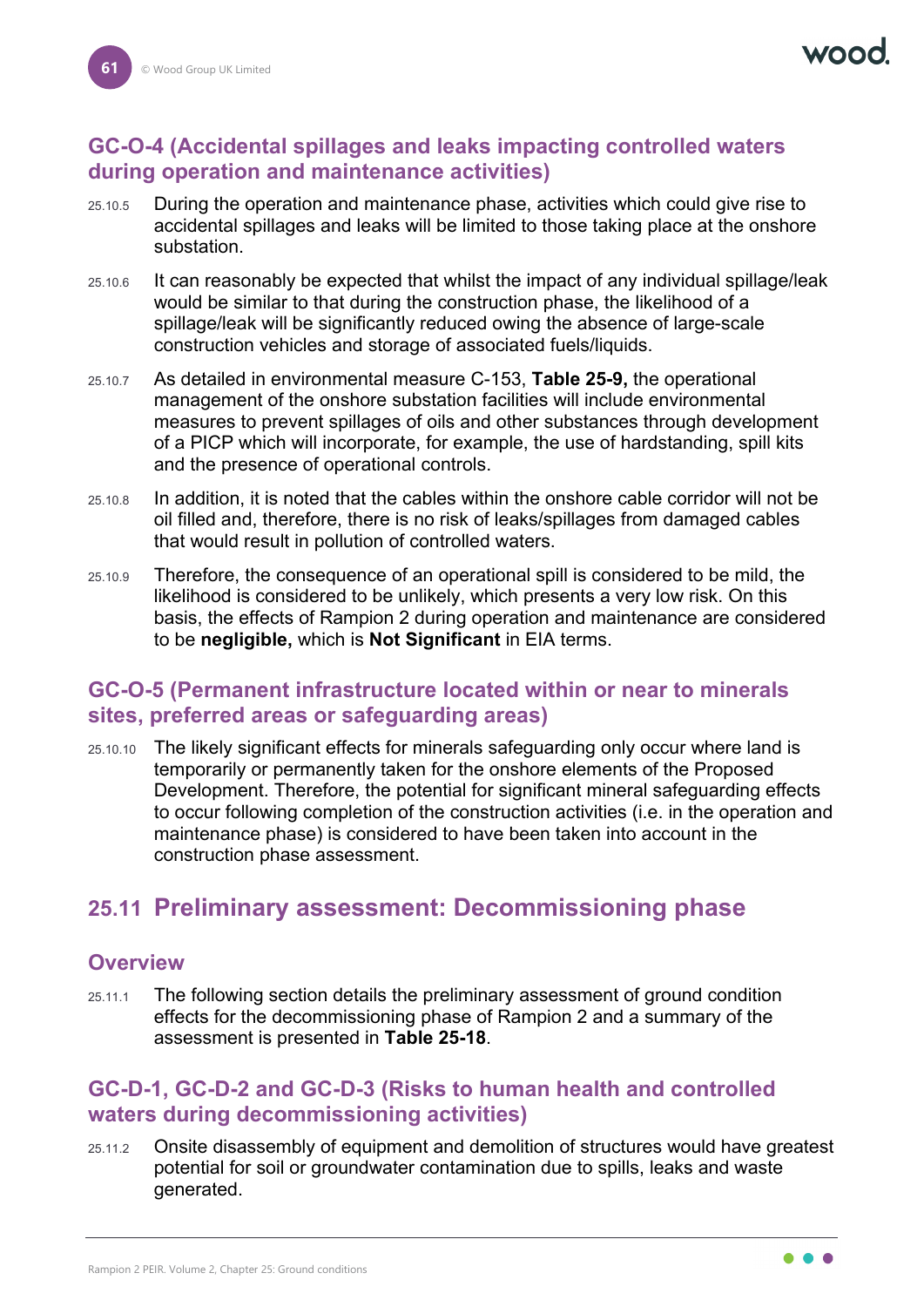**NOO** 

- 25.11.3 It is also anticipated that the onshore electrical cables will be left *in-situ* with ends cut, sealed and buried to minimise effects associated with removal.
- 25.11.4 The detail and scope of the decommissioning for the remaining onshore infrastructure will be determined by the relevant legislation and guidance at the time.
- 25.11.5 As such, for the purposes of a worst-case scenario, impacts no greater than those identified for the construction phase are expected for the decommissioning phase.
- 25.11.6 Accordingly, the effects during decommissioning are considered, at worse, to be **negligible** (for GC-D-1 and GC-D-2 which are equivalent to GC-C-1 and GC-C-2) and **negligible** (for GC-D-3 which is equivalent to GC-C-7), which are **Not Significant** in EIA terms.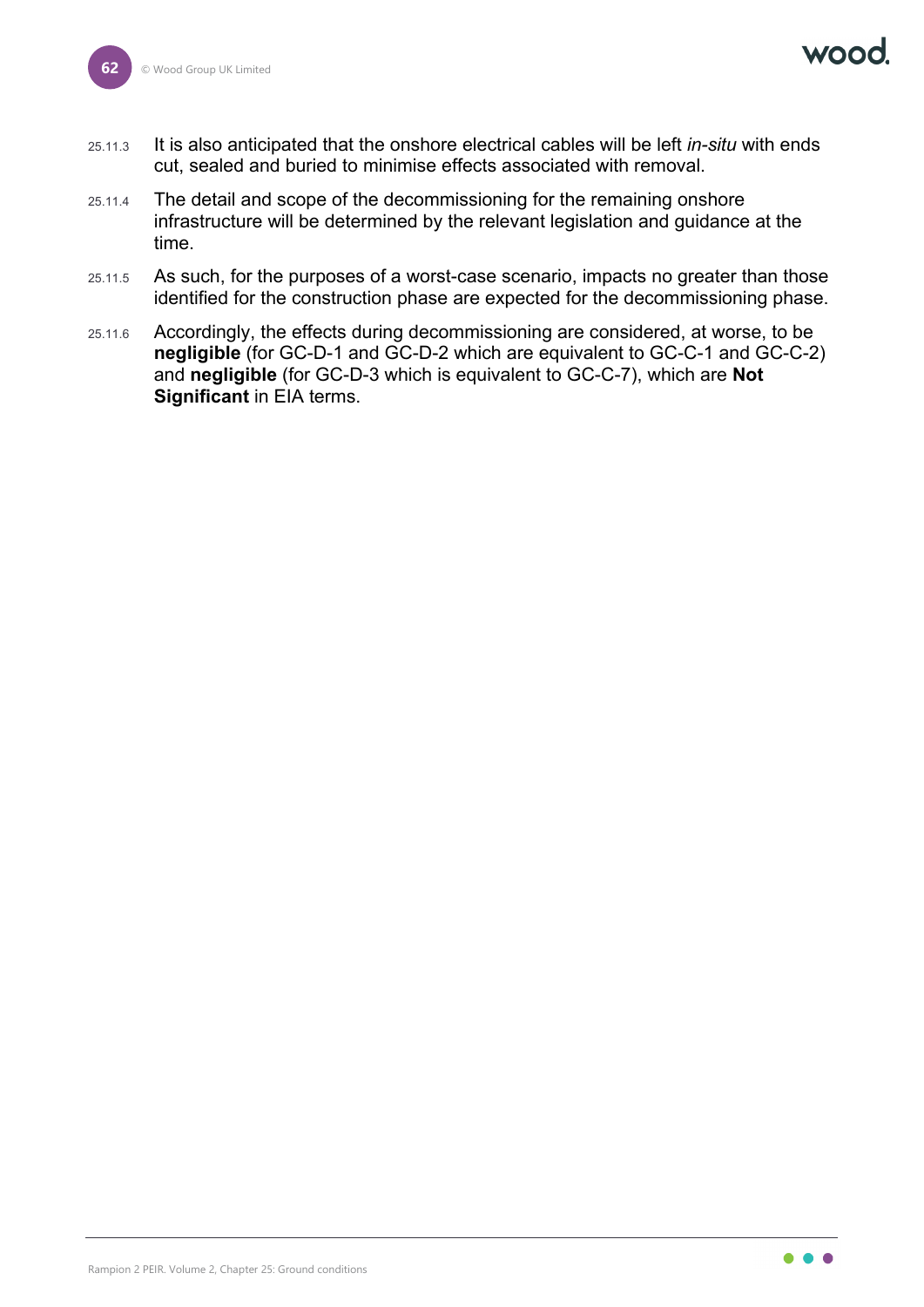### <span id="page-63-1"></span>Table 25-18 Summary of preliminary ground conditions assessment

|                                                                                                                                                                                                            | <b>Baseline Assessment</b> |                    |          | <b>Assessment with Rampion 2</b> |                    |             | Change in                                     |
|------------------------------------------------------------------------------------------------------------------------------------------------------------------------------------------------------------|----------------------------|--------------------|----------|----------------------------------|--------------------|-------------|-----------------------------------------------|
|                                                                                                                                                                                                            | Likelihood                 | <b>Consequence</b> | Risk     | Likelihood                       | <b>Consequence</b> | <b>Risk</b> | <b>Risk</b><br>(Significance)                 |
| Construction <sup>1</sup>                                                                                                                                                                                  |                            |                    |          |                                  |                    |             |                                               |
| GC-C-1 and GC-C-2<br>Mobilisation of<br>contamination to human<br>health and controlled<br>waters receptors from<br>construction activities<br>located outside of<br>potential sources of<br>contamination | <b>Unlikely</b>            | Minor/Mild         | Very low | <b>Unlikely</b>                  | Minor/Mild         | Very low    | Negligible<br>(Not<br>Significant)            |
| $GC-C-1$<br>Mobilisation of<br>contamination to human<br>health receptors from<br>construction activities<br>located on, or adjacent to<br>landfills and other<br>potentially contaminated                 | Likely                     | Medium             | Moderate | High                             | Medium             | High        | <b>Minor</b><br>Negative (Not<br>significant) |

<span id="page-63-0"></span><sup>1</sup> Based on the findings of the assessment presented in **Section [25.9](#page-52-1)**, the construction linkage references GC-C-1 to GC-C-3 have been split in this table to separately summarise the assessment of effects from where the onshore cable corridor passes through potential sources of contamination to those from outside of potential sources of contamination.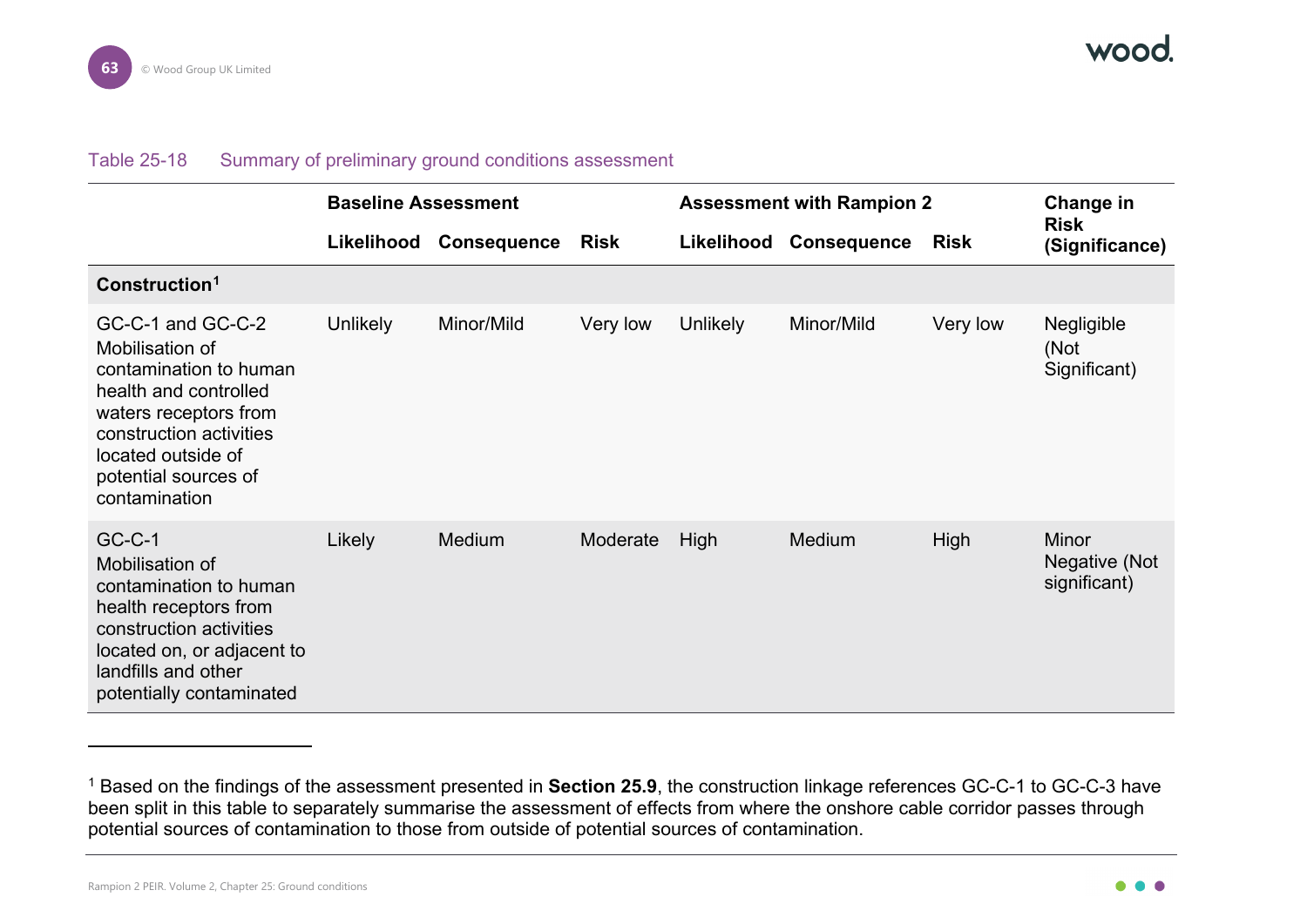

|                                                                                                                                                                                                                                                                                               | <b>Baseline Assessment</b> |                        |                     |                 | <b>Assessment with Rampion 2</b> |                         |                                        |
|-----------------------------------------------------------------------------------------------------------------------------------------------------------------------------------------------------------------------------------------------------------------------------------------------|----------------------------|------------------------|---------------------|-----------------|----------------------------------|-------------------------|----------------------------------------|
|                                                                                                                                                                                                                                                                                               |                            | Likelihood Consequence | <b>Risk</b>         | Likelihood      | <b>Consequence</b>               | <b>Risk</b>             | <b>Risk</b><br>(Significance)          |
| sites (where onshore<br>cable corridor passes<br>through potential sources<br>of contamination)                                                                                                                                                                                               |                            |                        |                     |                 |                                  |                         |                                        |
| $GC-C-2$<br>Mobilisation of<br>contamination to human<br>health receptors from<br>construction activities<br>located on, or adjacent to<br>landfills and other<br>potentially contaminated<br>sites (where onshore<br>cable corridor passes<br>through potential sources<br>of contamination) | Unlikely                   | Severe                 | Moderate<br>$/$ Low | Low             | Severe                           | Moderate                | Minor<br>Negative (Not<br>significant) |
| $GC-C-3$<br>Build-up of ground gases<br>from construction<br>activities located outside<br>of potential sources of<br>contamination                                                                                                                                                           | <b>Unlikely</b>            | <b>Severe</b>          | Moderate<br>/Low    | <b>Unlikely</b> | Severe                           | Moderate/L<br><b>OW</b> | Negligible<br>(Not<br>Significant)     |
| $GC-C-3$                                                                                                                                                                                                                                                                                      | <b>Unlikely</b>            | Severe                 | Moderate<br>/Low    | <b>Unlikely</b> | Severe                           | Moderate/L<br><b>OW</b> | Negligible                             |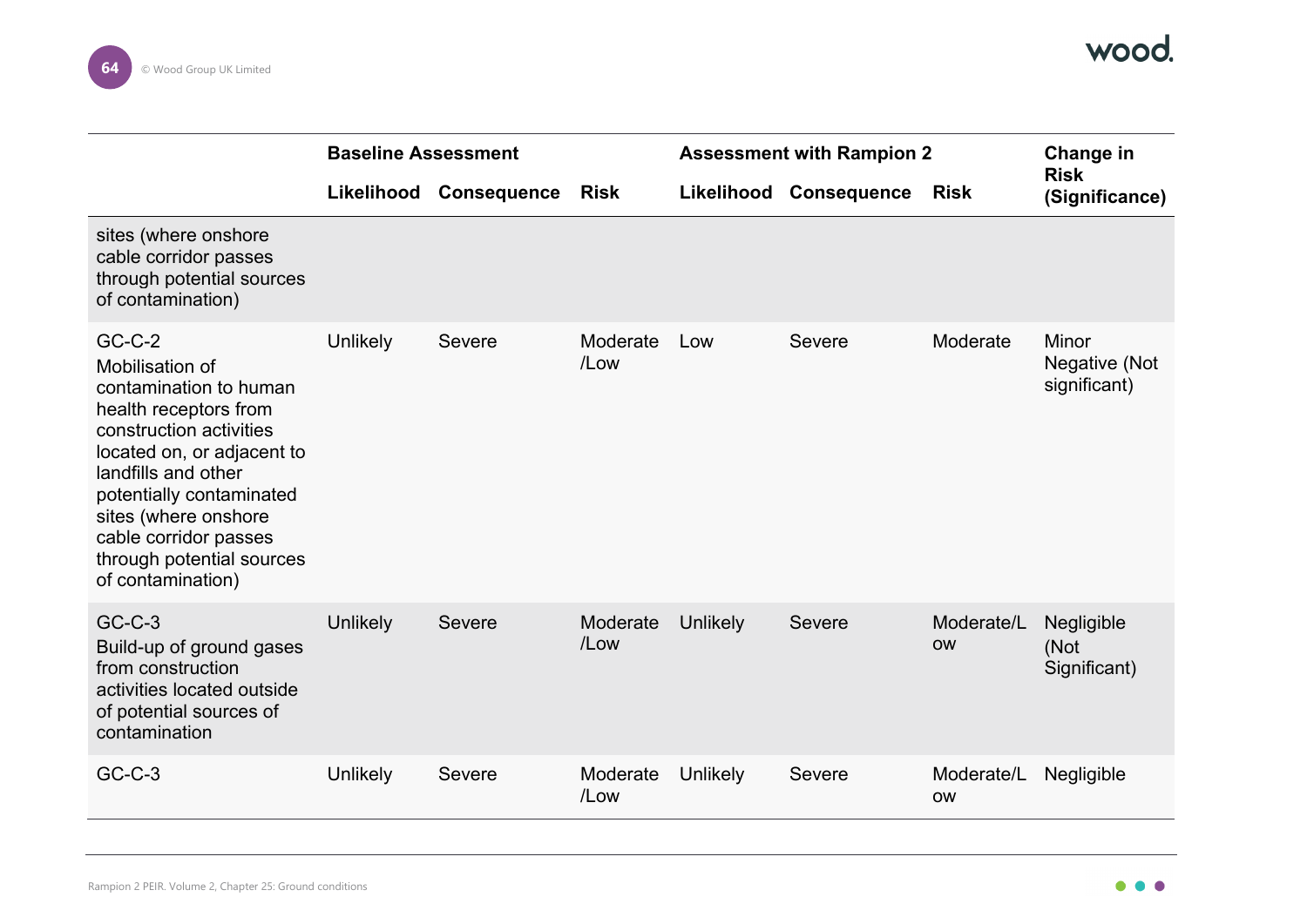

|                                                                                                                                                                                                                                                 | <b>Baseline Assessment</b> |                        |             | <b>Assessment with Rampion 2</b> |                        |             | Change in                          |
|-------------------------------------------------------------------------------------------------------------------------------------------------------------------------------------------------------------------------------------------------|----------------------------|------------------------|-------------|----------------------------------|------------------------|-------------|------------------------------------|
|                                                                                                                                                                                                                                                 |                            | Likelihood Consequence | <b>Risk</b> |                                  | Likelihood Consequence | <b>Risk</b> | <b>Risk</b><br>(Significance)      |
| Build-up of ground gases<br>from construction<br>activities located on, or<br>adjacent to landfills and<br>other potentially<br>contaminated sites<br>(where onshore cable<br>corridor passes through<br>potential sources of<br>contamination) |                            |                        |             |                                  |                        |             | (Not<br>significant)               |
| $GC-C-4$<br>Damage to infrastructure<br>from construction<br>activities located on, or<br>adjacent to landfills and<br>other potentially<br>contaminated sites                                                                                  | <b>Unlikely</b>            | Medium                 | Low         | <b>Unlikely</b>                  | Medium                 | Low         | Negligible<br>(Not<br>significant) |
| $GC-C-5$<br>Damage to geological<br>sites from construction<br>activities located near to<br>sites of geological<br>importance                                                                                                                  | <b>Unlikely</b>            | Medium                 | Low         | <b>Unlikely</b>                  | Medium                 | Low         | Negligible<br>(Not<br>significant) |
| $GC-C-6$                                                                                                                                                                                                                                        | Low                        | <b>Severe</b>          | Moderate    | Low                              | <b>Severe</b>          | Moderate    | Negligible                         |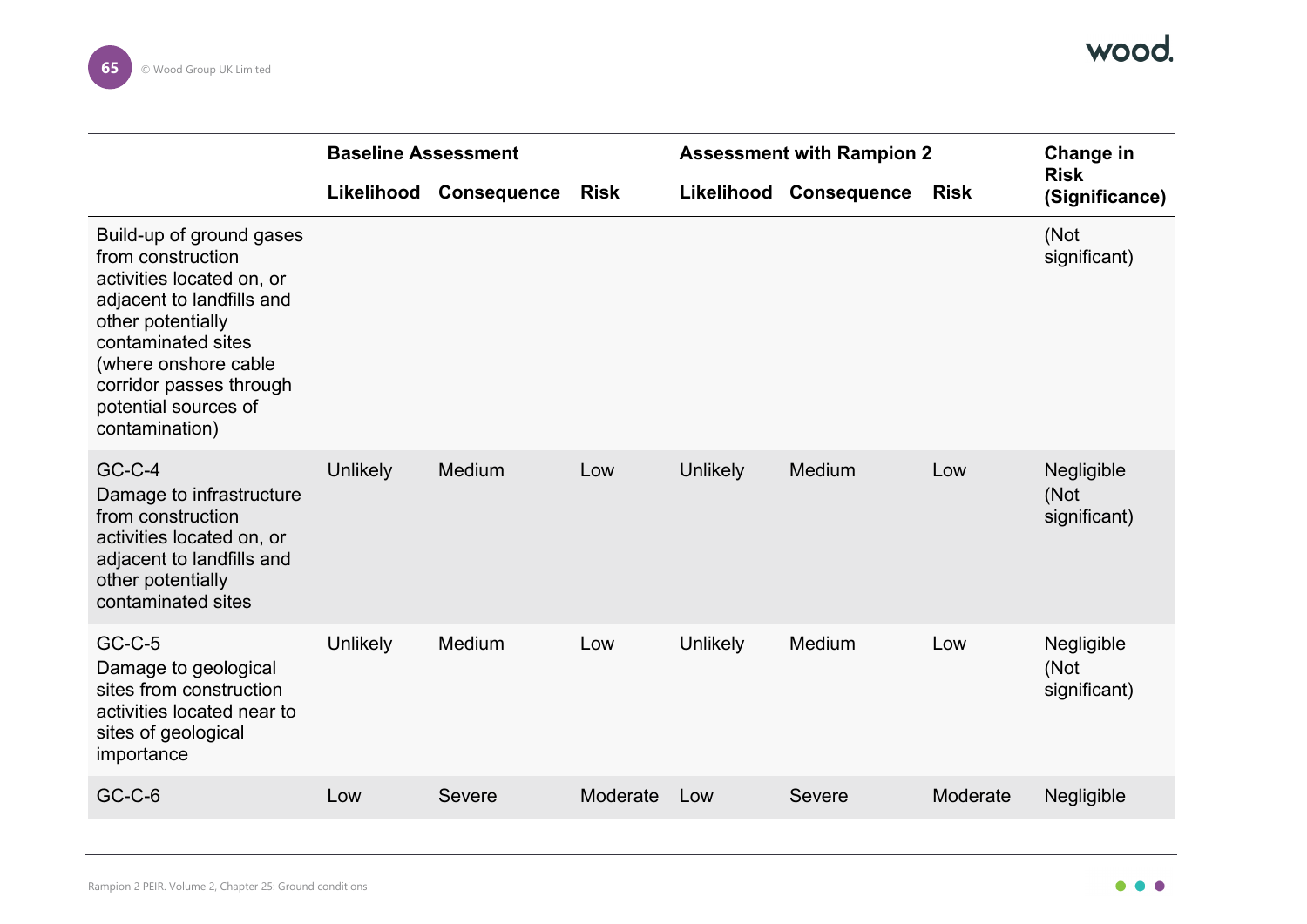

|                                                                                                                                                             | <b>Baseline Assessment</b> |                        |             | <b>Assessment with Rampion 2</b> |                    |             | Change in                          |
|-------------------------------------------------------------------------------------------------------------------------------------------------------------|----------------------------|------------------------|-------------|----------------------------------|--------------------|-------------|------------------------------------|
|                                                                                                                                                             |                            | Likelihood Consequence | <b>Risk</b> | Likelihood                       | <b>Consequence</b> | <b>Risk</b> | <b>Risk</b><br>(Significance)      |
| Damage to property and<br>infrastructure from UXO<br>encounter during<br>construction activities                                                            |                            |                        |             |                                  |                    |             | (Not<br>significant)               |
| $GC-C-7$<br>Accidental spillages and<br>leaks impacting<br>controlled waters during<br>construction activities                                              | Unlikely                   | <b>Mild</b>            | Very low    | Unlikely                         | Mild               | Very low    | Negligible<br>(Not<br>significant) |
| <b>Operation and maintenance</b>                                                                                                                            |                            |                        |             |                                  |                    |             |                                    |
| GC-O-1<br>Risks to human health<br>from presence of artificial<br>ground disturbed landfill<br>or other excavated and<br>reused material                    | Likely                     | Medium                 | Moderate    | Likely                           | Medium             | Moderate    | Negligible<br>(Not<br>significant) |
| GC-O-2<br>Risks to land and<br>property receptors from<br>presence of artificial<br>ground, disturbed landfill<br>or other excavated and<br>reused material | <b>Unlikely</b>            | <b>Mild</b>            | Very low    | Unlikely                         | Mild               | Very low    | Negligible<br>(Not<br>significant) |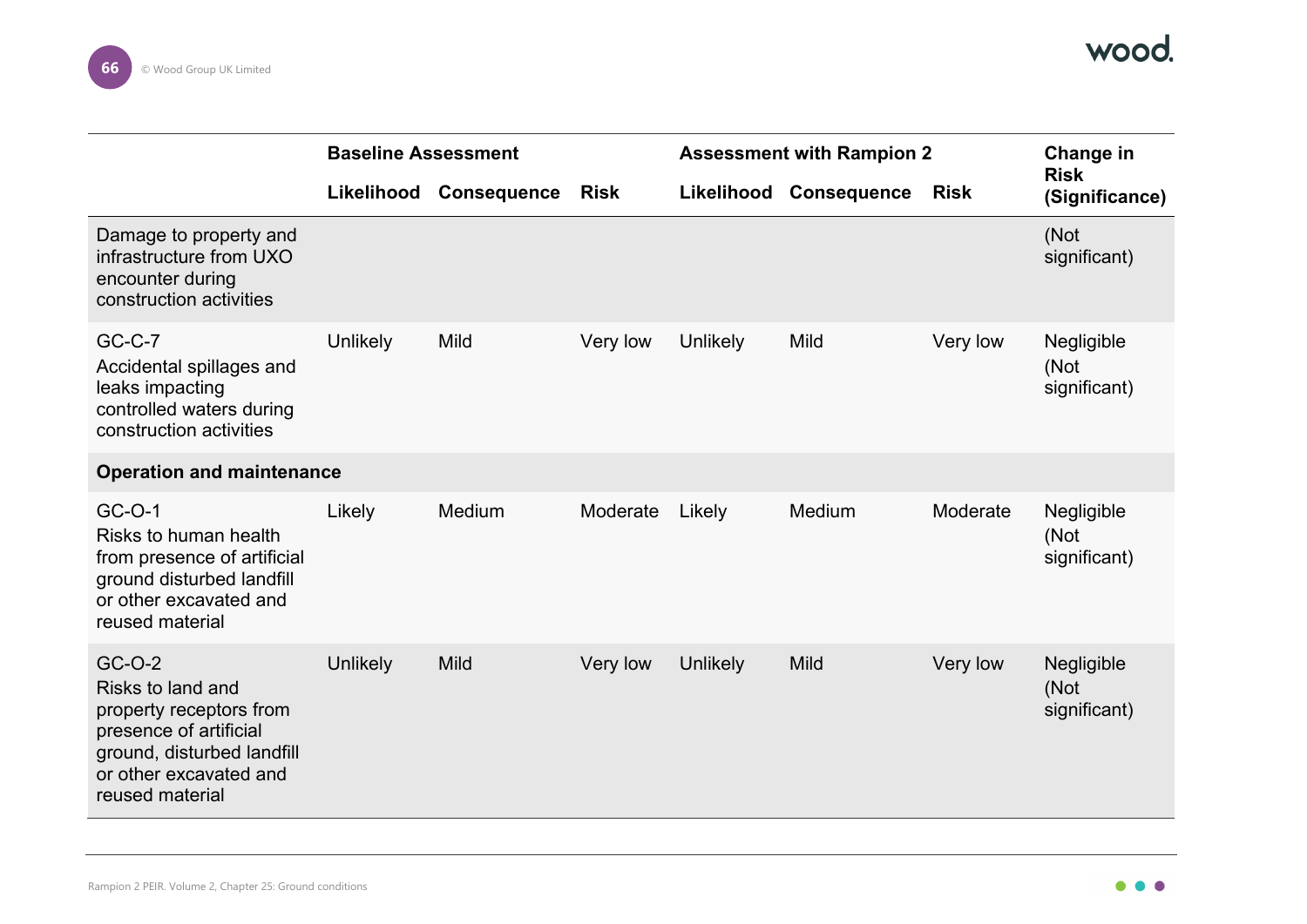

|                                                                                                                                                | <b>Baseline Assessment</b> |                    |                  | <b>Assessment with Rampion 2</b> |                    |                         | Change in                          |
|------------------------------------------------------------------------------------------------------------------------------------------------|----------------------------|--------------------|------------------|----------------------------------|--------------------|-------------------------|------------------------------------|
|                                                                                                                                                | Likelihood                 | <b>Consequence</b> | <b>Risk</b>      | Likelihood                       | <b>Consequence</b> | <b>Risk</b>             | <b>Risk</b><br>(Significance)      |
| GC-O-3<br>Risks to controlled waters<br>from presence of artificial<br>ground, disturbed landfill<br>or other excavated and<br>reused material | Unlikely                   | <b>Severe</b>      | Moderate<br>/low | <b>Unlikely</b>                  | Severe             | Moderate/I<br><b>OW</b> | Negligible<br>(Not<br>significant) |
| $GC-O-4$<br>Accidental spillages and<br>leaks impacting<br>controlled waters during<br>operation and<br>maintenance activities                 | <b>Unlikely</b>            | <b>Mild</b>        | Very low         | <b>Unlikely</b>                  | Mild               | Very low                | Negligible<br>(Not<br>significant) |
| <b>Decommissioning</b>                                                                                                                         |                            |                    |                  |                                  |                    |                         |                                    |
| $GC-D-1$<br>Risks to controlled waters<br>from mobilisation of<br>contamination during<br>decommissioning<br>activities                        | Likely                     | Medium             | Moderate         | Likely                           | Medium             | Moderate                | Negligible<br>(Not<br>Significant) |
| $GC-D-2$<br>Risks to human health<br>from mobilisation of<br>contamination during                                                              | Unlikely                   | <b>Severe</b>      | Moderate<br>/Low | <b>Unlikely</b>                  | Severe             | Moderate/L<br><b>OW</b> | Negligible<br>(Not<br>significant) |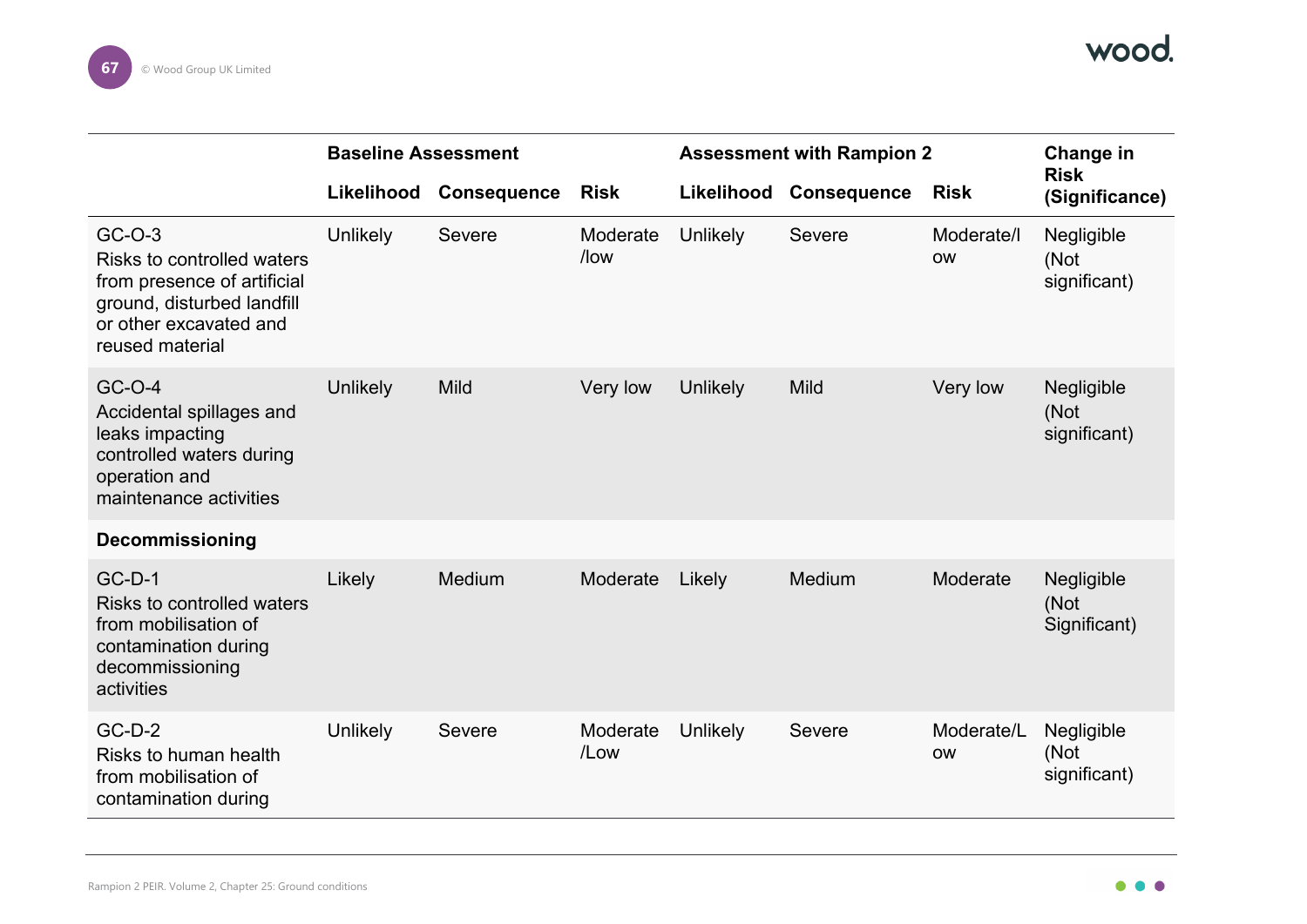

|                                                                                                                      | <b>Baseline Assessment</b> |                    |             | <b>Assessment with Rampion 2</b> |                        |             | Change in                          |
|----------------------------------------------------------------------------------------------------------------------|----------------------------|--------------------|-------------|----------------------------------|------------------------|-------------|------------------------------------|
|                                                                                                                      | Likelihood                 | <b>Consequence</b> | <b>Risk</b> |                                  | Likelihood Consequence | <b>Risk</b> | <b>Risk</b><br>(Significance)      |
| decommissioning<br>activities                                                                                        |                            |                    |             |                                  |                        |             |                                    |
| $GC-D-3$<br>Accidental spillages and<br>leaks impacting<br>controlled waters during<br>decommissioning<br>activities | <b>Unlikely</b>            | <b>Mild</b>        | Very low    | <b>Unlikely</b>                  | Mild                   | Very low    | Negligible<br>(Not<br>significant) |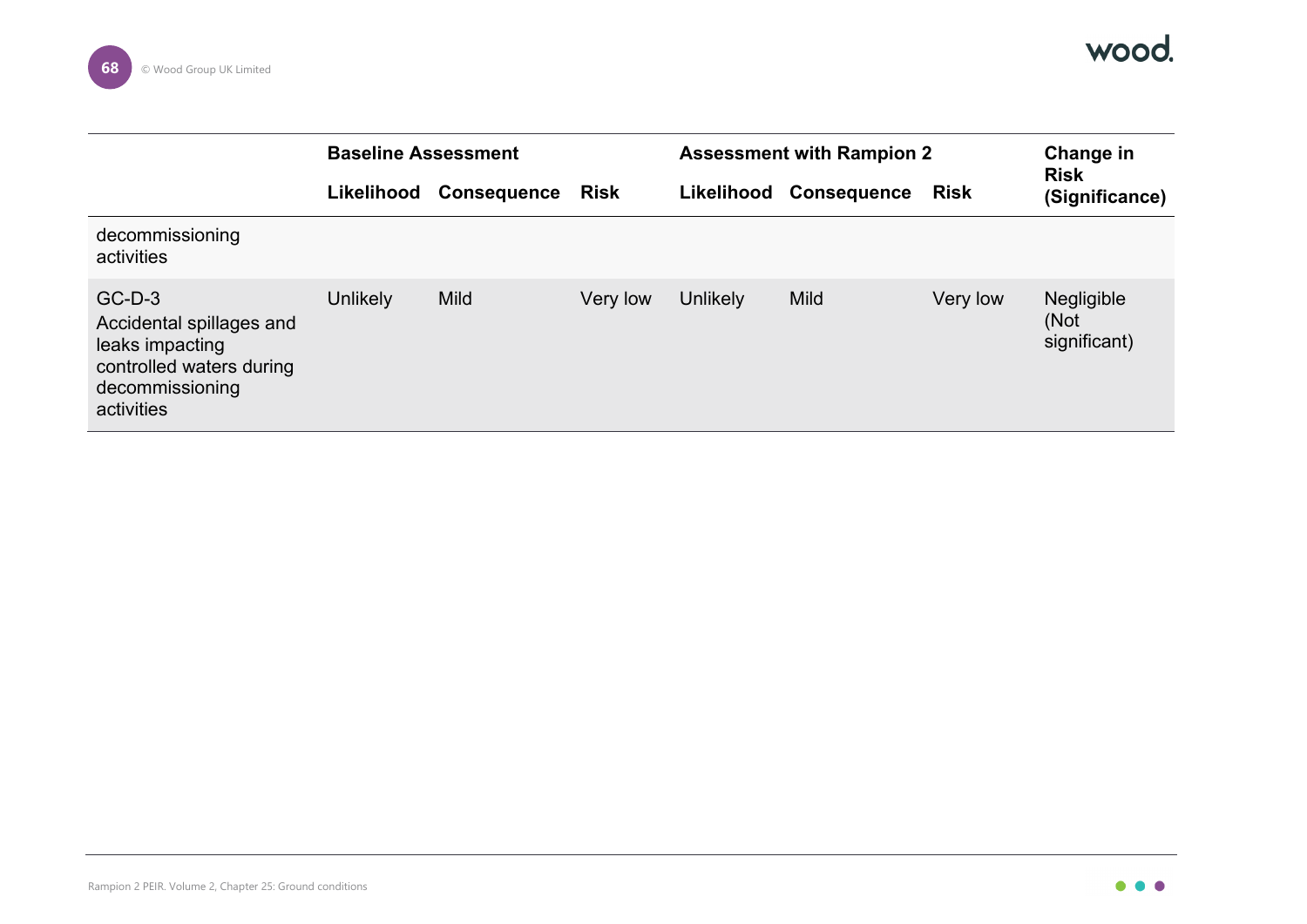

## Table 25-19 Summary of preliminary minerals safeguarding assessment

<span id="page-69-0"></span>

| <b>Receptor</b>                                                                                                                                                       | <b>Sensitivity of receptor</b> | <b>Magnitude of effect</b> | Level of effect | <b>Significance of effect</b> |  |  |  |
|-----------------------------------------------------------------------------------------------------------------------------------------------------------------------|--------------------------------|----------------------------|-----------------|-------------------------------|--|--|--|
| Construction activities located within or near to minerals sites, preferred areas or safeguarding areas (GC-C-8)                                                      |                                |                            |                 |                               |  |  |  |
| <b>Building stone MSA</b>                                                                                                                                             | Medium                         | Low                        | Minor           | Not significant               |  |  |  |
| <b>Brick clay MSA</b>                                                                                                                                                 | Medium                         | Negligible                 | Negligible      | Not significant               |  |  |  |
| Soft sand MSA                                                                                                                                                         | Medium                         | Low                        | Minor           | <b>Not significant</b>        |  |  |  |
| <b>Chalk MSA</b>                                                                                                                                                      | Medium                         | No effect                  | No effect       | Not significant               |  |  |  |
| <b>Minerals Consultation</b><br>Areas<br>(Washington /Hampers<br>lane Sand Pit, Sandgate<br>Park Quarry, Chanty<br>Sand Pit and<br><b>Washington Chalk</b><br>Quarry) | High                           | No effect                  | No effect       | <b>Not significant</b>        |  |  |  |
| <b>Minerals Consultation</b><br>Areas<br><b>Rock Common Quarry</b>                                                                                                    | High                           | Negligible                 | <b>Minor</b>    | Not significant               |  |  |  |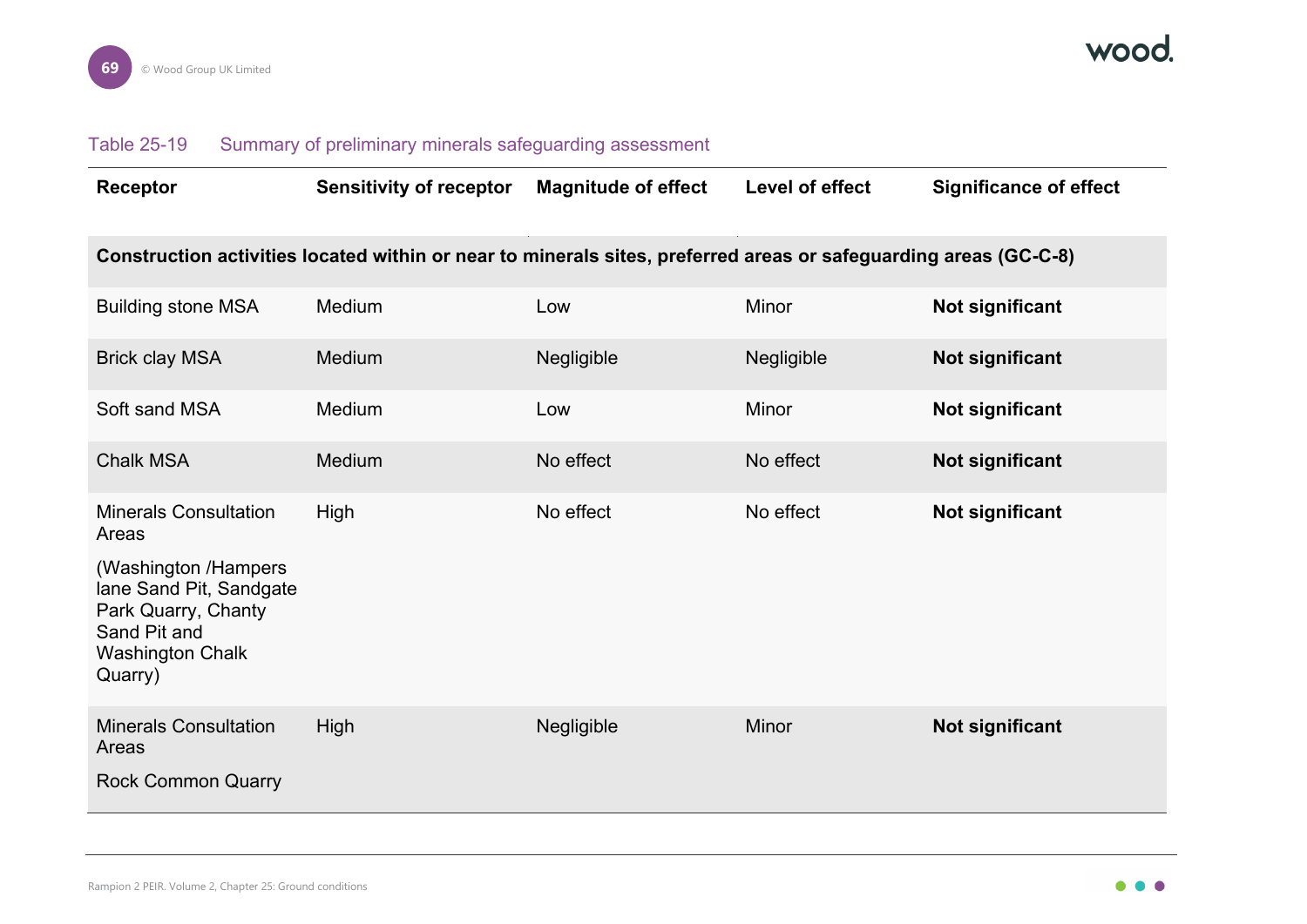

| Receptor                                                                                                                                          | <b>Sensitivity of receptor</b> | <b>Magnitude of effect</b> | <b>Level of effect</b> | <b>Significance of effect</b> |  |  |  |
|---------------------------------------------------------------------------------------------------------------------------------------------------|--------------------------------|----------------------------|------------------------|-------------------------------|--|--|--|
| Allocated minerals sites                                                                                                                          | <b>High</b>                    | No effect                  | No effect              | Not significant               |  |  |  |
| Operation and maintenance of permanent infrastructure located within or near to minerals sites, preferred areas or<br>safeguarding areas (GC-O-5) |                                |                            |                        |                               |  |  |  |

The likely significant effects for minerals safeguarding only occur where land is temporarily or permanently taken for the onshore elements of the Proposed Development. Therefore, the potential for significant mineral safeguarding effects to occur following completion of the construction activities (i.e. in the operation and maintenance phase) is considered to have been taken into account in the construction phase assessment.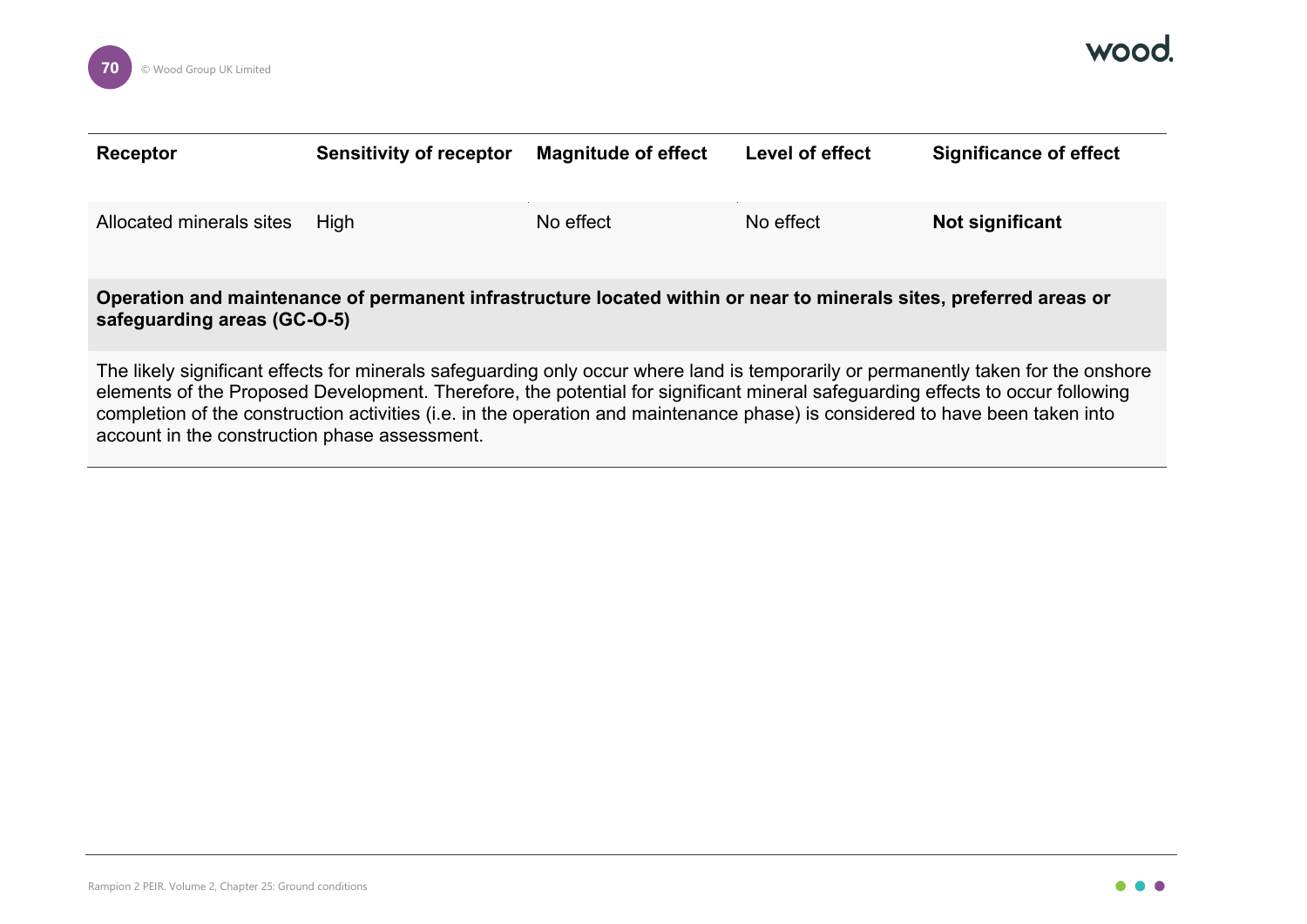# **25.12 Preliminary assessment: Cumulative effects**

## **Approach**

- 25.12.1 A preliminary cumulative effects assessment (CEA) has been undertaken for Rampion 2 which examines the result from the combined effects of Rampion 2 with other developments on the same single receptor or resource and the contribution of Rampion 2 to those impacts. The overall method followed when identifying and assessing potential cumulative effects in relation to the onshore environment, is set out in **Chapter 5: Approach to the EIA** and **Appendix 5.3: Cumulative effects assessment detailed onshore search and screening criteria, Volume 4**.
- 25.12.2 The onshore screening approach has followed PINS' Advice Note Seventeen (Planning Inspectorate, 2019) which is an accepted process for Nationally Significant Infrastructure Projects (NSIPs) and will follow the four-stage approach set out in the guidance.

## **Cumulative effects assessment**

- 25.12.3 For ground conditions, including minerals safeguarding, a Zone of Influence (ZOI) has been applied for the CEA to ensure direct and indirect cumulative effects can be appropriately identified and assessed. The ZOI has been defined as an area 500m from the edge of the onshore cable corridor and 1km around the land required for the onshore substation. The ZOI accounts for shared receptors which could experience an effect from both Rampion 2 and 'other developments' when considering the maximum extent of the ZOI used to determine ground condition effects from Rampion 2 alone (250m and 500m for the onshore cable corridor and onshore substation search areas respectively).
- 25.12.4 A short list of other developments that may interact with the Rampion 2 ZOIs during their construction, operation or decommissioning is presented in **Appendix 5.4: Cumulative effects assessment shortlisted developments, Volume 4** and on **Figure 5.4.2, Volume 4**. This list has been generated by applying criteria set out in **Chapter 5** and **Appendix 5.3: Cumulative effects assessment detailed onshore search criteria, Volume 4** and has been collated up to the finalisation of the PEIR through desk study, consultation and engagement.
- 25.12.5 The ground conditions ZOI is shown in **Figure 25.4, Volume 3**. Only those developments in the short list that fall within the ground conditions ZOI have the potential to result in cumulative effects with the Proposed Development either through introduction of a new contaminative source or sensitive receptor or through a combined impact on the same minerals receptor. Therefore, all developments falling outside the ground conditions ZOI are excluded from this assessment.
- 25.12.6 On the basis of the above, the following specific other developments contained within the short list in **Appendix 5.4, Volume 4** are scoped into this CEA.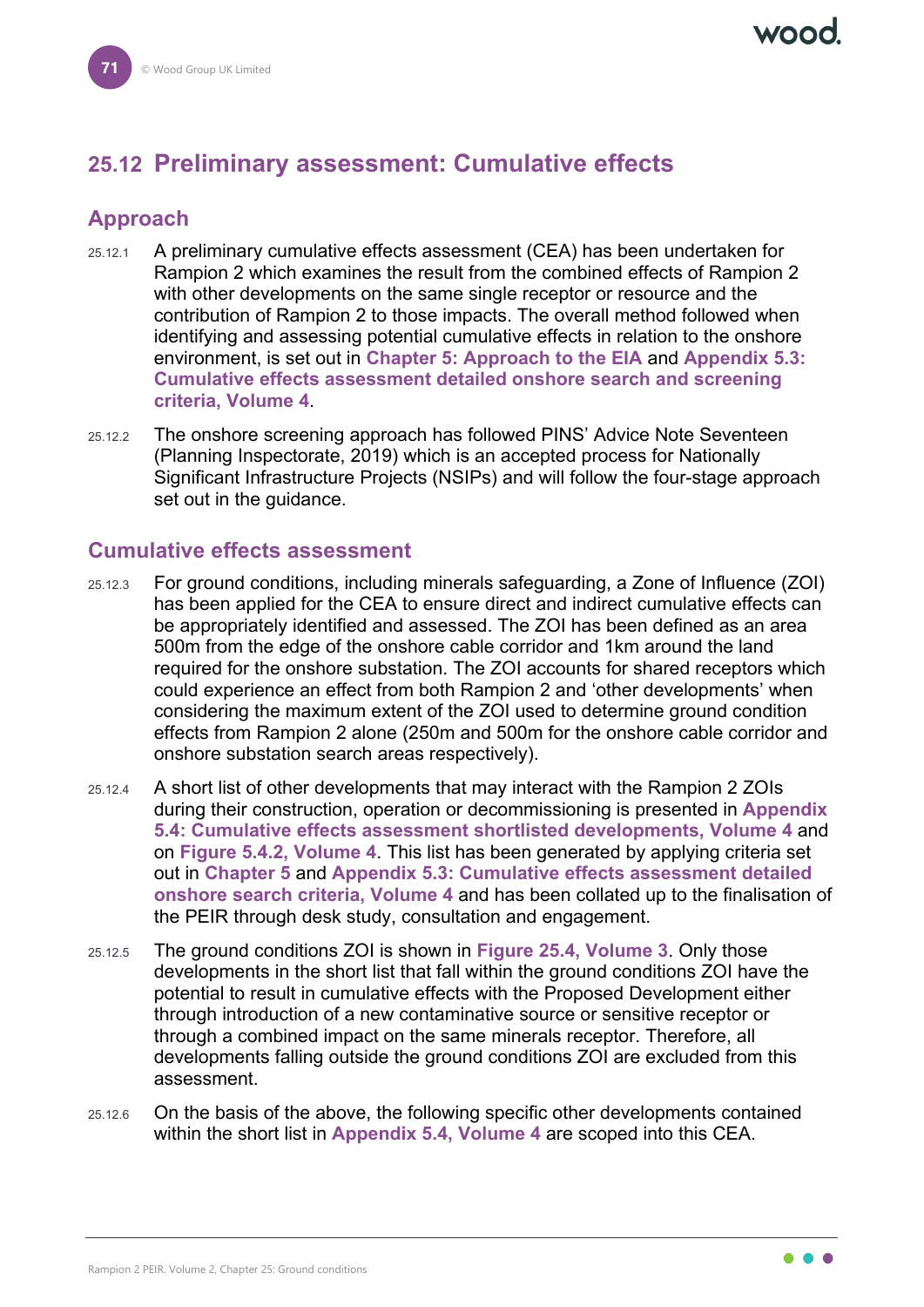

| ID<br>(Figure<br>5.4.2) | <b>Development</b><br>type            | <b>Project</b>                                            | <b>Status</b>                                                                                   | <b>Confidence</b><br>in<br>assessment | Tier <sup>2</sup> |
|-------------------------|---------------------------------------|-----------------------------------------------------------|-------------------------------------------------------------------------------------------------|---------------------------------------|-------------------|
| 12                      | Mixed use                             | <b>Mulgrave Properties</b><br><b>LLP</b><br>(CM/1/17/OUT) | Application<br>approved<br>(with<br>conditions)<br>28/09/2018                                   | High                                  | 1                 |
| 22                      | Non-<br>residential<br>infrastructure | Dudman<br><b>Investments Limited</b><br>(CM/56/19/PL)     | Application<br>approved<br>(with<br>conditions)<br>29/05/2020                                   | High                                  | 1                 |
| 27                      | Mixed-use                             | <b>Hampton Quay</b><br>Holdings<br>(LU/238/20/OUT)        | Application<br>submitted<br>03/09/2020,<br>awaiting<br>decision                                 | High                                  | 1                 |
| 1                       | Transport                             | <b>Highways England</b><br><b>A27 Arundel Bypass</b>      | Pre-<br>application, no<br>scoping report<br>yet submitted.<br>Preferred<br>alignment<br>issued | Low                                   | 3                 |
| 28                      | Energy                                | DM/15/0644 British<br><b>Solar Renewables</b>             | Approved                                                                                        | High                                  | 1                 |
| $\boldsymbol{2}$        | Energy                                | <b>AQUIND Connector</b><br>(EN020022)                     | Application<br>submitted,                                                                       | High                                  | 1                 |

### <span id="page-72-1"></span>Table 25-20 Developments to be considered as part of the CEA

<span id="page-72-0"></span><sup>2</sup> **Chapter 5** sets out the full definitions of the tiers. Tier 1: high level of certainty or information availability (including under construction or where a planning application has been approved or is awaiting decision). Tier 2: medium level of certainty or information (such as developments on PINS Programme of Projects where a Scoping Report has been submitted). Tier 3: low level of certainty or information available (no planning applications submitted or identified for potential future development only).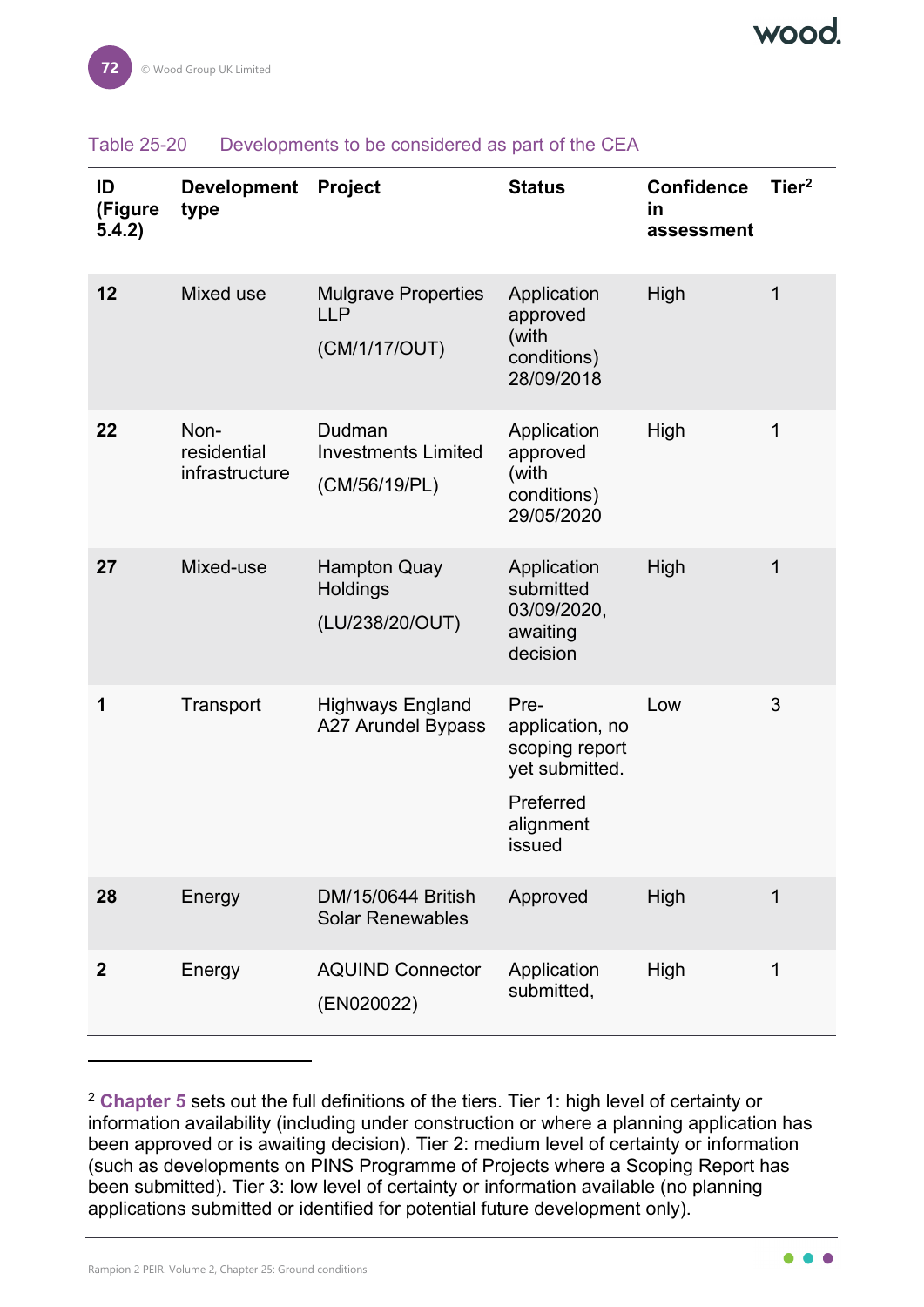| ID<br>(Figure<br>5.4.2) | <b>Development</b><br>type | <b>Project</b>                                          | <b>Status</b>             | <b>Confidence</b><br>in<br>assessment | Tier <sup>2</sup> |
|-------------------------|----------------------------|---------------------------------------------------------|---------------------------|---------------------------------------|-------------------|
|                         |                            |                                                         | awaiting<br>decision      |                                       |                   |
| 3                       | Energy                     | Esso London to<br>Southampton<br>Pipeline<br>(EN070005) | DCO granted<br>07/10/2020 | High                                  | 1                 |

- 25.12.7 For ground conditions with respect to land contamination, UK legislation and planning policy requires all developments to be suitable for their proposed use in which risks to human health and controlled waters from land contamination and risks from geohazards and damage to geodiversity sites have been appropriately managed.
- 25.12.8 The majority of the 'other developments' have been approved with conditions requiring environmental ground conditions measures to be adopted prior to commencement of construction activities, such as submission of detailed land contamination remediation plans and adoption of best practice construction mitigation to prevent pollution.
- 25.12.9 In addition, it is noted that the Aquind Interconnector Cable and Esso London to Southampton Pipeline developments are NSIPs applying for DCO consent which include environmental commitments to manage ground condition effects during construction which are similar to those proposed for Rampion 2.
- 25.12.10 On this basis, it is considered that successful implementation of such embedded and standard good industry practice measures will offset any potential significant impacts identified as part of the other developments.
- 25.12.11 With respect to minerals safeguarding, none of the receptors identified for assessment are likely to experience a significant effect as a result of Rampion 2. Therefore, any effect on the receptor would come wholly from the 'other developments'.
- 25.12.12 Therefore, there are not considered to be any impacts from Rampion 2 that have the potential to act cumulatively with similar impacts from the 'other developments' in **[Table 25-20](#page-72-1)** to contribute to cumulative ground conditions effects including minerals safeguarding.
- 25.12.13 Baseline data and further information on other developments will continue to be collected prior to the finalisation of the ES and iteratively fed into the assessment. An updated CEA will be reported in the ES.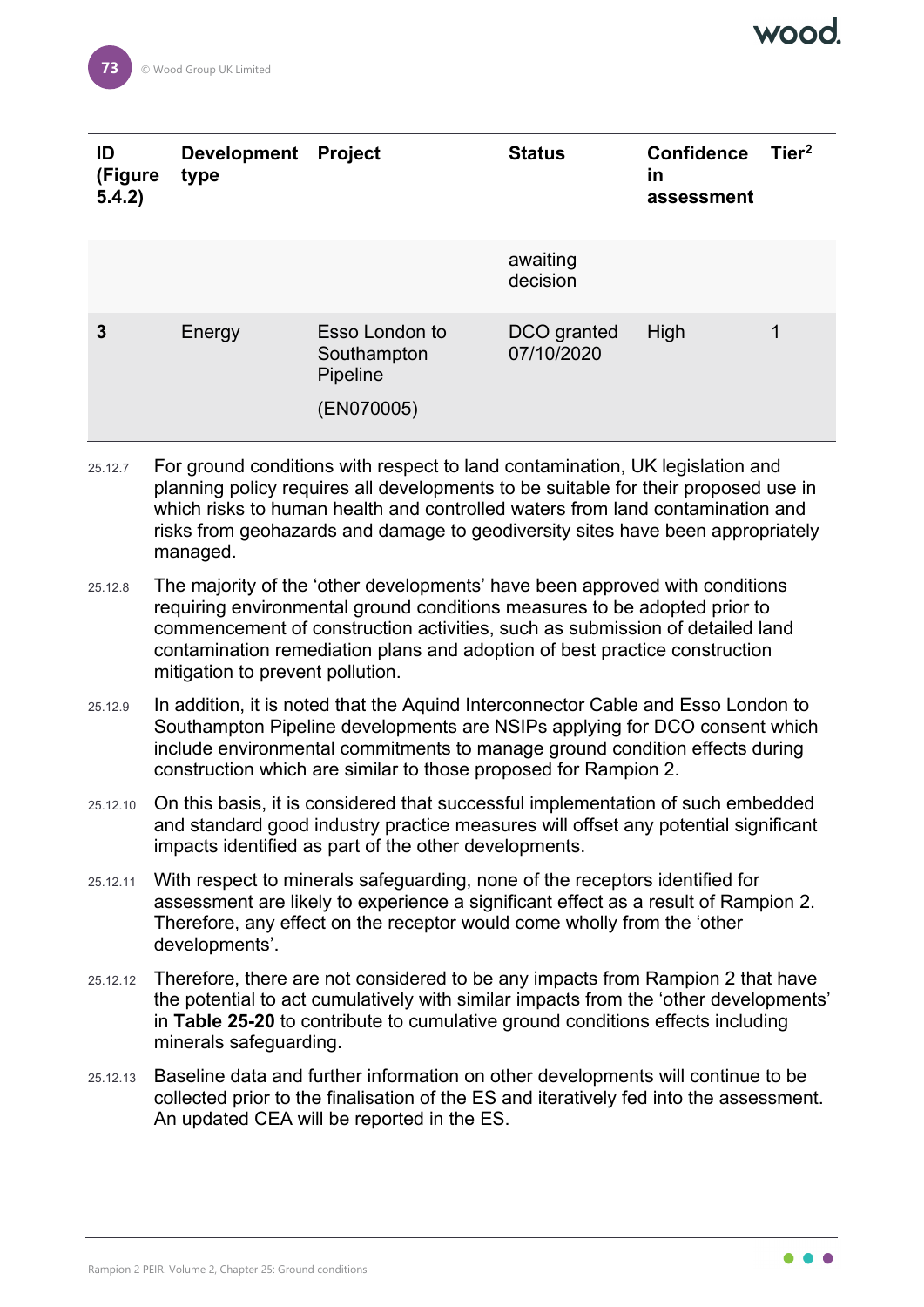# **25.13 Transboundary effects**

- 25.13.1 Transboundary effects arise when impacts from a development within one European Economic Area (EEA) states affects the environment of another EEA state(s). A screening of transboundary effects has been carried out and is presented in Appendix B of the Scoping Report (RED, 2020).
- 25.13.2 Based on the knowledge of the baseline environment (and in particular that there are no internationally designated geological sites of importance), the nature of planned works and the wealth of evidence on the potential for impact from such projects more widely, there are not considered to be any transboundary effects on ground conditions receptors from Rampion 2.

## **25.14 Inter-related effects**

- 25.14.1 The inter-related effects assessment considers likely significant effects from multiple impacts and activities from the construction, operation and decommissioning of Rampion 2 on the same receptor, or group of receptors.
- 25.14.1 The potential inter-related effects include:
	- Proposed Development lifetime effects: i.e., those arising throughout more than one phase of the Proposed Development (construction, operation and maintenance, and decommissioning) to interact to potentially create a more significant effect on a receptor than if just one phase were assessed in isolation; and
	- Receptor-led effects: assessment of the scope for all effects to interact, spatially and temporally, to create inter-related effects on a receptor (or group). Receptor-led effects might be short term, temporary or transient effects, or incorporate longer term effects.
- 25.14.2 The potential inter-related effects that could arise in relation to ground conditions are presented in **[Table 25-21](#page-74-0)**. A description of the process to identify and assess these effects is presented in **Chapter 5**.

| <b>Project</b><br>phase(s)                                               | <b>Nature of inter-</b><br>related effect                                                                                            | <b>Assessment</b><br>alone                 | Inter-related effects<br>assessment                                                                                                                                                                                                                            |
|--------------------------------------------------------------------------|--------------------------------------------------------------------------------------------------------------------------------------|--------------------------------------------|----------------------------------------------------------------------------------------------------------------------------------------------------------------------------------------------------------------------------------------------------------------|
|                                                                          | <b>Proposed Development lifetime effects</b>                                                                                         |                                            |                                                                                                                                                                                                                                                                |
| Construction,<br>operation and<br>maintenance,<br>and<br>decommissioning | Disturbances of<br>controlled<br>waters,<br>geodiversity sites<br>and mineral<br>resources that<br>could also impact<br>human health | Residual<br>impacts are<br>Not Significant | Ground conditions effects<br>described in this chapter will be<br>confined to each phase of the<br>Proposed Development. As the<br>phases do not overlap<br>temporally, there is no potential<br>for any ground conditions inter-<br>related lifetime effects. |

### <span id="page-74-0"></span>Table 25-21 Inter-related effects assessment for ground conditions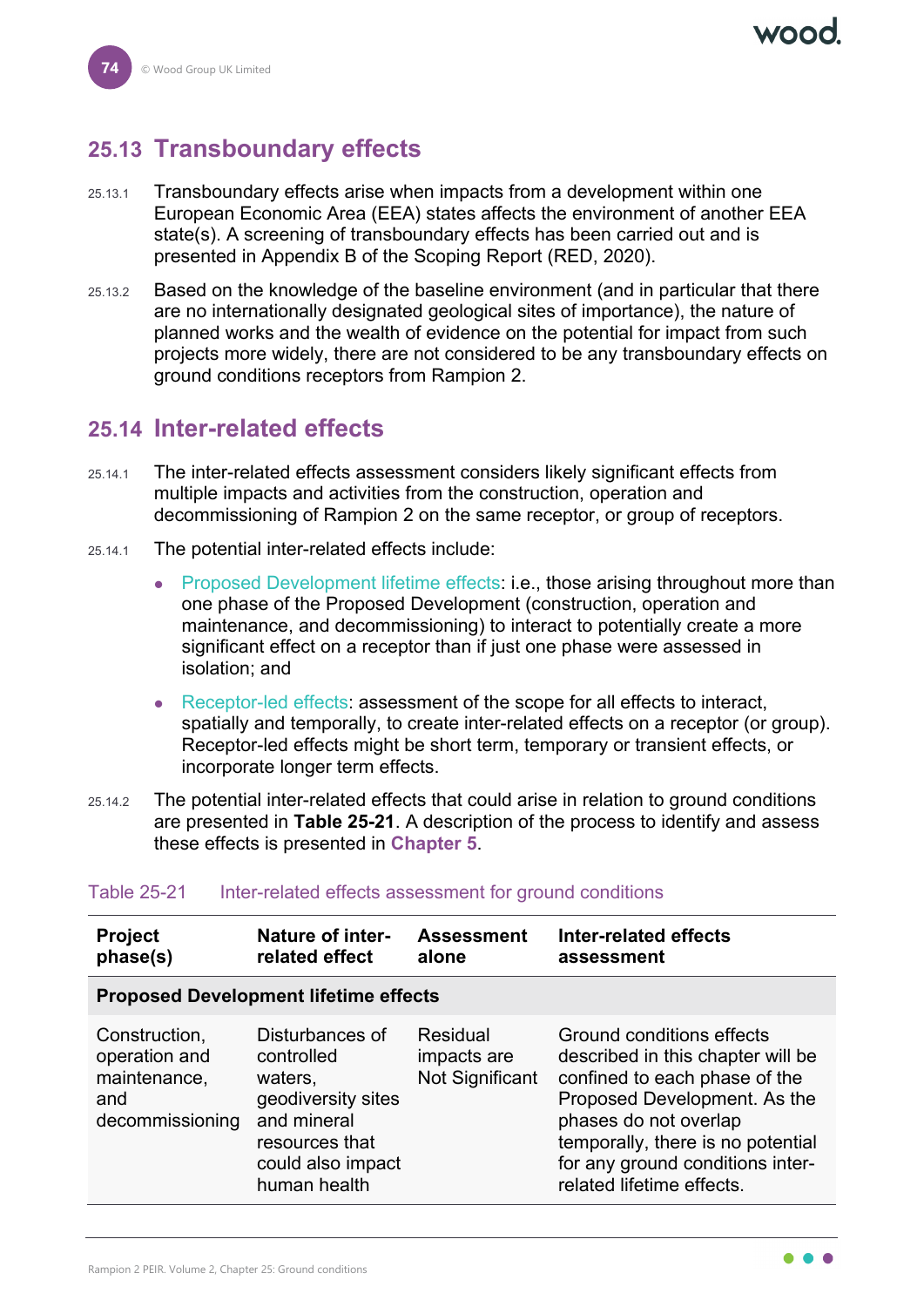| <b>Project</b><br>phase(s)                                                                                                                                                                                                                  | Nature of inter-<br>related effect | <b>Assessment</b><br>alone                                                                                                                                                                                                                                                                                                                                                                                                                                                                                                                                                                                                                                                                                                                                                                                                                     | <b>Inter-related effects</b><br>assessment                                                                                                                                                                                                                                                                                                                                                    |  |
|---------------------------------------------------------------------------------------------------------------------------------------------------------------------------------------------------------------------------------------------|------------------------------------|------------------------------------------------------------------------------------------------------------------------------------------------------------------------------------------------------------------------------------------------------------------------------------------------------------------------------------------------------------------------------------------------------------------------------------------------------------------------------------------------------------------------------------------------------------------------------------------------------------------------------------------------------------------------------------------------------------------------------------------------------------------------------------------------------------------------------------------------|-----------------------------------------------------------------------------------------------------------------------------------------------------------------------------------------------------------------------------------------------------------------------------------------------------------------------------------------------------------------------------------------------|--|
| <b>Receptor-led effects</b>                                                                                                                                                                                                                 |                                    |                                                                                                                                                                                                                                                                                                                                                                                                                                                                                                                                                                                                                                                                                                                                                                                                                                                |                                                                                                                                                                                                                                                                                                                                                                                               |  |
| Controlled waters (groundwater in<br>superficial deposits / groundwater in<br>bedrock / surface waters (for<br>example, reservoirs, streams, rivers,<br>lakes and ponds)).<br>Potential for inter-related effects with<br>water environment |                                    | For ground conditions, the highest potential for<br>inter-related effects arises for controlled waters<br>receptors where effects on water quality through<br>mobilisation of contamination assessed in this<br>chapter and effects on water quantity (flow and<br>levels) assessed in Chapter 27: Water<br>environment interact during the construction or<br>decommissioning phases.<br>Taking into account the implementation of the<br>Rampion 2 commitments (Appendix 4.1,<br><b>Commitment Register, Volume 4), no</b><br>significant ground conditions or water<br>environment effects are predicted. Therefore, it is<br>considered unlikely that the significance of effects<br>when combined with potential water environment<br>effects would be any greater than that recorded<br>during construction for ground conditions alone. |                                                                                                                                                                                                                                                                                                                                                                                               |  |
|                                                                                                                                                                                                                                             |                                    | are considered likely.                                                                                                                                                                                                                                                                                                                                                                                                                                                                                                                                                                                                                                                                                                                                                                                                                         | On this basis, no significant inter-related ground<br>conditions effects on controlled waters receptors                                                                                                                                                                                                                                                                                       |  |
| Human health (construction /<br>operational workers)                                                                                                                                                                                        |                                    | impacts on human health.                                                                                                                                                                                                                                                                                                                                                                                                                                                                                                                                                                                                                                                                                                                                                                                                                       | The construction phase has the most potential for                                                                                                                                                                                                                                                                                                                                             |  |
| Potential for inter-related effects with<br>air quality and noise                                                                                                                                                                           |                                    | are Not Significant in EIA terms.                                                                                                                                                                                                                                                                                                                                                                                                                                                                                                                                                                                                                                                                                                                                                                                                              | Some inter-related effects may arise at some<br>locations on a temporary basis. However,<br>embedded environmental measures are<br>designed to reduce these effects and it is<br>considered unlikely that any inter-related effects<br>will exceed the significance reported in the<br>individual aspect chapters for ground conditions,<br>noise and vibration and air quality, all of which |  |
|                                                                                                                                                                                                                                             |                                    | effects.                                                                                                                                                                                                                                                                                                                                                                                                                                                                                                                                                                                                                                                                                                                                                                                                                                       | Operation and maintenance effects for ground<br>conditions are expected to be limited to<br>occasional site visits and maintenance works.<br>This is expected to result in effects that are Not<br>Significant in EIA terms and they are unlikely to<br>produce Significant inter-related receptor-led                                                                                        |  |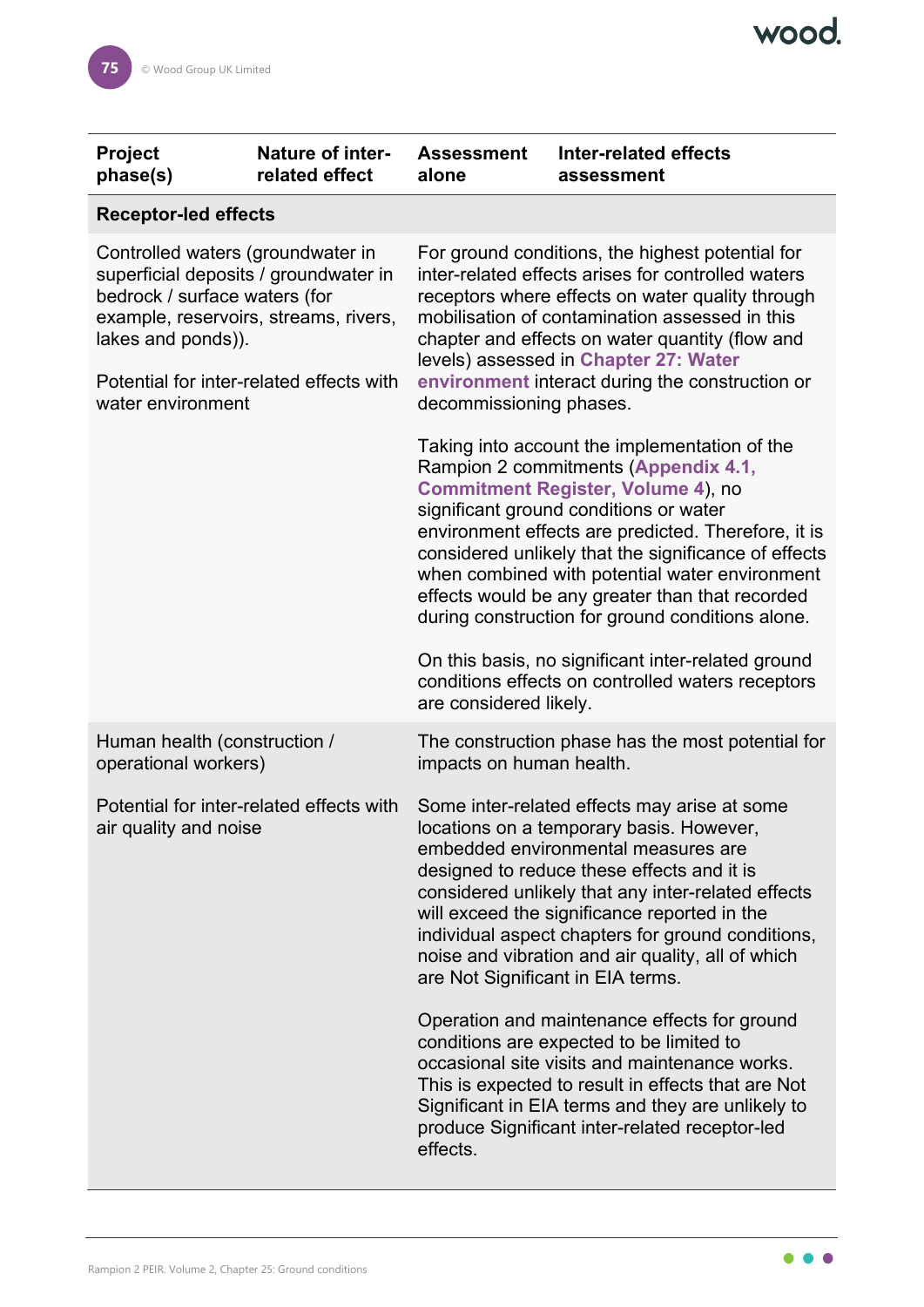| <b>Project</b> | <b>Nature of inter-</b> | <b>Assessment</b>                                                               | Inter-related effects |
|----------------|-------------------------|---------------------------------------------------------------------------------|-----------------------|
| phase(s)       | related effect          | alone                                                                           | assessment            |
|                |                         | Decommissioning is expected to be broadly<br>similar to the construction phase. |                       |

# **25.15 Summary of residual effects**

25.15.1 **[Table 25-22](#page-77-0)** presents a summary of the preliminary assessment of significant impacts, any relevant embedded environmental measures and residual effects on ground conditions receptors.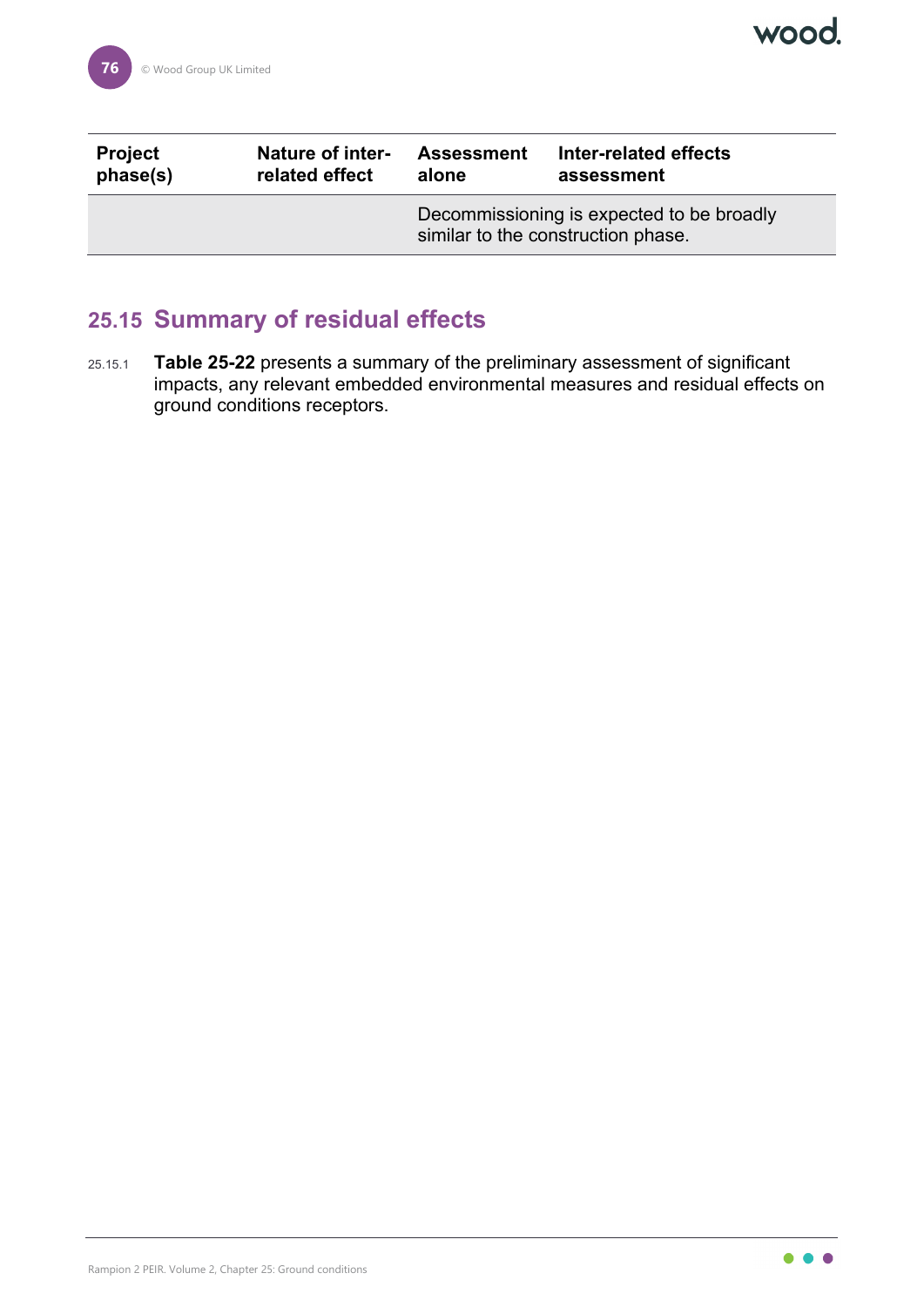### Table 25-22 Summary of preliminary assessment of residual effects for ground conditions

<span id="page-77-0"></span>

| <b>Activity and impact</b>                                                                                                                                                                                                         | <b>Effect</b>                                                                                                                                                                                                       | <b>Receptor</b>                                                                                               | Linkage<br><b>Reference</b> | <b>Embedded</b><br>environmental<br>measures | Preliminary<br>assessment of<br>residual effect<br>(significance)                                                                                                    |
|------------------------------------------------------------------------------------------------------------------------------------------------------------------------------------------------------------------------------------|---------------------------------------------------------------------------------------------------------------------------------------------------------------------------------------------------------------------|---------------------------------------------------------------------------------------------------------------|-----------------------------|----------------------------------------------|----------------------------------------------------------------------------------------------------------------------------------------------------------------------|
| <b>Construction</b>                                                                                                                                                                                                                |                                                                                                                                                                                                                     |                                                                                                               |                             |                                              |                                                                                                                                                                      |
| <b>Construction activities</b><br>located on, or<br>adjacent to landfills<br>and other potentially<br>contaminated sites<br>such as<br>industrial/waste<br>management facilities<br>and fuel<br>storage/distribution<br>facilities | Mobilisation of contamination via<br>numerous pathways (including<br>groundwater, surface water,<br>preferential pathway creation<br>and leaching from soil) resulting<br>in contamination of controlled<br>waters. | Controlled waters receptors<br>(groundwater and surface<br>waters)                                            | <b>GC-C-1</b>               | $C-14$<br>$C-15$<br>$C-24$<br>$C-143$        | <b>Minor Negative</b><br>(not significant)<br>Noted residual<br>effect is<br>Negligible (not<br>significant)<br>outside of<br>potential sources<br>of contamination) |
|                                                                                                                                                                                                                                    | Mobilisation of contamination via<br>numerous pathways (including<br>groundwater, surface water,<br>leaching from soil, migration of<br>vapours and windblown dusts)<br>resulting in health effects.                | Human health receptors<br>(residential, agricultural land,<br>commercial/industrial and<br>public open space) | $GC-C-2$                    | $C-14$<br>$C-15$<br>$C-24$<br>$C-143$        | Negligible (not<br>significant)                                                                                                                                      |
|                                                                                                                                                                                                                                    | Build-up of gases in confined<br>spaces in existing or newly<br>constructed infrastructure on<br>and adjacent to the land                                                                                           | Human health receptors<br>(residential, commercial/<br>industrial land) and property                          | $GC-C-3$                    | $C-31$<br>$C-69$<br>$C-143$                  | Negligible (not<br>significant)                                                                                                                                      |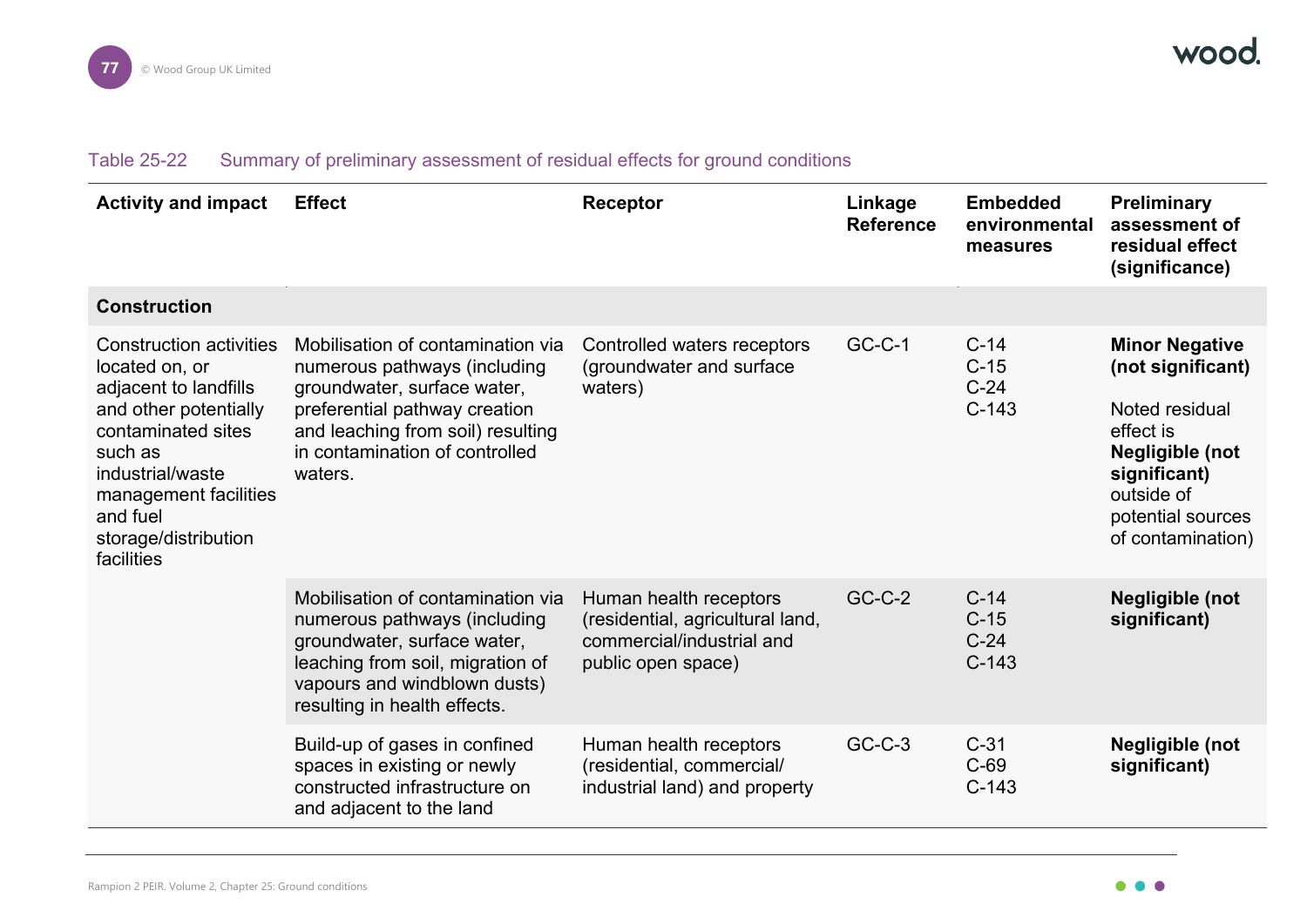

| <b>Activity and impact</b>                                                                                                                | <b>Effect</b>                                                                                                                                                                                           | <b>Receptor</b>                                                                                | Linkage<br><b>Reference</b> | <b>Embedded</b><br>environmental<br>measures                | Preliminary<br>assessment of<br>residual effect<br>(significance) |
|-------------------------------------------------------------------------------------------------------------------------------------------|---------------------------------------------------------------------------------------------------------------------------------------------------------------------------------------------------------|------------------------------------------------------------------------------------------------|-----------------------------|-------------------------------------------------------------|-------------------------------------------------------------------|
|                                                                                                                                           | required for the Proposed<br>Development.                                                                                                                                                               | (including existing and new<br>infrastructure)                                                 |                             |                                                             |                                                                   |
|                                                                                                                                           | Damage to newly constructed<br>infrastructure from aggressive<br>ground conditions (such as<br>sulphate attack on concrete) and<br>geohazards including unstable<br>ground conditions.                  | Human health receptors, land<br>and property (including<br>existing and new<br>infrastructure) | GC-C-4                      | $C-116$                                                     | Negligible (not<br>significant)                                   |
| <b>Construction activities</b><br>located near to sites<br>of geological<br>importance                                                    | Damage to or detrimental impact<br>on sites of geological<br>importance.                                                                                                                                | Sites of geological<br>importance (SSSIs, RIGS or<br>LIGS)                                     | <b>GC-C-5</b>               | $C-6$                                                       | <b>Negligible (not</b><br>significant)                            |
| UXO encounter<br>during construction<br>activities                                                                                        | Damage to existing property or<br>infrastructure in vicinity of<br>construction works or disruption<br>to local communities.                                                                            | Human health receptors and<br>property (including existing<br>and new infrastructure)          | GC-C-6                      | $C-70$                                                      | <b>Negligible (not</b><br>significant)                            |
| <b>Construction vehicle</b><br>and equipment<br>maintenance and<br>storage of fuels/oils<br>for construction<br>vehicles and<br>equipment | Accidental spillages and leaks<br>resulting in ground<br>contamination and risks to<br>controlled waters during<br>construction. This includes the<br>potential for leakage of bentonite<br>during HDD. | Controlled waters receptors<br>(groundwater and surface<br>waters)                             | <b>GC-C-7</b>               | $C-8$<br>$C-76$<br>$C-149$<br>$C-150$<br>$C-151$<br>$C-167$ | Negligible (not<br>significant)                                   |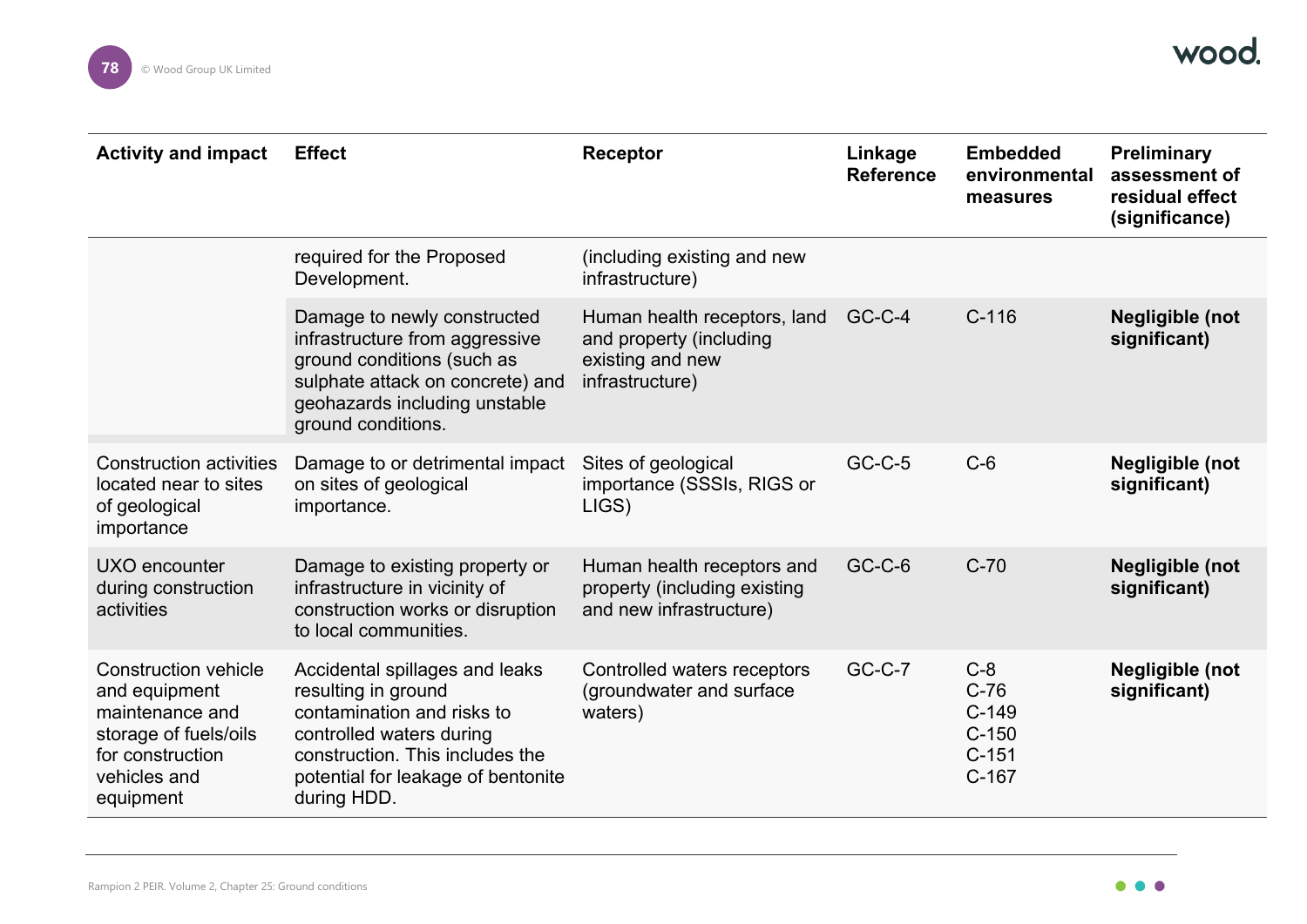

| <b>Activity and impact</b>                                                                                                  | <b>Effect</b>                                                                                                                                                                                                                                                                                                                                               | <b>Receptor</b>                                                                                                                                                                                                                                                                                                                  | Linkage<br><b>Reference</b> | <b>Embedded</b><br>environmental<br>measures | <b>Preliminary</b><br>assessment of<br>residual effect<br>(significance) |
|-----------------------------------------------------------------------------------------------------------------------------|-------------------------------------------------------------------------------------------------------------------------------------------------------------------------------------------------------------------------------------------------------------------------------------------------------------------------------------------------------------|----------------------------------------------------------------------------------------------------------------------------------------------------------------------------------------------------------------------------------------------------------------------------------------------------------------------------------|-----------------------------|----------------------------------------------|--------------------------------------------------------------------------|
| <b>Construction activities</b><br>located within or near<br>to minerals sites,<br>preferred areas or<br>safeguarding areas. | The viability of the operation of<br>an ongoing mineral extraction<br>site is reduced either through<br>temporary/permanent<br>sterilisation of a minerals<br>resource or temporary reversal<br>of previous sterilisation allowing<br>access to unworked minerals for<br>a limited period prior to the<br><b>Proposed Development being</b><br>constructed. | Mineral sites with valid<br>planning permissions for<br>minerals extraction, and<br>which have not been<br>exhausted by previous<br>extraction.<br>Sites designated as preferred<br>areas for mineral extraction in<br>LPA local plans.<br>Minerals safeguarding areas<br>and minerals consultation<br>areas in LPA local plans. | $GC-C-8$                    |                                              | No effect,<br><b>Negligible or</b><br><b>Minor (not</b><br>significant)  |
| <b>Operation and maintenance</b>                                                                                            |                                                                                                                                                                                                                                                                                                                                                             |                                                                                                                                                                                                                                                                                                                                  |                             |                                              |                                                                          |
| Presence of<br>significant quantities<br>of artificial ground,<br>disturbed landfill<br>material or excavated               | Generation of landfill leachate,<br>which, if not properly managed,<br>could accumulate and/or migrate<br>to controlled waters.                                                                                                                                                                                                                             | Controlled waters receptors<br>(groundwater and surface)<br>waters)                                                                                                                                                                                                                                                              | GC-O-1                      | $C-31$<br>$C-69$<br>$C-71$                   | Negligible (not<br>significant)                                          |
| and re-used material<br>beneath permanent<br>infrastructure                                                                 | Damage to infrastructure from<br>aggressive ground conditions<br>and geohazards including<br>unstable ground conditions and<br>settlement.                                                                                                                                                                                                                  | Human health receptors, land<br>and property (including<br>existing and new<br>infrastructure)                                                                                                                                                                                                                                   | GC-O-2                      | $C-31$<br>$C-69$<br>$C-71$                   | Negligible (not<br>significant)                                          |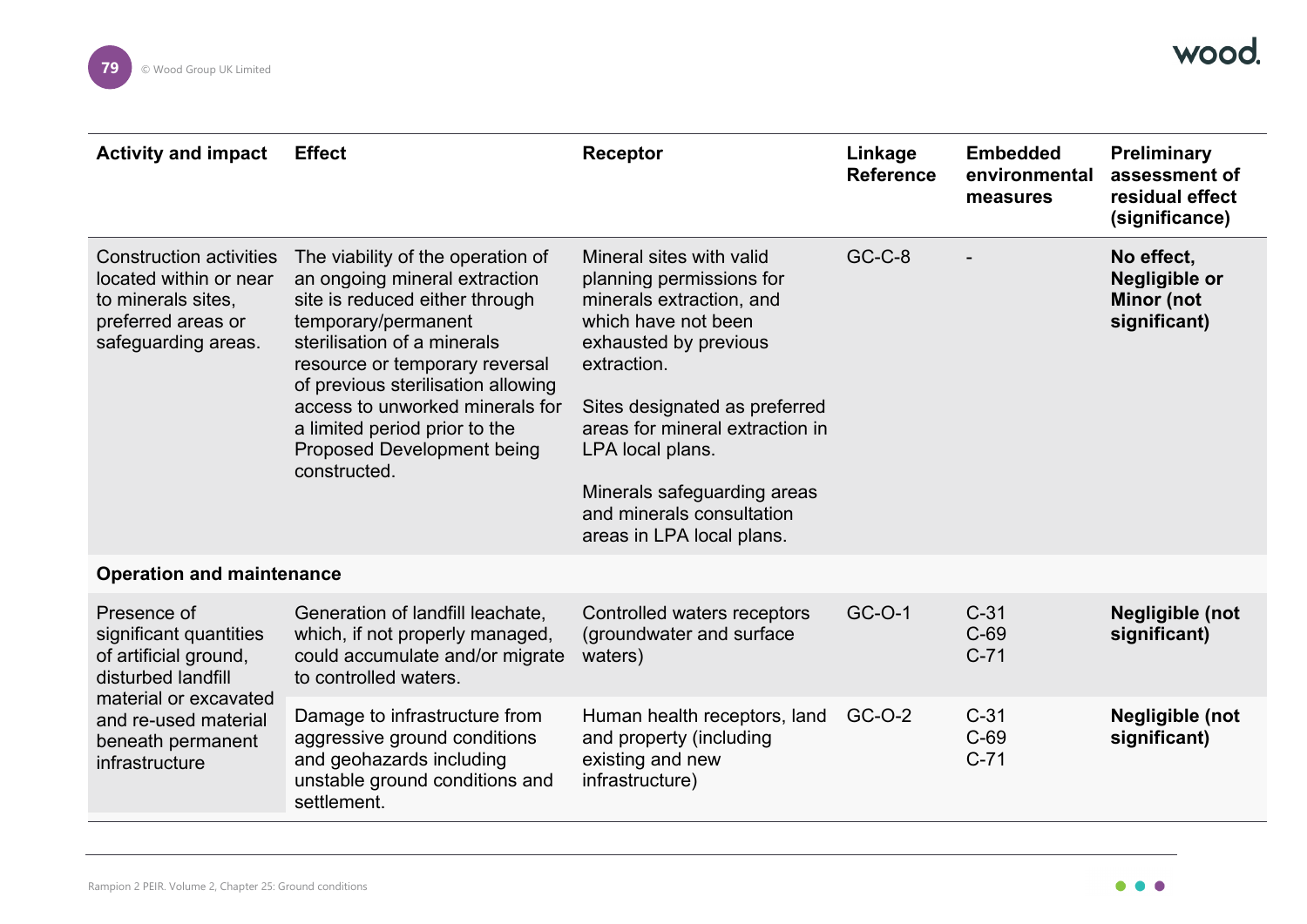

| <b>Activity and impact</b>                                                                                                              | <b>Effect</b>                                                                                                                                                 | <b>Receptor</b>                                                                                                                                                                                                                         | Linkage<br><b>Reference</b> | <b>Embedded</b><br>environmental<br>measures | Preliminary<br>assessment of<br>residual effect<br>(significance) |
|-----------------------------------------------------------------------------------------------------------------------------------------|---------------------------------------------------------------------------------------------------------------------------------------------------------------|-----------------------------------------------------------------------------------------------------------------------------------------------------------------------------------------------------------------------------------------|-----------------------------|----------------------------------------------|-------------------------------------------------------------------|
|                                                                                                                                         | Build-up of ground gases in<br>confined spaces in existing or<br>newly constructed infrastructure<br>on and adjacent to the Proposed<br>Development boundary. | Human health receptors<br>(residential,<br>commercial/industrial) and<br>land and property (including<br>existing and new<br>infrastructure)                                                                                            | GC-O-3                      | $C-31$<br>$C-69$<br>$C-71$                   | Negligible (not<br>significant)                                   |
| <b>Operational vehicle</b><br>and equipment<br>maintenance and<br>storage of fuels/oils<br>for operational<br>vehicles and<br>equipment | Accidental spillages and leaks<br>resulting in ground and/or<br>controlled waters contamination.                                                              | Controlled waters receptors<br>(groundwater in superficial<br>deposits and surface waters)                                                                                                                                              | GC-O-4                      | $C-153$                                      | Negligible (not<br>significant)                                   |
| Permanent<br>infrastructure located<br>within or near to<br>minerals sites,<br>preferred areas or<br>safeguarding areas.                | The viability of the operation of<br>an ongoing mineral extraction<br>site is reduced or results in<br>permanent sterilisation of a<br>minerals resource.     | Mineral sites with valid<br>planning permissions for<br>minerals extraction, and<br>which have not been<br>exhausted by previous<br>extraction.<br>Sites designated as preferred<br>areas for mineral extraction in<br>LPA local plans. | GC-O-5                      |                                              | No effect,<br>Negligible or<br><b>Minor (not</b><br>significant)  |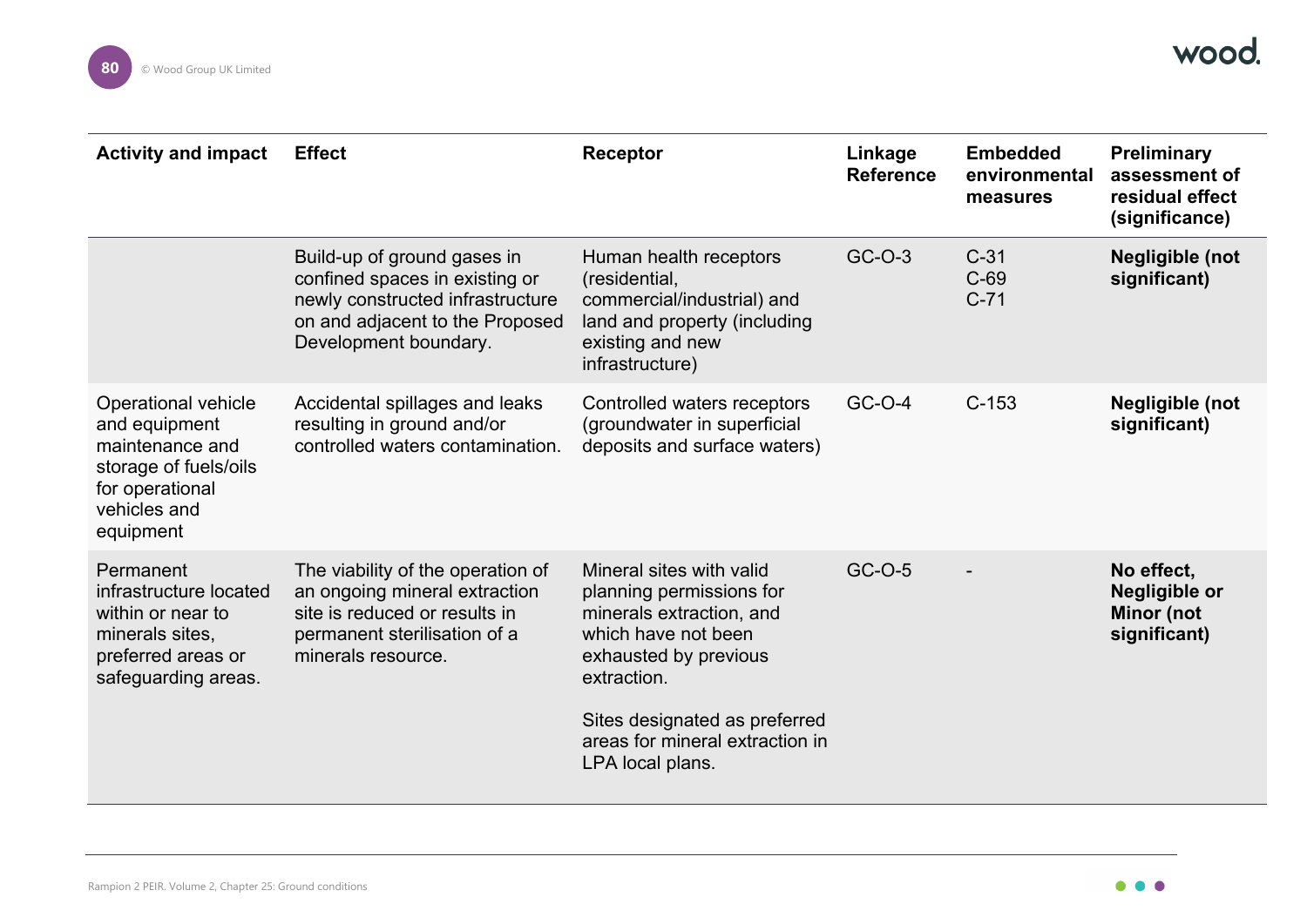

| <b>Activity and impact</b>                                                                           | <b>Effect</b>                                                                                                                                                                                        | <b>Receptor</b>                                                                                               | Linkage<br><b>Reference</b> | <b>Embedded</b><br>environmental<br>measures                | <b>Preliminary</b><br>assessment of<br>residual effect<br>(significance) |
|------------------------------------------------------------------------------------------------------|------------------------------------------------------------------------------------------------------------------------------------------------------------------------------------------------------|---------------------------------------------------------------------------------------------------------------|-----------------------------|-------------------------------------------------------------|--------------------------------------------------------------------------|
|                                                                                                      |                                                                                                                                                                                                      | Minerals safeguarding areas<br>and minerals consultation<br>areas in LPA local plans.                         |                             |                                                             |                                                                          |
| <b>Decommissioning</b>                                                                               |                                                                                                                                                                                                      |                                                                                                               |                             |                                                             |                                                                          |
| Decommissioning<br>activities including<br>removal and<br>reinstatement of the<br>onshore substation | Mobilisation of contamination via<br>numerous pathways (including<br>groundwater, surface water and<br>leaching from soil) resulting in<br>contamination of controlled<br>waters.                    | Controlled waters receptors<br>(groundwater and surface<br>waters)                                            | GC-D1                       | $C-14$<br>$C-15$<br>$C-24$<br>$C-143$                       | Negligible (not<br>significant)                                          |
|                                                                                                      | Mobilisation of contamination via<br>numerous pathways (including<br>groundwater, surface water,<br>leaching from soil, migration of<br>vapours and windblown dusts)<br>resulting in health effects. | Human health receptors<br>(residential, agricultural land,<br>commercial/industrial and<br>public open space) | $GC-D-2$                    | $C-14$<br>$C-15$<br>$C-24$<br>$C-143$                       | Negligible (not<br>significant)                                          |
|                                                                                                      | Accidental spillages and leaks<br>resulting in ground<br>contamination and risks to<br>controlled waters during<br>decommissioning.                                                                  | Controlled waters receptors<br>(groundwater and surface<br>waters)                                            | $GC-D-3$                    | $C-8$<br>$C-76$<br>$C-149$<br>$C-150$<br>$C-151$<br>$C-167$ | <b>Negligible (not</b><br>significant)                                   |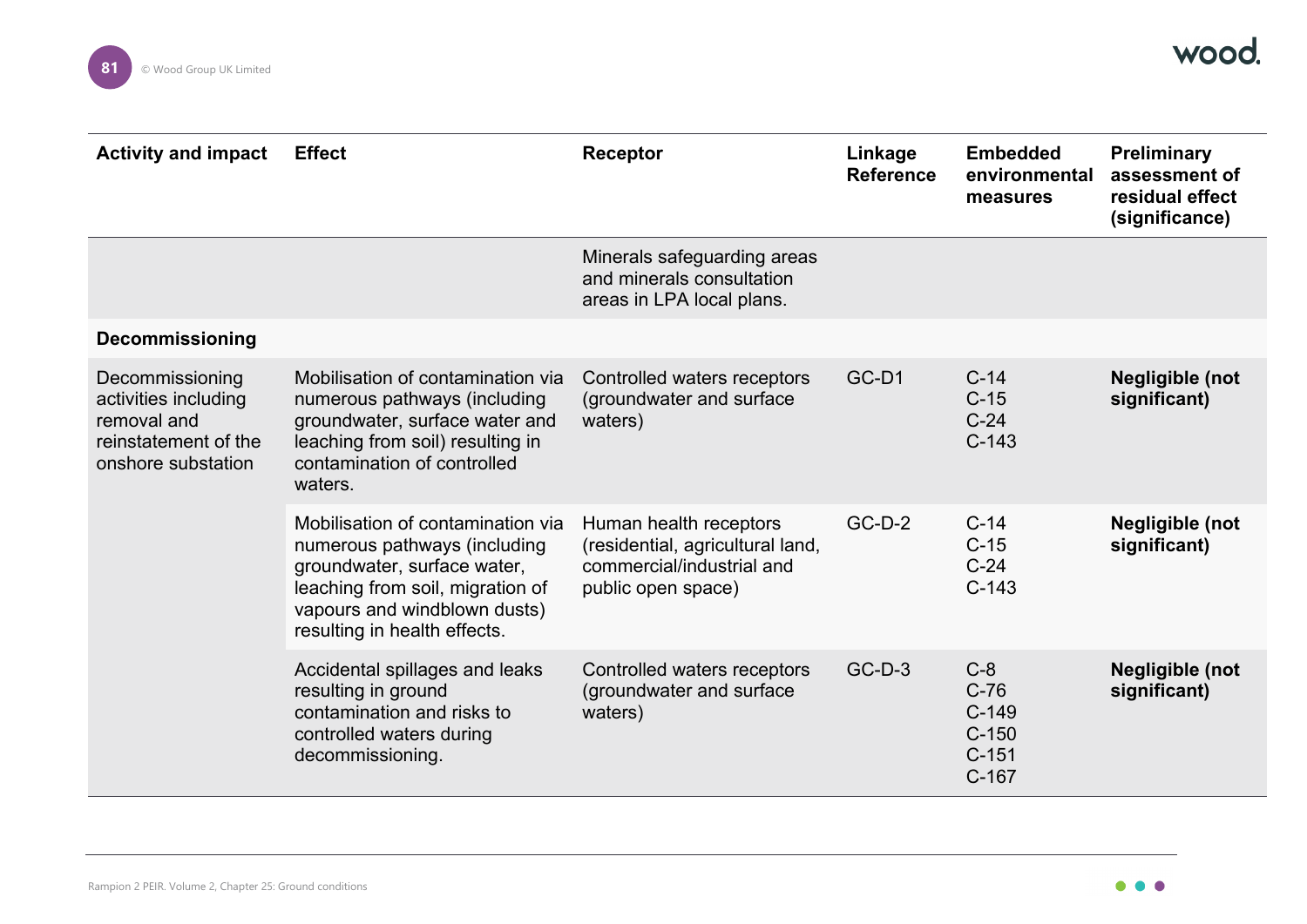## **25.16 Further work to be undertaken for ES**

## **Introduction**

25.16.1 Further work that will be undertaken to support the ground conditions assessment and presented within the ES is set out below.

## **Baseline**

- 25.16.2 Subject to COVID-19 pandemic restrictions, a site walkover of the onshore substation search areas and key points along the onshore cable corridor will be undertaken to refine the ground conditions desk study (**Appendix 25.1, Volume 4**).
- 25.16.3 The ground conditions desk study (**Appendix 25.1, Volume 4**) will be updated using the information from the site walkover and feedback from consultees. In addition, the desk study will be updated to reflect the final onshore substation location and onshore cable corridor to be taken forward for the ES.
- 25.16.4 The minerals safeguarding baseline will be updated to reflect the final onshore substation location and onshore cable corridor to be taken forward for the ES alongside feedback from consultees.

## **Assessment**

25.16.5 The preliminary assessment presented in this PEIR will be refined to reflect the final onshore substation location and onshore cable corridor to be taken forward for the ES and any updates to the desk study and baseline information.

## **Consultation and engagement**

25.16.6 Further consultation and engagement that will be undertaken to inform the ground conditions assessment and presented within the ES is set out in **[Table 25-23](#page-82-0)**.

| <b>Consultee</b>                     | <b>Issues to be addressed</b>                                                                            | <b>Relevance to assessment</b>                                                                                                                                     |
|--------------------------------------|----------------------------------------------------------------------------------------------------------|--------------------------------------------------------------------------------------------------------------------------------------------------------------------|
| <b>Environment Agency</b>            | Review of ground conditions<br>desk study (Appendix 25.1,<br>Volume 4) and PEIR<br>assessment of effects | Discuss feedback from<br>review of PEIR assessment<br>and seek agreement on<br>ground conditions baseline,<br>assessment of effects and<br>environmental measures. |
| <b>Local planning</b><br>authorities | Review of ground conditions<br>desk study (Appendix 25.1,                                                | Discuss feedback from<br>review of PEIR assessment<br>and seek agreement on                                                                                        |

### <span id="page-82-0"></span>Table 25-23 Further consultation and engagement for ground conditions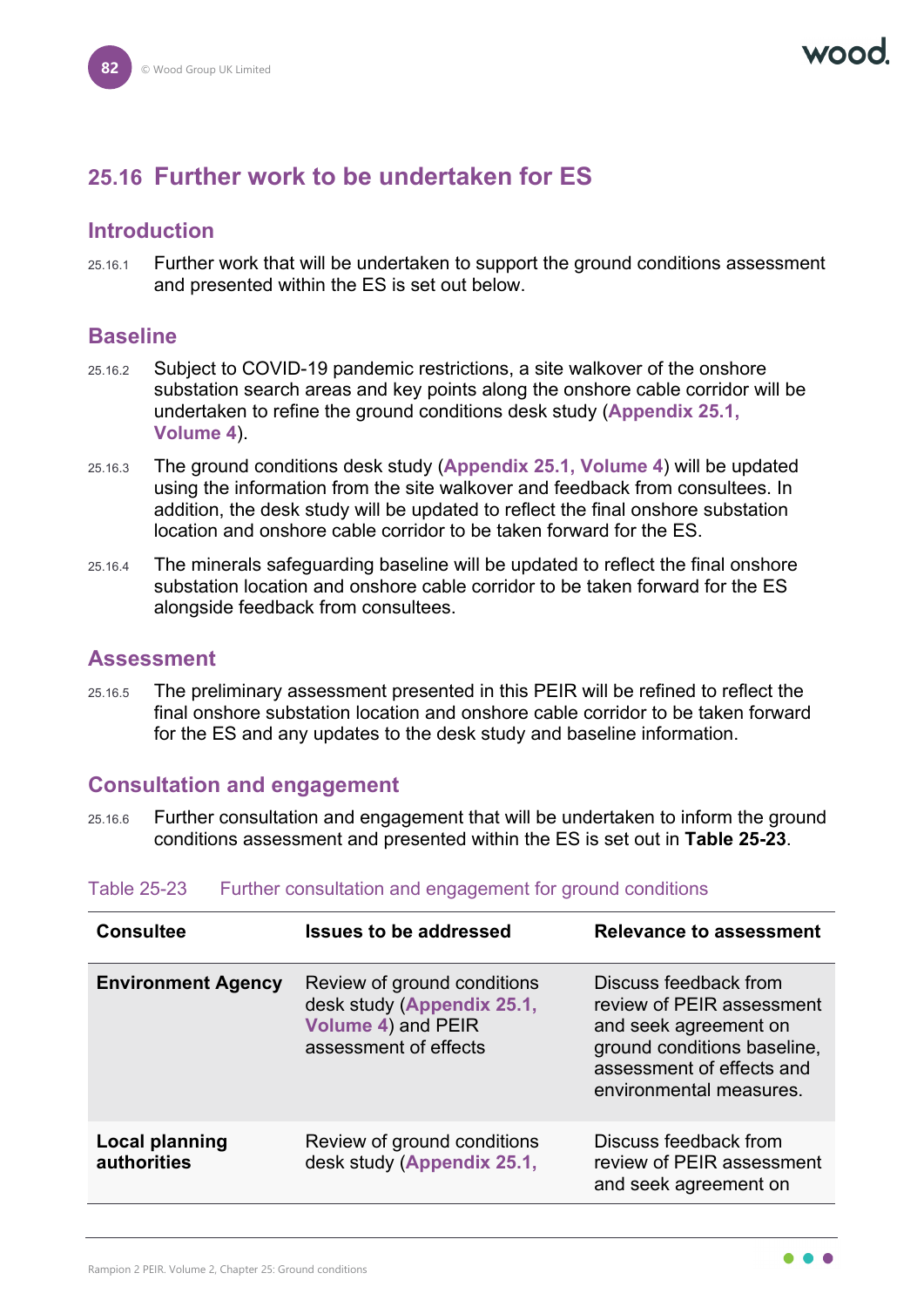| <b>Consultee</b> | <b>Issues to be addressed</b>               | <b>Relevance to assessment</b>                                                                                      |
|------------------|---------------------------------------------|---------------------------------------------------------------------------------------------------------------------|
|                  | Volume 4) and PEIR<br>assessment of effects | ground conditions and<br>minerals safeguarding<br>baseline, assessment of<br>effects and environmental<br>measures. |

# **25.17 Glossary of terms and abbreviations**

### Table 25-24 Glossary of terms and abbreviations

| <b>Term</b>                                       | <b>Definition</b>                                                                                                                                                                                                                                                                                                                                                                                                                                                                                                                                                                                                                                                                                                         |
|---------------------------------------------------|---------------------------------------------------------------------------------------------------------------------------------------------------------------------------------------------------------------------------------------------------------------------------------------------------------------------------------------------------------------------------------------------------------------------------------------------------------------------------------------------------------------------------------------------------------------------------------------------------------------------------------------------------------------------------------------------------------------------------|
| <b>Asbestos</b><br>Containing<br><b>Materials</b> | Asbestos is a mineral that was frequently used as a building material<br>in the UK between 1940 and 1999, although it was most common in<br>materials made in the 60s, 70s and 80s. For this reason, any<br>structure or product manufactured before the year 2000 (when the<br>material was banned in the UK due to the risks to human health) has<br>the potential to contain asbestos. Materials that commonly contain<br>asbestos include: Loose asbestos in ceiling or floor cavity, Lagging,<br>Sprayed coatings on ceilings, walls and beams/columns, Asbestos<br>insulating board, Floor tiles, textiles and composites, Textured<br>coatings, Asbestos cement products, Roofing felt, Rope seals and<br>gaskets. |
| <b>Authorised</b><br>Landfill                     | Authorised Landfill sites are facilities that local authorities and<br>industry take waste to be disposed of in the ground, and that are<br>currently authorised by the Environment Agency under<br><b>Environmental Permitting Regulations.</b>                                                                                                                                                                                                                                                                                                                                                                                                                                                                          |
| <b>CDM</b>                                        | <b>Construction (Design and Management)</b>                                                                                                                                                                                                                                                                                                                                                                                                                                                                                                                                                                                                                                                                               |
| <b>CIRIA</b>                                      | <b>Construction Industry Research and Information Association</b>                                                                                                                                                                                                                                                                                                                                                                                                                                                                                                                                                                                                                                                         |
| <b>CL:AIRE</b>                                    | <b>Contaminated Land: Applications in Real Environments</b>                                                                                                                                                                                                                                                                                                                                                                                                                                                                                                                                                                                                                                                               |
| Conceptual<br><b>Model</b>                        | A conceptual model represents the characteristics of the site in<br>diagrammatic or written form that shows the possible relationships<br>between contaminants, pathways and receptors.                                                                                                                                                                                                                                                                                                                                                                                                                                                                                                                                   |
| <b>Controlled</b><br><b>Waters</b>                | Controlled waters as defined by Defra as follows:<br>Relevant territorial waters which extend seaward for three miles<br>from the low-tide limit from which the territorial sea adjacent to<br>England and Wales is measured:<br>Coastal waters from the low-tide limit to the high-tide<br>limit or fresh-water limit of a river or watercourse.                                                                                                                                                                                                                                                                                                                                                                         |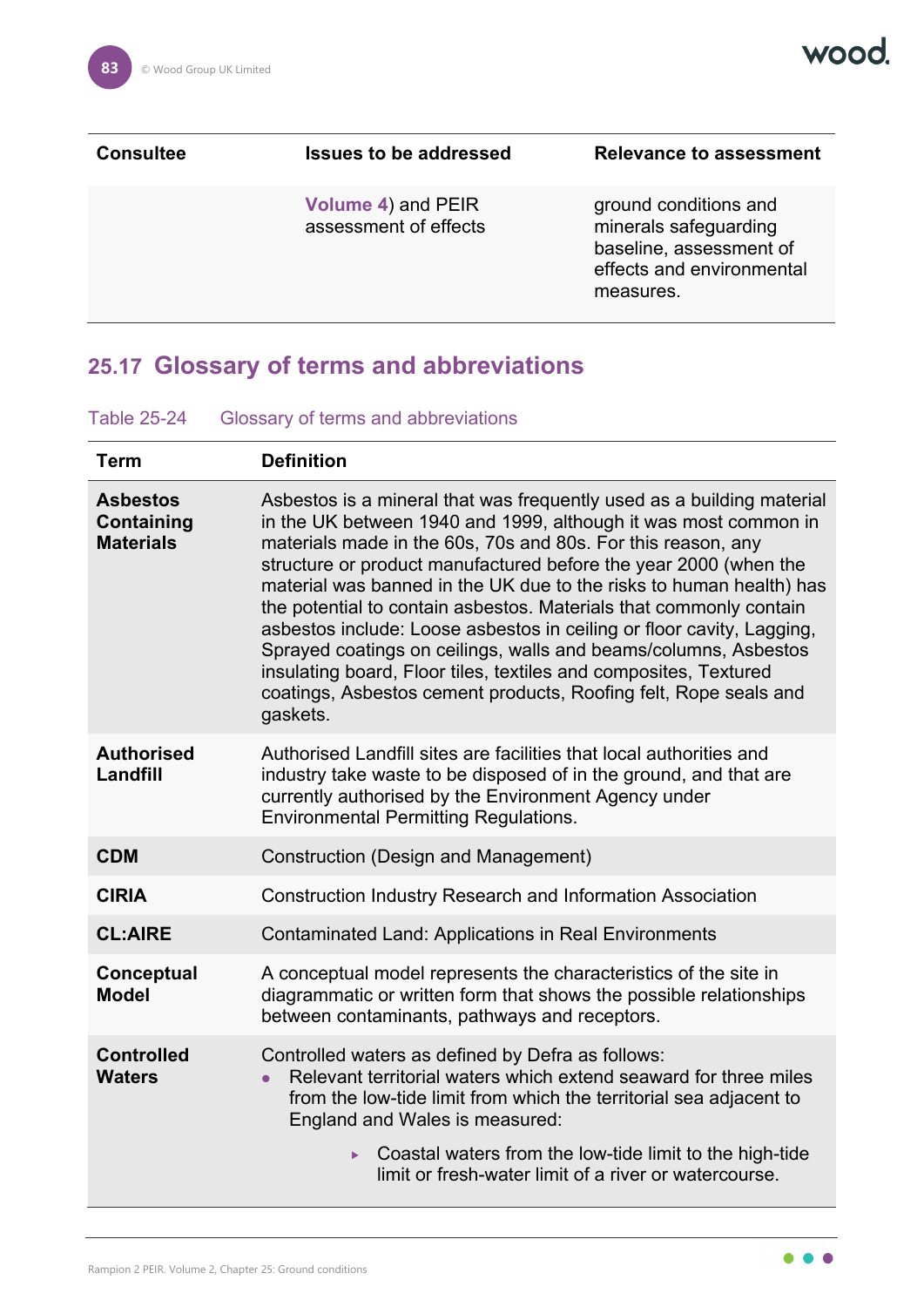| <b>Term</b>                                                                 | <b>Definition</b>                                                                                                                                                                                                                                                                                                                                                                                |
|-----------------------------------------------------------------------------|--------------------------------------------------------------------------------------------------------------------------------------------------------------------------------------------------------------------------------------------------------------------------------------------------------------------------------------------------------------------------------------------------|
|                                                                             | Inland freshwaters.<br>ь                                                                                                                                                                                                                                                                                                                                                                         |
|                                                                             | Natural and artificial lakes, ponds, reservoirs, rivers or<br>$\blacktriangleright$<br>watercourses above the fresh-water limit.                                                                                                                                                                                                                                                                 |
|                                                                             | Natural and artificial underground rivers and watercourses.<br>$\bullet$                                                                                                                                                                                                                                                                                                                         |
|                                                                             | Surface water sewers, ditches and soakaways that discharge to<br>$\bullet$<br>surface or groundwater. It also includes those that may be<br>currently dry.                                                                                                                                                                                                                                       |
|                                                                             | Groundwaters - any waters contained in underground strata.<br>$\bullet$                                                                                                                                                                                                                                                                                                                          |
|                                                                             | Controlled waters do not include any public sewer or any drain that<br>enters into a public sewer (foul sewer).                                                                                                                                                                                                                                                                                  |
| <b>CSM</b>                                                                  | <b>Conceptual Site Model</b>                                                                                                                                                                                                                                                                                                                                                                     |
| <b>DECC</b>                                                                 | Department of Energy and Climate Change                                                                                                                                                                                                                                                                                                                                                          |
| <b>Definition of</b><br><b>Waste Code of</b><br><b>Practice</b><br>(DoWCoP) | The DoWCoP is an industry code of practice written by the<br>independent research group Contaminated Land: Applications in<br>Real Environments (CL:AIRE) to support and enhance the<br>sustainability of development projects by providing a consistent and<br>efficient process for the reuse of excavated materials. The DoWCoP<br>requires a Materials Management Plan (MMP) to be in place. |
| <b>Defra</b>                                                                | Department for Environment, Food and Rural Affairs                                                                                                                                                                                                                                                                                                                                               |
| <b>Environmental</b><br><b>Impact</b><br><b>Assessment</b><br>(EIA)         | The process of evaluating the likely significant environmental effects<br>of a proposed project or development over and above the existing<br>circumstances (or 'baseline').                                                                                                                                                                                                                     |
| <b>EEA</b>                                                                  | European Economic Area                                                                                                                                                                                                                                                                                                                                                                           |
| <b>EPA</b>                                                                  | <b>Environmental Protection Act 1990</b>                                                                                                                                                                                                                                                                                                                                                         |
| <b>EPP</b>                                                                  | <b>Evidence Plan Process</b>                                                                                                                                                                                                                                                                                                                                                                     |
| <b>Environmental</b><br><b>Statement (ES)</b>                               | The written output presenting the full findings of the Environmental<br>Impact Assessment.                                                                                                                                                                                                                                                                                                       |
| <b>ETG</b>                                                                  | <b>Expert Topic Group</b>                                                                                                                                                                                                                                                                                                                                                                        |
| Geodiversity                                                                | Geodiversity is defined as 'the range of rocks, minerals, fossils, soils<br>and landforms' and is the variety of rocks, fossils, minerals,<br>landforms, soils and natural processes, such as weathering, erosion<br>and sedimentation, that underlie and determine the character of our<br>natural landscape and environment.                                                                   |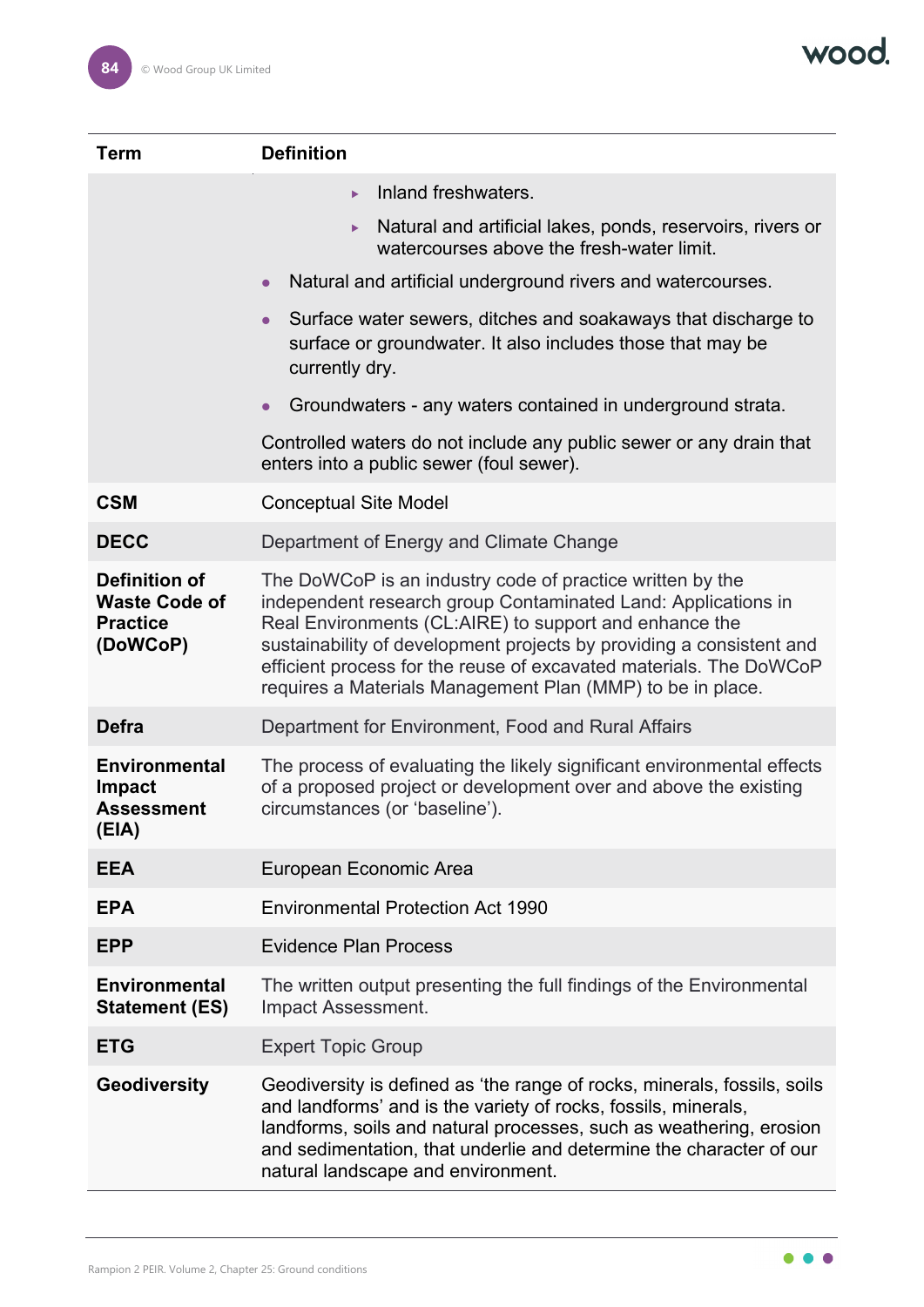wood.

| <b>Term</b>                                                                               | <b>Definition</b>                                                                                                                                                                                                                                                                                                                                                           |
|-------------------------------------------------------------------------------------------|-----------------------------------------------------------------------------------------------------------------------------------------------------------------------------------------------------------------------------------------------------------------------------------------------------------------------------------------------------------------------------|
| <b>Historical</b><br>Landfill                                                             | Historical Landfill sites are former facilities that local authorities and<br>industry took waste to be disposed of in the ground. The sites are<br>now closed and there are no waste management or environmental<br>permits in force.                                                                                                                                      |
| <b>Horizontal</b><br><b>Directional</b><br><b>Drilling (HDD)</b>                          | An engineering technique for installing underground pipes or<br>conduits and which is designed to avoid the use of open trenches                                                                                                                                                                                                                                            |
| <b>IAQM</b>                                                                               | Institute of Air Quality Management                                                                                                                                                                                                                                                                                                                                         |
| <b>LCRM</b>                                                                               | Land Contamination: Risk Management                                                                                                                                                                                                                                                                                                                                         |
| <b>Locally</b><br>Important<br><b>Geological Site</b><br>(LIGS)                           | These are equivalent to Sites of Borough or Local Importance for<br>Nature Conservation and accorded equivalent protection.                                                                                                                                                                                                                                                 |
| <b>LPA</b>                                                                                | <b>Local Planning Authority</b>                                                                                                                                                                                                                                                                                                                                             |
| <b>Materials</b><br><b>Management</b><br>Plan (MMP)                                       | A MMP is a mechanism by which those who are developing a site<br>can comply with the Environment Agency regulations for excavated<br>ground materials. A MMP can be used to show that excavated<br>ground materials are not a waste under the Waste Management<br>Regulations and can therefore be reused onsite in line with the<br>Definition of Waste: Code of Practice. |
| <b>Minerals</b><br><b>Safeguarding</b><br>Area (MSA)                                      | Areas of known mineral resources that are of sufficient economic or<br>conservation value to warrant protection for future use.                                                                                                                                                                                                                                             |
| <b>Minerals</b><br><b>Consultation</b><br>Area (MCA)                                      | A mechanism that aims to ensure that in two-tier authority areas<br>consultation takes place between county and district planning<br>authorities when mineral interests could be compromised by non-<br>mineral development.                                                                                                                                                |
| <b>Nationally</b><br><b>Significant</b><br><b>Infrastructure</b><br><b>Project (NSIP)</b> | Nationally Significant Infrastructure Projects are major infrastructure<br>developments in England and Wales which are consented by DCO.<br>These include proposals for renewable energy projects with an<br>installed capacity greater than 100MW.                                                                                                                         |
| <b>NHBC</b>                                                                               | <b>National House Building Council</b>                                                                                                                                                                                                                                                                                                                                      |
| <b>PEIR</b><br><b>Assessment</b><br><b>Boundary</b>                                       | The PEIR Assessment Boundary combines the search areas for the<br>offshore and onshore infrastructure associated with the Proposed<br>Development. It is defined as the area within which the Proposed<br>Development and associated infrastructure will be located, including<br>the temporary and permanent construction and operational work<br>areas.                   |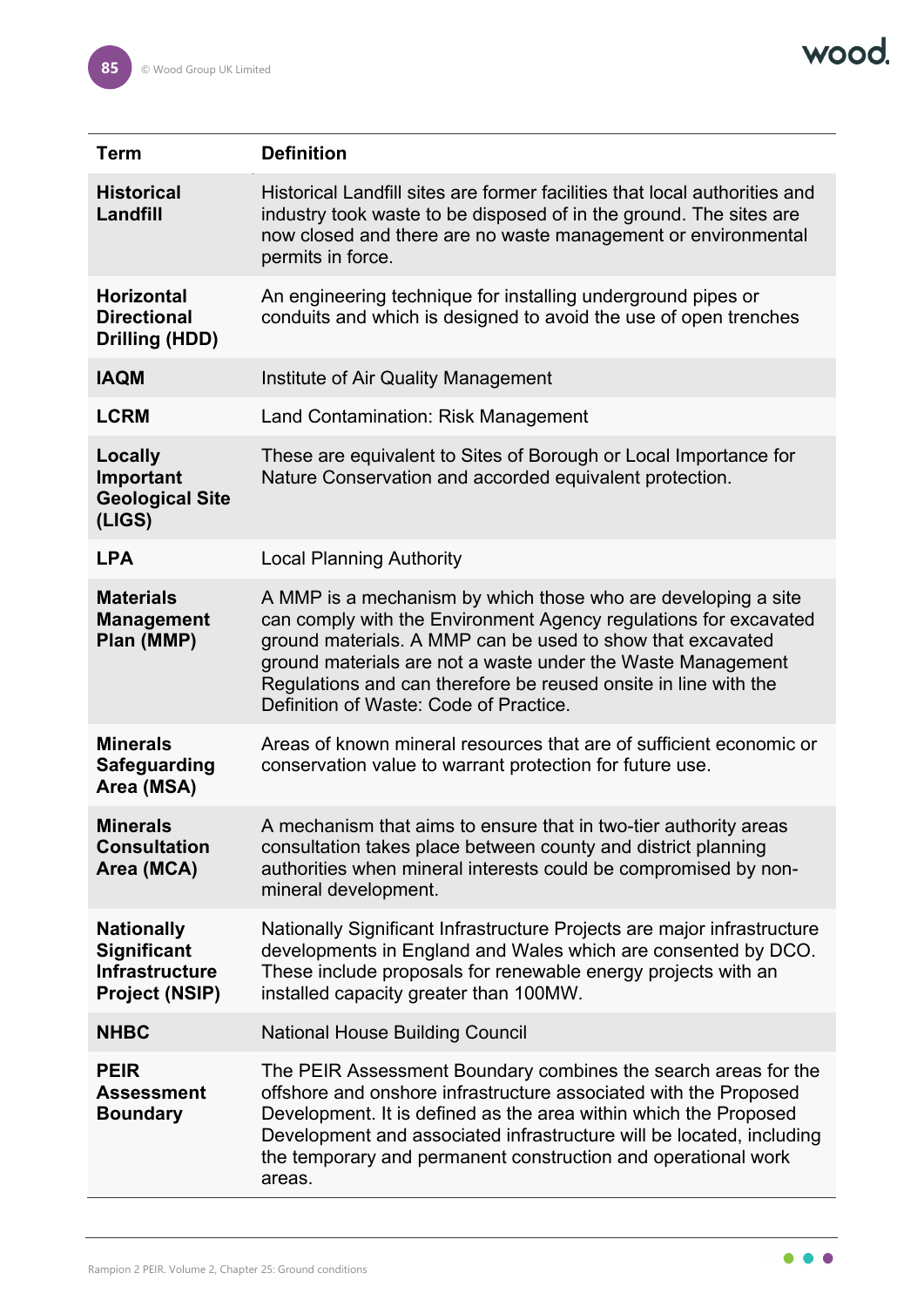| <b>Term</b>                                                                              | <b>Definition</b>                                                                                                                                                                                                                                                                                                                                                                                                                                                                                                                                                                                                                                               |
|------------------------------------------------------------------------------------------|-----------------------------------------------------------------------------------------------------------------------------------------------------------------------------------------------------------------------------------------------------------------------------------------------------------------------------------------------------------------------------------------------------------------------------------------------------------------------------------------------------------------------------------------------------------------------------------------------------------------------------------------------------------------|
| <b>PICP</b>                                                                              | <b>Pollution Incident Control Plan</b>                                                                                                                                                                                                                                                                                                                                                                                                                                                                                                                                                                                                                          |
| <b>PINS</b>                                                                              | <b>Planning Inspectorate</b>                                                                                                                                                                                                                                                                                                                                                                                                                                                                                                                                                                                                                                    |
| <b>Preliminary</b><br><b>Environmental</b><br><b>Information</b><br><b>Report (PEIR)</b> | The written output of the Environmental Impact Assessment<br>undertaken to date for the Proposed Development. It is developed to<br>support formal consultation and presents the preliminary findings of<br>the assessment to allow an informed view to be developed of the<br>Proposed Development, the assessment approach that has been<br>undertaken, and the preliminary conclusions on the likely significant<br>effects of the Proposed Development and environmental measures<br>proposed.                                                                                                                                                              |
| <b>PPE</b>                                                                               | <b>Personal Protective Equipment</b>                                                                                                                                                                                                                                                                                                                                                                                                                                                                                                                                                                                                                            |
| <b>PPGs</b>                                                                              | <b>Pollution Prevention Guidelines</b>                                                                                                                                                                                                                                                                                                                                                                                                                                                                                                                                                                                                                          |
| <b>Regionally</b><br>Important<br><b>Geological Site</b><br>(RIGS)                       | The most important places for geology and geomorphology outside<br>statutorily protected land such as Sites of Special Scientific Interest.<br>The designation of a Regionally Important Geological Site is one<br>way of recognising and protecting important Earth science and<br>landscape features for future generations to enjoy.<br>Sites are selected according to their value for: educational fieldwork<br>scientific study, historical significance and aesthetic qualities. In<br>London Regionally Important Geological Sites are sites that are<br>considered worthy of protection for their geodiversity importance at<br>the London-wide level. |
| <b>Scoping</b><br><b>Opinion</b>                                                         | A Scoping Opinion is adopted by the Secretary of State for a<br>Proposed Development.                                                                                                                                                                                                                                                                                                                                                                                                                                                                                                                                                                           |
| <b>Scoping Report</b>                                                                    | A report that presents the findings of an initial stage in the<br>Environmental Impact Assessment process.                                                                                                                                                                                                                                                                                                                                                                                                                                                                                                                                                      |
| Secretary of<br>State (SoS)                                                              | The body who makes the decision to grant development consent.                                                                                                                                                                                                                                                                                                                                                                                                                                                                                                                                                                                                   |
| <b>Site of Special</b><br><b>Scientific</b><br><b>Interest (SSSI)</b>                    | Sites designated at the national level under the Wildlife &<br>Countryside Act 1981 (as amended). They are a series of sites that<br>are designated to protect the best examples of significant natural<br>habitats and populations of species.                                                                                                                                                                                                                                                                                                                                                                                                                 |
| <b>Source</b>                                                                            | A substance that is in, on or under the land and has the potential to<br>cause harm or to cause pollution of controlled waters.                                                                                                                                                                                                                                                                                                                                                                                                                                                                                                                                 |
| Source-<br>Pathway-<br><b>Receptor (SPR)</b><br>Linkage                                  | The linkage of a source of contamination on or under the land which<br>has the potential to cause harm or pollution (such as a landfill) and a<br>receptor (something that could be adversely affected by                                                                                                                                                                                                                                                                                                                                                                                                                                                       |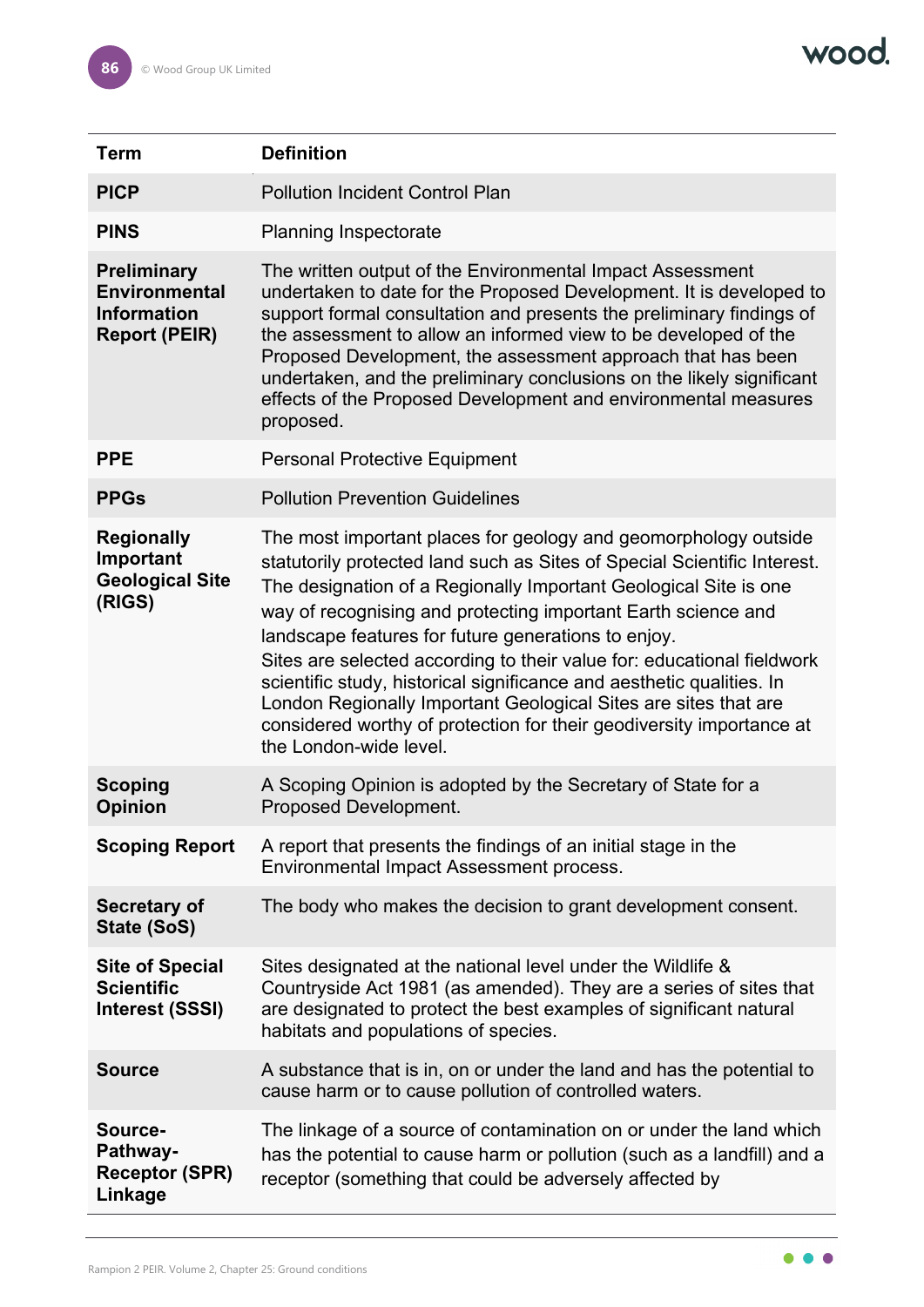| Term                                | <b>Definition</b>                                                                                                                                                                                                                                                                                                                                                                                                                                                                                                                                                                                          |
|-------------------------------------|------------------------------------------------------------------------------------------------------------------------------------------------------------------------------------------------------------------------------------------------------------------------------------------------------------------------------------------------------------------------------------------------------------------------------------------------------------------------------------------------------------------------------------------------------------------------------------------------------------|
|                                     | contamination such as groundwater or people) by means of a<br>pathway (a route by which the receptor is exposed to, or affected by,<br>the contamination such as direct contact).<br>A land contamination risk only exists where a source, pathway and<br>receptor are present. Without this complete linkage, there is no risk<br>to people or the environment even if a source of contamination is<br>present.                                                                                                                                                                                           |
| <b>SPZ</b>                          | <b>Source Protection Zone</b>                                                                                                                                                                                                                                                                                                                                                                                                                                                                                                                                                                              |
| <b>Study Area</b>                   | The ground conditions study area used in this PEIR to inform the<br>ground conditions baseline has been taken as the wider of either:<br>the PEIR Assessment Boundary comprising the area within which<br>the Proposed Development and associated onshore infrastructure<br>will be located, including the temporary and permanent construction<br>and operational work areas; or a Zone of Influence (ZOI) 250m from<br>the edge of the onshore cable corridor presented at PEIR; or a ZOI<br>500m around the boundary of the land required for the onshore<br>substation search areas presented at PEIR. |
| <b>Unexploded</b><br>Ordnance (UXO) | Unexploded ordnance are explosive weapons (bombs, shells,<br>grenades, land mines, naval mines, etc.) that did not explode when<br>they were employed and still pose a risk of detonation, potentially<br>many decades after they were used or discarded                                                                                                                                                                                                                                                                                                                                                   |
| <b>UST</b>                          | <b>Underground Storage Tank</b>                                                                                                                                                                                                                                                                                                                                                                                                                                                                                                                                                                            |
| <b>WSCC</b>                         | <b>West Sussex County Council</b>                                                                                                                                                                                                                                                                                                                                                                                                                                                                                                                                                                          |

## **25.18 References**

Construction Industry Research and Information Association (CIRIA), (2009). Unexploded ordnance (UXO) A guide for the construction industry (C681D). [online]. Available at: <https://www.ciria.org/ItemDetail?iProductCode=C681D&Category=DOWNLOAD> [Accessed: 23 June 2021].

Contaminated Land: Applications in Real Environments (CL:AIRE), (2010). *A Framework for assessing the sustainability of soil and groundwater remediation.* [online]. Available at: [https://www.claire.co.uk/component/phocadownload/category/16-surf-uk](https://www.claire.co.uk/component/phocadownload/category/16-surf-uk-bulletins?download=61:surf-uk-framework-final-march-2010)[bulletins?download=61:surf-uk-framework-final-march-2010](https://www.claire.co.uk/component/phocadownload/category/16-surf-uk-bulletins?download=61:surf-uk-framework-final-march-2010) [Accessed: 23 June 2021].

Contaminated Land: Applications in Real Environments (CL:AIRE), (2016). *Control of Asbestos Regulations 2012: Interpretation for Managing and Working with Asbestos in Soil and Construction and Demolition Materials: Industry guidance*. [online]. Available at: [https://www.claire.co.uk/component/phocadownload/category/36-asbestos-in](https://www.claire.co.uk/component/phocadownload/category/36-asbestos-in-soil?download=545:jiwg-car-soil-guidance)[soil?download=545:jiwg-car-soil-guidance](https://www.claire.co.uk/component/phocadownload/category/36-asbestos-in-soil?download=545:jiwg-car-soil-guidance) [Accessed: 23 June 2021].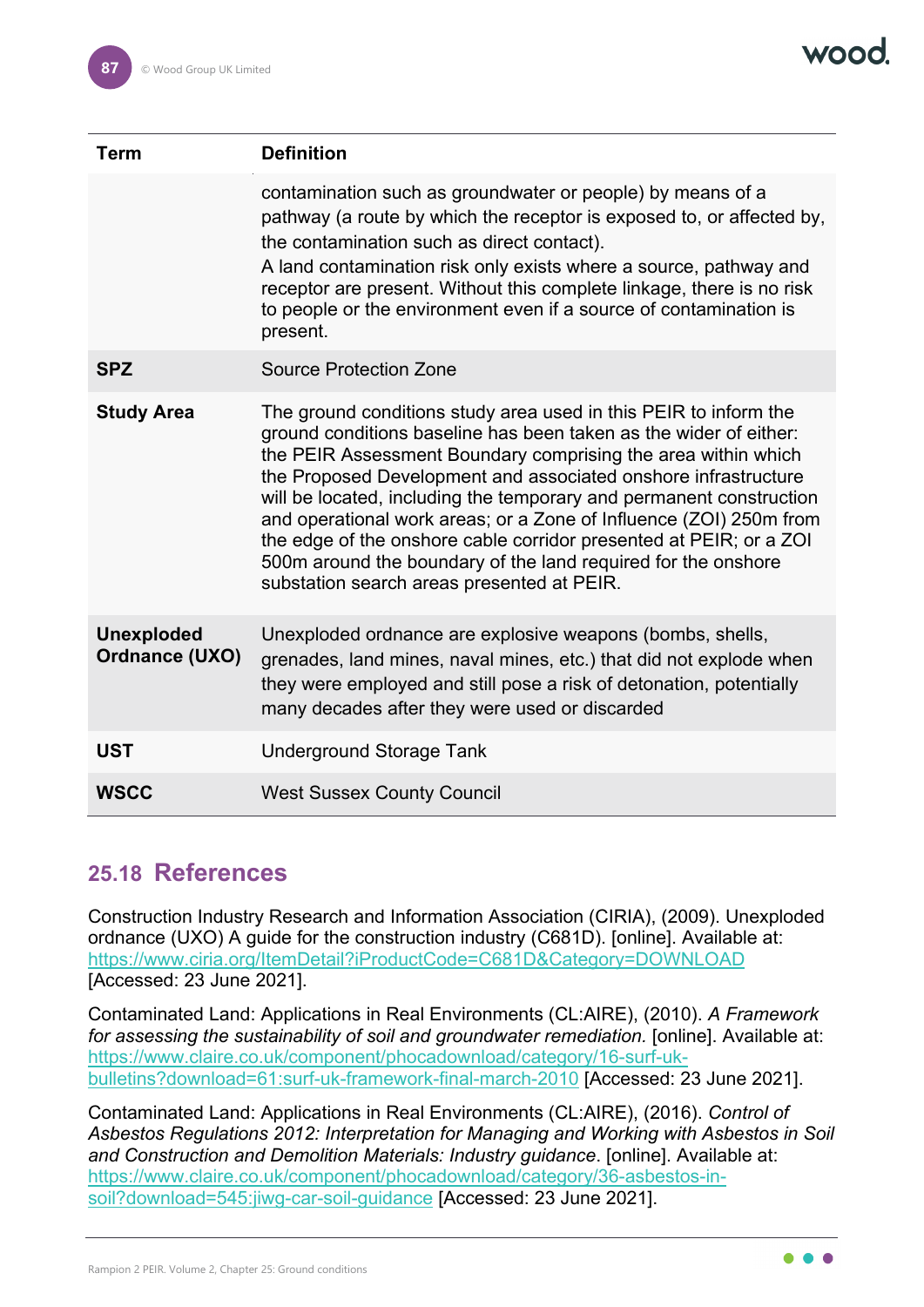Department for Environment, Food and Rural Affairs (Defra), (2012). *The Environmental Protection Act 1990: Part 2A Contaminated Land Statutory Guidance.* [online]. Available at:

[https://assets.publishing.service.gov.uk/government/uploads/system/uploads/attachment\\_](https://assets.publishing.service.gov.uk/government/uploads/system/uploads/attachment_data/file/223705/pb13735cont-land-guidance.pdf) [data/file/223705/pb13735cont-land-guidance.pdf](https://assets.publishing.service.gov.uk/government/uploads/system/uploads/attachment_data/file/223705/pb13735cont-land-guidance.pdf) [Accessed: 23 June 2021].

Department of Energy and Climate Change (DECC), (2011a). *Overarching National Policy Statement for Energy (EN-1).* [online]. Available at:

[https://assets.publishing.service.gov.uk/government/uploads/system/uploads/attachment\\_](https://assets.publishing.service.gov.uk/government/uploads/system/uploads/attachment_data/file/47854/1938-overarching-nps-for-energy-en1.pdf) [data/file/47854/1938-overarching-nps-for-energy-en1.pdf](https://assets.publishing.service.gov.uk/government/uploads/system/uploads/attachment_data/file/47854/1938-overarching-nps-for-energy-en1.pdf) [Accessed: 23 June 2021].

Department of Energy and Climate Change (DECC), (2011b). *National Policy Statement for Electricity Networks Infrastructure (EN-5).* [online]. Available at: [https://assets.publishing.service.gov.uk/government/uploads/system/uploads/attachment\\_](https://assets.publishing.service.gov.uk/government/uploads/system/uploads/attachment_data/file/37050/1942-national-policy-statement-electricity-networks.pdf) [data/file/37050/1942-national-policy-statement-electricity-networks.pdf](https://assets.publishing.service.gov.uk/government/uploads/system/uploads/attachment_data/file/37050/1942-national-policy-statement-electricity-networks.pdf) [Accessed: 23 June 2021].

*Directive 2006/118/EC of the European Parliament and of the Council of 12 December 2006 on the protection of groundwater against pollution and deterioration (2006).* [online]. Available at:<https://www.legislation.gov.uk/eudr/2006/118/contents> [Accessed: 23 June 2021].

Environment Agency, (2020). *Land contamination risk management (LCRM).* [online]. Available at: [https://www.gov.uk/government/publications/land-contamination-risk](https://www.gov.uk/government/publications/land-contamination-risk-management-lcrm)[management-lcrm](https://www.gov.uk/government/publications/land-contamination-risk-management-lcrm) [Accessed: 23 June 2021].

*Environmental Protection Act 1990 (SI 1990 c.43).* [online]. Available at: <https://www.legislation.gov.uk/ukpga/1990/43/contents> [Accessed: 23 June 2021].

*Health and Safety at Work etc. Act 1974 (SI 1974 c.37).* [online]. Available at: <https://www.legislation.gov.uk/ukpga/1974/37/contents> [Accessed: 23 June 2021].

Institute of Air Quality Management (IAQM), (2014). *Guidance on the assessment of dust from demolition and construction, version 1.1*. [online]. Available at: <https://iaqm.co.uk/text/guidance/construction-dust-2014.pdf> [Accessed: 23 June 2021].

Ministry of Housing Communities and Local Government, (2019). *National Planning Policy Framework*. [online]. Available at:

[https://assets.publishing.service.gov.uk/government/uploads/system/uploads/attachment\\_](https://assets.publishing.service.gov.uk/government/uploads/system/uploads/attachment_data/file/810197/NPPF_Feb_2019_revised.pdf) [data/file/810197/NPPF\\_Feb\\_2019\\_revised.pdf](https://assets.publishing.service.gov.uk/government/uploads/system/uploads/attachment_data/file/810197/NPPF_Feb_2019_revised.pdf) [Accessed: 23 June 2021].

National House Building Council (NHBC), Environment Agency, Chartered Institute of Environmental Health, (2008). *Guidance for the Safe Development of Housing on Land Affected by Contamination*. R&D Publication 66. Volume 2.

Planning Inspectorate, (2019). *Advice Note Seventeen: Cumulative effects assessment relevant to nationally significant infrastructure projects (Version 2).* [online]. Available at: [https://infrastructure.planninginspectorate.gov.uk/wp-content/uploads/2015/12/Advice](https://infrastructure.planninginspectorate.gov.uk/wp-content/uploads/2015/12/Advice-note-17V4.pdf)[note-17V4.pdf](https://infrastructure.planninginspectorate.gov.uk/wp-content/uploads/2015/12/Advice-note-17V4.pdf) [Accessed: 23 June 2021].

Planning Inspectorate, (2020a). *Scoping Opinion: Proposed Rampion 2 Offshore Wind Farm. Case Reference EN010117.* [online]. Available at: [https://infrastructure.planninginspectorate.gov.uk/wp](https://infrastructure.planninginspectorate.gov.uk/wp-content/ipc/uploads/projects/EN010117/EN010117-000045-EN010117%20Scoping%20Opinion.pdf)[content/ipc/uploads/projects/EN010117/EN010117-000045-](https://infrastructure.planninginspectorate.gov.uk/wp-content/ipc/uploads/projects/EN010117/EN010117-000045-EN010117%20Scoping%20Opinion.pdf) [EN010117%20Scoping%20Opinion.pdf](https://infrastructure.planninginspectorate.gov.uk/wp-content/ipc/uploads/projects/EN010117/EN010117-000045-EN010117%20Scoping%20Opinion.pdf) [Accessed: 23 June 2021].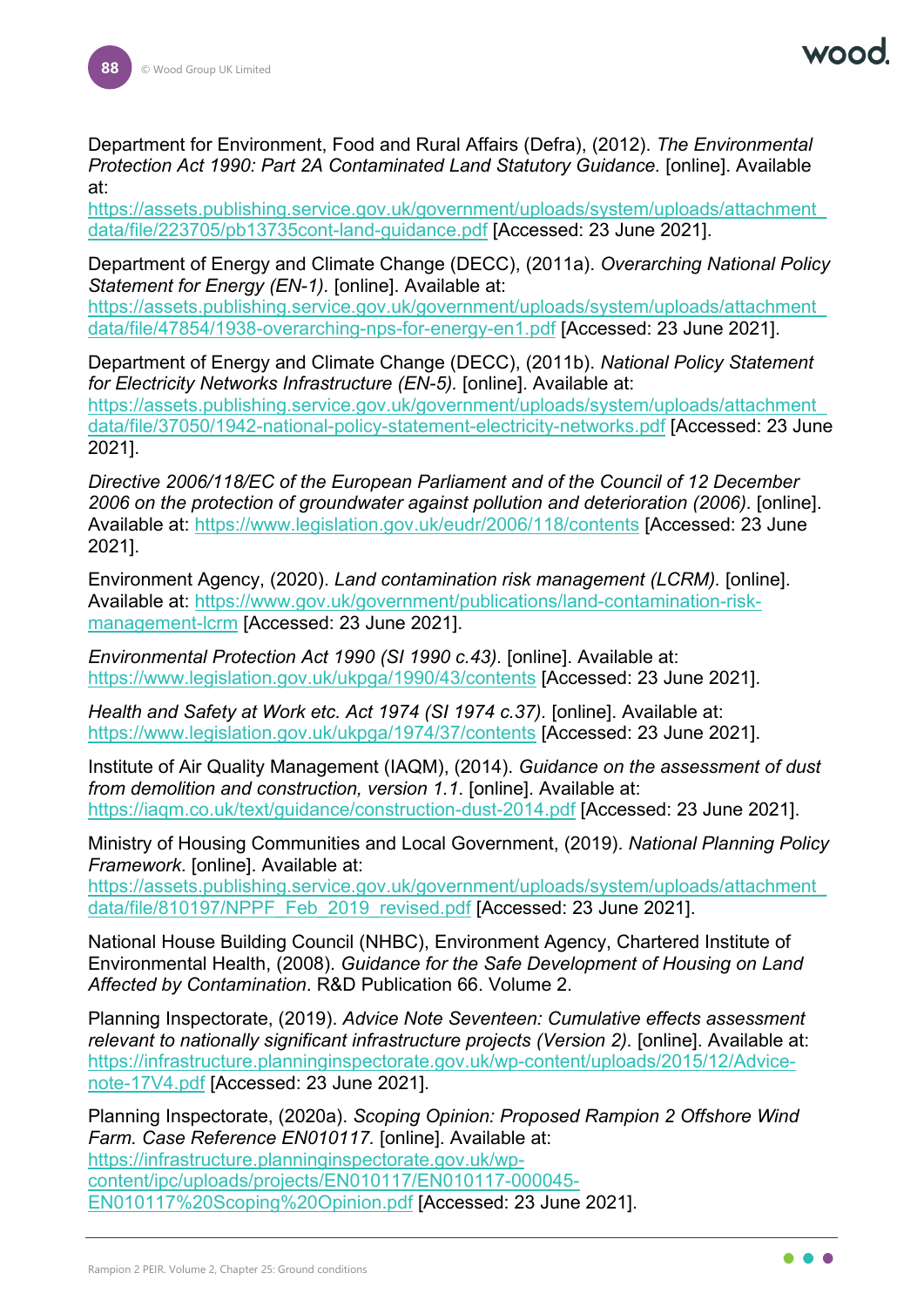Planning Inspectorate, (2020b). *Advice Note Seven: EIA: Process, Preliminary Environmental Information, and Environmental Statements (Version 7)*. [online]. Available at: [https://infrastructure.planninginspectorate.gov.uk/wp-content/uploads/2017/12/Advice](https://infrastructure.planninginspectorate.gov.uk/wp-content/uploads/2017/12/Advice-note-7.pdf)[note-7.pdf](https://infrastructure.planninginspectorate.gov.uk/wp-content/uploads/2017/12/Advice-note-7.pdf) [Accessed: 23 June 2021].

Rampion Extension Development Limited. (2020). Rampion 2 Offshore Wind Farm – Environmental Impact Assessment Scoping Report, [online]. Available at: [https://infrastructure.planninginspectorate.gov.uk/wp](https://infrastructure.planninginspectorate.gov.uk/wp-content/ipc/uploads/projects/EN010117/EN010117-000006-EN010117%20-%20Scoping%20Report.pdf)[content/ipc/uploads/projects/EN010117/EN010117-000006-EN010117%20-](https://infrastructure.planninginspectorate.gov.uk/wp-content/ipc/uploads/projects/EN010117/EN010117-000006-EN010117%20-%20Scoping%20Report.pdf) [%20Scoping%20Report.pdf](https://infrastructure.planninginspectorate.gov.uk/wp-content/ipc/uploads/projects/EN010117/EN010117-000006-EN010117%20-%20Scoping%20Report.pdf) [Accessed: 23 June 2021].

*The Construction (Design and Management) Regulations 2015 (SI 2015 No.51).* [online]. Available at:<https://www.legislation.gov.uk/uksi/2015/51/contents/made> [Accessed: 23 June 2021].

*The Control of Asbestos Regulations 2012 (SI 2012 No.632).* [online]. Available at: <https://www.legislation.gov.uk/uksi/2012/632/contents> [Accessed: 23 June 2021].

*The Control of Pollution (Oil Storage) (England) Regulations 2001 (SI 2001 No.2954).* [online]. Available at:<https://www.legislation.gov.uk/uksi/2001/2954/contents/made> [Accessed: 23 June 2021].

*The Environmental Damage (Prevention and Remediation) (England) Regulations 2015 (SI 2015 No.810)*. [online]. Available at: <https://www.legislation.gov.uk/uksi/2015/810/contents> [Accessed: 23 June 2021].

*The Environmental Permitting (England and Wales) Regulations 2016 (SI 2016 No. 1154).*  [online]. Available at:<https://www.legislation.gov.uk/uksi/2016/1154/contents/made> [Accessed: 23 June 2021].

*Town and Country Planning Act 1990 (SI 1990 c.8).* [online]. Available at: <https://www.legislation.gov.uk/ukpga/1990/8/contents> [Accessed: 23 June 2021].

*Water Act 2003 (SI 2003 c.37).* [online]. Available at: <https://www.legislation.gov.uk/ukpga/2003/37/contents> [Accessed: 23 June 2021].

*Water Resources Act 1991 (SI 1991 c.57).* [online]. Available at: <https://www.legislation.gov.uk/ukpga/1991/57/contents> [Accessed: 23 June 2021].

West Sussex County Council, (2018). *West Sussex Joint Minerals Local Plan*. [online]. Available at: [https://www.westsussex.gov.uk/media/11736/mlp\\_adoption.pdf](https://www.westsussex.gov.uk/media/11736/mlp_adoption.pdf) [Accessed: 23 June 2021].

West Sussex County Council, (2020a). *Minerals and Waste Safeguarding Guidance*. [online]. Available at:

[https://www.westsussex.gov.uk/media/13437/mw\\_safeguarding\\_guidance.pdf](https://www.westsussex.gov.uk/media/13437/mw_safeguarding_guidance.pdf) [Accessed: 23 June 2021].

West Sussex County Council, (2020b). *West Sussex Joint Minerals Local Plan Single Issue Soft Sand Review – Proposed Submission Draft (Regulation 19)*. [online]. Available at: [http://www2.westsussex.gov.uk/ssr/ssr\\_csd\\_001.pdf](http://www2.westsussex.gov.uk/ssr/ssr_csd_001.pdf) [Accessed: 23 June 2021].

West Sussex County Council, (2021). *West Sussex Joint Minerals Local Plan Single Issue Soft Sand Review - Report on the Examination 2021*. [online]. Available at: [https://www.westsussex.gov.uk/media/15346/ssr\\_inspectors\\_report.pdf](https://www.westsussex.gov.uk/media/15346/ssr_inspectors_report.pdf) [Accessed: 23 June 2021].